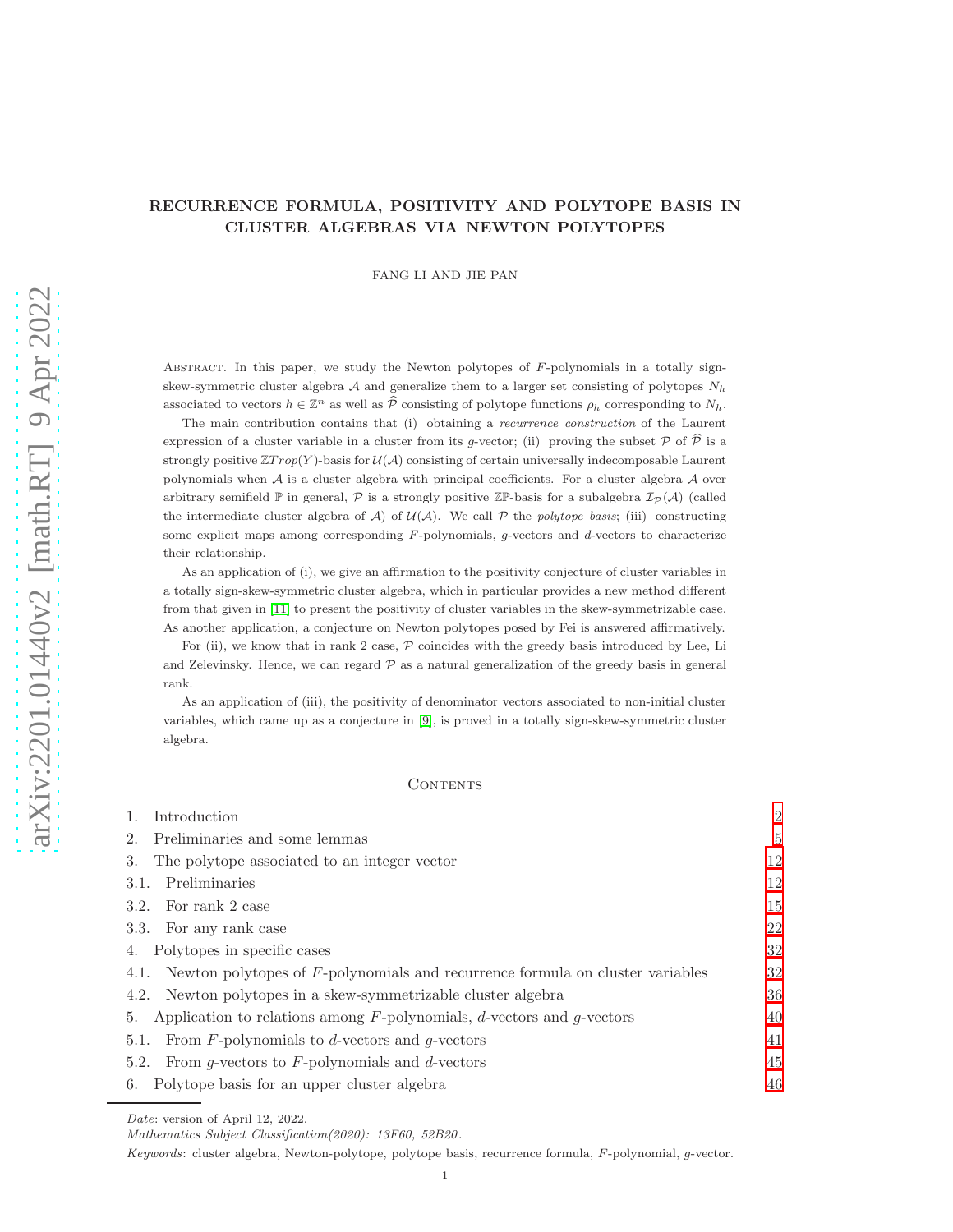<span id="page-1-0"></span>References [53](#page-52-2)

# 1. Introduction

Cluster algebras are first constructed by Fomin and Zelevinsky in [\[7\]](#page-52-3). Generally speaking, it is a commutative algebra with so-called exchange relations given by an extra combinatorial structure. Later, researchers found many relationships from the theory of cluster algebras to other topics, such as Lie theory, quantum groups, representation theory, Riemann surfaces with triangulation, number theory, tropical geometry and Grassmanian theory as well as many interesting properties. The most significant properties among them are the Laurent phenomenon and positivity of varieties which claim that each cluster variables can be expressed as a Laurent polynomial in any cluster over NP. However, the calculation of the Laurent expression of a cluster variable in a given cluster is in general difficult. One of our aims in this paper is to provide recurrence formulas as a program to make the above calculation easier.

Two bases related to an upper cluster algebra  $\mathcal{U}(\mathcal{A})$ , called the greedy basis and the theta basis respectively, are constructed in [\[17\]](#page-52-4) and [\[11\]](#page-52-0), which both contain coefficient free cluster monomials. It is known that each element in the above two bases satisfies the Laurent phenomenon and positivity, that is, its expression in every cluster is a Laurent polynomial over NP. So in some sense such element can be seen as a generalization of cluster monomials. Moreover, the constant coefficients of the Laurent expression in the initial cluster are related to counting of some combinatorial objects. However, the greedy basis is only constructed for rank 2 case, while the theta basis relies on the cluster scattering diagram. Another goal of this paper is to directly construct a basis of  $\mathcal{U}(\mathcal{A})$  consisting of some universally indecomposable Laurent polynomials as a generalization of cluster monomials in general case. In order to achieve it, one useful tool we will apply is the Nowton polytopes of F-polynomials associated to cluster variables.

In  $[5]$ , Jiarui Fei defined the Newton polytope of an F-polynomial associated to representations of a finite-dimensional basic algebra, as well as showed some interesting combinatorial properties of such Newton polytopes. On the other hand, the authors of [\[17\]](#page-52-4) and [\[16\]](#page-52-6) focused on Newton polytopes of cluster variables in cluster algebras of rank 2 and rank 3 respectively. By definitions, the Newton polytope of a cluster variable can be obtained from that of the related  $F$ -polynomial by a transformation induced by its exchange matrix B since  $\hat{y}_{j;t} = \prod_{k=1}^{m}$  $i=1$  $x_{i;t}^{b_{ji}}$  in the case of geometric type.

In this paper, we use the Nowton polytopes of F-polynomials associated to cluster variables, because it seems more suitable to our construction since it keeps the information about Y -variables.

Based on the study of the Newton polytope  $N_{l;t}$  of  $F_{l;t}$ , we introduce the polytope  $N_h$  associated to a vector  $h \in \mathbb{Z}^n$  and the polytope functions  $\rho_h$  as a generalization of  $N_{l;t}$  and  $x_{l;t}$  respectively. Then the properties of  $N_h$  and  $\rho_h$  naturally induce those of  $N_{l:t}$  and  $x_{l:t}$ . Moreover, it will also been proved that the polytope functions compose a strongly positive basis of  $\mathcal{U}(\mathcal{A})$  for a cluster algebras with principal coefficients as well as certain cluster algebra over arbitrary semifield.

We would like to introduce the following notations for convenience: for any  $n \in \mathbb{N}$ ,  $x \in \mathbb{Z}$ ,

$$
[1, n] = \{1, 2, \cdots, n\}, \qquad sgn(x) = \begin{cases} 0 & x = 0 \\ \frac{|x|}{x} & otherwise \end{cases}, \qquad [x]_+ = max\{x, 0\}.
$$

And for a vector  $\alpha = (\alpha_1, \dots, \alpha_r) \in \mathbb{Z}^r$ ,  $[\alpha]_+ = ([\alpha_1]_+, \dots, [\alpha_r]_+).$ 

The paper is organized as follows.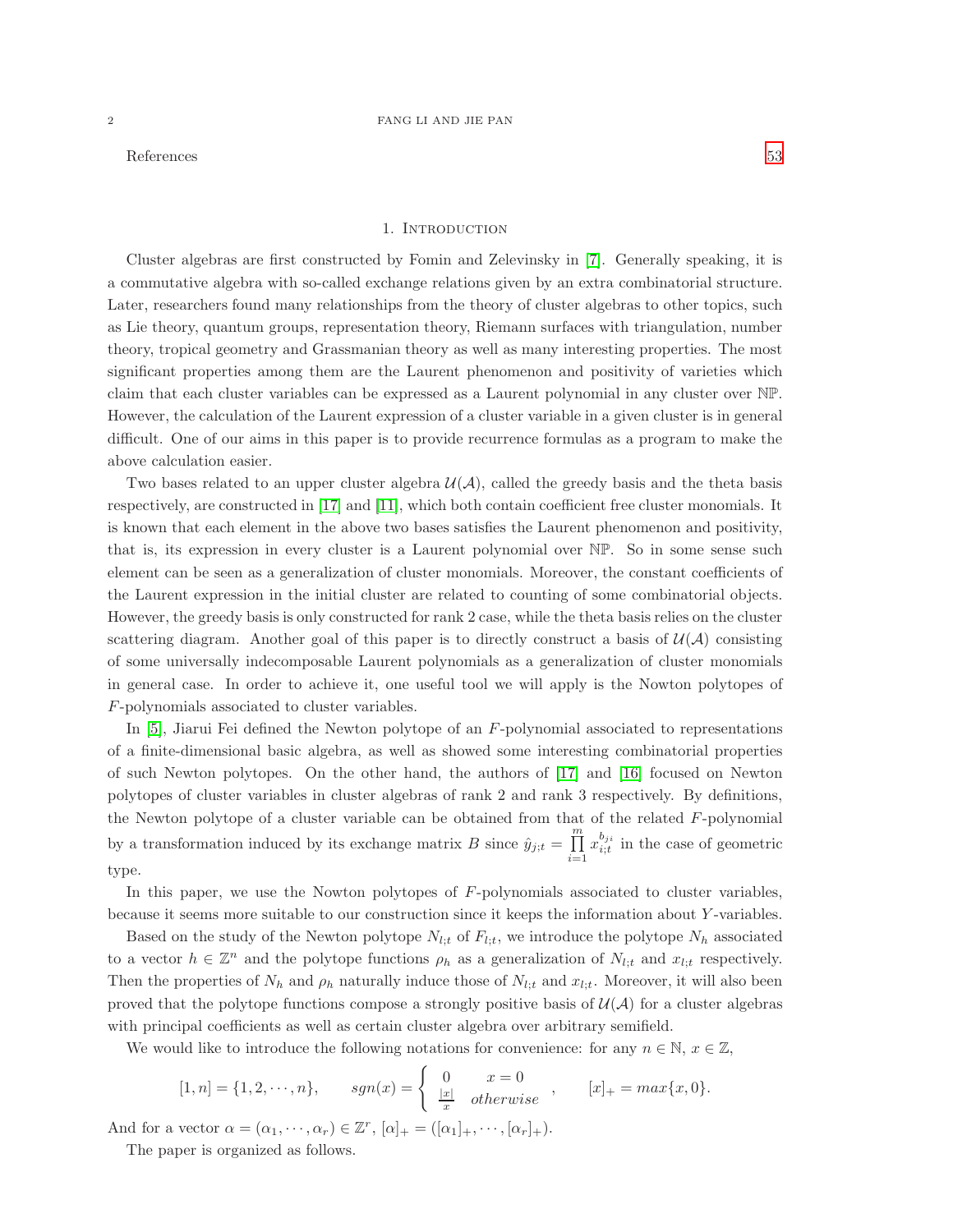In Section 2, we introduce preliminaries about cluster algebras, including the definitions of Fpolynomials, g-vectors and d-vectors, as well as some results about them which we will use later.

In Section 3, we first construct  $N_h$  and  $\rho_h$  for every  $h \in \mathbb{Z}^2$  and show that  $\{\rho_h | h \in \mathbb{Z}^2\}$  coincides with the greedy basis (Proposition [3.4\)](#page-18-0). Then we furthermore define  $N_h$  as well as  $\rho_h$  for any integer vector  $h$  and obtain several properties of them. In particularly, we have the following theorem.

♦ (Theorem [3.9\)](#page-22-0) Let A be a cluster algebra having principal coefficients and  $h \in \mathbb{Z}^n$ . Then,

(i) There is at most one indecomposable Laurent polynomial  $\rho_h^{t_0}$  in  $\mathcal{U}^+_{\geq 0}(\Sigma_{t_0})$  having  $X^h$  as a summand.

(ii) For  $h \in \mathbb{Z}^n$  such that  $\rho_h^{t_0} \in \mathcal{U}^+_{\geq 0}(\Sigma)$  and any  $k \in [1, n]$ , there is

(1) 
$$
h^{t_k} = h - 2h_k e_k + h_k [b_k]_+ + [-h_k]_+ b_k
$$

such that  $L^{t_k}(\rho_h^{t_0}) = \rho_{h^{t_k}}^{t_k}$ , where  $t_k \in \mathbb{T}_n$  is the vertex connected to  $t_0$  by an edge labeled k.

(iii) Denote by  $N_h^{t_0}$  the polytope corresponding to  $\rho_h^{t_0}|_{x_i\to 1,\forall i\in [1,n]}$ , which we call the **polytope** from A associated to h when  $\rho_h^{t_0} \in \mathcal{U}_{\geqslant 0}^{\perp}(\Sigma)$ . For any  $p, p' \in N_h^{t_0}$ , if the segment l connecting p and p' is parallel to the k-th coordinate axis for some  $k \in [1, n]$  and  $m_k(p)$ ,  $m_k(p') > 0$ , then  $m_k(p'') > 0$ for any point  $p'' \in l$ .

(iv) For any h such that  $\rho_h^{t_0} \in \mathcal{U}^+_{\geq 0}(\Sigma)$  and any  $t \in \mathbb{T}_n$ ,  $\rho_h^{t_0}$  is indecomposable in  $\mathcal{U}^+_{\geq 0}(\Sigma_t)$ . Moreover,  $\rho_h^{t_0}$  is universally indecomposable. It follows that the set  $\mathcal{P} = \{L^{t_0}(\rho_h^t) \in \mathbb{NP}[X^{\pm 1}] \mid h \in \mathbb{Z}^n\}$ is independent of the choice of  $t$ . And, the set consisting of coefficient free cluster monomials  $\{X_t^{\alpha} \mid \alpha \in \mathbb{N}^n, t \in \mathbb{T}_n\}$  is a subset of  $\mathcal{P}$ .

(v) Let S be an r-dimensional face of  $N_h^{t_0}$  for  $h \in \mathbb{Z}^n$  such that  $\rho_h^{t_0} \in \mathcal{U}_{\geq 0}^{\perp}(\Sigma)$ . Then there are a seed  $\Sigma$  in A, a vector  $h' \in \mathbb{Z}^r$  and a cluster algebra A' with principal coefficients of rank r which corresponds to a pure sub-cluster algebra  $\mathcal{A}(\Sigma_{\emptyset,X_1})$  of  $\mathcal A$  with  $\Sigma$  as the initial seed such that the polytope  $N_{h'}|_{\mathcal{A}}$  is isomorphic to S via an isomorphism  $\tau$  whose induced linear map  $\tilde{\tau}$  (see the definition in [\(8\)](#page-13-0)) satisfies

$$
\tilde{\tau}(e_i) \in \mathbb{N}^n \text{ for any } i \in [1, r].
$$

In Section 4, we explain that since each cluster variable  $x_{l,t}$  equals  $\rho_{g_l,t}$ , cluster variables and the Newton polytopes inherit all properties shown in the last section. In particular, the definitions of  $N_h$  and  $\rho_h$  present a recursive way to calculate the Laurent expression of any cluster variable in a given cluster from its g-vector.

♠ (Theorem [4.1\)](#page-32-0) (Recurrence formula) Let A be a TSSS cluster algebra having principal coefficients, then  $x_{l,t} = \rho_{g_{l,t}}$  and  $N_{l,t} = N_{g_{l,t}}$ . Following this view, we have that

(2) 
$$
co_p(N_{l;t}) = co_p(N_{g_{l;t}}) = \sum_{N_{\alpha_j}[w_j] \in \bigcup_r U_{g_{l;t}}^r} co_p(N_{\alpha_j}[w_j])
$$

and

(3) 
$$
x_{l;t} = X^{g_{l;t}} \left( \sum_{p \in N_{g_{l;t}}} c o_p(N_{l;t}) \hat{Y}^p \right),
$$

where  $U_{g_{l,t}}^{r}$ , running over all r-th strata of the polytope  $N_h$  for  $x_i$  along direction k, and hence all  $N_{\alpha_j}[w_j]$  are defined in the construction [3.12](#page-29-0) (2) with  $h = g_{l,t}$ .

The Laurent phenomenon, given in [\[7,](#page-52-3) [8\]](#page-52-7), is the most fundamental result in cluster theory, which says that for a cluster algebra A and its fixed seed  $(X, Y, B)$ , every cluster variable of A is a Laurent polynomial over  $\mathbb{NP}$  in cluster variables in X.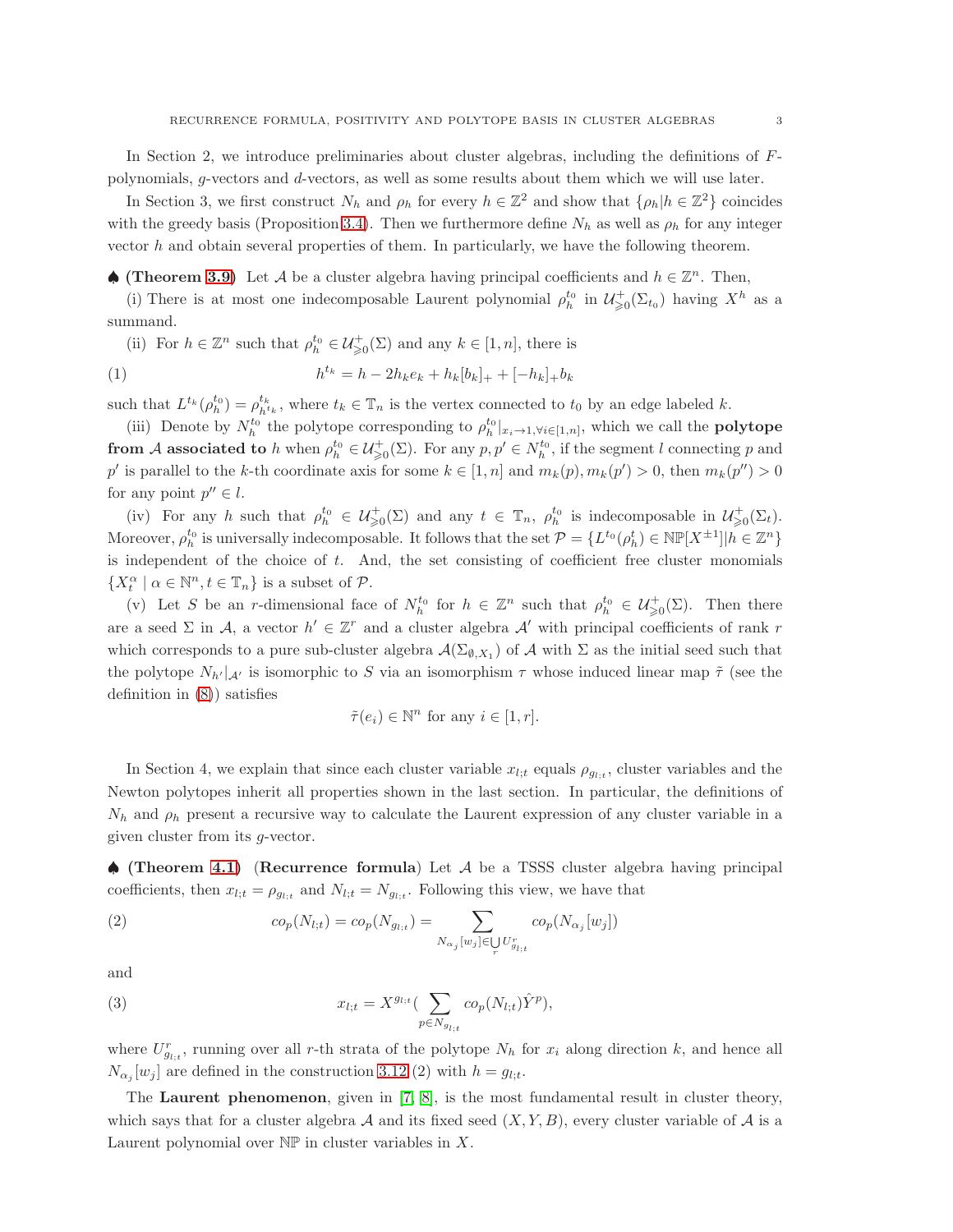Following this fact, in [\[7\]](#page-52-3), the positivity conjecture for cluster variables is suggested, that is,

<span id="page-3-0"></span>**Conjecture 1.1** ([\[7\]](#page-52-3)). Every cluster variable of a cluster algebra  $A$  is a Laurent polynomial in cluster variables from an initial cluster  $X$  with positive coefficients.

So far, the recent advance on the positivity conjecture is a proof in skew-symmetrizable case given in [\[11\]](#page-52-0). For totally sign-skew-symmetric cluster algebras, it was only proved in acyclic case in [\[12\]](#page-52-8).

As a harvest of this polytope method, a natural conclusion of Theorem [4.1](#page-32-0) is the following corollary, which actually completely confirms Conjecture [1.1](#page-3-0) in the most general case:

 $\triangle$  (Corollary [4.2\)](#page-32-1) (Positivity for TSSS cluster algebras) Let A be a TSSS cluster algebra with principal coefficients and  $(X, Y, B)$  be its initial seed. Then every cluster variable in A is a Laurent polynomial over  $N[Y]$  in X. In particular, the positivity of TSSS cluster algebras holds.

Moreover, as a class of special elements in  $P$ , they admit extra properties as the following theorem claims.

♦ (Theorem [4.3\)](#page-32-2) Let A be a TSSS cluster algebra having principal coefficients,  $l \in [1, n], t \in \mathbb{T}_n$ . Then, for the F-polynomial  $F_{l;t}$  associated to  $x_{l;t}$  and its corresponding Newton polytope  $N_{l;t}$ , the following statements hold:

(i) The support of  $F$ -polynomial  $F_{l:t}$  is saturated.

(ii) For any  $p \in N_{l:t}$ ,  $co_p(N_{l:t}) = 1$  if and only if  $p \in V(N_{l:t})$ .

(iii) Let S be a r-dimensional face of  $N_{l,t}$ . Then there is a cluster algebra  $\mathcal{A}'$  with principal coefficients of rank  $r$ , a Newton polytope  $S'$  corresponding to some coefficient free cluster monomial in  $\mathcal{A}'$  and an isomorphism  $\tau$  from  $S'$  to S with its induced linear map  $\tilde{\tau}$  satisfying

$$
\tilde{\tau}(e_i) \in \mathbb{N}^n \text{ for any } i \in [1, r].
$$

Then as a conclusion, in Corollary [4.5,](#page-33-0) we provide a positive answer to Conjecture [4.4](#page-33-1) posed in [\[5\]](#page-52-5) by Fei.

On the other hand, when  $A$  is in particular skew-symmetrizable, we can calculate the cluster algebra associated to each face  $S$  by the following result:

 $\bullet$  (Theorem [4.8\)](#page-36-0) In Theorem [3.9](#page-22-0) (v), if A is a skew-symmetrizable cluster algebra with principal coefficients, and denote by B' the initial exchange matrix of the cluster algebra  $\mathcal{A}'$ , then  $B' =$  $\overline{W}^{\perp}BW$ , where  $W = (\tilde{\tau}(e_1)^{\top}, \cdots, \tilde{\tau}(e_r)^{\top}), \ \overline{W} = (\overline{\tau(e_1)}^{\perp}, \cdots, \overline{\tau(e_r)}^{\perp})$  are  $n \times r$  integer matrices,  $\overline{\tau(e_i)} = \sum_{j=1}^r$  $d_j$  $\frac{d_j}{ds} w_{ji} e_j$  for  $\tilde{\tau}(e_i) = \sum_{j=1}^r w_{ji} e_j$ , with  $s \neq 0$  being the label of the edge in S parallel to  $\tilde{\tau}(e_i)$ while  $\overline{\tau(e_i)} = \sum_{j=1}^r d_j w_{ji} e_j$  when the label is 0.

Then in Section 5 we use the results of above two sections to construct maps from non-initial  $F$ -polynomials to the corresponding g-vectors or d-vectors as well as maps from g-vectors to the corresponding F-polynomials or d-vectors.

 $\spadesuit$  (Theorem [5.6](#page-42-0) and Theorem [5.13\)](#page-44-1) Let A be a cluster algebra with principal coefficients. Then, for any  $l = 1, \dots, n$  and  $t \in \mathbb{T}_n$ ,

(i) There are two surjective maps

 $\varphi:$  {non-initial F-polynomials of  $\mathcal{A}\} \longrightarrow$  {non-initial d-vectors of  $\mathcal{A}\},$ 

and  $\eta : \{g\text{-vectors of }\mathcal{A}\} \longrightarrow \{d\text{-vectors of }\mathcal{A}\}\$ 

via  $\eta(g_{l;t}) =$  denominator vector of  $\rho_{g_{l;t}}$ .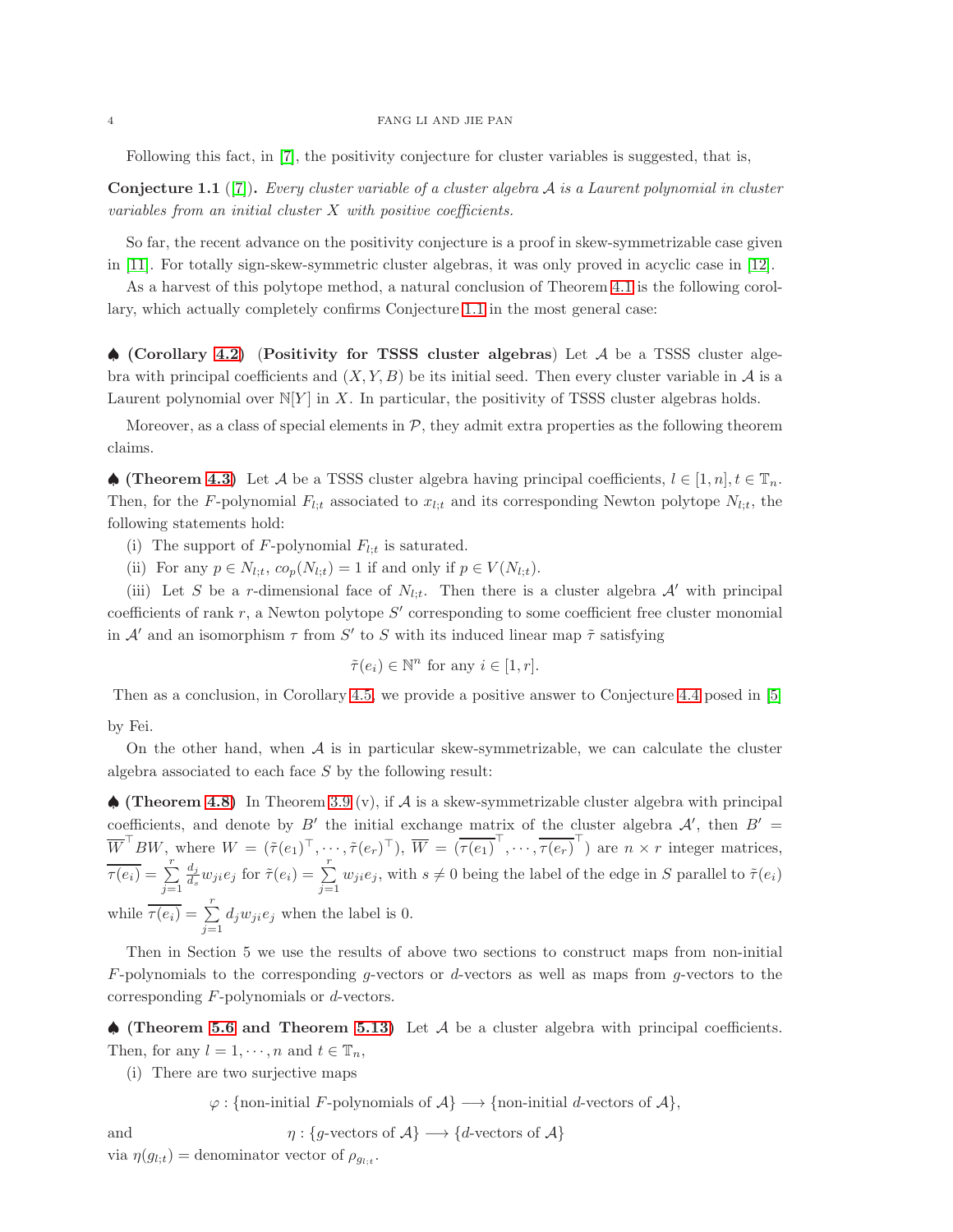(ii) There are two bijective maps

$$
\theta_1
$$
: {non-inital *F*-polynomials of  $\mathcal{A}$ }  $\longrightarrow$  {non-inital *g*-vectors of  $\mathcal{A}$ }

and 
$$
\theta_2 : \{g\text{-vectors of } A\} \longrightarrow \{F\text{-polynomials of } A\}
$$

via  $\theta_2(g_{l;t}) = \rho_{g_{l;t}} |_{x_i \to 1, \forall i}$ . Moreover, we have  $\theta_2 = \theta_1^{-1}$ .

(iii) There are two bijective maps

$$
\chi_1
$$
: {non-inital *F*-polynomials of  $\mathcal{A}$ }  $\longrightarrow$  {non-inital cluster variables of  $\mathcal{A}$ }

and  $\chi_2 : \{g\text{-vectors of }\mathcal{A}\} \longrightarrow \{\text{cluster variables of }\mathcal{A}\}\$ such that  $x_{l,t} = \chi_1(F_{l,t}) = \frac{\psi(F_{l,t}|_{\mathcal{F}}(\hat{y}_1, \hat{y}_2, \dots, \hat{y}_n))}{X^{\varphi(F_{l,t})}}$  and  $x_{l,t} = \chi_2(g_{l,t}) = \rho_{g_{l,t}}$  for any  $l = 1, \dots, n$  and  $t \in \mathbb{T}_n$ .

Then we obtain that all non-initial d-vectors are non-negative vectors and that a non-initial cluster variable is uniquely determined by its corresponding  $F$ -polynomial, that is,

 $\spadesuit$  (Theorem [5.5\)](#page-41-0) Let A be a TSSS cluster algebra and  $x_{l,t}$  be a non-initial cluster variable in A with  $l \in [1, n], t \in \mathbb{T}_n$ . Then  $d_{l,t} \in \mathbb{N}^n$ . More precisely, for any  $k \in [1, n]$ ,

$$
d_k(x_{l;t}) = deg_k(P_{l;t}) = deg_k(\phi_k(P_{l;t})).
$$

♦ (Corollary [5.7\)](#page-43-0) Let A be a TSSS cluster algebra with two non-initial cluster variables  $x_{l:t}$ ,  $x_{l';t'}$ , and  $F_{l;t}$ ,  $F_{l';t'}$  be the F-polynomials associated to  $x_{l;t}$ ,  $x_{l';t'}$  respectively. If  $F_{l;t} = F_{l';t'}$ , then  $x_{l;t} = x_{l';t'}$ .

In Section 6, we show that P is a strongly positive basis of the upper cluster algebra  $\mathcal{U}(\mathcal{A})$ .

 $\triangle$  (Theorem [6.3\)](#page-48-0) Let A be a TSSS cluster algebra with principal coefficients. Then P is a strongly positive  $\mathbb{Z} Trop(Y)$ -basis for the upper cluster algebra  $\mathcal{U}(\mathcal{A})$ .

<span id="page-4-0"></span>Hence we call  $P$  the polytope basis of  $\mathcal{U}(\mathcal{A})$ .

### 2. Preliminaries and some lemmas

In this section, we recall some preliminaries of cluster algebras,  $F$ -polynomials and  $d$ -vectors mainly based on [\[9\]](#page-52-1) as well as some important conclusions about them.

An  $n \times n$  integer matrix  $B = (b_{ij})$  is called **sign-skew-symmetric** if either  $b_{ij} = b_{ji} = 0$  or  $b_{ij} b_{ji} < 0$  for any  $i, j \in [1, n]$ . A skew-symmetric matrix is a sign-skew-symmetric matrix with  $b_{ij} = -b_{ji}$  for any  $i, j \in [1, n]$ . Moreover, a **skew-symmetrizable** matrix is a sign-skew-symmetric matrix such that there is a positive diagonal integer matrix  $D$  satisfying that  $DB$  is skew-symmetric.

For a sign-skew-symmetric matrix B, we define another  $n \times n$  matrix  $B' = (b'_{ij})$  satisfying that for any  $k, i, j \in [1, n]$ ,

<span id="page-4-1"></span>(4) 
$$
b'_{ij} = \begin{cases} -b_{ij} & i=k \text{ or } j=k; \\ b_{ij} + sgn(b_{ik})[b_{ik}b_{kj}]_+ & otherwise. \end{cases}
$$

We call the formula  $(4)$  the exchange relation for sign-skew-symmetric matrices. Denote by  $B' = \mu_k(B)$  the mutation of B in direction k.

For  $k_1, k_2 \in [1, n]$ , if  $B' = \mu_{k_1}(B)$  is also sign-skew-symmetric, then we can mutate  $B'$  in direction  $k_2$  to obtain  $B'' = \mu_{k_2} \mu_{k_1}(B)$ .

**Definition 2.1.** For a sign-skew-symmetric matrix B, if  $B^{(i)} = \mu_{k_i} \cdots \mu_{k_1}(B)$  are always sign-skewsymmetric for all  $i \in [1, s]$  and any sequences of mutations  $\mu_{k_1}, \dots, \mu_{k_s}$ , then B is called a **totally** sign-skew-symmetric matrix.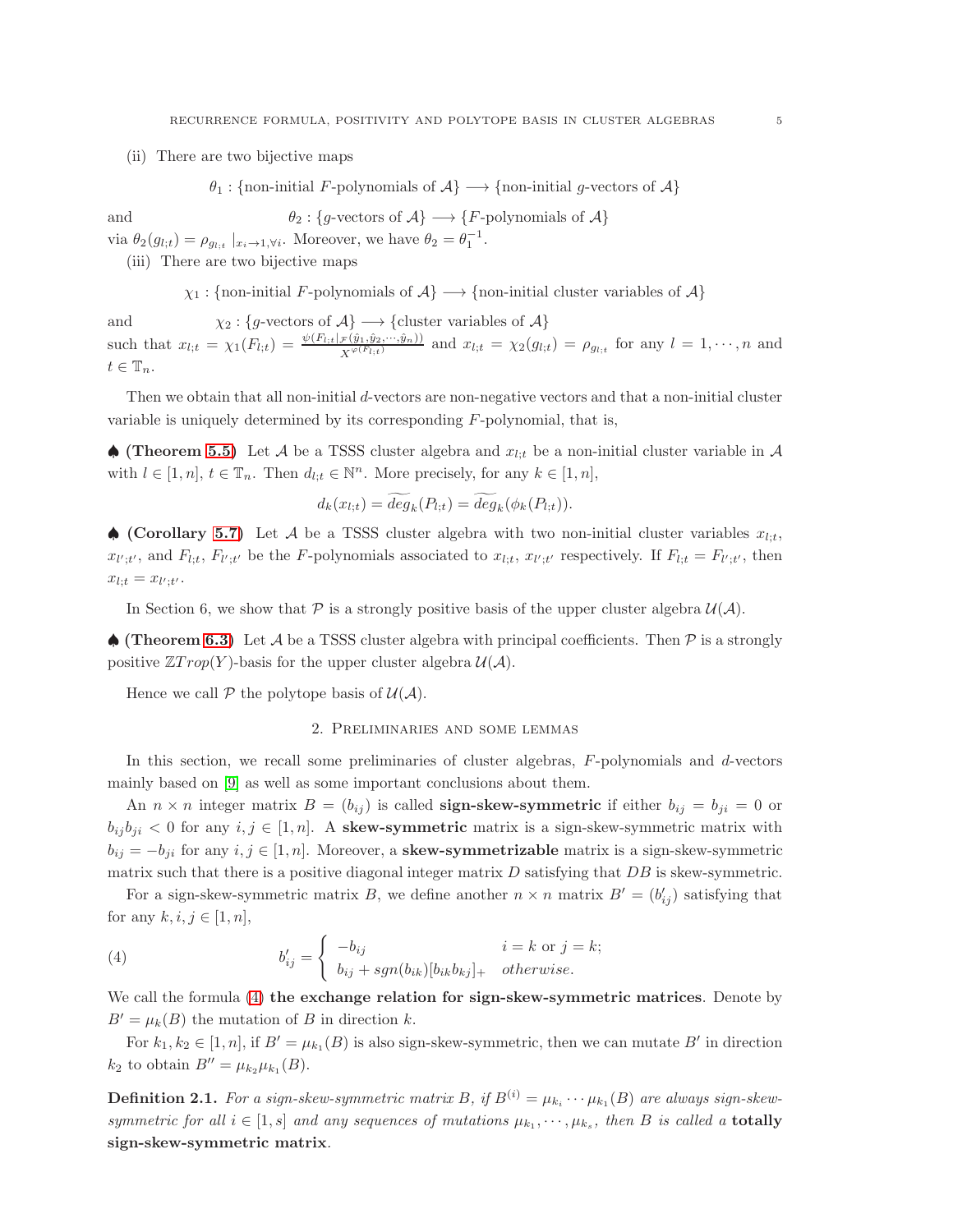# 6 FANG LI AND JIE PAN

The notion of totally sign-skew-symmetric matrices was introduced in [\[1\]](#page-52-9). It is well-known that skew-symmetric and skew-symmetrizable matrices are totally sign-skew-symmetric matrices. An example of a  $3 \times 3$  sign-skew-symmetric matrix which is not skew-symmetrizable was given in [\[1\]](#page-52-9). In that paper, Berenstein etc. conjectured that any acyclic sign-skew-symmetric matrices are total. In [\[12\]](#page-52-8), Ming Huang and Fang Li proved this conjecture.

Hence, on sign-skew-symmetric matrices, one of the most important remaining problems is the condition under which sign-skew-symmetric matrices are total. In this paper, we always assume the involved sign-skew-symmetric matrices are total.

For convenience, we will denote a totally sign-skew-symmetric matrix (respectively, cluster algebra defined subsequently) briefly as a TSSS matrix (respectively, TSSS cluster algebra).

Let  $(\mathbb{P}, \oplus, \cdot)$  be a semifield, i.e. a free abelian multiplicative group endowed with a binary operation of (auxiliary) addition ⊕ which is commutative, associative and distributive with respect to the multiplication in  $\mathbb{P}$ . And  $\mathcal F$  is the field of rational functions in n independent variables with coefficients in QP.

**Definition 2.2.** A seed in F is a triple  $\Sigma = (X, Y, B)$  such that

- $X = (x_1, x_2, \dots, x_n)$  is an n-tuple whose components form a free generating set of F;
- $Y = (y_1, y_2, \dots, y_n)$  is an n-tuple of elements in  $\mathbb{P};$
- B is an  $n \times n$  totally sign-skew-symmetric integer matrix.

X defined above is called a **cluster** with **cluster variables**  $x_i$ ,  $y_i$  is called a Y-variable and B is called an exchange matrix.

**Definition 2.3.** For any seed  $\Sigma = (X, Y, B)$  in F and  $k \in [1, n]$ ,  $\Sigma' = (X', Y', B')$  is obtained from  $\Sigma$  by **mutation** in direction k if

<span id="page-5-0"></span>(5) 
$$
x_{j}' = \begin{cases} y_{k} \prod_{i=1}^{n} x_{i}^{[b_{ik}]_{+}} + \prod_{i=1}^{n} x_{i}^{[-b_{ik}]_{+}} & j=k; \\ x_{j} & otherwise. \end{cases}
$$

<span id="page-5-1"></span>(6) 
$$
y_{j}' = \begin{cases} y_{k}^{-1} & j = k; \\ y_{j}y_{k}^{[b_{kj}]_{+}}(y_{k} \oplus 1)^{-b_{kj}} & otherwise. \end{cases}
$$

and  $B' = \mu_k(B)$ . In this case, we write  $\Sigma' = \mu_k(\Sigma)$ .

It can be easily checked that  $\Sigma'$  is a seed and the seed mutation  $\mu_k$  ia an involution.

**Definition 2.4.** Let  $\mathbb{T}_n$  be the n-regular tree whose n edges emanating from the same vertex are labeled bijectively by [1, n]. We assign a seed to each vertex of  $\mathbb{T}_n$  such that if two vertices are connected by an edge labeled  $k$ , then the seeds assigned to them are obtained from each other by the mutation at direction k. This assignment is called a **cluster pattern**.

In this paper, the seed assigned to a vertex t is denoted by  $\Sigma_t = (X_t, Y_t, B_t)$  with

$$
X_t = (x_{1,t}, x_{2,t}, \dots, x_{n,t}),
$$
  $Y_t = (y_{1,t}, y_{2,t}, \dots, y_{n,t})$  and  $B_t = (b_{ij}^t)_{i,j \in [1,n]},$ 

where  $B_t$  is totally sign-skew-symmetric.

Now we are ready to introduce the definition of cluster algebras.

**Definition 2.5.** Given a cluster pattern, let  $S = \{x_{i:t} \in \mathcal{F} \mid i \in [1,n], t \in \mathbb{T}_n\}$ . The (totally sign-skew-symmetric) cluster algebra  $A$  associated with the cluster pattern is the  $\mathbb{Z}P$ -subalgebra of  $\mathcal F$  generated by  $\mathcal S$ .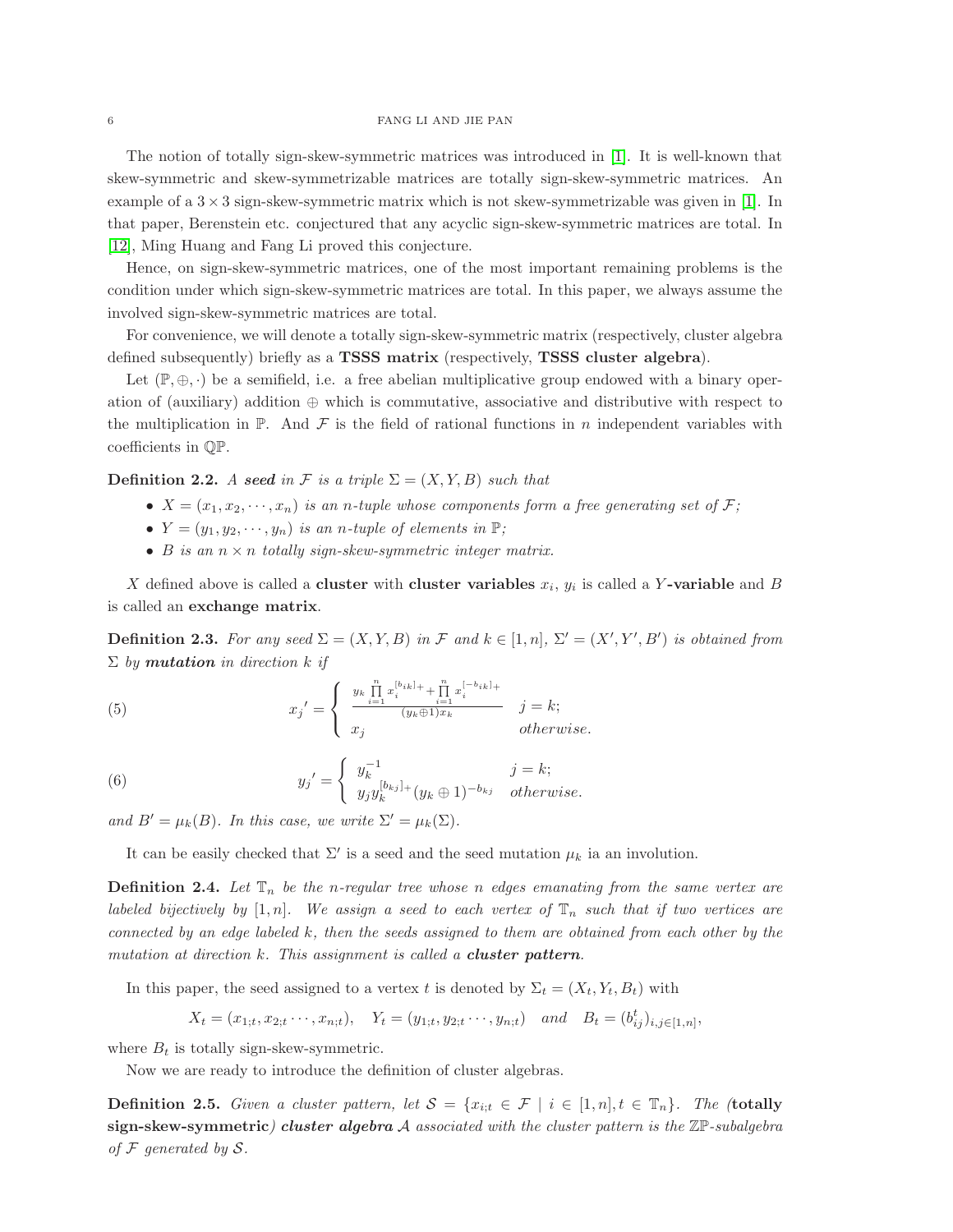If there is a skew-symmetrizable (respectively, skew-symmetric) exchange matrix in a cluster algebra  $A$ , then all exchange matrices of  $A$  are skew-symmetrizable (respectively, skew-symmetric). So, in this case we call  $\mathcal A$  a skew-symmetrizable (respectively, skew-symmetric) cluster algebra.

In this paper, when saying a cluster algebra, we always mean a TSSS cluster algebra. And we always assume A is a cluster algebra with cluster variables  $x_{l:t}$  for any  $l \in [1, n], t \in \mathbb{T}_n$ .

It can be seen from above that the cluster algebra  $A$  is related to the choice of semifield  $\mathbb{P}$ . There are two special semifields which play important roles.

**Definition 2.6.** (i) The universal semifield  $\mathbb{Q}_{sf}(u_1, u_2, \dots, u_l)$  is the semifield of all rational functions which have subtraction-free rational expressions in independent variables  $u_1, u_2, \dots, u_l$ , with usual multiplication and addition.

(ii) The tropical semifield  $Trop(u_1, u_2, \dots, u_l)$  is the free abelian multiplicative group generated by  $u_1, u_2, \dots, u_l$  with addition defined by  $\prod$  $j=1$  $u_j^{a_j} \oplus \prod^l$  $j=1$  $u_j^{b_j} = \prod^l$  $j=1$  $u_j^{min(a_j,b_j)}.$ 

In particular, we say a cluster algebra  $A$  is of geometry type if  $\mathbb P$  is a tropical semifield. In this case, we can also denote it as  $Trop(x_{n+1}, x_{n+2}, \dots, x_m)$ . Then according to the definition,  $y_{j;t}$  is a Laurent monomial of  $x_{n+1}, x_{n+2}, \dots, x_m$  for any  $j \in [1, n], t \in \mathbb{T}_n$ . Hence we can define  $b_{ij}^t$  for  $i \in [n, m], j \in [1, n]$  as

$$
y_{j;t} = \prod_{i=n+1}^{m} x_i^{b_{ij}^t}.
$$

Let  $\tilde{B}_t$  be the  $m \times n$  matrix  $\tilde{B}_t = (b_{ij}^t)_{i \in [1,m], j \in [1,n]}$  and  $\tilde{X}_t = (x_{1,t}, \dots, x_{n,t}, x_{n+1}, \dots, x_m)$ . Then the seed assigned to t can be represented as  $(\tilde{X}_t, \tilde{B}_t)$ . The mutation formulas are the same for  $\tilde{B}$ while those of  $\tilde{X}$  at direction k become

$$
x_j' = \begin{cases} \begin{array}{l} \prod\limits_{i=1}^m x_i^{[b_{ik}]_+} + \prod\limits_{i=1}^m x_i^{[-b_{ik}]_+} \\ x_i & i \end{array} \\ x_j & otherwise. \end{cases} \quad j = k;
$$

**Definition 2.7.** A cluster algebra is said to have **principal coefficients** at a vertex  $t_0$  if  $\mathbb{P}$  =  $Trop(y_1, y_2, \dots, y_n)$  and  $Y_{t_0} = (y_1, y_2, \dots, y_n)$ .

Hence a cluster algebra having principal coefficients at some vertex is of geometric type. Then if we use  $(\tilde{X}, \tilde{B})$  to represent a seed, the definition is equivalent to that there is a seed  $(\tilde{X}_{t_0}, \tilde{B}_{t_0})$  at vertex  $t_0$  satisfying  $\tilde{B}_{t_0} =$  $\int B_{t_0}$ I ! , where  $I$  is a  $n \times n$  identity matrix.

Given a cluster algebra A with initial seed  $\Sigma_{t_0} = (X_{t_0}, Y_{t_0}, B_{t_0})$ , we denote by  $\mathcal{A}_{prin}$  the cluster algebra with principal coefficients associated to  $B_{t_0}$ , which is called the **principal coefficients** cluster algebra corresponding to  $A$  since it is unique up to cluster isomorphisms.

When A is a cluster algebra of geometric type with initial seed  $\Sigma_{t_0} = (\tilde{X}_{t_0}, \tilde{B}_{t_0})$ , we also denote its seed as  $\Sigma_t = (X_t, X_t^{fr}, \tilde{B}_t)$  for any  $t \in \mathbb{T}_n$ , where  $X_t = \{x_{1;t}, \dots, x_{n;t}\}$  and  $X_t^{fr} = \{x_{n+1}, \dots, x_m\}$ to distinguish two kinds of variables.

**Definition 2.8.** [\[13\]](#page-52-10) *(i)* Let A be a cluster algebra of geometric type with a seed  $\Sigma = (X, X^{fr}, \tilde{B})$ . Assume  $X_0 \subseteq X$  and  $X_1 \subseteq \tilde{X}$  satisfy  $X_0 \cap X_1 = \emptyset$ . Denote

$$
X_1' = X \cap X_1, X_1'' = X^{fr} \cap X_1, X' = X \setminus (X_0 \cup X_1'), \tilde{X}' = \tilde{X} \setminus X_1
$$

and  $\tilde{B}'$  as a  $|\tilde{X}'|\times|X'|$  matrix obtained from  $\tilde{B}$  by deleting the *i*-th row and column for  $x_i \in X_1$ and deleting the *i*-th column for  $x_i \in X_0$ . The seed  $\Sigma_{X_0,X_1} = (X', (X^{fr} \cup X_0) \setminus X''_1, \tilde{B}')$  is called a mixing-type sub-seed or  $(X_0, X_1)$ -type sub-seed of  $\Sigma$ .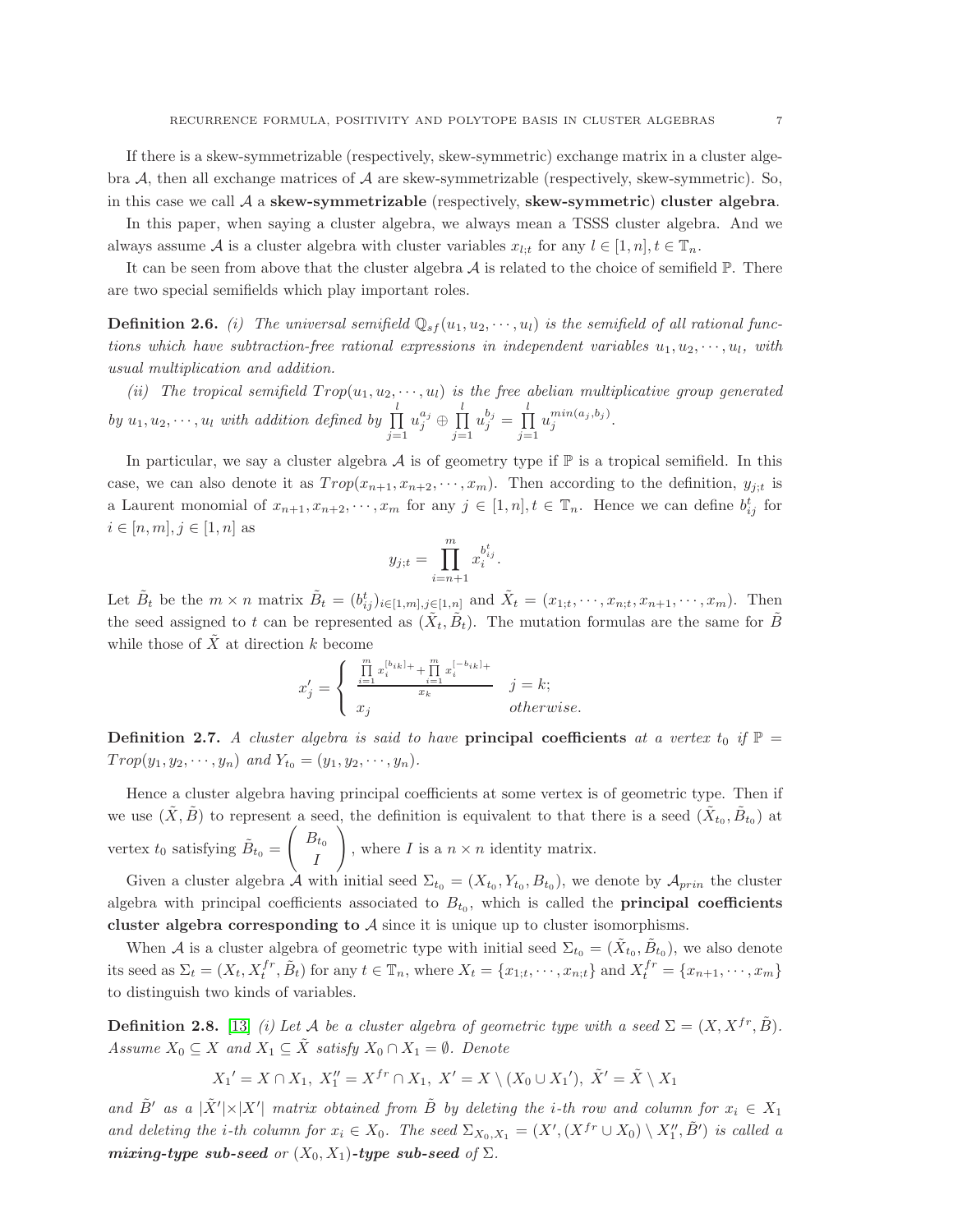# 8 FANG LI AND JIE PAN

(ii) A cluster algebra A' with initial seed  $\Sigma'$  is a (mixing-type) sub-rooted cluster algebra **of type**  $(X_0, X_1)$  of a cluster algebra A with initial seed  $\Sigma$  if A' is cluster isomorphic to the cluster algebra associated to  $\Sigma_{X_0,X_1}$ . In particular, A' is a **pure sub-cluster algebra** of A if  $X_0 = \emptyset$ .

**Definition 2.9.** For any seed  $\Sigma_t$  associated to  $t \in \mathbb{T}_n$ , we denote by  $\mathcal{U}(\Sigma_t)$  the  $\mathbb{Z} \mathbb{P}$ -subalgebra of F given by

$$
\mathcal{U}(\Sigma_t) = \mathbb{Z} \mathbb{P}[X_t^{\pm 1}] \cap \mathbb{Z} \mathbb{P}[X_{t_1}^{\pm 1}] \cap \cdots \cap \mathbb{Z} \mathbb{P}[X_{t_n}^{\pm 1}],
$$

where  $t_i$  is the vertex connected to t by an edge labeled i in  $\mathbb{T}_n$  for any  $i \in [1, n]$ .  $\mathcal{U}(\Sigma_t)$  is called the upper bound associated with the seed  $\Sigma_t$ . And  $\mathcal{U}(\mathcal{A}) = \bigcap$  $t\in\mathbb{T}_n$  $\mathcal{U}(\Sigma_t)$  is called the **upper cluster** 

algebra associated to A.

For any  $k \in [1, n]$  and  $t \in \mathbb{T}_n$ , denote by  $M_{k:t} = x_{k:t} \mu_k(x_{k:t})$  the **exchange binomial** in direction k at t. Trivially,  $M_{k;t}$  is a polynomial in  $\mathbb{Z}\mathbb{P}[x_{1;t},\dots,x_{k-1;t},x_{k+1;t},\dots,x_{n;t}]$ . In order to prove Laurent phenomenon of a cluster algebra, it is first proved in [\[1\]](#page-52-9) that

<span id="page-7-0"></span>**Theorem 2.10.** [\[1\]](#page-52-9) For any vertices  $t, t' \in \mathbb{T}_n$  connected by an edge labeled  $k \in [1, n]$ , assume  $M_{i;s}$ and  $M_{j;s}$  are coprime for any  $i \neq j \in [1,n], s = t$  or t'. Then their corresponding upper bounds coincide, that is,  $\mathcal{U}(\Sigma_t) = \mathcal{U}(\Sigma_{t'})$ .

In particular, when A is a cluster algebra having principal coefficients,  $M_{i;t}$  and  $M_{j;t}$  are coprime for any  $i \neq j \in [1, n], t \in \mathbb{T}_n$ . So we can get from Theorem [2.10](#page-7-0) that  $\mathcal{U}(\Sigma_t) = \mathcal{U}(\Sigma_{t'})$  for any  $t, t' \in \mathbb{T}_n$ .

In this paper, we will use  $A \mid B$  to imply that a Laurent polynomial A can divide another Laurent polynomial B.  $P|_{a\to b}$  means all a in a Laurent polynomial P is replaced by b.

<span id="page-7-1"></span>**Lemma 2.11.** In a cluster algebra A with principal coefficients, let  $P<sup>t</sup>$  be a polynomial over  $\mathbb{Z}P$  in  $X_t$  and  $\alpha = \frac{P^t}{X^d}$  $\frac{P^t}{X_t^{d^t}}$  be a Laurent polynomial in  $X_t$  with  $d^t \in \mathbb{N}^n$ , where  $t \in \mathbb{T}_n$ . Then the following statements are equivalent:

(i)  $\mathcal{U}(\Sigma_t) = \mathcal{U}(\Sigma_{t'})$ , where t' is connected to t by an edge in  $\mathbb{T}_n$ ;

(ii)  $\alpha$  is a Laurent polynomial in expression of any  $X_{t'}$ ,  $t' \in \mathbb{T}_n$  if and only if  $M_{k;t}^{d^t_k} \mid (P^t|_{x_{k;t} \to M_{k;t}})$ for any  $k \in [1, n]$ .

**Proof** (i)  $\implies$  (ii): Firstly, we prove the necessity. Since  $\alpha$  is a Laurent polynomial in expression of any  $X_{t'}$  for any  $t' \in \mathbb{T}_n$ , in particular this holds when  $t'$  is the vertex connected to t by an edge labelled k in  $\mathbb{T}_n$ . By the definition of mutations, we have that  $\alpha = \frac{P^t}{\sqrt{d}}$  $\frac{P^{\circ}}{X_t^{d^t}}|_{x_{k;t}\to x_{k;t'}^{-1}M_{k;t}}$  and it is a Laurent polynomial. So,  $M_{k;t}^{d_k^t} \mid (P^t|_{x_{k;t}\to M_{k;t}})$  for any  $k \in [1,n]$  as  $d^t \in \mathbb{N}^n$ .

Secondly, we prove the sufficiency.  $M_{k;t}^{d_k^t} \mid (P^t|_{x_{k;t}\to M_{k;t}})$  for any  $k \in [1,n]$  ensures that  $\alpha =$  $P^t$  $\frac{P^{\epsilon}}{X_t^{dt}}|_{x_{k;t}\to x_{k;t'}^{-1}M_{k;t}}$  is a Laurent polynomial for any k, i.e,  $\alpha \in \mathcal{U}(\Sigma_t)$ . Then by statement (i), we have that  $\alpha \in \mathcal{U}(\Sigma_{t'}) \subseteq \mathbb{Z} \mathbb{P}[X_{t'}^{\pm 1}]$  for any  $t' \in \mathbb{T}_n$ .

(ii)  $\implies$  (i): If  $M_{k;t}^{d_k^t} \mid (P^t|_{x_{k;t}\to M_{k;t}})$  for any  $k \in [1,n]$  can lead to that  $\alpha$  is a Laurent polynomial in expression of any  $X_{t'}$ ,  $t' \in \mathbb{T}_n$ , then  $\mathcal{U}(\Sigma_t) \subseteq \mathbb{Z} \mathbb{P}[X_{t'}^{\pm 1}]$  for any  $t' \in \mathbb{T}_n$ . Hence  $\mathcal{U}(\Sigma_t) \subseteq \mathcal{U}(\Sigma_{t'})$  for any  $t' \in \mathbb{T}_n$ . Therefore  $\mathcal{U}(\Sigma_t) = \mathcal{U}(\Sigma_{t'})$  because of the arbitrary choice of t.

Hence Lemma [2.11](#page-7-1) (ii) gives an equivalent statement of Theorem [2.10.](#page-7-0)

 $\Box$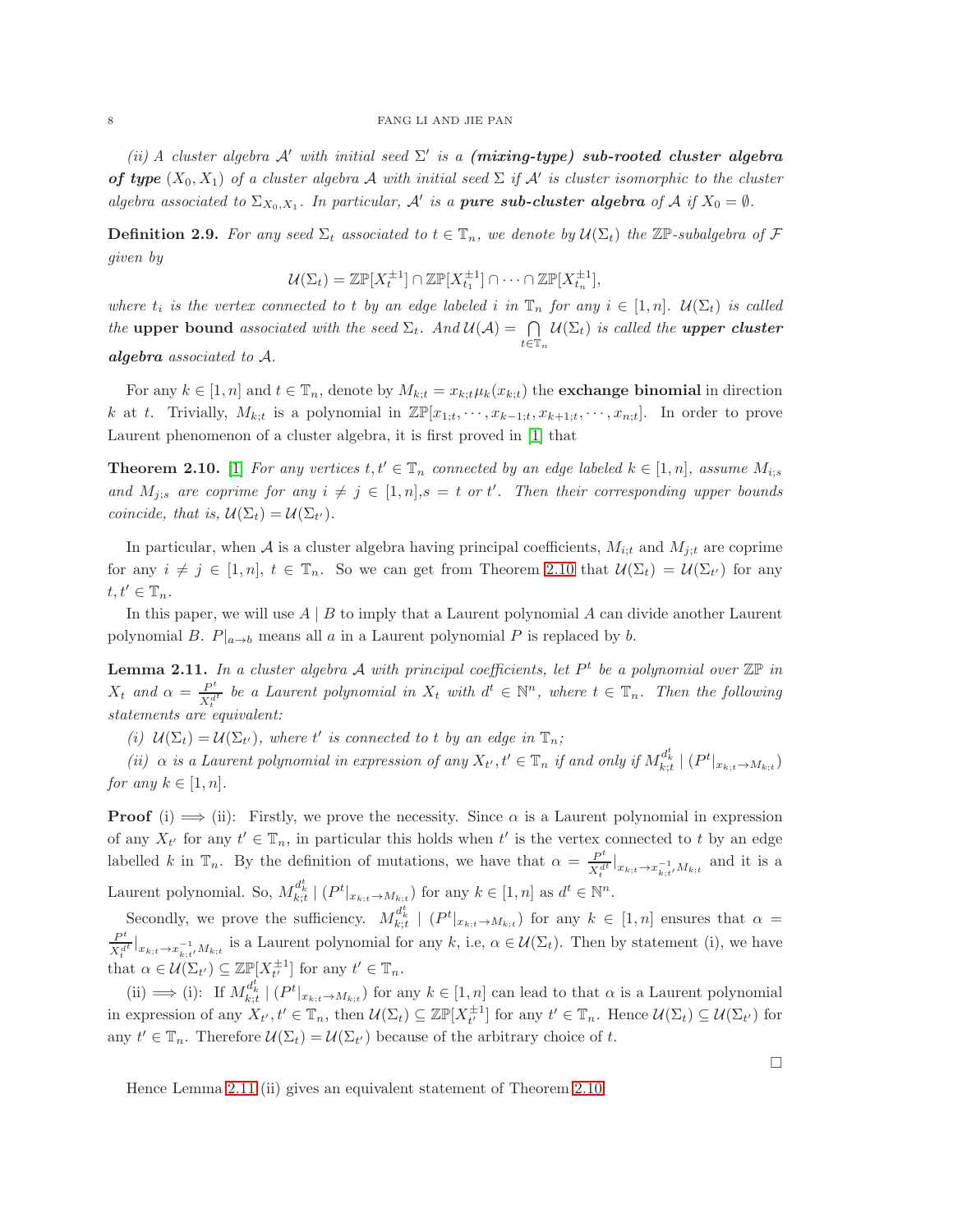According to the Laurent phenomenon, let A be a cluster algebra and  $(X_{t_0}, Y_{t_0}, B_{t_0})$  be a seed of it, then for any cluster variable  $x_{l,t}$ , we can express it as a Laurent polynomial in the cluster  $X_{t_0}$ :

$$
x_{l;t} = \frac{P_{l;t}^{t_0}}{\prod_{i=1}^n x_{i;t_0}^{d_i^{t_0}(x_{l;t})}}.
$$

Here and in the following, we use  $P_{l;t}^{t_0}$  to denote the numerator of the above Laurent expression of  $x_{l,t}$  in  $X_{t_0}$ . The denominator vector  $d_{l,t}^{t_0} = (d_1^{t_0}(x_{l,t}), d_2^{t_0}(x_{l,t}), \cdots, d_n^{t_0}(x_{l,t}))$ <sup>T</sup> is called the dvector of  $x_{l,t}$  with respect to the cluster  $X_{t_0}$ . Moreover, if A has principal coefficients at  $t_0$ , then  $P_{l;t}^{t_0}$  belongs to  $\mathbb{Z}[x_{1,t_0},\cdots,x_{n,t_0};y_{1,t_0},\cdots,y_{n,t_0}]$ .  $F_{l;t}^{t_0} = P_{l;t}^{t_0}|_{x_{i,t_0}=1,\forall i\in[n,n]}$  is a polynomial in  $y_{1,t_0}, \dots, y_{n,t_0}$  called the F-polynomial of  $x_{l,t}$  with respect to  $X_{t_0}$ . Under the canonical  $\mathbb{Z}^n$ -grading given by  $deg(x_i) = e_i, deg(y_i) = -b_i^{t_0}$  for any  $i \in [1, n]$  where  $e_1, \dots, e_n$  are standard basis (column) vectors in  $\mathbb{Z}^n$ , and  $b_i^{t_0}$  is the *i*-th column of  $B_{t_0}$ , the Laurent expression of  $x_{l,t}$  in  $X_{t_0}$  is homogeneous with degree  $g_{l;t}^{t_0}$ , which is called the g-vector of  $x_{l;t}$  corresponding to  $X_{t_0}$ . Or we can also define g-vectors as follows:  $g_{j;t_0}^{t_0} = e_j$ , and

$$
g_{j;t'}^{t_0} = \begin{cases} \n-g_{k;t}^{t_0} + \sum_{i=1}^n [b_{ik}^t]_{+} g_{i;t}^{t_0} - \sum_{i=1}^n [b_{n+i;k}^t]_{+} b_i^{t_0} & \text{if } j = k; \\
g_{j;t}^{t_0} & otherwise.\n\end{cases}
$$

where t and t' are connected by an edge labeled  $k$  in  $\mathbb{T}_n$ .

Until now, there are so many researchers studying about them and many important properties are found. Here we would like to list some of them which are helpful in our research. Although we do not use these results directly in this paper, they help us to understand cluster algebras better and inspire our construction of  $\rho_h$ .

<span id="page-8-0"></span>**Theorem 2.12.** [\[10\]](#page-52-11) For any skew-symmetrizable cluster algebra  $\mathcal{A}, l \in [1, n]$  and  $t, t' \in \mathbb{T}_n$ ,  $P_{l,t}^{t'}$  $\hat{l}_{l;t}^{t'}$  is irreducible as a polynomial in  $\mathbb{Z}\mathbb{P}[X_{t'}].$ 

Theorem [2.10,](#page-7-0) Lemma [2.11](#page-7-1) and Theorem [2.12](#page-8-0) can lead to the result that non-initial cluster variable is uniquely determined by its corresponding  $F$ -polynomial (Corollary [5.7](#page-43-0) for skew-symmetrizable case). But in the sequel, we will give the proof of this theorem in another way as an application of Newton polytope. In fact, we will provide a stronger result showing how a non-initial  $F$ -polynomial determines its corresponding d-vector specifically, which will lead to Corollary [5.7](#page-43-0) directly.

<span id="page-8-1"></span>**Theorem 2.13.** [\[9\]](#page-52-1) For any cluster algebra A and any vertices t and t' in  $\mathbb{T}_n$ , the cluster variable  $x_{l:t}$  can be expressed as

$$
x_{l;t} = \frac{F_{l;t}^{t'}|_{\mathcal{F}}(\hat{y}_{1;t'}, \cdots, \hat{y}_{n;t'})}{F_{l;t}^{t'}|_{\mathbb{P}}(y_{1;t'}, \cdots, y_{n;t'})} \prod_{i=1}^{n} x_{i;t'}^{g_i},
$$
  
where  $\hat{y}_{j;t'} = y_{j;t'} \prod_{i=1}^{n} x_{i;t'}^{b'_{ij}}$ , and  $g_{l;t}^{t'} = (g_1, \cdots, g_n)^\top$ .

We denote  $\hat{Y}_t = \{\hat{y}_{1;t}, \cdots, \hat{y}_{n;t}\}\$ for any  $t \in \mathbb{T}_n$ .

**Theorem 2.14.** [\[11\]](#page-52-0) For any skew-symmetrizable cluster algebra A, each F-polynomial  $F_{l,t}^{t'}$  $\mathcal{L}_{l;t}^{t'}$  has constant term 1 and a unique monomial of maximal degree. Furthermore, this monomial has coefficient 1, and it is divisible by all the other occurring monomials.

A cluster monomial in A is a monomial in  $X_t$  for some  $t \in \mathbb{T}_n$ . In the following when we say a cluster monomial, it is of the form  $aY_t^p X_t^q$  with  $a, p \in \mathbb{Z}, q \in \mathbb{N}$  and  $t \in \mathbb{T}_n$ . For a cluster monomial  $f = aY^p X^q$  with  $a, p \in \mathbb{Z}, q \in \mathbb{N}$ , we call a (respectively,  $aY^p$ ) the constant coefficient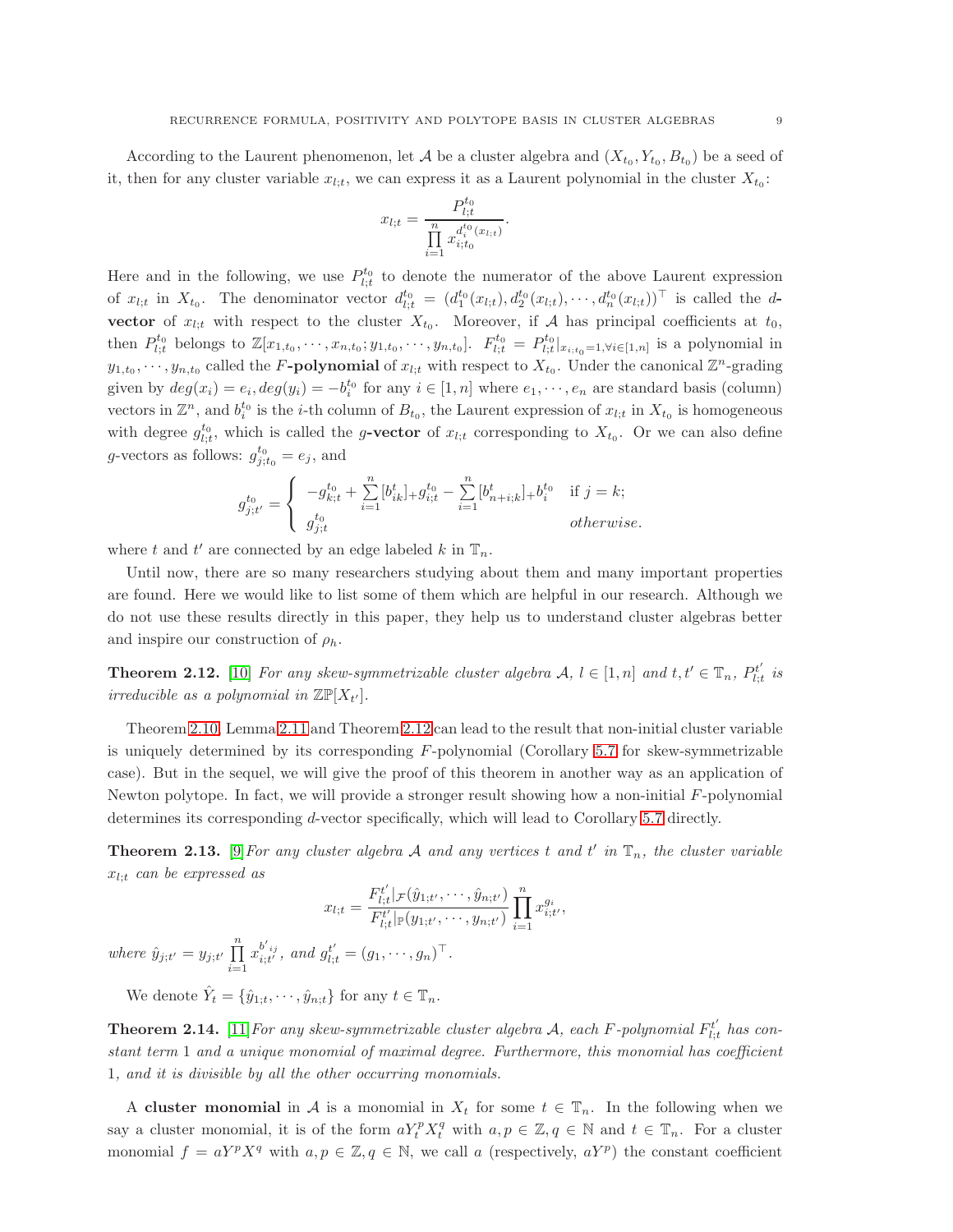(respectively, coefficient) of f and say f is constant coefficient (respectively, coefficient) free if  $a = 1$ (respectively, $aY^p = 1$ ). Similarly, we define a **cluster polynomial** to be a polynomial in a cluster  $X_t$ .

In the sequel, for a cluster algebra  $A$ , we will always denote by  $t_0$  the vertex of the initial seed unless otherwise specified. And when a vertex is not written explicitly, we always mean the initial vertex  $t_0$ . For example, we use X,  $x_i$ ,  $P_{l;t}$  to denote  $X_{t_0}$ ,  $x_{i;t_0}$ ,  $P_{l;t}^{t_0}$  respectively. For any cluster  $X_t$ and any vector  $\alpha = (\alpha_1, \dots, \alpha_n) \in \mathbb{Z}^n$ , we denote  $X_t^{\alpha} = \prod_{k=1}^{n}$  $i=1$  $x_{i;t}^{\alpha_i}$ .

As we introduced above, Laurent Phenomenon ensures that any cluster variable  $x_{l:t}$  can be expressed as a Laurent polynomial of any cluster  $X_{t'}$ :

$$
x_{l;t} = \frac{P_{l;t}^{t'}}{\prod_{i=1}^{n} x_{i;t'}^{d_i^{t'}(x_{l;t})}},
$$

where  $P_{l;t}$  is a polynomial in  $\mathbb{Z}\mathbb{P}[x_{1;t'}, x_{2;t'}, \cdots, x_{n;t'}]$  which is not divisible by  $x_{1;t'}, x_{2;t'}, \cdots, x_{n;t'}$ .

- **Definition 2.15.** (i) For any  $l, k \in [1, n]$ ,  $t, t' \in \mathbb{T}_n$ , we denote by  $\deg_k^{t'}$  $\mathcal{E}_{k}^{t}\left(x_{l;t}\right)$  the  $x_{k;t'}$ -degree of  $P_{l}^{t'}$  $_{l;t}^{t^{\prime}}.$ 
	- (ii) For any Laurent polynomial  $P \in \mathbb{Z} \mathbb{P}[X^{\pm 1}]$  and any Laurent monomial  $p = Y^{\alpha} X^{\beta}$  with  $\alpha, \beta \in \mathbb{Z}^n$ , we denote by  $co_p(P)$  the constant coefficient of p in P.
	- (iii) For any Laurent polynomial  $P, P'$  is called a **summand** of  $P$  if for any Laurent monomial p with constant coefficient 1, either  $0 \leqslant c o_p(P') \leqslant c o_p(P)$  or  $c o_p(P) \leqslant c o_p(P') \leqslant 0$ . P' is called a summand monomial of  $P$  if it is moreover a Laurent monomial.

For any  $l, k \in [1, n], t, t' \in \mathbb{T}_n$ , we can express  $P_{l,i}^{t'}$  $l;t$  as

$$
P_{l;t}^{t'} = \sum_{s=0}^{deg_k^{t'}(x_{l;t})} x_{k;t'}^s P_s(k),
$$

where  $P_s(k)$  is a polynomial in  $\mathbb{Z}\mathbb{P}[x_{1;t'},\dots,x_{k-1;t'},x_{k+1;t'},\dots,x_{n;t'}]$  for any s. And note that  $P_0(k) \neq 0$ . We say a polynomial P is x-homogeneous if  $deg_x(p)$  is a constant for any summand monomial  $p$  of  $P$ .

<span id="page-9-0"></span>**Lemma 2.16.** For any  $l, k \in [1, n], t, t_1, t_2 \in \mathbb{T}_n$ , if  $t_1$  and  $t_2$  are connected by an edge labeled j, then

$$
d_k^{t_2}(x_{l;t}) = \begin{cases} d_k^{t_1}(x_{l;t}) & \text{if } k \neq j; \\ deg_j^{t_1}(x_{l;t}) - d_j^{t_1}(x_{l;t}) & \text{if } k = j. \end{cases}
$$

*Proof.* By mutation formula [\(5\)](#page-5-0),  $x_{i;t_1} =$  $\int x_{i;t_2}$   $i \neq j;$  $M_{j;t_2}$  $\frac{M_{j;t_2}}{x_{j;t_2}}$   $i = j$ . Assume  $x_{l;t}$  can be expressed as a Laurent polynomial of  $X_{t_1}$  as

$$
x_{l;t} = \frac{\sum_{s=0}^{d_{t} g_{j}^{t_1}(x_{l;t})} x_{j;t_1}^s P_s(j)}{\prod_{i=1}^{n} x_{i;t_1}^{d_i^{t_1}(x_{l;t})}},
$$

then we can get the expression of  $x_{l;t}$  by  $X_{t_2}$  as

$$
x_{l;t} = \frac{x_{j;t_2}^{d_1^t(x_{l;t})} \left( \sum_{s=0}^{deg_2^t(x_{l;t})} \left( \frac{M_{j;t_2}}{x_{j;t_2}} \right)^s P_s(j) \right)}{\prod_{i \neq j} x_{i;t_2}^{d_1^t(x_{l;t})} M_{j;t_2}^{d_1^t(x_{l;t})}} = \frac{M_{j;t_2}^{-d_2^{t_1}(x_{l;t})} \left( \sum_{s=0}^{deg_2^t(x_{l;t})} M_{j;t_2}^s P_s(j) x_{j;t_2}^{deg_2^{t_1}(x_{l;t}) - s} \right)}{\prod_{i \neq j} x_{i;t_2}^{d_1^t(x_{l;t})} x_{j;t_2}^{deg_2^{t_1}(x_{l;t}) - d_2^{t_1}(x_{l;t})}},
$$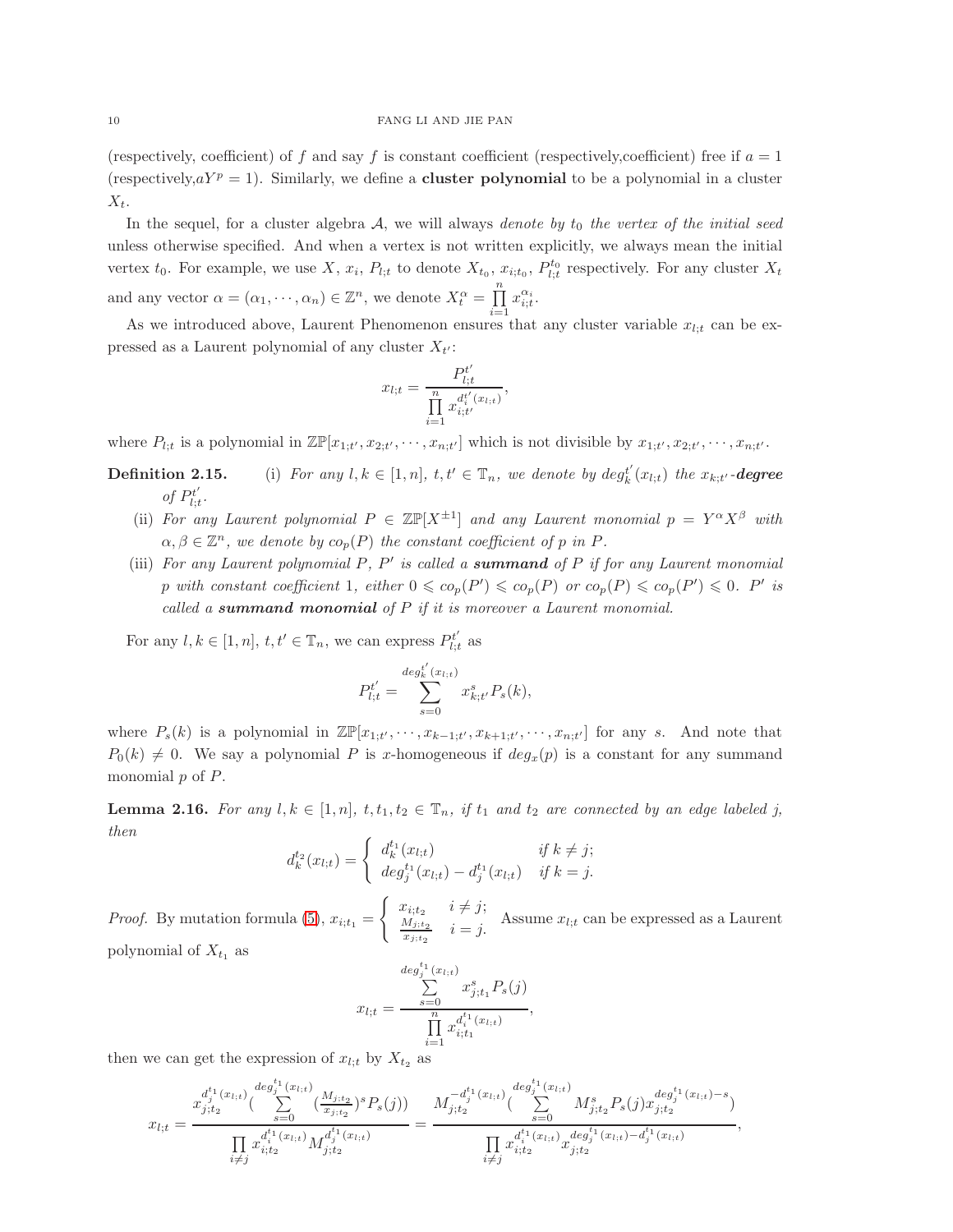which completes the proof.  $\Box$ 

**Definition 2.17.** For any  $t \in \mathbb{T}_n$ ,  $k \in [1, n]$  and  $x_{k,t}$ -homogeneous polynomial P in  $X_t$ , denote by  $\widetilde{deg}_k^t(P) := deg_k^t(P) + max\{s \in \mathbb{N} : M_{k,t}^s | P \text{ in } \mathbb{ZP}[X_t^{\pm 1}] \}$  the **general degree** of P in  $x_{k,t}$ . Moreover, for any polynomial  $P = \sum$  $\sum_{i} P_i$ , where  $P_i$  is a  $x_{k,t}$ -homogeneous polynomial in  $X_t$ , define  $\widetilde{deg}_k^t(P) := \min_i \{ \widetilde{deg}_k^t(P_i) \}.$ 

According to the mutation formula [\(5\)](#page-5-0),  $\widetilde{deg}_k(P)$  is the maximal integer a such that  $\frac{P}{x_{k;t}^a}$  can be expressed as a Laurent polynomial in  $X_{t_k}$ , where  $t_k \in \mathbb{T}_n$  is the vertex connected to t by an edge labeled k.

<span id="page-10-0"></span>**Lemma 2.18.** For any  $l, k \in [1, n]$ ,  $t, t' \in \mathbb{T}_n$  and cluster variable  $x_{l,t}$ ,  $\widetilde{deg}_k$  $_{k}^{t}\left( P_{l;i}^{t^{\prime }}\right)$  $\left( \begin{matrix} b_t^t \\ b_t^t \end{matrix} \right) \geq d_k^{t'}$  $_{k}^{t'}(x_{l;t}).$ 

*Proof.* First, when  $d_k^{t'}$  $t'_{k}(x_{l;t}) \leq 0$ , this is true as  $\widetilde{deg}_{k}^{t'}$  $_{k}^{t}\left( P_{l;t}^{t^{\prime }}\right)$  $b_{l;t}^{t'}$ )  $\geqslant 0$ .

When  $d_k^{t'}$  $x'_{k}(x_{l;t}) > 0$ , let  $X_{t_k} = \mu_k(X_{t'})$ . Then  $x_{i;t_k} = x_{i;t'}$  for  $i \neq k$  and  $x_{k;t'} = \frac{M_{k;t_k}}{x_{k;t}}$  $\frac{w_{k;t_k}}{x_{k;t_k}}$ .  $x_{l;t}$  can be expressed as a Laurent polynomial of  $X_{t'}$  and  $X_{t_k}$  respectively as

$$
x_{l;t} = \frac{\sum_{s=0}^{deg'_{k}(x_{l;t})} x_{k;t'}^s P_s(k)}{\prod_{i=1}^n x_{i;t'}^{d_i^{t'}(x_{l;t})}},
$$

and

$$
x_{l;t} = \prod_{i \neq k} x_{i;t_k}^{-d_t^{t'}(x_{l;t})} (\sum_{s=d_t^{t'}(x_{l;t})}^{deg_k^{t'}(x_{l;t})} (\frac{M_{k;t_k}}{x_{k;t_k}})^{s-d_t^{t'}(x_{l;t})} P_s(k) + \frac{\sum_{s=0}^{d_t^{t'}(x_{l;t})-1} M_{k;t_k}^s P_s(k) x_{k;t_k}^{d_t^{t'}(x_{l;t})-s}}{M_{k;t_k}^{d_t^{t'}(x_{l;t})}}).
$$

Therefore,  $M_{k:t}^{d_k^{t'}(x_{l;t})}$  $\left| \frac{u_k(x_l;t)}{k;t_k} \right|$  $d_k^{t'}(\frac{x_{l;t})-1}{\sum}$  $\sum_{s=0}^{x_{l;t}} M^s_{k;t_k} P_s(k) x_{k;t_k}^{d^{t'}_k(x_{l;t})-s}$ . Then for every  $s \in [0, d^{t'}_k]$  $k (x_{l;t}) - 1$ , because

 $x_{k;t_k}$  does not appear in  $M_{k;t_k}$  or  $P_s(k)$ , it follows that  $M_{k;t_k}^{d_k^{t'}(x_{l;t})-s}|P_s(k)$ . Hence, by the definition of general degree,

$$
\begin{aligned}\n\overrightarrow{deg}_{k}(x_{k;t'}^{s}P_{s}(k)) &= deg_{k}^{t'}(x_{k;t'}^{s}P_{s}(k)) + \max\{s \in \mathbb{N} : M_{k;t'}^{s}|x_{k;t'}^{s}P_{s}(k)\} \geqslant s + d_{k}^{t'}(x_{l;t}) - s = d_{k}^{t'}(x_{l;t}) \\
\text{for any } s \in [0, deg_{k}^{t'}(x_{l;t})]. \text{ So } \widetilde{deg}_{k}^{t'}(P_{l;t}^{t'}) \geqslant d_{k}^{t'}(x_{l;t}).\n\end{aligned}
$$

**Remark 2.19.** Due to above lemma,  $M_{k;t'}^{d_k^{t'}(x_{l;t})} \mid (P_{l;t}^{t'}$  $\left\{ \begin{array}{l} \left\langle \boldsymbol{y}_{t}^{t}\right\rangle \left\langle \boldsymbol{x}_{t}^{t}\right\rangle \neq\boldsymbol{M}_{k;t^{\prime}}\end{array}\right\}$  for any  $k\,\in\,\left[ 1,n\right]$  and we can express  $P_{l;t}^{t'}$  more explicitly by

$$
P_{l;t}^{t'} = \sum_{s=d_k^{t'}(x_{l;t})}^{deg_k^{t'}(x_{l;t})} x_{k;t'}^s P_s(k) + \sum_{s=0}^{d_k^{t'}(x_{l;t})-1} x_{k;t'}^s M_{k;t'}^{d_k^{t'}(x_{l;t})-s} P_s(k).
$$

where  $P_s(k)$  is a polynomial in  $\mathbb{Z}\mathbb{P}[x_{1;t'},\dots,x_{k-1;t'},x_{k+1;t'}\dots,x_{n;t'}]$  for any  $s \in [0, deg_k^{t'}]$  $_{k}^{t'}(x_{l;t})].$ 

According to the definition of mutation, for  $t'' \in \mathbb{T}_n$  such that  $t''$  and  $t'$  are adjacent and connected by an edge labeled k,  $P_{l:t}^{t''}$  $p_{l;t}^{t^{\prime\prime}}$  is obtained from  $P_{l;t}^{t^{\prime}}$  $\mathcal{U}^{t'}_{l;t}$  by the following way:

 $The x_{k;t'}\text{-}homogeneous term$   $x_{k;t'}^sM_{k;t'}^{[d_k^{t'}(x_{l;t})-s]+}P_s(k)$  with  $x_{k;t'}\text{-}degrees$  changes to  $x_{k;t''}\text{-}homogeneous$  $term \ x_{k;t''}^{deg_k^{t'}(x_{l;t})-s} M_{k;t''}^{[s-d_k^{t'}(x_{l;t})]+} P_s(k) \ with \ x_{k;t''}$ -degree deg $t'$  $_{k}^{t'}(x_{l;t})-s.$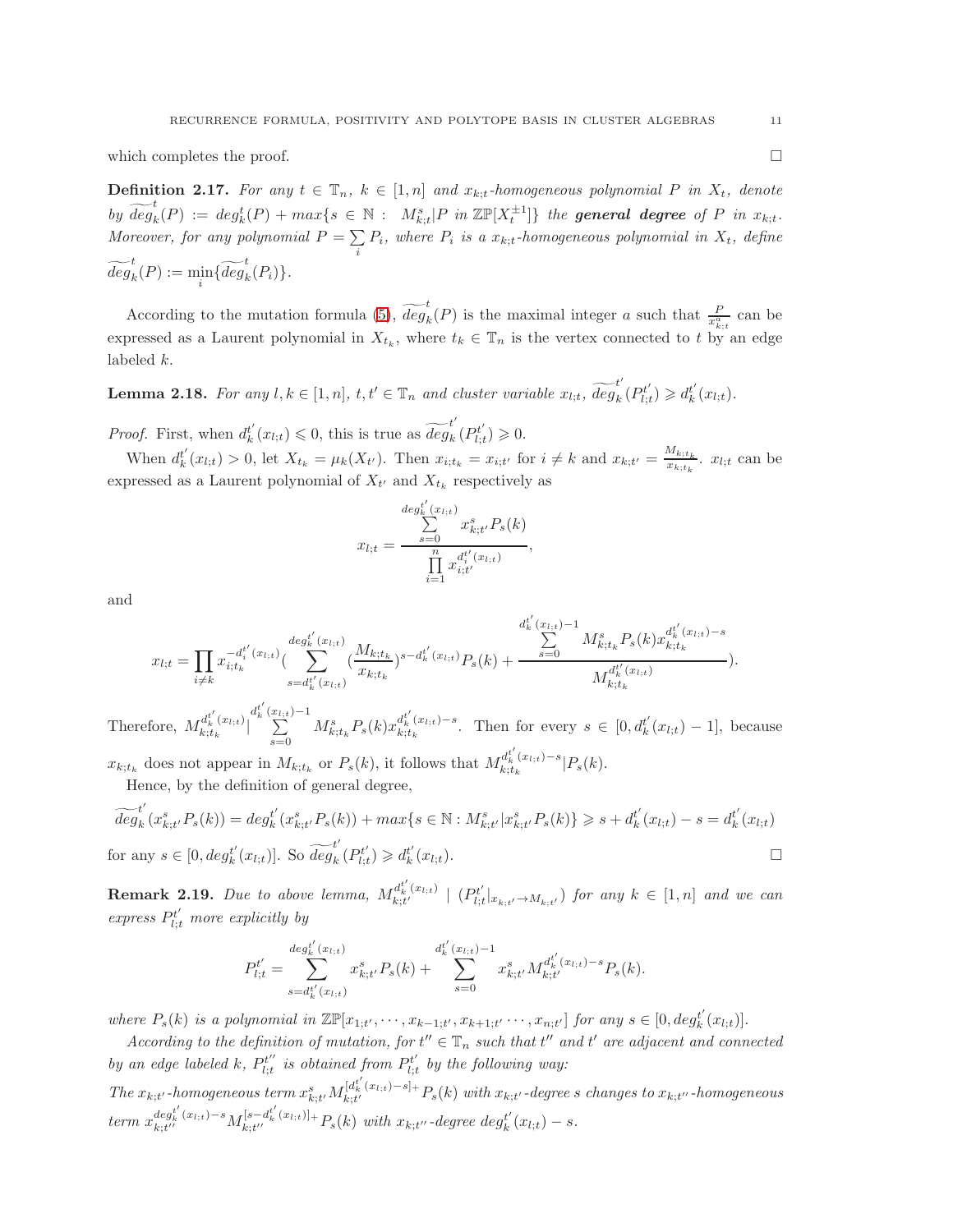# 12 FANG LI AND JIE PAN

Here in this paper we would like to say any summand monomial of  $x_{k;t'}^sM_{k;t'}^{[d_k^{t'}(x_{l;t})-s]+}$  p and that of  $x_{k;t'}^{deg_k^{i'}(x_{l;t})-s}M_{k;t''}^{[s-d_k^{i'}(x_{l;t})]+}$  correspond to each other (during mutation at direction k), where p is a summand monomial of  $P_s(k)$ .

This together with Lemma [2.16](#page-9-0) unveils how the Laurent expression of a cluster variable in one cluster changes under the mutations of the latter.

Next we briefly introduce some definitions and notations about polytopes mainly from [\[20\]](#page-52-12), which will be used in this paper.

<span id="page-11-2"></span>**Definition 2.20.** (i) The **convex hull** of a finite set  $V = {\alpha_1, \cdots, \alpha_r} \subseteq \mathbb{R}^n$  is

$$
conv(V) = \{ \sum_{i=1}^{r} a_i \alpha_i \mid a_i \geqslant 0, \sum_{i=1}^{r} a_i = 1 \},\
$$

while the **affine hull** of  $V$  is

$$
\text{aff}(V) = \{ \sum_{i=1}^{r} a_i \alpha_i \mid a_i \in \mathbb{R}, \sum_{i=1}^{r} a_i = 1 \}.
$$

(ii) A **polytope** is the convex hull of a certain finite set of points in  $\mathbb{R}^n$  for some  $n \in \mathbb{N}$ , or equivalently, a polytope is the intersection of finitely many closed halfspaces in  $\mathbb{R}^n$  for  $n \in \mathbb{N}$ . The dimension of a polytope is the dimension of its affine hull.

(iii) Let  $N \subseteq \mathbb{R}^n$  be a polytope. For some chosen  $w \in \mathbb{R}^n$  and  $c \in \mathbb{R}$ , a linear inequality  $wp^{\top} \leq c$ is called **valid** for N if it is satisfied for all points  $p \in N$ . A face of N is a set of the form

$$
S = N \cap \{ p \in \mathbb{R}^n \mid wp^\top = c \},
$$

where  $wp^{\top} \leq c$  is a valid inequality for N. The **dimension of a face** is the dimension of its affine hull.

(iv) The vertices, edges and facets of a polytope  $N$  are its faces with dimension  $0, 1,$  and  $(dimN) - 1$  respectively.

(v) The sum  $N + N'$  of two polytopes N and N' is the convex hull of  $N \cup N'$ .

(vi) The Minkowski sum  $N \oplus N'$  of two polytopes N and N' is the polytope consisting of all points  $p + q$  for points  $p \in N$  and  $q \in N'$ .

#### 3. The polytope associated to an integer vector

<span id="page-11-0"></span>We will construct a collection of polytopes associated to vectors and show that they admit some interesting properties. In this section, assume  $A$  is a totally sign-skew-symmetric cluster algebra with principal coefficients.

#### <span id="page-11-1"></span>3.1. Preliminaries.

Before introducing the construction, we would like to explain some notations first.

In this paper, we denote by  $z_1, \dots, z_n$  the coordinates of  $\mathbb{R}^n$  and represent the elements in  $\mathbb{R}^n$  as row vectors unless otherwise specified.

To any Laurent monomial  $a_v Y^v$  in  $y_1, \dots, y_n$ , where  $a_v \neq 0 \in \mathbb{Z}$ ,  $v \in \mathbb{Z}^n$ , we can associate a vector v. Hence a Laurent polynomial  $f(Y) = \sum$  $v\overline{\in }\mathbb{Z}^n$  $a_v Y^v$  with  $a_v \neq 0 \in \mathbb{Z}$  corresponds to a set of vectors v called the **support** of  $f(Y)$  together with an integer  $a_v$  placed at each vector v. Moreover, each integer vector of dimension n corresponds to a lattice point in  $\mathbb{R}^n$ . Denote by N the convex hull of lattice points corresponding to the above vectors  $v$  with integers  $a_v$  placed at lattice points. Then,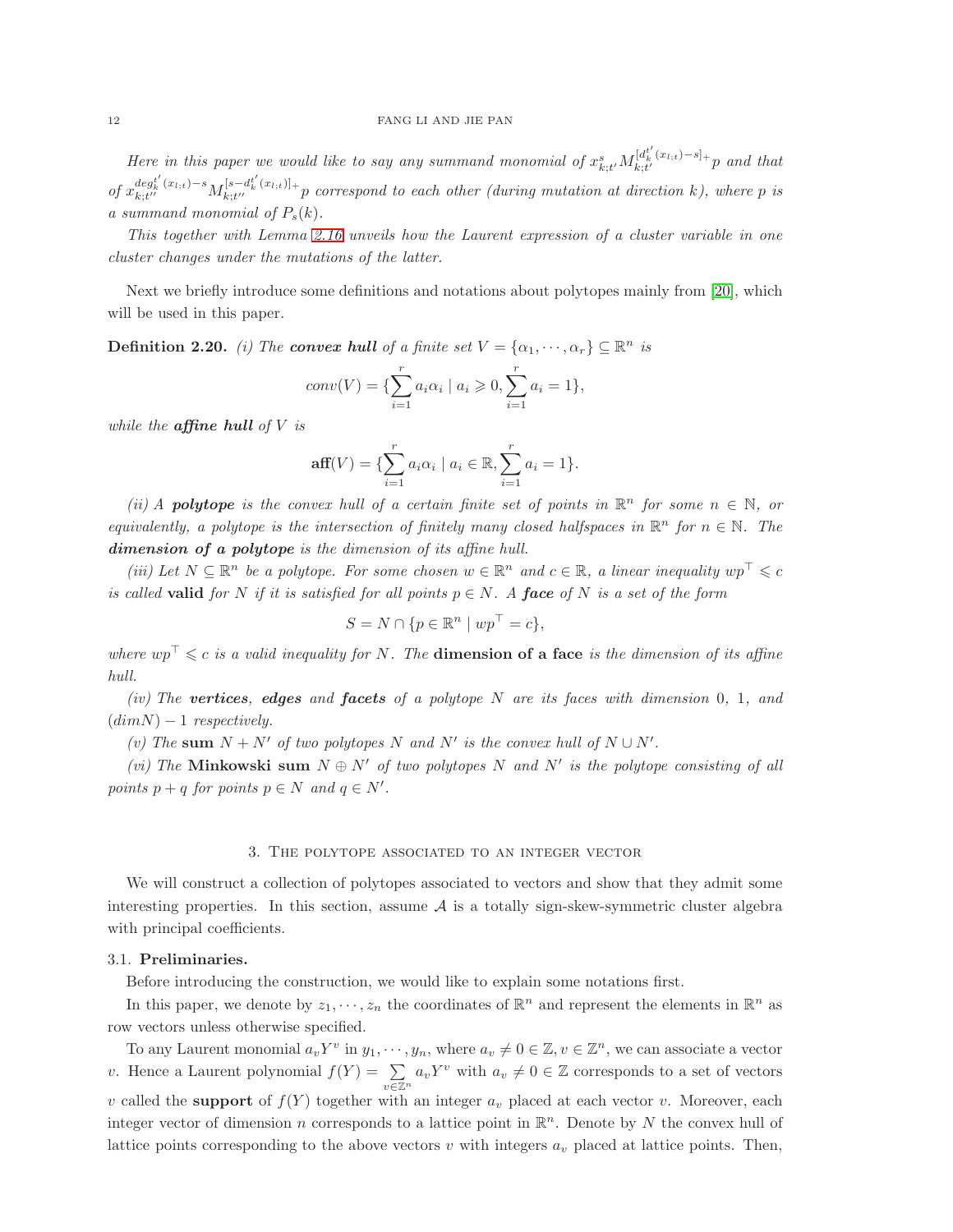Laurent polynomials  $f(Y)$  correspond one-by-one to polytopes N together with a family of integers  $a_v$ placed at lattice points. In particular, for a principal coefficients cluster algebra of rank n with initial cluster X, the above bijection induces a bijection from homogeneous Laurent polynomials  $f(Y)X^h$ of degree h to the polytopes N in the non-negative quadrant together with a family of integers  $a_v$ placed at lattice points which corresponds to  $f(\hat{Y})X^h|_{x_i\to 1,\forall i}$  when a vector  $h \in \mathbb{Z}^n$  is given. In the sequel, we will call  $N$  together with a family of integers placed at lattice points the (Newton) polytope corresponding to the Laurent polynomial  $f(Y)$  (or to the Laurent polynomial  $f(\hat{Y})X^h$ ). The support of a Laurnt polynomial  $f(Y)$  is called **saturated** if any lattice point in the Newton polytope N corresponds to a nonzero summand monomial of  $f(Y)$ , i.e, if the integer placed at any lattice point in  $N$  is nonzero.

Note that in the sequel, unless otherwise specified, **points** always imply lattice points in  $\mathbb{Z}^n$  and polytopes are those whose vertices are lattice points.

**Definition 3.1.** For a polytope N, the weight of a point  $p \in N$  is the integer placed on this point, denoted as  $co_p(N)$ , or simply  $co_p$  when the polytope N is known clearly.

The weight  $co_p$  of  $p \in N$  is indeed the coefficient of the correspondent Laurent monomial  $Y^p$  in the Laurent polynomial  $f(Y)$ . Following this point of view, we assume that for a polytope N,

(7) 
$$
co_p(N) = 0 \text{ if } p \notin N.
$$

In the sequel, when we say  $N$  is a polytope, it actually means that  $N$  is a polytope together with weight  $co_n(N)$  of each point  $p \in N$ .

**Definition 3.2.** For two polytopes N and N', N' is a sub-polytope of N if there is  $w \in \mathbb{N}^n$ such that  $0 \leqslant c_{p}(N'[w]) \leqslant c_{p}(N)$  or  $0 \geqslant c_{p}(N'[w]) \geqslant c_{p}(N)$  for any point  $p \in N$ , which is equivalent to that the Y-polynomial corresponding to  $N'$  is a summand of that corresponding to N up to multiplying a monomial in Y. In this case, denote  $N' \leq N$ . This relation  $\leqslant$  defines a partial order in the set of polytopes.

Two summations introduced in Definition [2.20](#page-11-2) (v) and (vi) can be extended to polytopes with weights. For two polytopes N and N', we define the weights of  $N + N'$  as follows:

$$
co_p(N + N') = co_p(N) + co_p(N') \triangleq \begin{cases} co_p(N) + co_p(N') & \text{if } p \in N \cap N'; \\ co_p(N) & \text{if } p \in N \setminus N'; \\ co_p(N') & \text{if } p \in N' \setminus N; \\ 0 & \text{if } p \notin N \cup N'. \end{cases}
$$

This summation is induced from that of Laurent polynomials with respect to the correspondence between polytopes and Laurent polynomials. While for the Minkowski sum ⊕, let

$$
co_q(N \oplus N') = \sum_{p+p'=q} co_p(N) co_{p'}(N')
$$

for any point  $q \in N \oplus N'$ . This is induced from the multiplication of Laurent polynomials. It can easily verified that both summations are commutative and associative.

It is easy to see when the weights are all non-negative for polytopes  $N$  and  $N'$ , they are both sub-polytopes of  $N + N'$  and  $N \oplus N'$ .

For any polytope N in  $\mathbb{R}^n$  and  $w \in \mathbb{Z}^n$ , we denote by  $N[w]$  the polytope obtained from N by translation along w.

In this paper, we always use the following partial order in  $\mathbb{Z}^n$  unless otherwise specified: For any  $a = (a_1, \dots, a_n), b = (b_1, \dots, b_n) \in \mathbb{Z}^n$ ,  $a \leqslant b$  if  $a_i \leqslant b_i$  for all  $i \in [1, n]$ .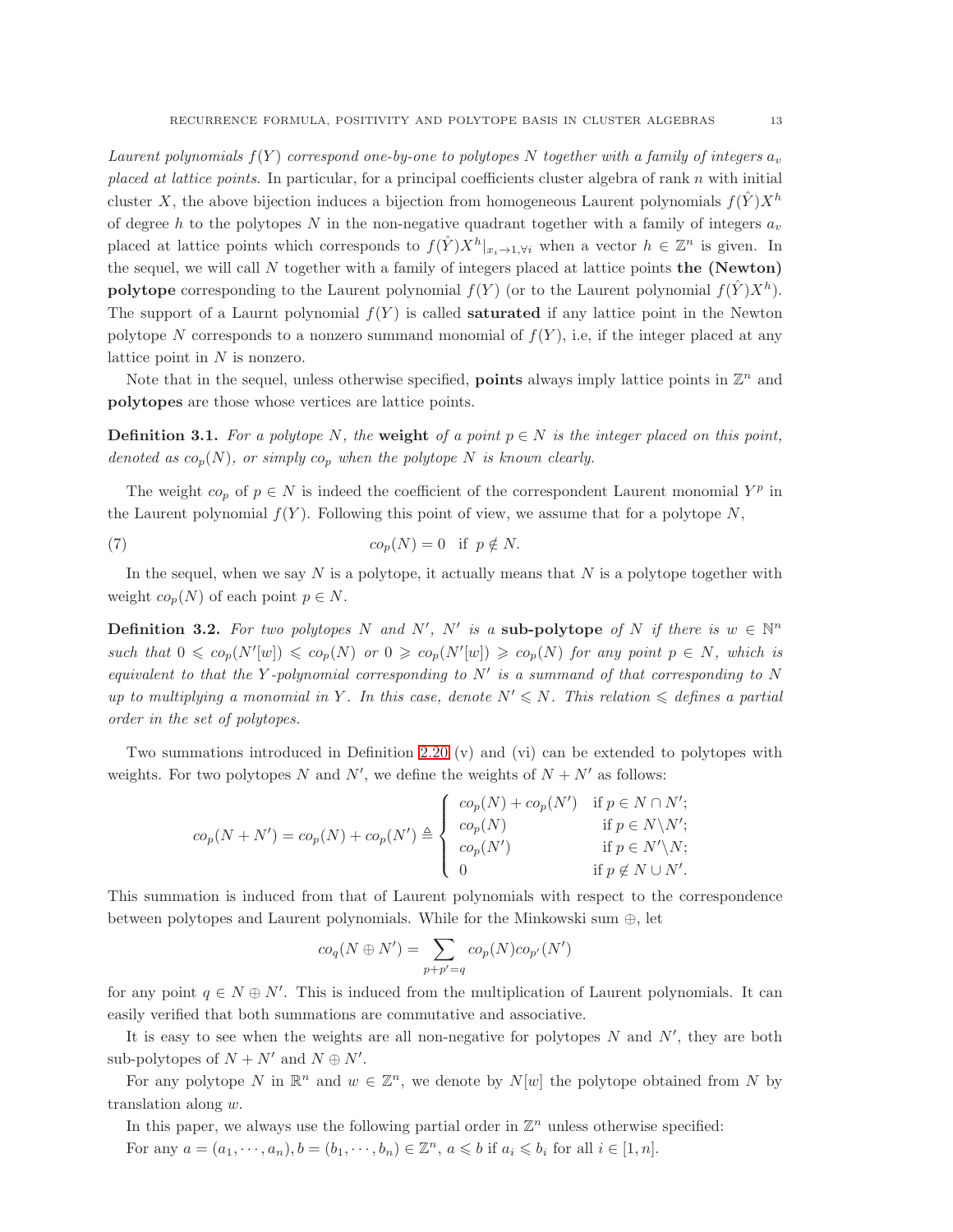Given a polytope N with a point v in it and a sequence  $i_1, \dots, i_r \in [1, n]$ , define  $\{i_1, \dots, i_r\}$ -section at v of N to be the convex hull of lattice points in N whose  $i_j$ -th coordinates are equal to that of v respectively for  $j \in [1, r]$ . Denote by  $V(N)$  and  $E(N)$  the set consisting of vertices and edges of N respectively.

In this paper, for any  $i \in \mathbb{Z}$ ,  $j \in \mathbb{N}$ , we denote binomial coefficients

$$
\begin{pmatrix} i \\ j \end{pmatrix} \triangleq \begin{cases} \frac{i(i-1)\cdots(i-j+1)}{j!} & \text{if } j > 0; \\ 1 & \text{if } j = 0. \end{cases}
$$

and denote

$$
\tilde{C}_i^j \triangleq \left\{ \begin{array}{ll} \begin{pmatrix} i \\ j \end{pmatrix} & \text{if } i \geqslant 0; \\ 0 & \text{if } i < 0. \end{array} \right.
$$

as modified binomial coefficients.

For any two points p, q, denote  $l(\overline{pq})$  to be the length of the segment  $\overline{pq}$ .

An isomorphism  $\tau$  of two polytopes N and N' is a bijection of two sets:

 $\tau: \{(\text{not necessary lattice}) \text{ points in } N\} \longrightarrow \{(\text{not necessary lattice}) \text{ points in } N'\}$ 

satisfying that  $\tau(ap + bq) = a\tau(p) + b\tau(q)$  for any (not necessary lattice) points  $p, q \in N$  and any  $a, b \in \mathbb{R}_{\geqslant 0}$  with  $a + b = 1$ , and the weights associated to p and  $\tau(p)$  respectively are the same, where the weights of non-lattice points are zero.

Assume the dimension of N is r, so for each  $i \in [1, r]$ , there are two (not necessary lattice) points  $p, p' \in N$  such that the segment  $pp'$  connecting  $p, p'$  parallels to  $e_i$ . Then a linear map  $\tilde{\tau}$  is induced by the isomorphism  $\tau$  satisfying that:

(8) 
$$
\tilde{\tau}: \mathbb{R}^r \longrightarrow \mathbb{R}^r
$$
  
\n $e_i \longrightarrow \frac{\tau(p) - \tau(p')}{l(p p')}$ 

It is easy to check that  $\tilde{\tau}$  is well-defined. In the later discussion, N' is often a face of some polytope with higher dimension n, so we usually slightly abuse the notation to use  $\tilde{\tau}$  as the linear map:

<span id="page-13-0"></span>
$$
\tilde{\tau}: \mathbb{R}^r \longrightarrow \mathbb{R}^r \hookrightarrow \mathbb{R}^n.
$$

In this paper we denote the canonical projections and embeddings respectively as

$$
\pi_i: \mathbb{R}^n \longrightarrow \mathbb{R}^{n-1}
$$
  

$$
(\alpha_1, \dots, \alpha_i, \dots, \alpha_n) \mapsto (\alpha_1, \dots, \alpha_{i-1}, \alpha_{i+1} \dots, \alpha_n),
$$

and

$$
\gamma_{i,j} : \mathbb{R}^{n-1} \longrightarrow \mathbb{R}^n
$$
  

$$
(\alpha_1, \dots, \alpha_{n-1}) \mapsto (\alpha_1, \dots, \alpha_{i-1}, j, \alpha_i, \dots, \alpha_{n-1}).
$$

We extend  $\gamma_{i,j}$  to be a map from the set of  $n-1$ -dimensional polytopes to that of n-dimensional polytopes, which is also denoted as  $\gamma_{i,j}$ , that is,  $\gamma_{i,j}(N) = \{\gamma_{i,j}(p) \mid \forall p \in N\} \subset \mathbb{R}^n$  for any polytope  $N \subseteq \mathbb{R}^{n-1}$ . It is easy to see  $\gamma_{i;j}(N)$  is a polytope in  $\mathbb{R}^n$ .

Following the definitions in [\[17\]](#page-52-4), a Laurent polynomial  $p$  in X is called universally positive if  $p \in \mathbb{NP}[X_t^{\pm 1}]$  for any  $t \in \mathbb{T}_n$ . And a universally positive Laurent polynomial is said to be universally indecomposable if it cannot be expressed as a sum of two nonzero universally positive Laurent polynomials. Universal indecomposability can be regarded as the "minimalism" in the set of universally positive Laurent polynomials. Since the above two definitions are given for all  $t \in T_n$ , they are naturally mutation invariants.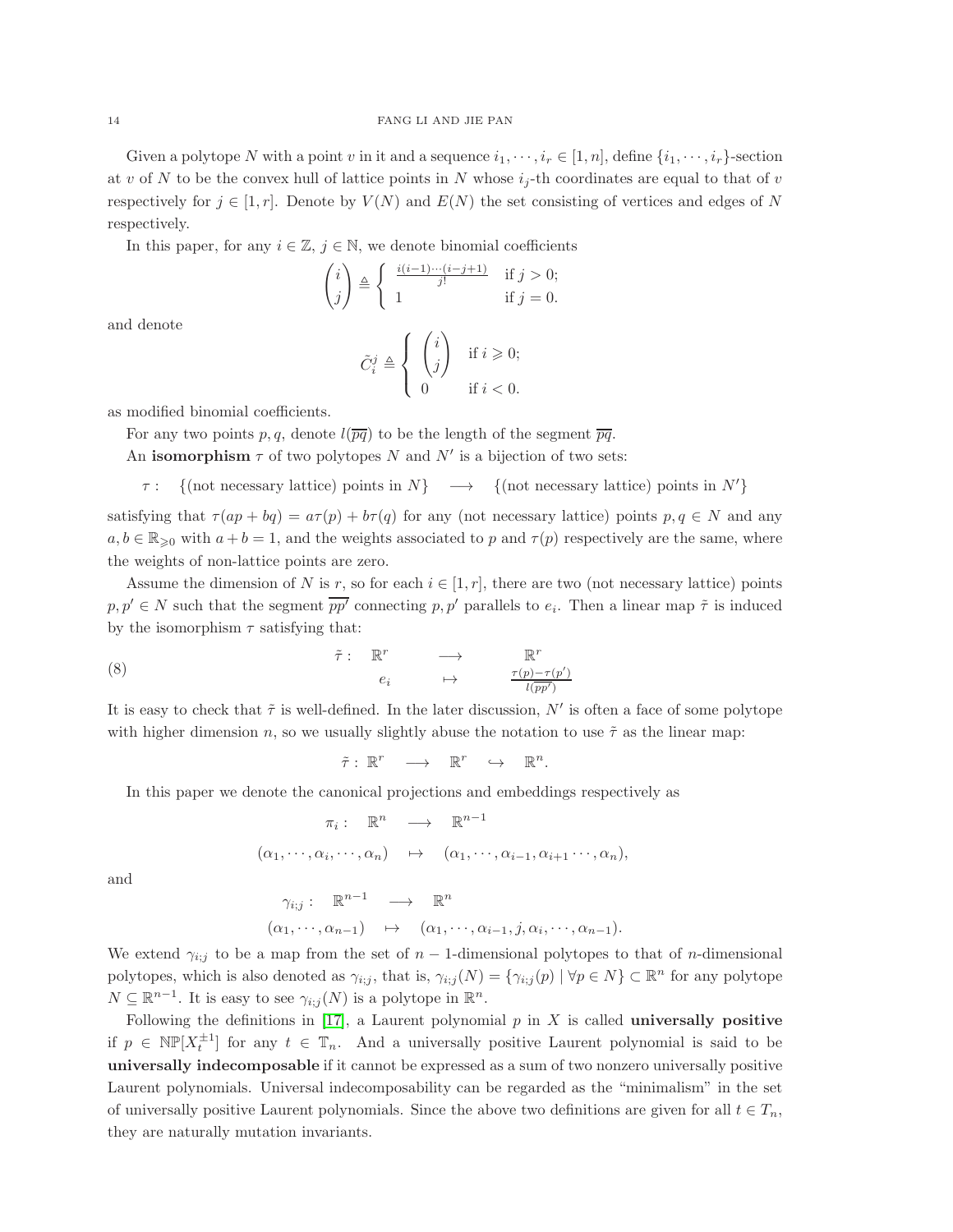For any semifield  $\mathbb{P}, t, t' \in \mathbb{T}_n$  connected by an edge labeled k and any homogeneous Laurent polynomial

$$
f \in \mathbb{Z}[Y_{t'}^{\pm 1}][X_{t'}^{\pm 1}] \cap \mathbb{Z}[Y_t^{\pm 1}][X_t^{\pm 1}] \subseteq \mathbb{Z}Trop(Y_{t'})[X_{t'}^{\pm 1}]
$$

with grading h, we naturally have  $f = F|_{\mathcal{F}}(\hat{Y}_{t'})X_{t'}^h$ , where  $F = f|_{x_{i;t'}\to 1,\forall i\in[1,n]}$ . We modify it into the Laurent polynomial

(9) 
$$
\frac{F|_{\mathcal{F}}(\hat{Y}_{t'})}{y_{k;t'}^{[-h_k]_+}} X_{t'}^h = \frac{F|_{\mathcal{F}}(\hat{Y}_{t'})}{F|_{Trop(Y_t)}(Y_{t'})} y_{k;t'}^a X_{t'}^h
$$

where

<span id="page-14-1"></span>
$$
a = min\{\sum_{j=1}^{n} [b_{kj}^{t'}]_{+}p_j + p_k | (p_1, \cdots, p_n) \in N_F\} - [-h_k]_{+},
$$

with  $N_F$  the polytope corresponding to  $F$ , and then

(10) denote by 
$$
L^t(f)
$$
 the Laurent expression of this modified form (9) in  $X_t$ 

with coefficients in  $Y_t \subseteq Trop(Y_t)$ .

Then we can define  $L^{t;\gamma}(f) = L^t \circ L^{t^{(1)}} \circ \cdots \circ L^{t^{(s)}}(f)$  for any path  $\gamma = t - t^{(1)} - \cdots - t^{(s)} - t'$  in  $\mathbb{T}_n$  if  $L^t \circ L^{t^{(1)}} \circ \cdots \circ L^{t^{(j)}}(f) \in \mathbb{Z}[Y_{t^{(j)}}^{\pm 1}][X_{t^{(j)}}^{\pm 1}]$  for  $j \in [0, s]$ .

Later we will show that  $L^{t;\gamma}(f)$  only depends on the endpoints t and t' in Remark [3.14,](#page-30-0) so we usually omit the path in the superscript.

For any  $t\in \mathbb{T}_n$  denote

$$
\mathcal{U}_{\geqslant 0}(\Sigma_t) = \mathbb{NP}[X_t^{\pm 1}] \cap \mathbb{NP}[X_{t_1}^{\pm 1}] \cap \cdots \cap \mathbb{NP}[X_{t_n}^{\pm 1}] \subseteq \mathcal{U}(\Sigma_t),
$$

$$
\mathcal{U}^+(\Sigma_t) = \{ f \in \mathcal{U}_{\geq 0}(\Sigma_t) \mid L^t(f) \in \mathbb{N}[Y_t][X_t^{\pm 1}] \text{ and } L^{t_i}(f) \in \mathbb{N}[Y_{t_i}][X_{t_i}^{\pm 1}], \forall i \in [1, n] \}
$$

and

$$
\mathcal{U}^+_{\geq 0}(\Sigma_t) = \mathcal{U}^+(\Sigma_t) \cap \mathcal{U}_{\geq 0}(\Sigma_{t_1}) \cap \cdots \cap \mathcal{U}_{\geq 0}(\Sigma_{t_n}),
$$

where  $t_i \in \mathbb{T}_n$  is the vertex connected to t by an edge labeled i. We say an element in  $\mathcal{U}^+_{\geq 0}(\Sigma_t)$  to be **indecomposable** if it can not be written as a sum of two nonzero elements in  $\mathcal{U}^+_{\geq 0}(\Sigma_t)$ .

#### <span id="page-14-0"></span>3.2. For rank 2 case.

Our construction is mainly based on a simple idea that for  $X = \{x_1, x_2\}$  and  $h \in \mathbb{Z}^2$ , in order to make  $\rho_h$  a universally positive Laurent polynomial having  $X^h$  as a summand, we need a proper Laurent polynomial  $x_k^{-a} M_k^a q \in N[Y][X^{\pm 1}]$  as a summand of  $\rho_h$  for any summand monomial  $x_k^{-a} p$ of  $\rho_h$  such that  $x_k^{-a}p$  is a summand of  $x_k^{-a}M_k^aq$ , where  $k = 1, 2, a \in \mathbb{Z}_{>0}$  and  $p, q$  are some Laurent monomials in  $\mathbb{N}[Y][X^{\pm 1}]$ . This is because when we express  $\rho_h$  in  $X_{t_k}$  via the mutation in direction k, where  $t_k$  is adjacent to  $t_0$  by an edge labeled k, there will be  $M_k^a$  in the denominator, therefore we need to let  $x_k^{-a} p$  be in  $x_k^{-a} M_k^a q$  to get rid of  $M_k^a$  in the denominator so as to maintain a Laurent polynomial in  $X_{t_k}$ .

In the above process we call  $x_k^{-a} M_k^a q$  a **complement** of  $x_k^{-a} p$  in direction k.

In the above process, we also try to keep  $\rho_h$  "minimal" to make it universally indecomposable by avoiding unnecessary summands. This idea induces an inductive construction of the Laurent polynomial  $\rho_h$  we wanted. And later we will furthermore do the similar thing in a cluster algebra of general rank.

Calculation under the above idea leads us to the following definition of  $N_h$  as well as  $\rho_h$ .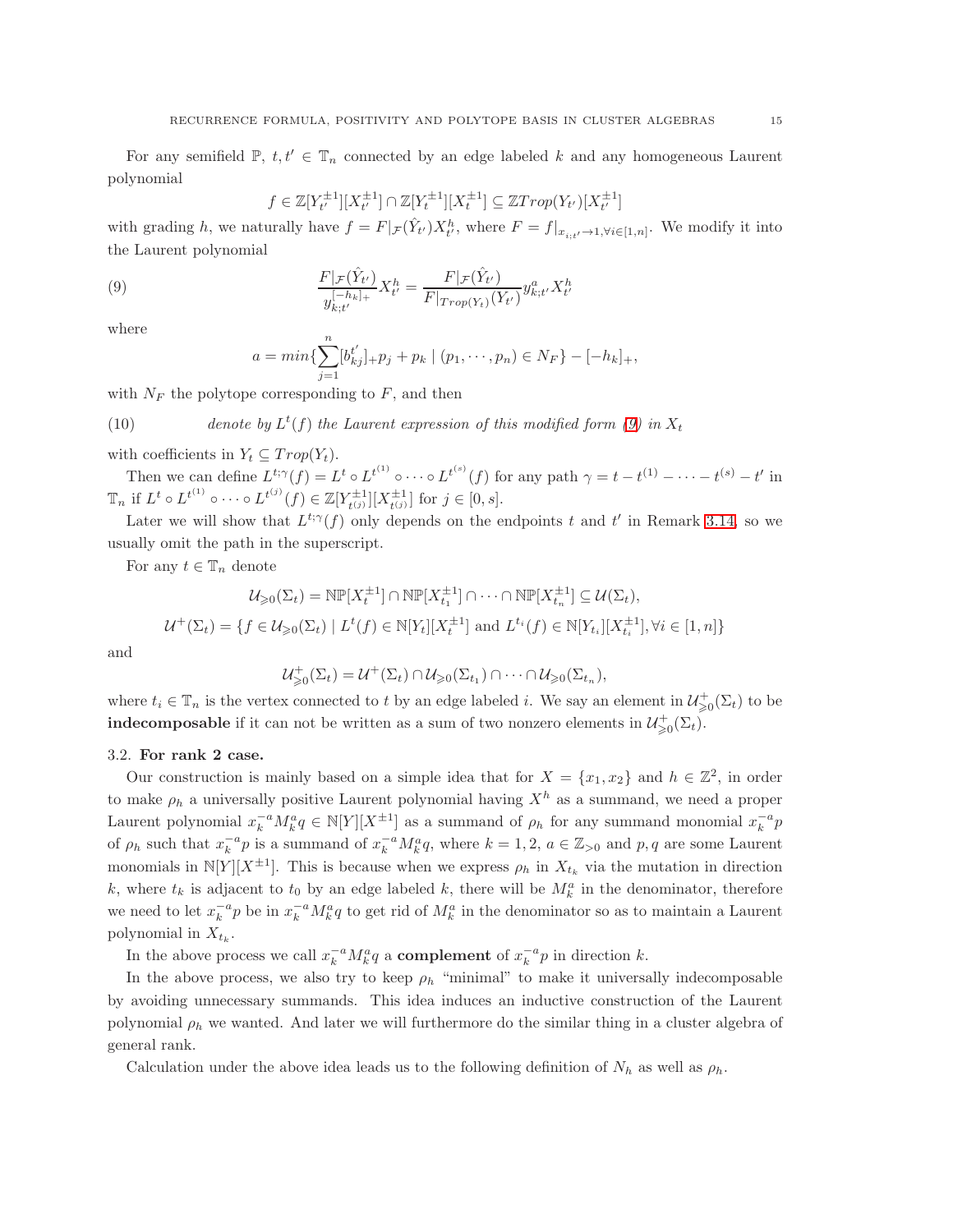When  $A$  is a cluster algebra with principal coefficients of rank 2, without loss of generality, assume that the initial exchange matrix is

$$
B = \begin{pmatrix} 0 & b \\ -c & 0 \end{pmatrix},
$$

where  $b, c \in \mathbb{Z}_{>0}$ . For  $h = (h_1, h_2) \in \mathbb{Z}^2$ , let  $V_h = \{v_1, v_2, v_3, v_4, v_5\}$  where

 $v_1 = (0, 0),$ 

(11)

$$
v_2 = ([-h_1]_+, 0),
$$
  
\n
$$
v_3 = (0, [-h_2]_+),
$$
  
\n
$$
v_4 = ([-h_1]_+, [-h_2 + c[-h_1]_+],
$$
  
\n
$$
v_5 = ([-h_1]_+ - [[-h_1]_+ - b[c[-h_1]_+ - h_2]_+], [-h_2 + c[-h_1]_+],
$$

and let  $E_h$  be the set consisting of edges connecting points in  $V_h$  and parallel to  $e_1$  or  $e_2$ . For any point  $p_0 = (u_0, v_0)$  in an arbitrary edge  $p_1 p_2$  in  $E_h$  with  $p_1, p_2 \in V_h$ , define the weight  $co_{p_0} = \tilde{C}^{l(\overline{p_0 p_2})}_{l(\overline{p_1 p_2})}$  $\frac{\mu(p_0p_2)}{\mu(\overline{p_1p_2})},$ and denote

$$
m_1(p_0) = \begin{cases} c o_{p_0}, & \text{if } u_0 = -h_1; \\ 0, & \text{otherwise.} \end{cases} \quad \text{and} \quad m_2(p_0) = \begin{cases} c o_{p_0}, & \text{if } v_0 = 0; \\ 0, & \text{otherwise.} \end{cases}
$$

For a point  $p = (u, v)$  which is not in  $E_h$ , define  $co_p$  inductively as follows:

<span id="page-15-1"></span>(12) 
$$
co_p = max \{ \sum_{i=1}^{[-h_1]_+ - u} m_1((u+i, v)) \tilde{C}_{-h_1 - bv}^i, \sum_{i=1}^v m_2((u, v-i)) \tilde{C}_{-h_2 + cu}^i \}
$$

while

$$
m_1(p) = c_0 - \sum_{i=1}^{[-h_1]_+|-u} m_1((u+i,v)) \tilde{C}^i_{-h_1-bv}, \qquad m_2(p) = c_0 - \sum_{i=1}^v m_2((u,v-i)) \tilde{C}^i_{-h_2+cu}.
$$

Then, we denote by  $N_h$  the convex hull of the set  $\{p \in \mathbb{N}^2 \mid co_p \neq 0\}$  with weight  $co_p$  for each  $p \in N_h$ .

According to the definition of  $N_h$  for  $h \in \mathbb{Z}^2$ , it is easy to see that its support is finite. Hence we can associate a Laurent polynomial

$$
\rho_h = \sum_{p \in N_h} c o_p \hat{Y}^p X^h
$$

to each  $N_h$ . Such  $\rho_h$  is homogeneous with grading h.

By definition we can check that for any  $k \in [1, 2]$ ,

<span id="page-15-0"></span>
$$
\rho_h = \sum_{s \in \mathbb{N}} \left(\frac{M_k}{x_k}\right)^s P_s,
$$

where  $P_s \in \mathbb{Z} \mathbb{P}[x_{3-k}^{\pm 1}]$  for  $s > 0$  and  $P_0 \in \mathbb{Z} \mathbb{P}[x_{3-k}^{\pm 1}, x_k]$ . Hence according to the definition of mutations,  $\rho_h \in \mathcal{U}(\Sigma_{t_0})$ , and so is  $x_1 \rho_h$ . When  $h_1 < 0$ , because  $N_h$  is in the intersection of halfspaces  $z_2 \geq 0$ and  $z_1 \leq -h_1$ , it can be checked that  $y_1\rho_{(h_1+1,h_2-c)}$  is a summand of  $x_1\rho_h$ . Then the support of  $x_1\rho_h - y_1\rho_{(h_1+1,h_2-c)}$  is in the intersection of halfspaces  $z_2 \geqslant 0$  and  $z_1 \leqslant -h_1-1$ . So  $\rho_{h_1+1,h_2}$  is a summand of  $x_1 \rho_h - y_1 \rho_{(h_1+1,h_2-c)}$ . Repeating this process, we get a decomposition

(13) 
$$
x_1 \rho_h = \sum_{(u,v) \in J_h^{(1)}} c_{u,v} y_1^u y_2^v \rho_{(h_1+1+bv,h_2-cu)},
$$

where  $c_{u,v} \in \mathbb{N}$  and

$$
J_h^{(1)} = \{(u, v) \in N_h \mid m_1((u + [-h_1 - bv]_+, v)) > 0, m_2((u + [-h_1 - bv]_+ - 1, v)) > 0\} \cup \{(1, 0)\}.
$$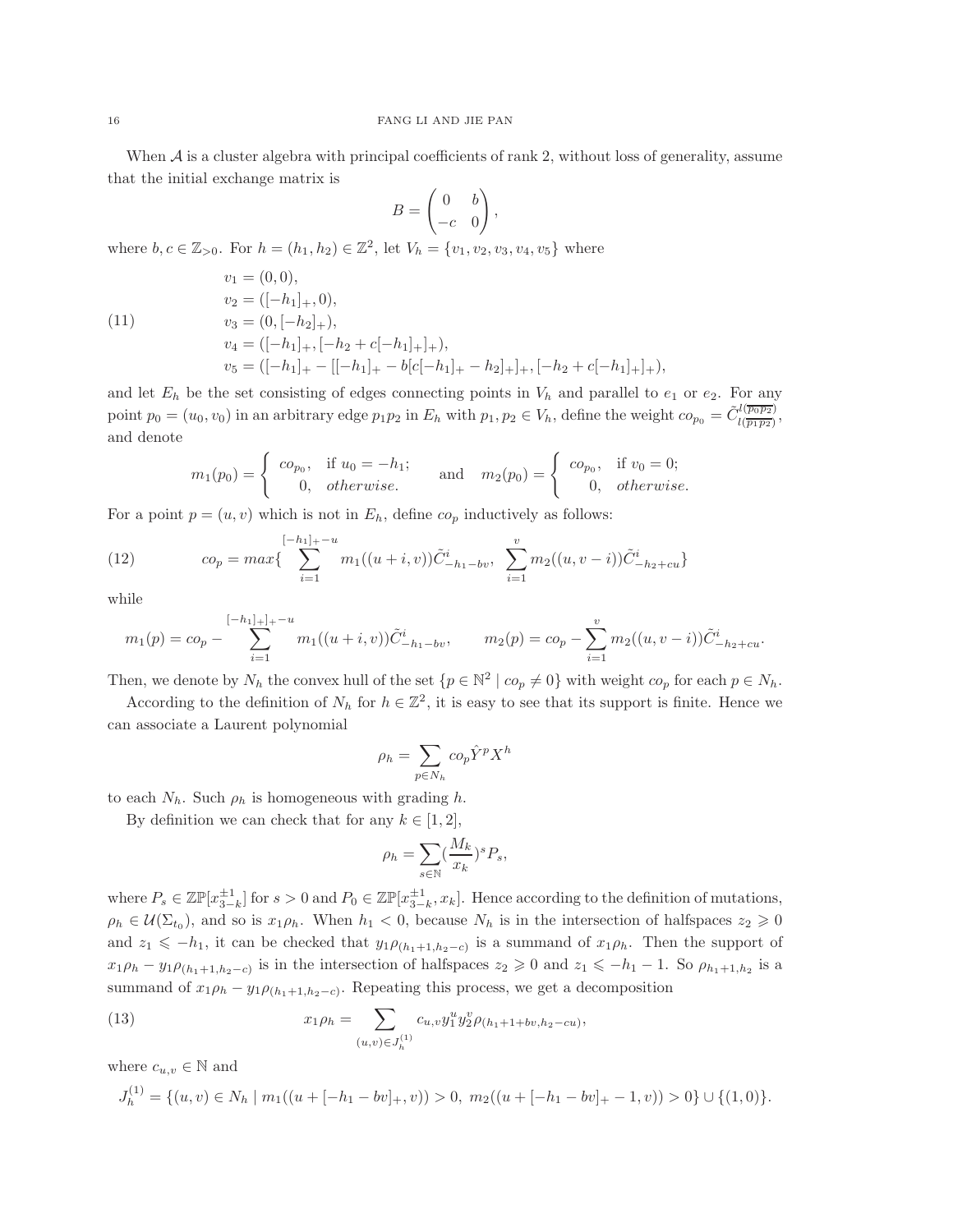When  $h_1 \geq 0$ ,  $x_1 \rho_h = \rho_{(h_1+1,h_2)}$ , i.e,  $J_h^{(1)} = \{(0,0)\}\$ . Dually, there is a decomposition for  $x_2 \rho_h$  as

<span id="page-16-1"></span>(14) 
$$
x_2 \rho_h = \sum_{(u,v)\in J_h^{(2)}} c'_{u,v} y_1^u y_2^v \rho_{(h_1+bv,h_2+1-cu)},
$$

where  $c'_{u,v} \in \mathbb{N}$  and

$$
J_h^{(2)} = \{(u, v) \in N_h \mid m_1((u + [-h_1 - bv]_+, v)) > 0, m_2((u + [-h_1 - bv]_+, v - 1)) > 0\} \cup \{(0, 0)\}.
$$

We would like to list some facts, which are not hard to be verified:

(a)  $\{p \in N_h | m_1(p)m_2(p) \neq 0\} = \{([-h_1]_+, 0)\}, \{([-h_1]_+, v) \in N_h\} \subseteq \{p \in N_h | m_1(p) > 0\}$  and  $\{(u, 0) \in N_h\} \subseteq \{p \in N_h | m_2(p) > 0\}.$ 

(b) For any point  $(u, v) \in N_h$ ,  $m_1((u, v)) > 0$  if and only if there is  $(u', v') \in J_h^{(2)}$  $h^{(2)}$  such that  $m_1(u-u',v-v') > 0$  in  $N_{(h_1+bv',h_2+1-cu')}$ ;  $m_2((u,v)) > 0$  if and only if there is  $(u'',v'') \in J_h^{(1)}$  $h^{(1)}$  such that  $m_2(u - u'', v - v'') > 0$  in  $N_{(h_1 + 1 + bv'', h_2 - cu'')}$ .

(c) For any points  $(u, v) \in N_h$ ,  $m_1((u, v)) > 0$  or  $m_1((u+1, v)) > 0$  if and only if there is  $(u', v') \in N_h$  $J_h^{(1)}$  $h_1^{(1)}$  such that  $m_1(u-u', v-v') > 0$  in  $N_{(h_1+1+bv', h_2-cu')}$ ;  $m_2((u, v)) > 0$  or  $m_2((u-1, v)) > 0$  if and only if there is  $(u'', v'') \in J_h^{(2)}$  $h_h^{(2)}$  such that  $m_2(u - u'', v - v'') > 0$  in  $N_{(h_1 + bv'', h_2 + 1 - cu'')}$ .

<span id="page-16-2"></span>**Lemma 3.3.** Let  $A$  be a cluster algebra with principal coefficients of rank 2 with initial exchange matrix

$$
B = \begin{pmatrix} 0 & b \\ -c & 0 \end{pmatrix}.
$$

Assume  $h \in \mathbb{Z}^2$ ,  $\{j, \bar{j}\} = \{1, 2\}$  and  $p = (u, v) \in N_h$ . Then,

(i) If  $m_j(p) > 0$ ,  $p' = p + (-1)^{\bar{j}} e_{\bar{j}} \in N_h$  and  $p'' = p + (-1)^{\bar{j}} e_j \in N_h$ , then  $m_j(p'), m_j(p'') > 0$ .

(ii)  $N_h$  is in the rectangular having  $(0, 0), (-h_1]_+, 0)$  and  $([-h_1]_+, [-h_2 + c[-h_1]_+]_+$  as vertices,

which would degenerate to a segment or a point when some vertices are coincident.

(iii)  $N_h \setminus \{([-h_1]_+, 0)\}$  can be divided into three areas as the form in Figure [1,](#page-16-0) where

- any point p in Area I satisfies  $m_1(p) \neq 0$  and  $m_2(p) = 0$ ;
- any point p in Area II satisfies  $m_1(p) = m_2(p) = 0$ ;
- any point p in Area III satisfies  $m_1(p) = 0$  and  $m_2(p) \neq 0$ ;

and  $m_1([-h_1]_+, 0) = m_2([-h_1]_+, 0) = 1.$ 



<span id="page-16-0"></span>FIGURE 1. The polytope  $N_h$  can be divided into three areas.

**Proof** (i) When  $h_1 \geq 0$  or  $h_2 + ch_1 \geq 0$ ,  $N_h$  degenerates to a segment or a point, so it is easy to see this lemma holds in this case. Hence now we only need to consider the case where  $h_1 < 0$  and  $h_2 + ch_1 < 0$ . We will use induction on  $(-h_1, -h_2 - ch_1)$  with respect to the partial order.

When  $(-h_1, -h_2 - ch_1) = (1, 1)$ , there are only three points in  $N_h$ , namely,  $(0, 0), (1, 0), (1, 1)$ , and the lemma is true in this case via direct calculation.

Assume it is true for those with  $(-h_1, -h_2 - ch_1) < (l_1, l_2) \in \mathbb{Z}_{>0}^2$ . Then we will show that the lemma holds when  $(-h_1, -h_2 - ch_1) = (l_1, l_2)$ .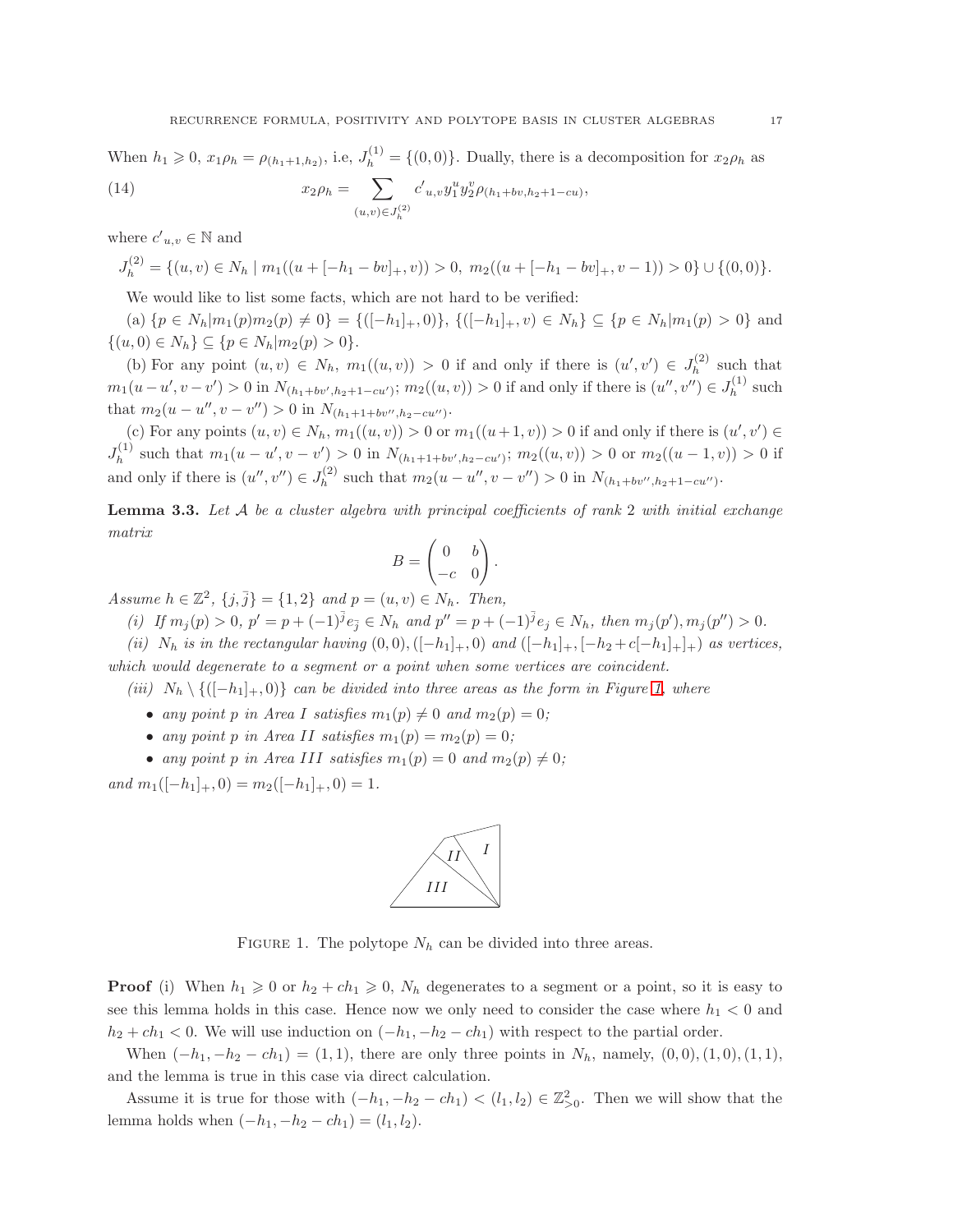Suppose there are  $(u, v), (u+1, v) \in N_h$  satisfying  $u < -h_1, m_1((u, v)) > 0$  and  $m_1((u+1, v)) = 0$ . Then according to [\(14\)](#page-16-1), inductive assumption and fact (b), there is  $(u+h_1+bv',v') \in J_h^{(2)}$  $h^{(2)}$  such that  $v' < v$  and  $m_1((-h_1 - bv', v - v')) > 0$  in  $N_{(h_1 + bv', h_2 + 1 - cu - ch_1 - bcv')}$ . And  $(u + h_1 + bv', v') \in J_h^{(2)}$ h means  $m_1((u, v')) > 0$  while  $m_2((u, v' - 1)) > 0$ . Therefore,  $m_1((u + 1, v')) > 0$ , since otherwise by the similar discussion as above we will get  $(u + h_1 + bv'', v'') \in J_h^{(2)}$  $h_h^{(2)}$  such that  $v'' < v'$  and  $m_1((-h_1-bv'',v-v''))>0$  hence  $m_1((-h_1-bv'',v-v'')-1)>0$  in  $N_{(h_1+bv',h_2+1-cu-ch_1-bcv')}$ , which leads to  $m_1((u, v' - 1)) > 0$ , contradicting with  $m_2((u, v' - 1)) > 0$  as  $(u, v' - 1)$  can not be  $(-h_1, 0).$ 

Now we have  $m_1((u+1,v)) = 0$  and  $m_1((u+1,v')) > 0$ . Let w be the least integer such that  $v' < w \leq v$ ,  $m_1((u + 1, w)) = 0$  and  $m_1((u + 1, w - 1)) > 0$ . If  $m_2((u + 1, w)) = 0$ , let  $w' < w$  be the largest integer satisfying  $m_2((u+1, w')) > 0$ , then according to the definition of  $N_h$ ,  $w - w' < c(u + 1) - h_2$ . In [\(14\)](#page-16-1), we can continue to multiply the right side with  $x_2$  and do similar decomposition to every summands. Then, repeat these to the new summand. If we do them  $w - w' - 1$  times, there is a summand

$$
y_1^{u+1-[h_1-b(w-1)]} + y_2^{w-1} \rho_{(h_1+b(w-1),h_2+w-w'-1-c(u+1-[-h_1-b(w-1)]+))}
$$

in the final decomposition. Since

 $h_2 + w - w' - 1 - c(u + 1 - [-h_1 - b(w - 1)]_+) - c[-(h_1 - b(w - 1)]_+ < -1,$ 

according to the definition of  $E_w$  for any  $w \in \mathbb{Z}^2$ , we have

$$
([- (h_1 - b(w - 1)]_+, 1) \in N_{(h_1 + b(w - 1), h_2 + w - w' - 1 - c(u + 1 - [-h_1 - b(w - 1)]_+))}
$$

and so,

$$
m_1([-(h_1-b(w-1)]_+,1)>0
$$

in  $N_{(h_1+b(w-1),h_2+w-w'-1-c(u+1-[-h_1-b(w-1)]_+))}$ . Therefore by the fact (b),  $m_1((u+1,w)) > 0$ , which contradicts the choice of w. Hence  $m_2((u+1,w)) > 0$ . Now we have  $m_2((u+1,w)) > 0$ and  $m_2((u+1, w-1)) = 0$ , which is dual to the initial case  $m_1((u, v)) > 0$  and  $m_1((u+1, v)) = 0$ , but  $(u + 1, w)$  is closer to  $(-h_1, 0)$  than  $(u, v)$ . So continue above discussion we will finally reach a contradiction due to fact (a), which completes the proof of (i), i.e, if  $m_j(p) > 0$ ,  $p' = p + (-1)^{\bar{j}} e_{\bar{j}} \in N_h$ and  $p'' = p + (-1)^{\bar{j}} e_j \in N_h$ , then  $m_j(p'')$ ,  $m_j(p'') > 0$ .

(ii) Note that according to the definition of  $N_h$ , if  $(u, 0), (-h_1, v) \in N_h$ , then  $u \in [0, -h_1]$  and  $v \in [0, -h_2 - ch_1]$ . If there is  $(u, v) \in N_h$  with  $v > -h_2 - ch_1$ , without loss of generality, we assume  $u = max{w | (w, v) \in N_h}$ . Then  $u < -h_1$ , and  $m_1((u, v)) > 0$ . Through the same discussion as in the proof of (i), we can see that  $m_1((u + 1, v)) > 0$ , which leads to an impossible conclusion that  $(u + 1, v) \in N_h$ . So for any  $(u, v) \in N_h$ ,  $v \le -h_2 - ch_1$ . Dually, it can also be proved similarly for any  $(u, v) \in N_h$ ,  $u \geq 0$ . Therefore  $N_h$  is in the unique rectangular determined by  $(0, 0), ([-h_1]_+, 0)$ and  $([-h<sub>1</sub>]<sub>+</sub>, [-h<sub>2</sub> + c[-h<sub>1</sub>]<sub>+</sub>]$  as vertices.

(iii) The shape of  $N_h$  is of the form in Figure [1](#page-16-0) according to (ii) and the definition of  $N_h$ . Moreover, because of (i), we can divide  $N_h \setminus \{([-h_1]_+, 0)\}$  into three areas as showed in Figure [1,](#page-16-0) while

$$
m_1([-h_1]_+,0) = m_2([-h_1]_+,0) = 1
$$

can be calculated directly from the definition of  $N_h$ .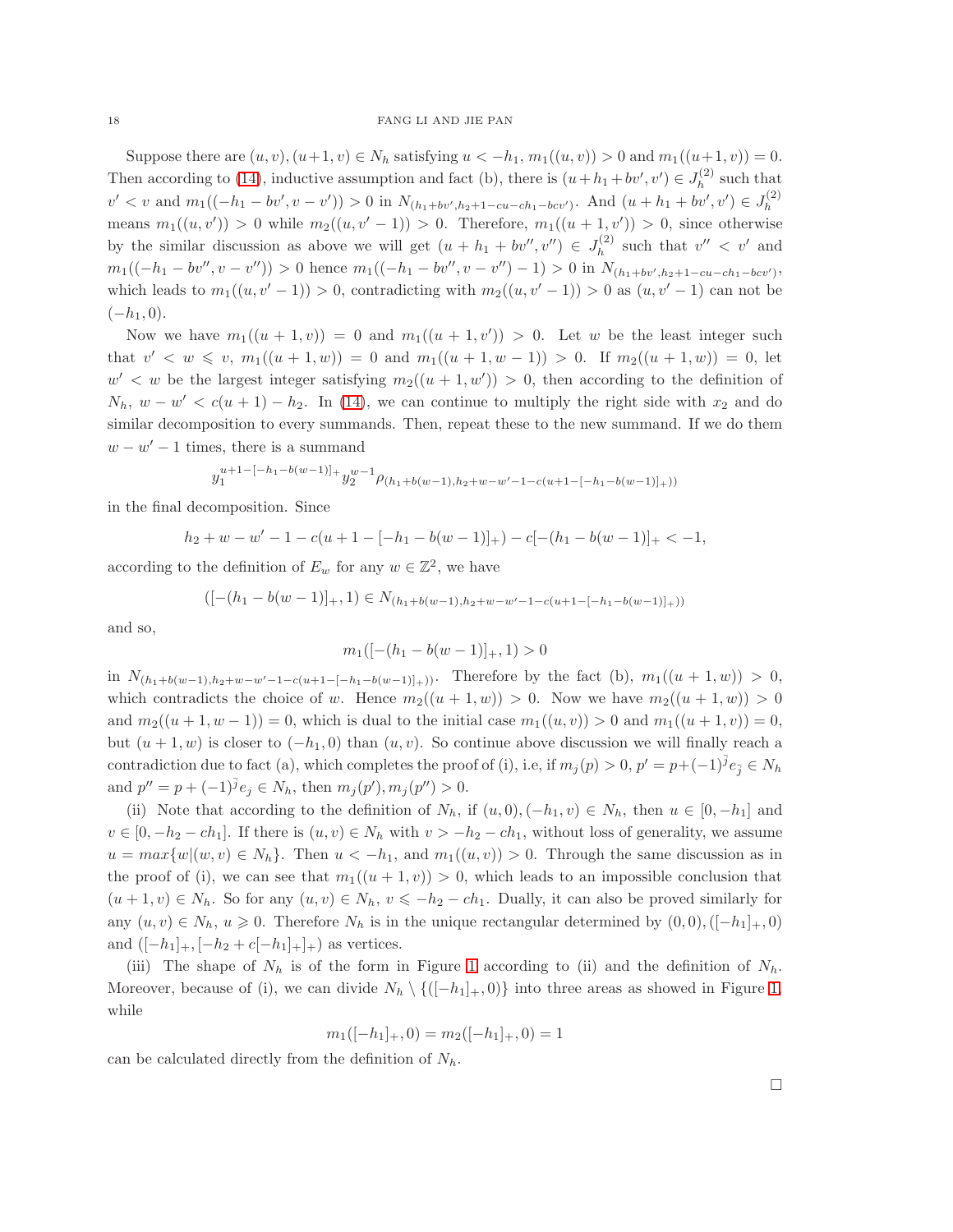When A is a cluster algebra without coefficients of rank 2, we know in this case  $A = U(A)$  since A is acyclic. A Z-basis for  $\mathcal{U}(\mathcal{A})$  is defined in [\[16\]](#page-52-6) called the **greedy basis**  $\{x[d] \mid d \in \mathbb{Z}^2\}$ , where  $x[d] = X^{-d} \sum$  $u,\overline{v} \in \mathbb{N}$  $c(u, v)x_1^{bu}x_2^{cv}$  with  $c(0, 0) = 1$  and

$$
c(u,v) = \max\{\sum_{k=1}^{u}(-1)^{k-1}c(u-k,v)\begin{pmatrix}d_2-cv+k-1\\k\end{pmatrix},\sum_{k=1}^{v}(-1)^{k-1}c(u,v-k)\begin{pmatrix}d_1-bu+k-1\\k\end{pmatrix}\}
$$

for each  $(u, v) \in \mathbb{N}^2 \setminus \{(0, 0)\}.$ 

On the other hand, we have also a set of Laurent polynomials  $\{\rho_h|_{y_i\to 1, \forall i\in [1,2]}|h\in \mathbb{Z}^2\}$ , where  $\rho_h$ is defined for the principal coefficients cluster algebra corresponding to  $A$  as above. Here we modify  $\rho_h$  for A by setting  $y_i$  to be 1 for  $i = 1, 2$ .

The following result claims that the greedy basis is in fact the same as  $\{\rho_h|_{y_i\to 1, \forall i\in [1,2]}|h\in \mathbb{Z}^2\}$ in the above case for rank 2.

<span id="page-18-0"></span>**Proposition 3.4.** Let A be a cluster algebra without coefficients of rank 2. Then  $\{\rho_h|_{y_i\to 1, \forall i\in[1,2]}$  $h \in \mathbb{Z}^2$  and the greedy basis  $\{x[d] \mid d \in \mathbb{Z}^2\}$  are the same. More precisely,  $\rho_h|_{y_i \to 1, \forall i \in [1,2]} = x[d]$  for any  $h = (h_1, h_2) \in \mathbb{Z}^2$ , where  $d = (d_1, d_2) = (-h_1, -h_2 + c[-h_1]_+)$ .

**Proof** According to the definition of  $\rho_h$  for any  $h \in \mathbb{Z}^2$ , we first calculate  $E_h$ . We have  $V_h$  ${v_1, v_2, v_3, v_4}$  or  $V_h = {v_1, v_2, v_4, v_5}$ , where

 $v_1 = (0, 0),$  $v_2 = ([-h_1]_+, 0),$  $v_3 = (0, [-h_2]_+),$  $v_4 = ([-h_1]_+, [-h_2 + c[-h_1]_+],$  $v_5 = ([-h_1]_+ - [[-h_1]_+ - b[c[-h_1]_+ - h_2]_+]_+, [-h_2 + c[-h_1]_+]_+).$ 

So  $E_h$  is as shown in Figure [2,](#page-18-1) where two red points connected by an edge may be coincident. Here we deal with the first one, the other case is similar.



<span id="page-18-1"></span>FIGURE 2. The shape of  $E_h$ .

Then, for any  $u, v \in \mathbb{N}$ , we can calculate to obtain that

$$
m_1([-h_1]_+, v) = co_{([-h_1]_+, v)} = \tilde{C}_{[-h_2+c[-h_1]_+]_+}^v, m_2(u, 0) = co_{(u, 0)} = \tilde{C}_{[-h_1]_+}^u,
$$
  

$$
co_{(u,v)} = max\{\sum_{k=0}^{v-1} m_2(k, v)\tilde{C}_{[-h_2+cu]_+}^{v-k}, \sum_{k=u+1}^{[-h_1]_+} m_1(k, v)\tilde{C}_{[-h_1+bv]_+}^{k-u}\}
$$

and

$$
m_1(u,v) = c_0u,v - \sum_{k=u+1}^{[-h_1]_+} m_1(k,v) \tilde{C}_{[-h_1+bv]_+}^{k-u}, m_2(u,v) = c_0u,v - \sum_{k=0}^{v-1} m_2(k,v) \tilde{C}_{[-h_2+cu]_+}^{v-k}.
$$

It can be proved by induction that  $co_{(u,v)} = c(v, [-h_1]_+ - u)$ . First  $co_{([-h_1]_+,0)} = c(0,0) = 1$ . Assume  $co_{(u,0)} = c(0, [-h_1]_+ - u) = \tilde{C}_{[-h_1]_+}^u$  when  $u > r$ . Then when  $u = r$ , we have  $co_{(r,0)} = \tilde{C}_{[-h_1]_+}^r$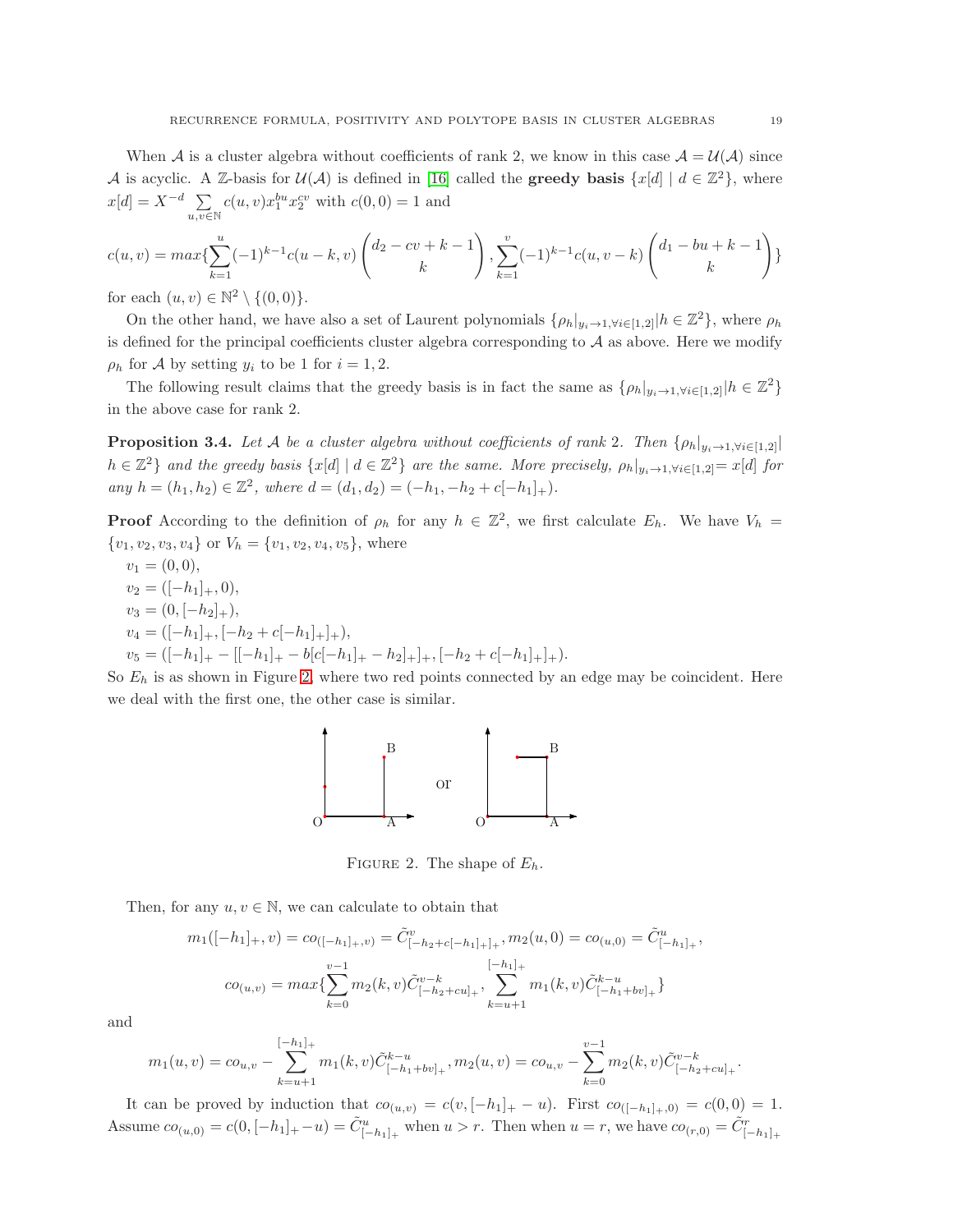and

$$
c(0,[-h_1]_+ - r) = \max\{0, \sum_{k=1}^{[-h_1]_+ - u} (-1)^{k-1} c(0,[-h_1]_+ - r - k) \binom{-h_1 + k - 1}{k}\}
$$
  

$$
= \left[\sum_{k=1}^{[-h_1]_+ - r} -\tilde{C}^{-[-h_1]_+ - r - k}_{[-h_1]_+} \binom{h_1}{k}\right]_+
$$
  

$$
= \tilde{C}^r_{[-h_1]_+}.
$$

So  $co_{(u,0)} = c(0, [-h_1]_+ - u) = \tilde{C}^u_{[-h_1]_+}$  for any  $u \in \mathbb{N}$ . Similarly, it can be proved that

$$
co_{([-h1],+,v)} = c(v,0) = \tilde{C}^v_{[-h_2+c[-h_1]_+]_+}.
$$

Then we can repeat such induction recursively on rows  $z_2 = s_2$  or columns  $z_1 = s_1$  with  $s_2 \geq 0$  and  $s_1 \leq -h_1$  in the Newton polytope  $N_h$  to complete the proof of our claim.

Therefore,

$$
\rho_h|_{y_i \to 1, \forall i \in [1,2]} = \sum_{u,v \in \mathbb{N}} c o_{(u,v)} x_1^{h_1 + bv} x_2^{h_2 - cu}
$$
  
\n
$$
= x_1^{h_1} x_2^{h_2 - c[-h_1]_+} \sum_{u,v \in \mathbb{N}} c(v, [-h_1]_+ - u) x_1^{bv} x_2^{c([-h_1]_+ - u]}
$$
  
\n
$$
= x_1^{-d_1} x_2^{-d_2} \sum_{u,v \in \mathbb{N}} c(u,v) x_1^{bu} x_2^{cv}
$$
  
\n
$$
= x[d].
$$

<span id="page-19-0"></span>**Lemma 3.5.** Let  $A$  be a cluster algebra with principal coefficients of rank 2 in the above setting. Assume  $h \in \mathbb{Z}^2$  and  $t_k \in \mathbb{T}_n$  is a vertex connected to  $t_0$  by the edge labeled  $k \in [1,2]$ . Suppose the dimension of  $N_h$  is not zero, i.e, at least one of  $h_1$  and  $h_2$  is negative, and a segment l connecting  $p_1, p_2$  is an edge of  $N_h$ . Then,

(i)  $\rho_h^t \in \mathbb{N}[Y_t][X_t^{\pm 1}]$  is universally indecomposable and  $\{L^{t_0}(\rho_h^t) \mid h \in \mathbb{Z}^2\}$  is independent of the choice of t. Moreover,  $L^{t_k}(\rho_h) = \rho_{h^{t_k}}^{t_k}$ , where

$$
h^{t_k} = h - 2h_k e_k + h_k [b_k^t]_+ + [-h_k]_+ b_k^t
$$

for any  $k \in [1, 2]$ .

(ii) Up to interchanging  $p_1$  and  $p_2$ ,  $p_1 > p_2$  and there is  $s \in \mathbb{Z}_{>0}$  such that l is isomorphic to  $N_{(0,-s)}$ .

**Proof** (i) It is claimed in theorem 1.7 of [\[17\]](#page-52-4) that the elements of the greedy basis are universally indecomposable and that the greedy basis is independent of the choice of the initial seed. Therefore by Proposition [3.4,](#page-18-0) the definition of  $L^{t_k}$  and the fact that B is of full rank in rank 2 case,  $\rho_h^t$  is universally indecomposable and there is  $\alpha, h' \in \mathbb{Z}^2$  such that  $L^{t_k}(\rho_h) = Y_{t_k}^{\alpha} \rho_{h'}^{t_k}$ , where  $\rho_{h'}^{t_k}$  is defined associated to h' with initial seed being  $\Sigma_{t_k}$ .

On the other hand, by lemma [3.3](#page-16-2) (ii), the definition of  $L^{t_k}$  and the mutation formula of Y-variables, it can be checked that  $X_{t_k}^{h^{t_k}}$  is a summand of  $L^{t_k}(M_{k;t_0}^{[-h_k]+X^h})$ , while the latter is a summand of  $L^{t_k}(\rho_h)$ . Therefore  $\alpha = 0$  and  $h' = h^{t_k}$ . And thus  $\{L^{t_0}(\rho_h^t) \mid h \in \mathbb{Z}^2\}$  is independent of the choice of t.

(ii) Denote by  $h^t \in \mathbb{Z}^2$  for any  $t \in \mathbb{T}_2$  such that  $L^t(\rho_h) = \rho_{h^t}^t$  and by  $(u_t, v_t)$  the unique maximal point in  $N_{h^t}^t$ . Because  $u_t, v_t \geq 0$ , there is a vertex  $t \in \mathbb{T}_2$  such that  $(u_t, v_t) \leq (u_{t'}, v_{t'})$  for any  $t'$ connected to t. It can be check that such  $(u_t, v_t)$  is unique.

We may assume  $t_0$  satisfies the above condition. In the sequel of this proof, we always denote  $u = u_{t_0}, v = v_{t_0}.$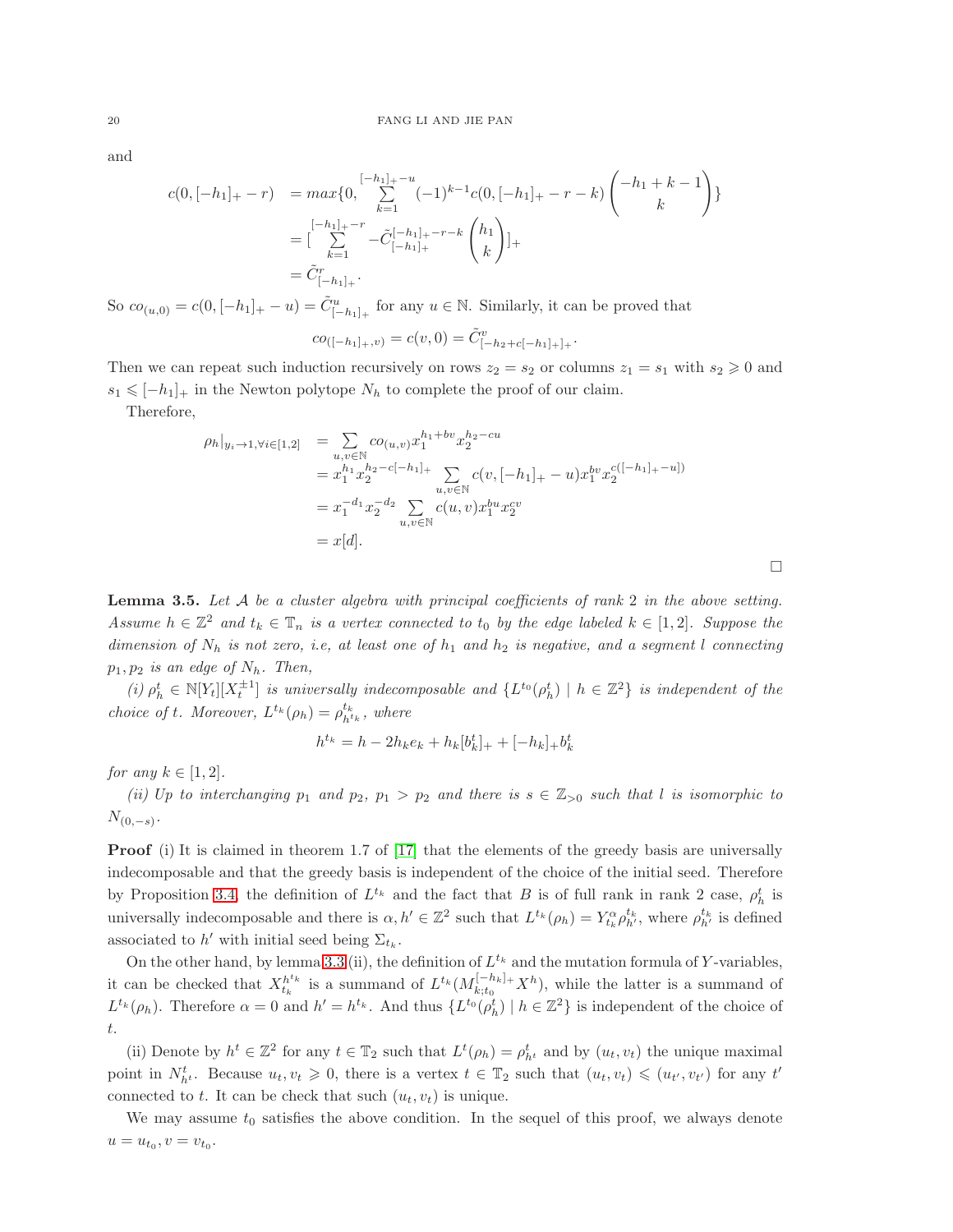If  $(u, v) = (0, 0)$ , then  $N_h$  is the origin. According to the mutation formula [\(5\)](#page-5-0) and [\(6\)](#page-5-1), two Laurent monomials corresponding to two points in a proper face (i.e, a face with dimension in  $[0, dim(N_{h^t}^t) - 1]$  of  $N_{h^t}^t$  respectively must correspond to two Laurnt monomials corresponding to two points in some proper face of  $N_{\scriptscriptstyle{bl}}^{t'}$  $t'_{h^{t'}}$  for any two connected vertices  $t, t' \in \mathbb{T}_2$ . So for any l which is a face of  $N_{h^t}^t$  with dimension 1 for  $t \in \mathbb{T}_2$ , l is either in  $E_{h^t}^t$  or is isomorphic to an edge in  $E_{h^t}^{t'}$  $\frac{t'}{h^{t'}}$  for some  $t' \in \mathbb{T}_2$ . Therefore the lemma holds when there is  $t \in \mathbb{T}_2$  such that  $N_{h^t}^t$  is a point.

If  $(u, v) \neq (0, 0)$ , then according to the mutation formula [\(5\)](#page-5-0) and [\(6\)](#page-5-1), we have  $u_{t'} = u$  and  $v_{t'} = cu - v$ , where t' is connected to  $t_0$  by an edge labeled 2. So by our assumption that  $v_{t'} \geq v$ , we have  $2v \leqslant cu$ . Similarly,  $u_{t''} = bv - u$  and  $v_{t''} = v$ , where  $t''$  is connected to  $t_0$  by an edge labeled 1, hence we have  $2u \leqslant bv$ .

First assume  $2v = cu$ , and the Newton polytope is of the following form as Figure [3,](#page-20-0)



<span id="page-20-0"></span>FIGURE 3. The Newton polytope  $N_h$  when  $2v = cu$ .

where Laurent monomials corresponding to points lying at the left (resp. right) side of the dashed line  $CD$  have positive (resp. negative) exponents of  $x<sub>2</sub>$  while those corresponding to points lying above (below) the dashed line CE have positive (resp. negative) exponents of  $x_1$ . Let  $AGCFO$ (resp. ABCIH) denotes the Area III (resp. Area I) in Lemma [3.3.](#page-16-2) Hence for any line  $z_2 = r$  below  $CE$ , it intersects with OF (or FC) and AH (or HC) at two points (not necessarily lattice points) and the length of the segment connecting these points is  $u - br$ .

On the other hand,  $Z_2 = r$  also intersects with AC and OC at two points (not necessarily lattice points) and the length of the segment connecting these points is  $u - br$ . Moreover, since  $2v = u$ ,  $N_{h^{t_2}}^{t_2} = N_h$  up to reflection and translation, so OFC is symmetric with AGC over CD. Therefore,  $OFC$  lies below  $OC$  and  $AHC$  lies above  $AC$ .

And in general for  $2v \leqslant cu$ , according to [\(14\)](#page-16-1), Area I for  $2v \leqslant cu$  case lies in ABICH, which leads to that in this case the new bound  $OF'C'$  lies below  $OC'$ , where the letters with prime mean those in  $2v \leqslant cu$  case.

Dually, we also have that BIC lies below BC.

Therefore, we get that  $N_h = \Delta_{OAB}$ , where O and B are the only two points in OB with nonzero weights, which equal to 1. Again according to mutation formula  $(5)$  and  $(6)$ , we see that for any l which is a face of  $N_{h^t}^t$  with dimension 1 for  $t \in \mathbb{T}_2$ , l is either in  $E_{h^t}^t$  or is isomorphic to  $OB$ , which is isomorphic to  $N_{(0,-1)}$ .

 $\Box$ 

<span id="page-20-1"></span>**Remark 3.6.** According to the discussion in above proof, we know that for any  $h \in \mathbb{Z}^2$ ,  $N_h$  is one of the following forms in Figure [4](#page-21-1) (up to reflections over the line  $z_1 = z_2$ ):

Figure [4.](#page-21-1)(1): in the case where  $h_1, h_2 \geqslant 0$ .

Figure [4.](#page-21-1)(2): in the case where  $h_2 \geqslant 0$ ,  $h_1 < 0$  and  $-h_2-ch_1 \leqslant 0$ .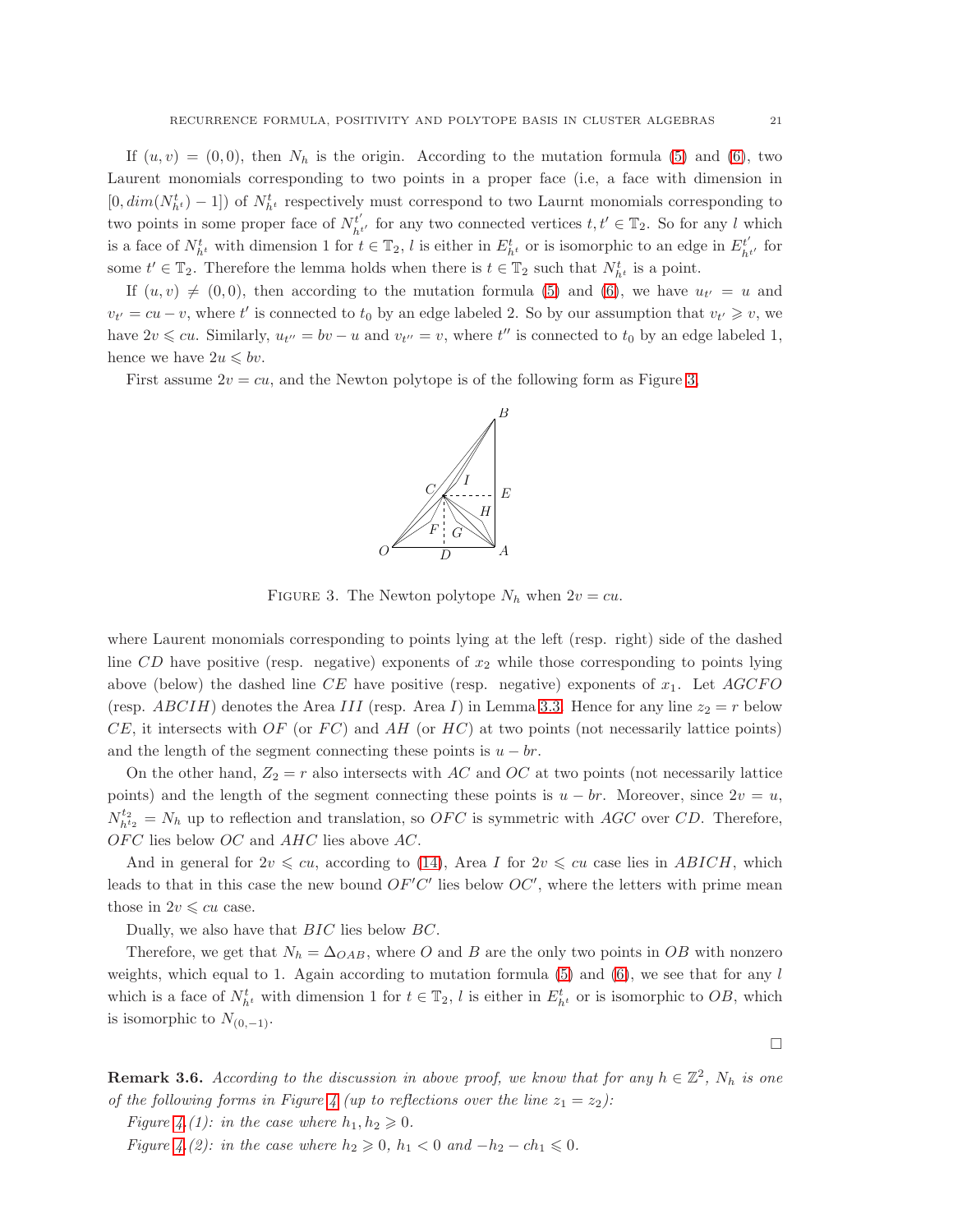Figure [4.](#page-21-1)(3)-(4): in the case where  $h_1, h_2 < 0$ . *Figure [4.](#page-21-1)*(5)-(7): in the case where  $h_2 \ge 0$ ,  $h_1 < 0$  and  $-h_2 - ch_1 > 0$ .



<span id="page-21-1"></span>FIGURE 4. The shape of  $N_h$  for  $h \in \mathbb{Z}^2$  up to reflections.

<span id="page-21-2"></span>**Lemma 3.7.** Let  $A$  be a cluster algebra with principal coefficients of rank 2 in the above setting,  $h \in \mathbb{Z}^2$ . Then  $\rho_h$  is the unique indecomposable Laurent polynomial in  $\mathcal{U}^+_{\geq 0}(\Sigma_{t_0})$  having  $X^h$  as a summand.

**Proof** According to Lemma [3.5](#page-19-0) (i) and the definition of  $\rho_h$  for any  $h \in \mathbb{Z}^2$ ,  $\rho_h$  is an indecomposable Laurent polynomial in  $\mathcal{U}^+_{\geq 0}(\Sigma_{t_0})$  having  $X^h$  as a summand. Then we need to show the uniqueness.

Assume f is an indecomposable Laurent polynomial in  $\mathcal{U}^+_{\geq 0}(\Sigma_{t_0})$  having  $X^h$  as a summand. Then  $f_1 = X^h(\hat{y}_1 + 1)^{[-h_1]_+}$  and  $f_2 = X^h(\hat{y}_2 + 1)^{[-h_2]_+}$  must be two summands of f as complements of  $X<sup>h</sup>$  in direction 1 and 2 respectively.

Moreover,  $f_3 = X^h \hat{y}_1^{[-h_1]_+} (\hat{y}_2 + 1)^{[-h_2 + c[-h_1]_+]_+}$  is a summand of f as a complement of  $X^h \hat{y}_1^{[-h_1]_+}$ in direction 2 while

$$
f_4=X^{h}\hat{y}_1^{[-h_1]_+ -[[-h_1]_+-b[c[-h_1]_+-h_2]_+]}+\hat{y}_2^{[-h_2+c[-h_1]_+]}(\hat{y}_1+1)^{[-h_1]_+ -[[-h_1]_+-b[c[-h_1]_+-h_2]_+]}+
$$

is a complement of  $X^{h} \hat{y}_1^{[-h_1]_+} \hat{y}_2^{[-h_2+c[-h_1]_+]_+}$  in direction 1.

Then according to the definition of  $E_h$ , for any p corresponding to a point in  $E_h$ ,  $co_p(\rho_h)X^h\hat{Y}^p$  is a summand of one of the Laurent polynomials  $f_1, f_2, f_3, f_4$  discussed above, so it is also a summand of f. Therefore,  $co_p(f) \geqslant co_p(\rho_h)$  when p corresponds to a point in  $E_h$ .

When  $[-h_1]_+[-h_2+c[-h_1]_+]_+ = 0$ , we already have  $\rho_h$  is a summand of f, so  $f = \rho_h$  due to the indecomposability.

Otherwise, when  $[-h_1]_+[-h_2 + c[-h_1]_+]_+ \neq 0$ , similar to the definition of  $\rho_h$ , by induction on the partial order of  $(-h_1 - u, v)$  for a point  $p = (u, v)$  we can prove  $co_p(f) \geqslant co_p(\rho_h)$  and  $m_i(p)|_f \geqslant$  $m_i(p)|_{\rho_h}$  for  $i=1,2$  because f is an indecomposable Laurent polynomial in  $\mathcal{U}^+_{\geq 0}(\Sigma_{t_0}),$  i.e,  $\rho_h$  is a summand of f. Hence  $f = \rho_h$  due to the indecomposability.

# $\Box$

### <span id="page-21-0"></span>3.3. For any rank case.

The idea for the construction of  $\rho_h$  when  $h \in \mathbb{Z}^n$  is similar to that in rank 2 case, i.e, we try to find a "minimal" Laurent polynomial  $\rho_h$  having  $X^h$  as a summand satisfies that there is a summand  $x_k^{-a} M_k^a q$  of  $\rho_h$  for any summand monomial  $x_k^{-a} p$  of  $\rho_h$  such that  $x_k^{-a} p$  is a summand of  $x_k^{-a} M_k^a q$ , where  $k \in [1, n]$ ,  $a \in \mathbb{Z}_{>0}$  and  $p, q$  are some Laurent monomials in  $\mathbb{N}[Y][X^{\pm 1}]$ .

However in general case, the process of this construction is pretty complex. So our strategy is using sections as well as formulas similar to [\(13\)](#page-15-0) and [\(14\)](#page-16-1) in general rank case to provide an inductive construction. It may not be able to calculate concrete coefficients conveniently. But, this inductive algorithm already contains much information about cluster algebras, especially about cluster monomials.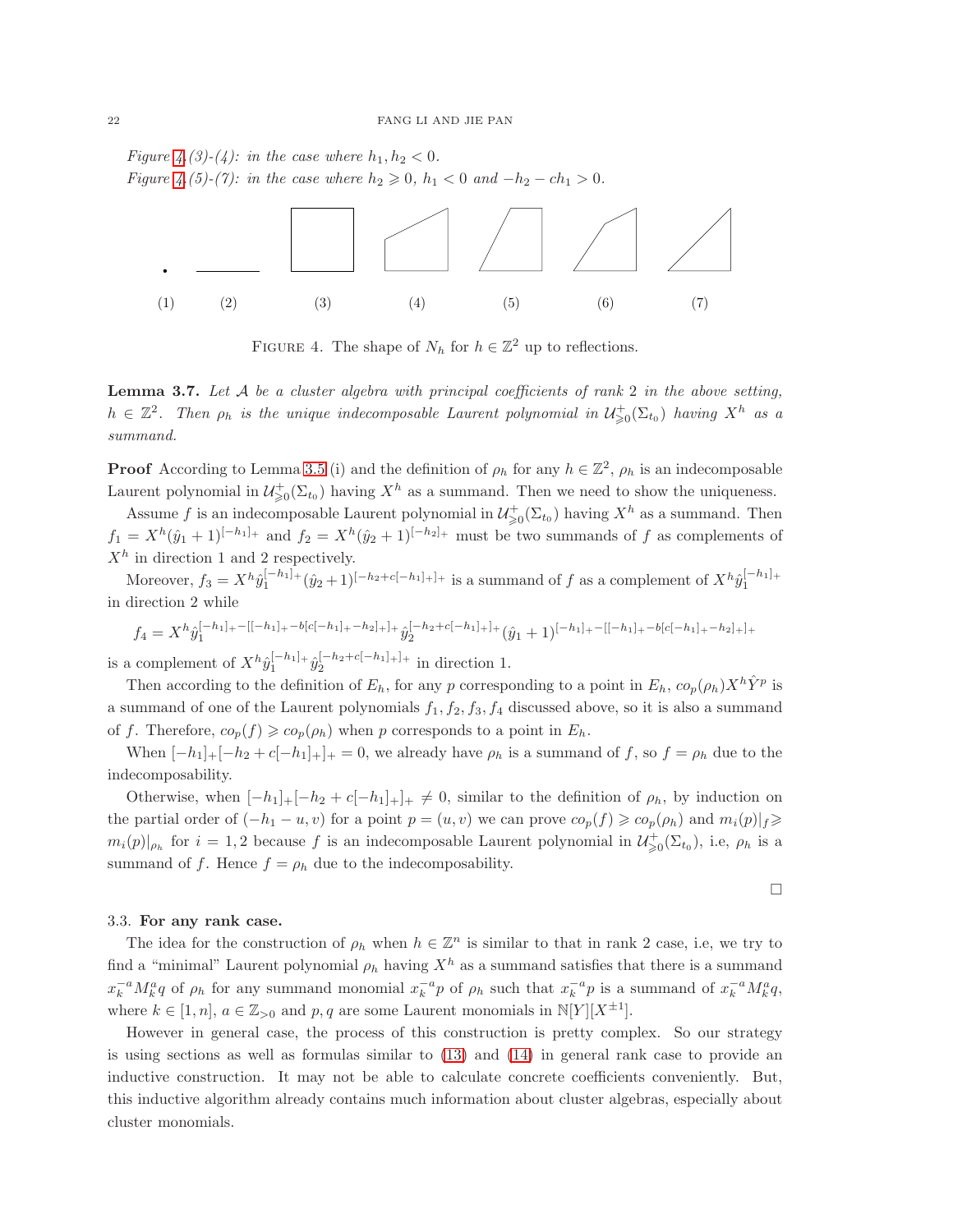In the definition of  $\rho_h$ , the combinatorial objects of a polytope, such as sections and faces, help us to understand the structure of  $\rho_h$  better by the fundamental properties in the theory of polytopes. It is why we introduce polytopes corresponding to homogeneous Laurent polynomials in our study.

Let  $A$  be a cluster algebra of rank n with principal coefficients. For any Laurent monomial  $p$  in X and a subset  $I \subseteq [1, n]$ , define  $E(p, I)$  consisting of segments  $\overline{q_{r-1}q_r}$  for any sequence of Laurent monomials  $q_0, \dots, q_r = p'$  in X and any sequence of indices  $i_1, \dots, i_r$  with  $i_j \in I$  for any  $j \in [1, r]$ and  $i_j \neq i_{j-1}$  if  $j > 1$  satisfying:

(i)  $q_0 = p$ ,  $\epsilon_0 = 1$  and  $\epsilon_j = \epsilon_{j-1} sgn(b_{i_k i_j})$ , where  $k < j$  is the maximal satisfying  $b_{i_k i_j} \neq 0$  and  $b_{i_0i_j} > 0$  for any  $j \in [1, r]$ ;

- (ii)  $deg_{x_{i_j}}(q_{j-1}) < 0$  for any  $j \in [1, r]$ ;
- (iii) For any  $j \in [1, r]$  and  $k \in [1, n]$ ,  $\epsilon_{j-1} b_{ki_j} \geq 0$  if  $deg_{x_k}(q_{j-1}) < 0$ ;
- (iv)  $q_j = q_{j-1} \hat{y}_{i_j}^{\epsilon_{j-1} \deg_{x_{i_j}}(q_{j-1})}$  $i_j$  for any  $j \in [1, r]$ .

 $\overline{q_j q_{j+1}}$  in the above sequence is parallel to the  $i_j$ -th coordinate axis for any  $j \in [1, r-1]$ , so we label it by  $i_j$ . Note that there may be some parallel segments in the same sequence labeled by the same integer.

Then we define the **essential skeleton**  $E_h = E(X^h, [1, n])$ . Denote by  $V_h$  the set consisting of vertices of the segments in  $E_h$ .

It can be verified that for any subset  $I \subseteq [1, n]$ , if we delete all segments in  $E_h$  with labels not in  $I$ , then there are unique maximal and minimal points in every connected component respectively because of the sign-skew-symmetry of the exchange matrix by induction on  $|[1,n] \setminus I|$ .

**Definition 3.8.** Fix  $\epsilon_i \in \{\pm 1\}$  for any  $i \in I_{l,t}$ , define an order with respect to  $\epsilon_i$  in a polytope N as  $p \leq_{\epsilon_i} p'$  for any point  $p, p' \in N$  if p is in i-section at  $p'$  and  $\epsilon_i z_i(p) \leq \epsilon_i z_i(p')$ , where  $z_i(p)$  is the i-th coordinate of p. Then denote

(15) 
$$
m_i(p) = co_p(N) - \sum_{v \leq \epsilon_i p} m_i(v) \tilde{C}^{l(\overline{pv})}_{-\deg_{x_i}(p)} \in \mathbb{N}.
$$

<span id="page-22-0"></span>**Theorem 3.9.** Let A be a cluster algebra having principal coefficients and  $h \in \mathbb{Z}^n$ . Then,

(i) There is at most one indecomposable Laurent polynomial  $\rho_h^{t_0}$  in  $\mathcal{U}^+_{\geq 0}(\Sigma_{t_0})$  having  $X^h$  as a summand.

(ii) For  $h \in \mathbb{Z}^n$  such that  $\rho_h^{t_0} \in \mathcal{U}^+_{\geq 0}(\Sigma)$  and any  $k \in [1, n]$ , there is

(16) 
$$
h^{t_k} = h - 2h_k e_k + h_k [b_k]_+ + [-h_k]_+ b_k
$$

such that  $L^{t_k}(\rho_h^{t_0}) = \rho_{h^{t_k}}^{t_k}$ , where  $t_k \in \mathbb{T}_n$  is the vertex connected to  $t_0$  by an edge labeled k.

(iii) Denote by  $N_h^{t_0}$  the polytope corresponding to  $\rho_h^{t_0}|_{x_i\to 1,\forall i\in [1,n]}$ , which we call the **polytope** from A associated to h when  $\rho_h^{t_0} \in \mathcal{U}^+_{\geqslant 0}(\Sigma)$ . For any  $p, p' \in N_h^{t_0}$ , if the segment l connecting p and p' is parallel to the k-th coordinate axis for some  $k \in [1, n]$  and  $m_k(p)$ ,  $m_k(p') > 0$ , then  $m_k(p'') > 0$ for any point  $p'' \in l$ .

(iv) For any h such that  $\rho_h^{t_0} \in \mathcal{U}_{\geq 0}^{\perp}(\Sigma)$  and any  $t \in \mathbb{T}_n$ ,  $\rho_h^{t_0}$  is indecomposable in  $\mathcal{U}_{\geq 0}^{\perp}(\Sigma_t)$ . Moreover,  $\rho_h^{t_0}$  is universally indecomposable. It follows that the set  $\mathcal{P} = \{L^{t_0}(\rho_h^t) \in \mathbb{N}\mathbb{P}[X^{\pm 1}] | h \in$  $\mathbb{Z}^n$  is independent of the choice of t. And, the set consisting of coefficient free cluster monomials  $\{X_t^{\alpha} \mid \alpha \in \mathbb{N}^n, t \in \mathbb{T}_n\}$  is a subset of  $\mathcal{P}$ .

(v) Let S be an r-dimensional face of  $N_h^{t_0}$  for  $h \in \mathbb{Z}^n$  such that  $\rho_h^{t_0} \in \mathcal{U}_{\geq 0}^{\perp}(\Sigma)$ . Then there are a seed  $\Sigma$  in A, a vector  $h' \in \mathbb{Z}^r$  and a cluster algebra A' with principal coefficients of rank r which corresponds to a pure sub-cluster algebra  $\mathcal{A}(\Sigma_{\emptyset,X_1})$  of  $\mathcal A$  with  $\Sigma$  as the initial seed such that the polytope  $N_{h'}|_{\mathcal{A}'}$  is isomorphic to S via an isomorphism  $\tau$  whose induced linear map  $\tilde{\tau}$  (see the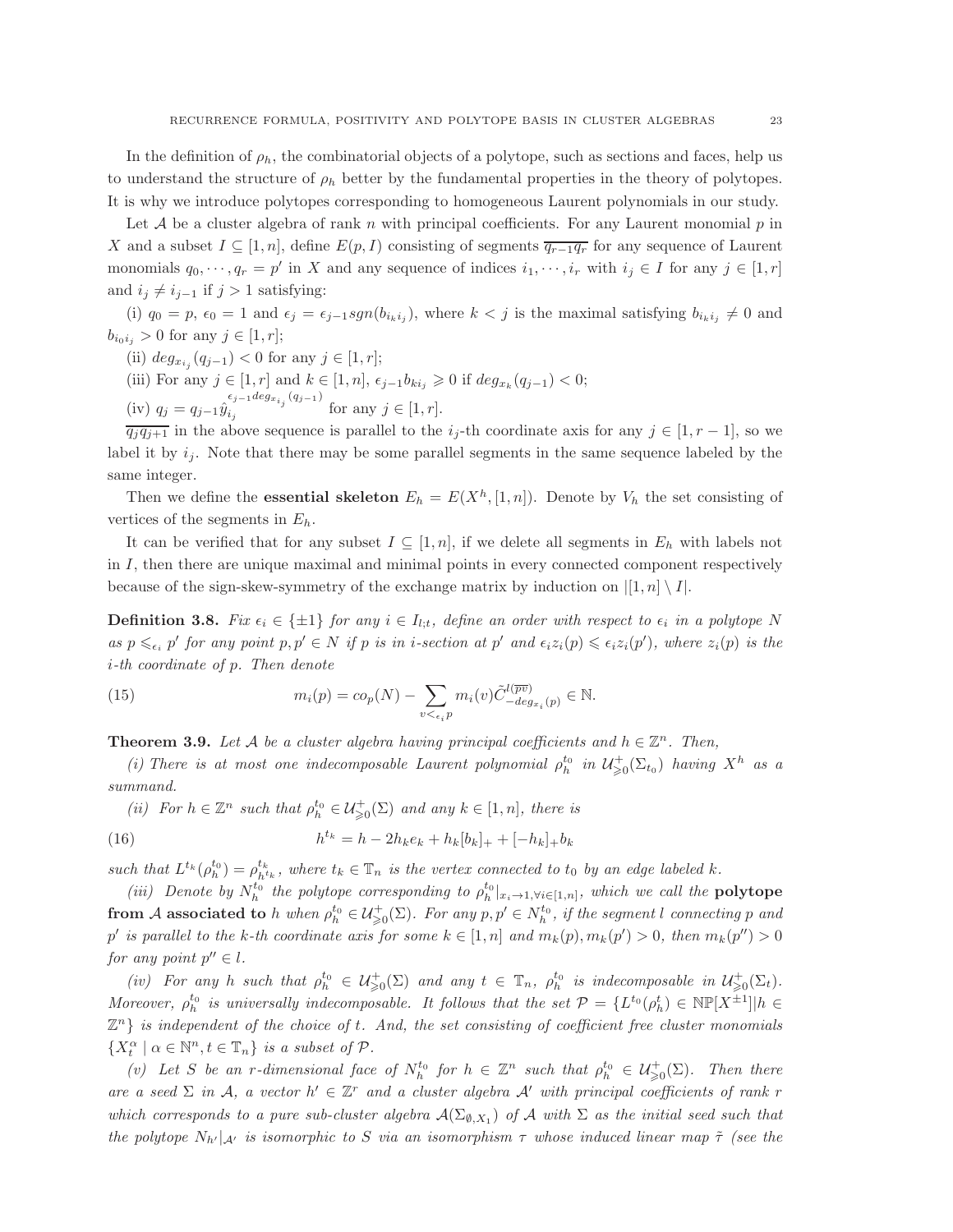definition in [\(8\)](#page-13-0)) satisfies

<span id="page-23-0"></span>
$$
\tilde{\tau}(e_i) \in \mathbb{N}^n \text{ for any } i \in [1, r].
$$

**Proof** Here and in the sequel, we will use  $\rho_h$  and  $N_h$  to represent  $\rho_h^{t_0}$  and  $N_h^{t_0}$  respectively.

We prove  $(i)$ ,  $(ii)$ ,  $(iii)$ ,  $(v)$  and the following statement using double inductions:

For any h such that  $\rho_h^{t_0} \in \mathcal{U}^+_{\geq 0}(\Sigma)$  and any  $i \in [1, n]$ , there is a finite decomposition

(17) 
$$
x_i \rho_h^{t_0} = \sum_{w,\alpha} c_{w,\alpha} Y^w \rho_\alpha,
$$

where  $w \in \mathbb{N}^n, \alpha \in \mathbb{Z}^n$  and  $c_{w,\alpha} \in \mathbb{N}$ .

First, when  $h \in \mathbb{Z}^2$ , (i) follows from Lemma [3.7,](#page-21-2) (iii) follows from Lemma [3.3,](#page-16-2) (ii) is ensured by Lemma [3.5](#page-19-0) (i), (v) is exactly Lemma 3.5 (ii) and [\(17\)](#page-23-0) is equivalent to [\(13\)](#page-15-0) and [\(14\)](#page-16-1) for  $i = 1$  and 2 respectively. Then we assume they hold when  $h \in \mathbb{Z}^{\leq n}$ , so we need to show it is true when  $h \in \mathbb{Z}^n$ . In order to achieve this we apply another induction. When  $N_h$  is the origin, (i), (iii), (v) and [\(17\)](#page-23-0) are trivial while (ii) is not hard to verified. Assume they hold for all  $h' \in \mathbb{Z}^n$  satisfying  $\rho_{h'}$  exists, and  $N_{h'} < N_h$ . Then the proof is reduced to h case.

Suppose there is  $k \in [1, n]$  such that  $\sum$  $p \in N$  $\hat{Y}^p X^h$  is a Laurent polynomial satisfying conditions in (i), where  $N = \gamma_{k;0}(N_{\pi_k(h)}|_{\mathcal{A}'})$  and  $\mathcal{A}'$  is a cluster algebra with the initial exchange matrix being obtained from B by deleting its k-th row and column. Then following inductive assumption,  $\rho_{\pi_k(h)}|_{\mathcal{A}'}$ is a summand of  $\rho_h|_{x_k\to 1}$  since  $\rho_h \in \mathcal{U}^+_{\geq 0}(\Sigma_{t_0})$ . Because of the indecomposability of  $\rho_h$  and the fact that  $deg(\hat{y}_i) = 0$  for any  $i \in [1, n]$ ,  $\rho_h$  is homogeneous. Thus  $\sum$ p∈N  $\hat{Y}^p X^h$  is a summand of  $\rho_h$ . Therefore,  $\rho_h = \sum \hat{Y}^p X^h$  is the unique element satisfying conditions in (i) and the theorem holds  $p \in N$ following inductive assumption for smaller rank case. So in the following we always assume there is no  $k \in [1, n]$  such that  $\sum$ p∈N  $\hat{Y}^p X^h$  is a Laurent polynomial satisfying conditions in (i), that is, we can find  $p \in N$  satisfying  $deg_{x_k}(\hat{Y}^p X^h) < 0$ .

For any  $t \in \mathbb{T}_n$  denote

$$
\hat{U}_{\geq 0}(\Sigma_t) = \text{NP}[[X_t^{\pm 1}]] \cap \text{NP}[[X_{t_1}^{\pm 1}]] \cap \cdots \cap \text{NP}[[X_{t_n}^{\pm 1}]],
$$
  

$$
\hat{U}^+(\Sigma_t) = \{f \in \hat{U}_{\geq 0}(\Sigma_t) | L^t(f) \in \mathbb{N}[Y_t][[X_t^{\pm 1}]] \text{ and } L^{t_i}(f) \in \mathbb{N}[Y_{t_i}][[X_{t_i}^{\pm 1}]], \forall i \in [1, n]\}
$$

and

$$
\widehat{\mathcal{U}}^+_{\geq 0}(\Sigma_t) = \widehat{\mathcal{U}}^+(\Sigma_t) \cap \widehat{\mathcal{U}}_{\geq 0}(\Sigma_{t_1}) \cap \cdots \cap \widehat{\mathcal{U}}_{\geq 0}(\Sigma_{t_n}),
$$

where  $t_i \in \mathbb{T}_n$  is the vertex connected to t by an edge labeled i.

Next we provide a way to inductively construct a formal Laurent polynomial  $\rho_h \in \widehat{\mathcal{U}}_{\geqslant 0}^+(\Sigma)$  for each  $h \in \mathbb{Z}^n$  such that  $\rho_h$  is indecomposable in  $\widehat{\mathcal{U}}^+_{\geqslant 0}(\Sigma)$  and  $X^h$  is a summand of  $\rho_h$ . We choose  $r \in [1,n]$  such that  $N_{\pi_r(h)}|_{\mathcal{A}_r}$  has dimension  $n-1$  and  $i \in ([1,n] \setminus \{r\})$ , where  $\mathcal{A}_r$  is the cluster algebra with principal coefficients whose initial exchange matrix is obtained from B by deleting its r-th row and column. Such  $i, r$  exist because due to our assumption,  $N_{\pi_j(h)}|_{\mathcal{A}_j}$  has larger dimension than  $N_{\pi_r(h)}|_{\mathcal{A}_r}$  if  $N_{\pi_r(h)}|_{\mathcal{A}_r}$  lies in the hyperplane  $z_j = 0$ . Then for the cluster algebra  $\mathcal{A}' = \mathcal{A}_r$ , we have a decomposition

<span id="page-23-1"></span>(18) 
$$
\rho_{\pi_r(h)} x_i = \rho_{\pi_r(h) + e_i} + \sum_j c_{w_j, \alpha_j} Y^{w_j} \rho_{\alpha_j}
$$

for some  $w_j \in \mathbb{N}^{n-1}$ ,  $\alpha_j \in \mathbb{Z}^{n-1}$  and  $c_{w_j, \alpha_j} \in \mathbb{Z}_{>0}$  by inductive assumption.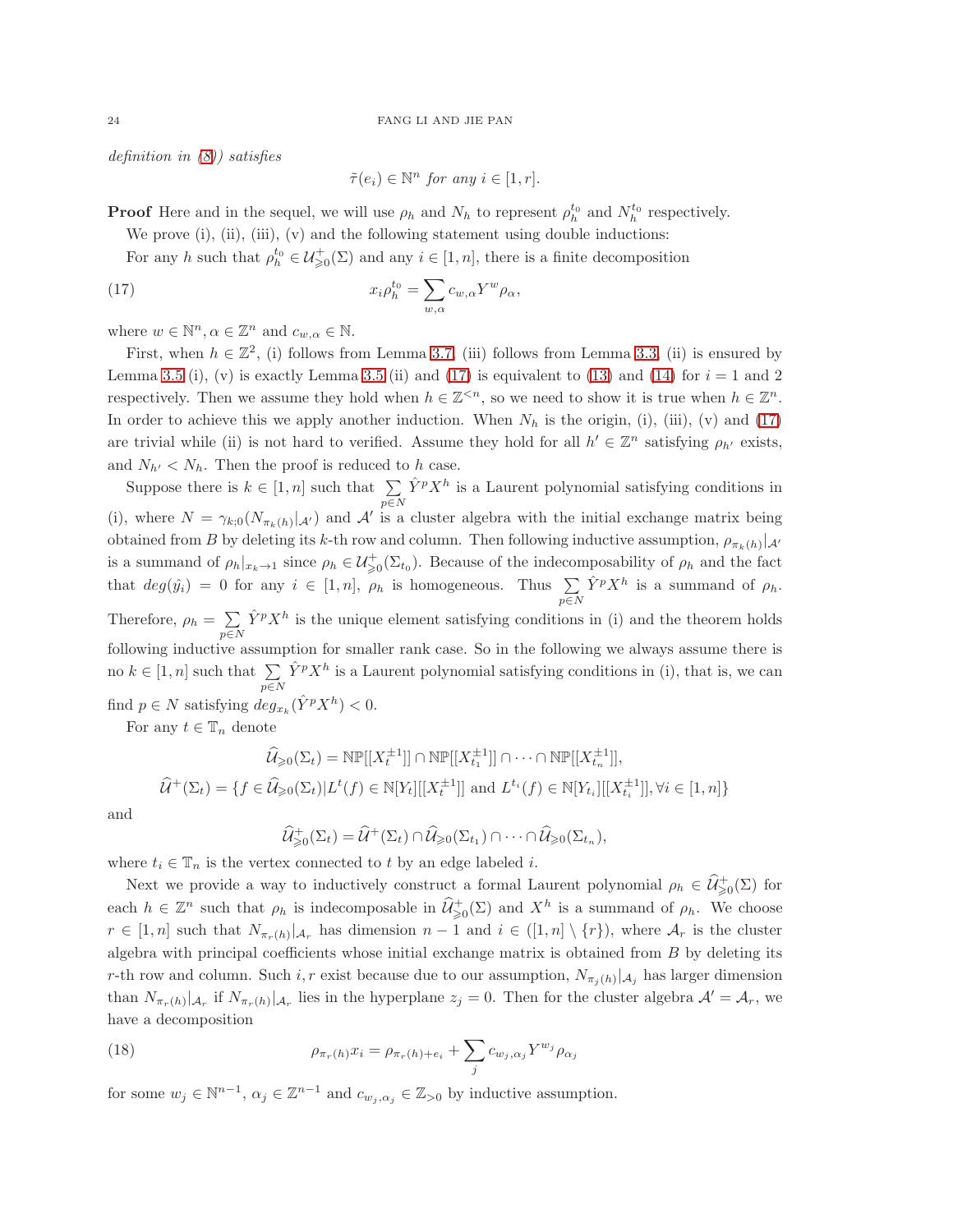Denote the multiset

$$
U^0_h = \bigcup_j \{ (N_{\nu_j}[\gamma_{r;0}(w_j)])^{c_{w_j,\alpha_j}} \mid \nu_j = \gamma_{r;h_r + \gamma_{r;0}(w_j)b_r^{\top}}(\alpha_j) \} \bigcup \{ N_{h+e_i} \},
$$

where  $(N_{\nu_j}[\gamma_{r;0}(w_j)])^{c_{w_j,\alpha_j}}$  represents  $N_{\nu_j}[\gamma_{r;0}(w_j)], \cdots, N_{\nu_j}[\gamma_{r;0}(w_j)]$  ${c_w}_j$ ,  $\alpha_j$ , that is, the  $c_{w_j,\alpha_j}$  copies of

 $N_{\nu_j}[\gamma_{r,0}(w_j)]$ , and  $h_r$  is the r-th element of h and  $b_r^+$  is the r-th column of  $B^+$ . According to inductive assumption, the Laurent polynomial f corresponding to the intersection of  $z_i = 0$  and  $\sum$  $N \in U_h^0$ N with degree h is the unique minimal Laurent polynomial in  $\bigcap$  $\bigcap_{l\in[1,n]\setminus\{r\}}\hat{\mathcal{U}}_{\geq0}^r(\Sigma_{t_l})$  having  $X^h$  as a summand and  $L^{t_l}(f) \in \mathbb{N}[Y_{t_l}][[X_{t_l}^{\pm 1}]]$  for any  $l \in [0, n] \setminus \{r\}$ , where  $\widehat{\mathcal{U}}_{\geqslant 0}^r(\Sigma) = \bigcap_{l \geqslant 1}$  $\mathbb{NP}[[X_{t_l}^{\pm 1}]].$ 

After  $U_h^j$  being constructed for  $j < s$ , we define  $U_h^s$  inductively for any  $s \in \mathbb{Z}_{>0}$  to be a minimal multiset of polytopes  $N_{\alpha_j}[w_j]$  with  $\alpha_j \in \mathbb{Z}^n$  and  $w_j \in \mathbb{N}^n$ , which have been constructed by induction, satisfying

 $l\in[0,n]\backslash\{r\}$ 

$$
f_s \in \bigcap_{l \in [1,n] \setminus \{r\}} \widehat{\mathcal{U}}_{\geq 0}^r(\Sigma_{t_l}) \text{ and } L^{t_l}(f_s) \in \mathbb{N}[Y_{t_l}][[X_{t_l}^{\pm 1}]] \text{ for any } l \in [0,n] \setminus \{r\},\
$$

where  $f_s$  is the Laurent polynomial corresponding to the intersection of  $z_r = s$  and  $\sum$  $N_{\alpha_j}[w_j] {\in} \bigcup_{l\, \leqslant \, s} U^l_h$  $N_{\alpha_j}[w_j]$ 

with degree h.

Now, we present the concrete way to construct  $U_h^s$ .

First, the intersection of  $z_r = s$  and  $\sum$  $N_{\alpha_j}[w_j] \in \bigcup_{l < s} U_h^l$  $N_{\alpha_j}[w_j]$  equals  $\sum$ j∈J  $\gamma_{r;s}(N_{\alpha'_{j}}[w'_{j}])$  for some  $\alpha'_{j} \in \mathbb{Z}^{n-1}$  and  $w'_{j} \in \mathbb{N}^{n-1}$ .

Let  $\gamma_{r;s}(N_{\alpha'_{j_0}}[w'_{j_0}])$  be a summand of  $\sum_{i=1}^{\infty}$ j∈J  $\gamma_{r,s}(N_{\alpha'_{j}}[w'_{j}])$  containing a maximal (respectively, minimal) point in  $\sum \gamma_{r,s}(N_{\alpha'_{j}}[w'_{j}])$  when  $b_{ir} \geq 0$  (respectively,  $b_{ir} \leq 0$ ). Then denote  $N_1 =$  $\sum \gamma_{r:s}(N_{\alpha'} | w'_{i}|)$ , w  $j\overline{\in}J'$  $\gamma_{r,s}(N_{\alpha'_{j}}[w'_{j}])$ , where J' is the maximal subset of J making  $N_1$  a summand of  $\gamma_{r,s}(N_{\alpha'}[w'])$ (respectively,  $\gamma_{r,s}(N_{\alpha'_{j_0}-e_i}[w'_{j_0}]))$  when  $b_{ir} \geq 0$  (respectively,  $b_{ir} \leq 0$ ), such that for  $\alpha'$  and  $w'$ , the Laurent polynomial  $Y^{w'_{j_0}-w'}\rho_{\alpha'_{j_0}}$  is a summand of  $x_i\rho_{\alpha'}$  for  $\mathcal{A}'$  and the maximal Y-degree term of  $x_i \rho_{\alpha'}$  is contained in  $Y^{w'_{j_0}-w'} \rho_{\alpha'_{j_0}}$  as a summand. According to the inductive construction and Corollary [3.15](#page-31-2) proved below for  $n-1$  case, such  $\alpha'$  and  $w'$  uniquely exist. Similar to [\(18\)](#page-23-1), we have

$$
Y^{w'}\rho_{\alpha'}x_i = \sum_{j\in J''} Y^{w'j}\rho_{\alpha'j} \quad \text{(respectively, } Y^{w'j0}\rho_{\alpha'j_0 - e_i}x_i = \sum_{j\in J''} Y^{w'j}\rho_{\alpha'j}\text{)}
$$

when  $b_{ir} \geqslant 0$  (respectively,  $b_{ir} \leqslant 0$ ) for A'. Now, we let

 $U_1 = \{N_{\nu_j}[\gamma_{r;s}(w'_j)] \mid \nu_j = \gamma_{r;\alpha'_{j,r}+\gamma_{r;s}(w'_j)b_r^{\top}}(\alpha'_j)$  for  $j \in J'' \setminus J' \},$ 

where  $\alpha'_{j,r}$  is the r-th element of  $\alpha'_{j}$ .

Replacing  $\sum \gamma_{r;s}(N_{\alpha'_{j}}[w_{j}])$  by  $\sum \gamma_{r;s}(N_{\alpha'_{j}}[w_{j}]) - N_1$ , we repeat the above process to get  $N_2$  $j\in J$ <br>and  $U_2$ . This goes on until  $\sum \gamma_{r;s}(N_\alpha)$ j∈J  $\gamma_{r;s}(N_{\alpha'{}_j}[w_{j'}])-\sum$  $\sum_i N_i = 0$ . Then finally, let  $U_h^s = \bigcup_i$  $\bigcup_i U_i.$ 

We call such  $U_h^s$  for any  $s \geq 0$  the s-th stratum of  $N_h$  for  $x_i$  along direction r.

Let 
$$
N_h = \sum_{N_{\alpha_j}[w_j] \in \bigcup_l U_h^l} N_{\alpha_j}[w_j]
$$
 and the corresponding Laurent polynomial  $\rho_h = \sum_{p \in N_h} co_p(N_h) \hat{Y}^p X^h$ ,

where  $U_h^l$  runs over all strata of  $N_h$  for  $x_i$  along direction r.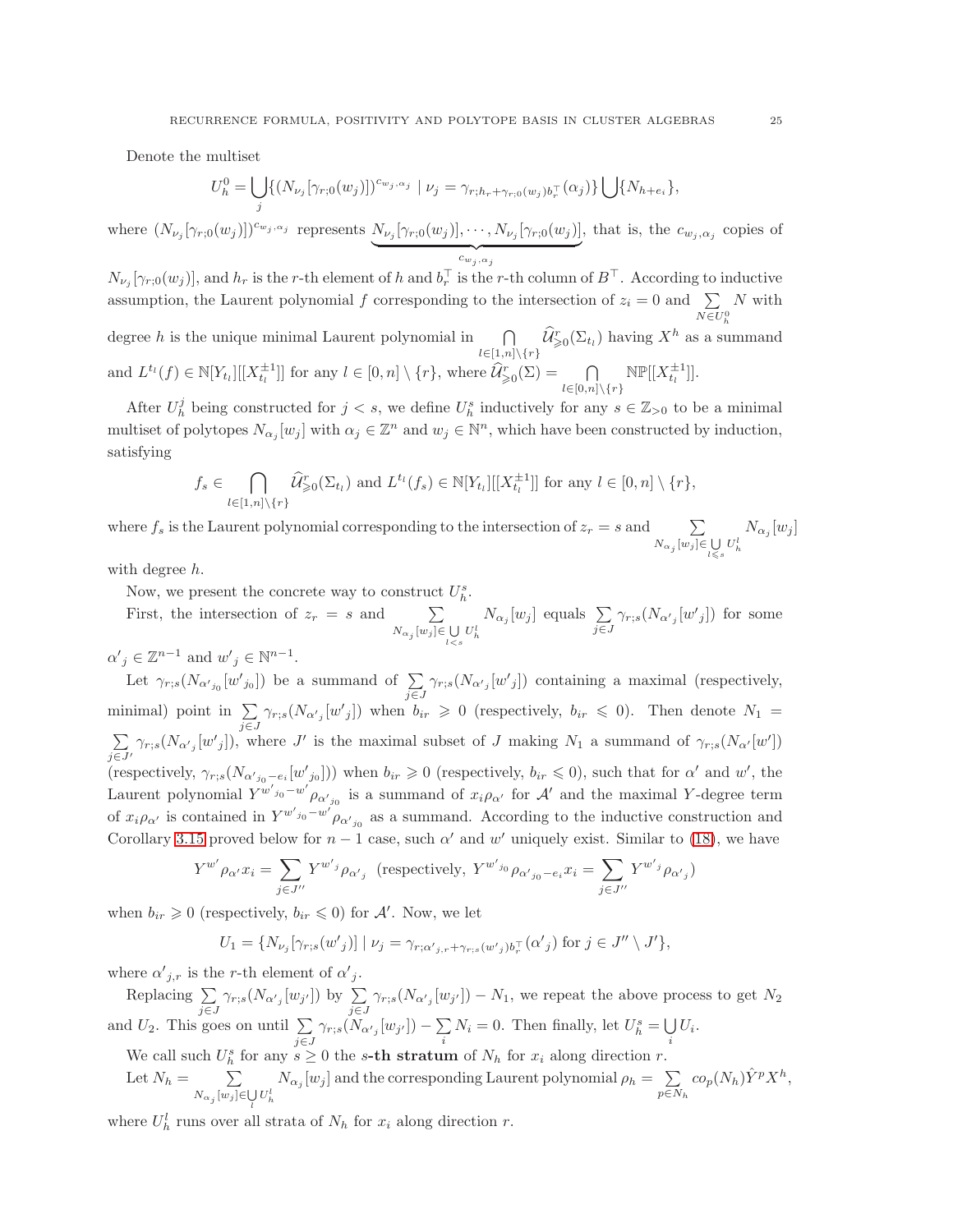It can be seen from the above construction that  $\rho_h$  is indecomposable in  $\widehat{\mathcal{U}}^+_{\geq 0}(\Sigma)$  having  $X^h$  as a summand and the following decomposition holds:

<span id="page-25-0"></span>(19) 
$$
x_i \rho_h = \sum_{N_\alpha[w] \in \bigcup_l U_h^l} Y^w \rho_\alpha
$$

for any  $i \in [1, n]$ , which is in fact the Laurent polynomial version of  $N_h = \sum$  $N_{\alpha_j}[w_j] \in \bigcup_l U_h^l$  $N_{\alpha_j}[w_j].$ 

Because  $\rho_h = X^h$  when  $h \in \mathbb{N}^n$  and  $\rho_h$  is a Laurent polynomial for any  $h \in \mathbb{Z}^2$ , all two dimensional sections of  $N_h$  for  $h \in \mathbb{Z}^n$  defined above are finite, hence the above "polytopes" or formal Laurent polynomials can be defined formally.

Denote by  $I_h$  the subset of  $[1, n]$  such that  $i \in I_h$  if and only if there is an edge  $l \in E(N_h)$  parallel to  $e_i$ .

Then we claim this is the only possible construction for  $\rho_h$  by showing that  $\rho_h = f$  if f is indecomposable in  $\widehat{\mathcal{U}}^+_{\geqslant 0}(\Sigma)$  having  $X^h$  as a summand. Because  $X^h$  is a summand of f and  $f \in$  $\mathcal{U}^+_{\geq 0}(\Sigma_{t_0}),$  we can see that  $x_i^{-1}(\_ \sum$  $N_{\alpha_j}$   $[w_j] \in U_h^0$  $Y^{w_j} \rho_{\alpha_j} |_{\mathcal{A}'} ) = \rho_{\pi_r(h)} |_{\mathcal{A}'} X^{h_r}$  must be a summand of f.

Hence  $x_i^{-1}$  (  $\sum$  $N_{\alpha_j}[w_j] \in U_h^0$  $Y^{\gamma_{r;0}(w_j)}\rho_{\gamma_{r;hr+\gamma_{r;0}(w_j)br}(\alpha_j)}(\mathcal{A}')$  is a summand of f. So similar to the above

discussion, by using induction on s we can see that  $x_i^{-1}$  ( $\sum$  $N_{\alpha_j} [w_j] \in U_h^s$  $Y^{\gamma_{r;s}(w_j)} \rho_{\gamma_{r;h_r+\gamma_{r;s}(w_j)b_r}(\alpha_j)} |_{\mathcal{A}'} )$  is a summand of f. Therefore, there is a summand  $\rho_h$  of f. So due to the indecomposibility of f,

 $f = \rho_h$ . In summary, we get that the Laurent polynomial satisfying conditions in (i) exists if and only if  $\rho_h$  is a Laurent polynomial, and it is unique when it exists. Thus we get (i) and [\(17\)](#page-23-0).

Due to the uniqueness, we can see that in the above construction,  $\rho_h$  is independent of the choice of r and i while the union of strata of  $N_h$  for  $x_i$  along direction r is independent of the choice of r.

In order to show (ii), we check how the corresponding polytope changes under the change of initial seed. Denote by  $L^{t_k}(N_h)$  the corresponding polytope after the initial seed changing to  $\Sigma_{t_k}$ , i.e, the polytope corresponding to  $L^{t_k}(\rho_h)$ . According to [\(19\)](#page-25-0) we have

<span id="page-25-1"></span>(20) 
$$
L^{t_k}(\rho_h) = \sum_{N_\alpha[w] \in \bigcup_s U_h^s} L^{t_k}(Y^w \rho_\alpha X^{-e_i}).
$$

Then by inductive assumption,  $L^{t_k}(\rho_h) \in \mathcal{U}_{\geq 0}(\Sigma)$ . In particular,  $N_{h+e_i} \in U_h^0$ , so  $L^{t_k}(\rho_{h+e_i}X^{-e_i}) =$  $\rho^{t_k}_{th}$  $\sum_{(h+e_i)^{t_k}}^{t_k} x_{i;t_k}^{-1}$  is a summand of  $L^{t_k}(\rho_h)$ . Since  $(h+e_i)^{t_k} = h^{t_k} + e_i$ ,  $X_{t_k}^{h^{t_k}}$  is a summand of  $\rho_{(h)}^{t_k}$  $_{(h+e_i)^{t_k}}^{t_k} x_{i;t_k}^{-1},$ hence a summand of  $L^{t_k}(\rho_h)$ .

For any  $N_{\alpha}[w] \in \bigcup$  $\bigcup_{s} U_{h}^{s}, Y^{w} F_{\alpha}|_{Trop(Y_{t_k})} = \bigoplus_{p \in V(N_{c_k})}$  $p \in V(N_\alpha[w])$  $Y^p$  in  $Trop(Y_{t_k})$ , where  $F_{\alpha} = \rho_{\alpha}|_{x_i \to 1, \forall i \in [1,n]}$ . We can divide  $V(N_\alpha[w])$  into several classes  $R_1, \dots, R_s$  such that  $p, p'$  are in the same class if and only if there is a path connecting them which consists of edges of  $N_\alpha[w]$  each paralell to some coordinate axis. Then due to (v) for  $N_{\alpha}[w]$  by inductive assumption, we can find  $(p_1, I_1), \cdots, (p_s, I_s)$  satisfying  $R_i$  consists of vertices in  $E(p_i, I_i)$  for any  $i \in [1, s]$ . According to [\(6\)](#page-5-1), the definition of  $E(p_i, I_i)$ and the construction of  $\rho_h$  in (i), it can be checked that in  $Trop(Y_{t_k}), y_k^{[-h_k]_+} \oplus (\Box \bigoplus$  $p\in V(N_\alpha[w])$  $Y^p) =$ 

$$
y_k^{[-h_k]_+} \oplus (\bigoplus_{i=1}^s \bigoplus_{p \in E(p_i, I_i)} Y^p) = y_k^{[-h_k]_+} \oplus (\bigoplus_{i=1}^s Y^{p_i + [-deg_{x_k}(\hat{Y}^{p_i} X^{\alpha - e_i})]_+ e_k}) = y_k^{[-h_k]_+},
$$
 where  $h_k$  is the k-th

element of h. Therefore by the definition of  $L^{t_k}$  and  $(20)$ ,  $L^{t_k}(\rho_h) = \frac{F_h|\mathcal{F}(\hat{Y})}{y_k^{[-h_k]_+}} X^h = \frac{F_h|\mathcal{F}(\hat{Y})}{F_h|\mathcal{F}^{rop}(Y_{t_k})}$  $\mathbb{N}[Y_{t_k}][X_{t_k}^{\pm 1}]$ . Similarly,  $L^{t'_{j}} \circ L^{t_k}(\rho_h) \in \mathbb{N}[Y_{t'_{j}}][X_{t'_{j}}^{\pm 1}]$  for any  $t'_{j}$  connected to  $t_k$  by an edge labeled j.  $\frac{F_h|\mathcal{F}(Y)}{F_h|_{Trop(Y_{t_k})}(Y)}X^h \in$ So  $L^{t_k}(\rho_h) \in \mathcal{U}_{\geq 0}^{\perp}(\Sigma_{t_k})$ . Then by (i) for  $\rho_{h^{t_k}}^{t_k}$ ,  $\rho_{h^{t_k}}^{t_k}$  is a summand of  $L^{t_k}(\rho_h)$ . So due to the symmetry of  $t_0$  and  $t_k$ ,  $L^{t_k}(\rho_h) = \rho_{h^{t_k}}^{t_k}$ .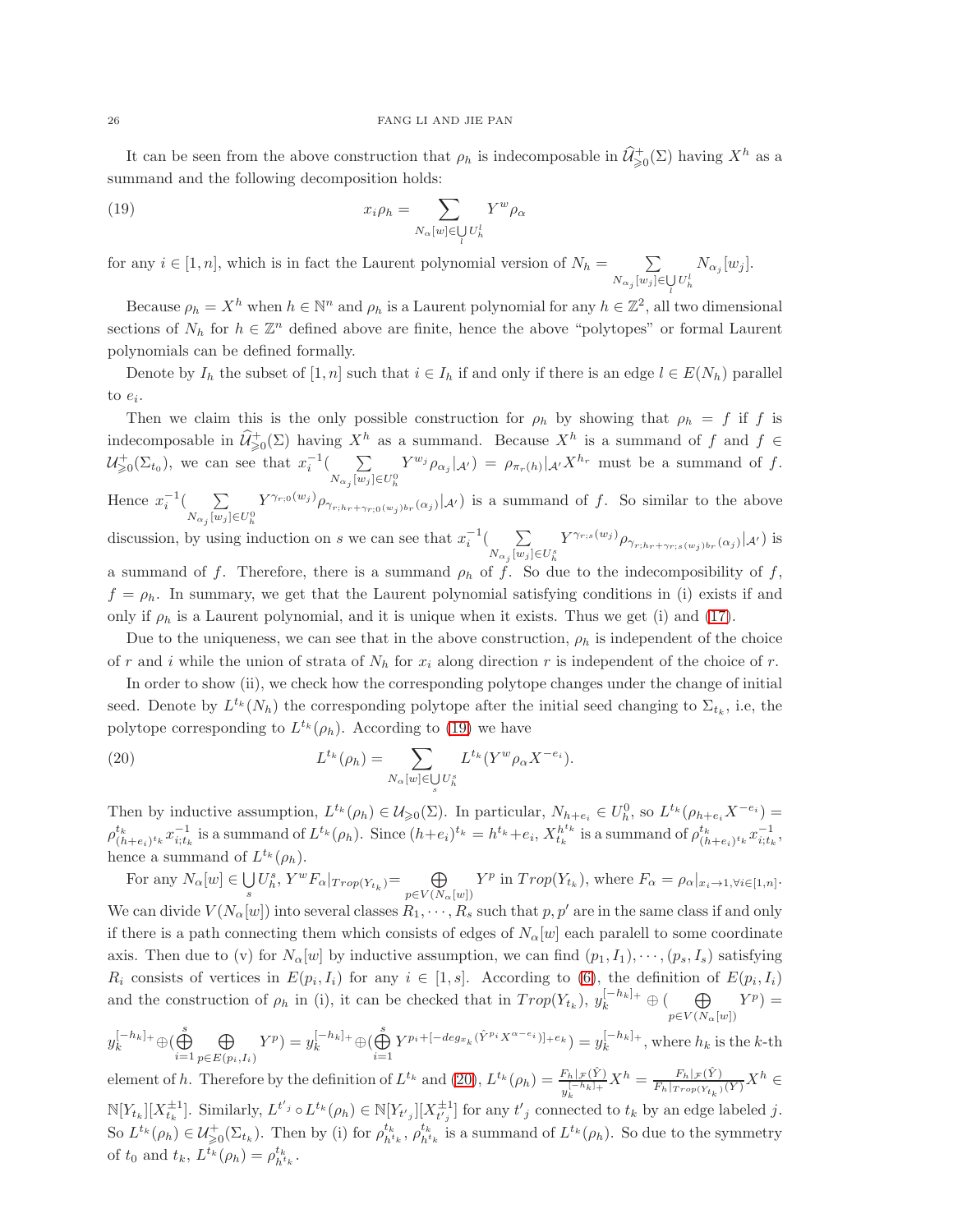Then we consider (iii). Note that this result does not depend on the choice of  $\epsilon_k$ . In the definition of  $N_h$ , if there is  $r \neq k$  satisfying that  $N_{\pi_r(h)}|_{\mathcal{A}_r}$  has dimension  $n-1$ , then we can choose  $i \neq r, k$  in the definition of  $N_h$  and get  $x_i \rho_h = \sum$  $N_\alpha[w] \in \bigcup_s U_h^s$  $Y^w \rho_\alpha$ . By inductive assumption, (iii) holds for each

 $N_{\alpha}$ , i.e, for any  $p \in N_{\alpha}$ , points q in the k-section of  $N_{\alpha}$  at p with  $m_k(q) > 0$  consist an interval. Therefore for any  $p \in N_h$ , points q in the k-section of  $N_h$  at p with  $m_k(q) > 0$  consist a union of several intervals. Moreover, due to the definition of  $\rho_h$ , particularly  $U_h^r$  and [\(13\)](#page-15-0), we can see that the union of these intervals are an interval. Hence (iii) holds.

If k is the only index satisfying that  $N_{\pi_k(h)}|_{\mathcal{A}_k}$  has dimension  $n-1$ , then we consider  $N_{h^{t_k}}^{t_k}$  instead. According to [\(5\)](#page-5-0) and the definition of  $m_k$ , (iii) holds for  $N_h$  if and only if it holds for  $N_{h^{t_k}}^{t_k}$ . By (ii), either  $N_{h^{t_k}}^{t_k}$  lies in  $z_k = 0$ , or there is  $r \neq k$  satisfying that  $N_{\pi_r}^{t_k}$  $\frac{t_k}{\pi_r(h^{t_k})}$   $\left| \mathcal{A}'_r \right|$  has dimension  $n-1$ , where  $\mathcal{A'}_r$  is the cluster algebra with principal coefficients whose initial exchange matrix is obtained from  $\mu_k(B)$  by deleting its r-th row and column. In the former case,  $m_k(p) > 0$  for any point  $p \in N_{h^k}^{t_k}$ , while the latter case is the one we discussed above, so (iii) holds.

- (iv) It is a direct corollary of (i) and (ii).
- (v) Denote  $E^0 = E_h$  and  $E^i = \{l \in E(N_h) \mid l \notin \bigcup^{i-1}$  $j=0$  $E^j$ , and it is an edge of a 2-dimensional face

N of  $N_h$  with two non-parallel edges in  $\bigcup_{i=1}^{i-1}$  $j=0$  $E^j$ .

For any face S of  $N_h$  with dimension 2 which has two non-parallel edges in  $E^0$ , there is  $i \neq j \in [1, n]$ satisfying that S is parallel to the 2-dimensional plane determined by the  $i$ -th and  $j$ -th coordinate axes (in fact, i and j are the labels of the above two edges in S assigned in the definition of  $E_h$ respectively). Then due to the uniqueness and the construction of  $\rho_h$ , as we explain before, there is  $h' \in \mathbb{Z}^2, w \in \mathbb{N}^n$  such that  $S = N_{h'}|_{\mathcal{A}'}[w]$ , where the initial exchange matrix is obtained from B by deleting all but the *i*-th and *j*-th rows and columns. Hence  $(v)$  holds for such face.

While  $E^1$  consists of edges l of faces S in the above case, which in the mean time are not included in  $E^0$ . In the proof of Lemma [3.5](#page-19-0) (ii), we divide such faces S into two kinds, those with  $(u, v) = 0$ and with  $(u, v) > 0$  respectively. When  $(u, v) = 0$ , there is a mutation sequence  $\mu$  such that  $N_{h/u(t_0)}^{\mu(t_0)}$  $h^{\prime\mu(t_0)}$ is of dimension 1. Therefore, the face S corresponds to an edge in  $E^0$  of  $N_{h\mu(t_0)}^{\mu(t_0)}$  $h^{\mu(\iota_0)}$ , which means that l corresponds to an edge of  $N_{h^{\mu(t_0)}}^{\mu(t_0)}$  parallel to some coordinate axis. When  $(u, v) > 0$ , l has no point other than two vertices.

For a face S of  $N_h$  with dimension 2, let s be the minimal integer such that there are two nonparallel edges of S in  $\bigcup^{s-1}$  $j=0$  $E^j$ . We take induction on s to prove S satisfies one of the following conditions:

(a) There is a mutation sequence  $\mu = \mu_{i_p} \circ \cdots \circ \mu_{i_1}$  such that there is a face  $S_p$  in  $N_{h^{\mu}(t_0)}^{\mu(t_0)}$  $h^{\mu(t_0)}$ corresponding to S equals to  $N_{\mu \mu(t_0)}^{\mu(t_0)}$  $f^{\mu(t_0)}_{f^{\mu(t_0)}}$  up to translation for some  $f \in \mathbb{Z}^n$ , where  $S_j$  corresponds to  $S_{j-1}$  under mutation at direction  $i_j$  for any  $j \in [1, p]$ . So S is isomorphic to  $N_{f^{\mu' \circ \mu}(t_0)}^{\mu' \circ \mu(t_0)}$ , where  $\mu'$  is obtained from  $\mu$  by deleting  $\mu_{i_s}$  such that there is no edge of  $S_{s-1}$  parallel to the  $i_s$ -th coordinate axis.

(b) S is isomorphic to a polytope  $N_f |_{\mathcal{A}}$  whose support is one of the following forms (up to reflection) in Figure [5](#page-27-0) for some  $f \in \mathbb{Z}^2$  (some vertices may coincide), as there is at least one edge in its essential skeleton with length 1. And  $\tilde{\tau}_S(e_i) \in \mathbb{N}^n$  for  $i = j_1, j_2$ , where  $\tau_S$  is the isomorphism from  $N_f |_{\mathcal{A}'}$  to S and  $j_1, j_2$  are labels of edges in its essential skeleton.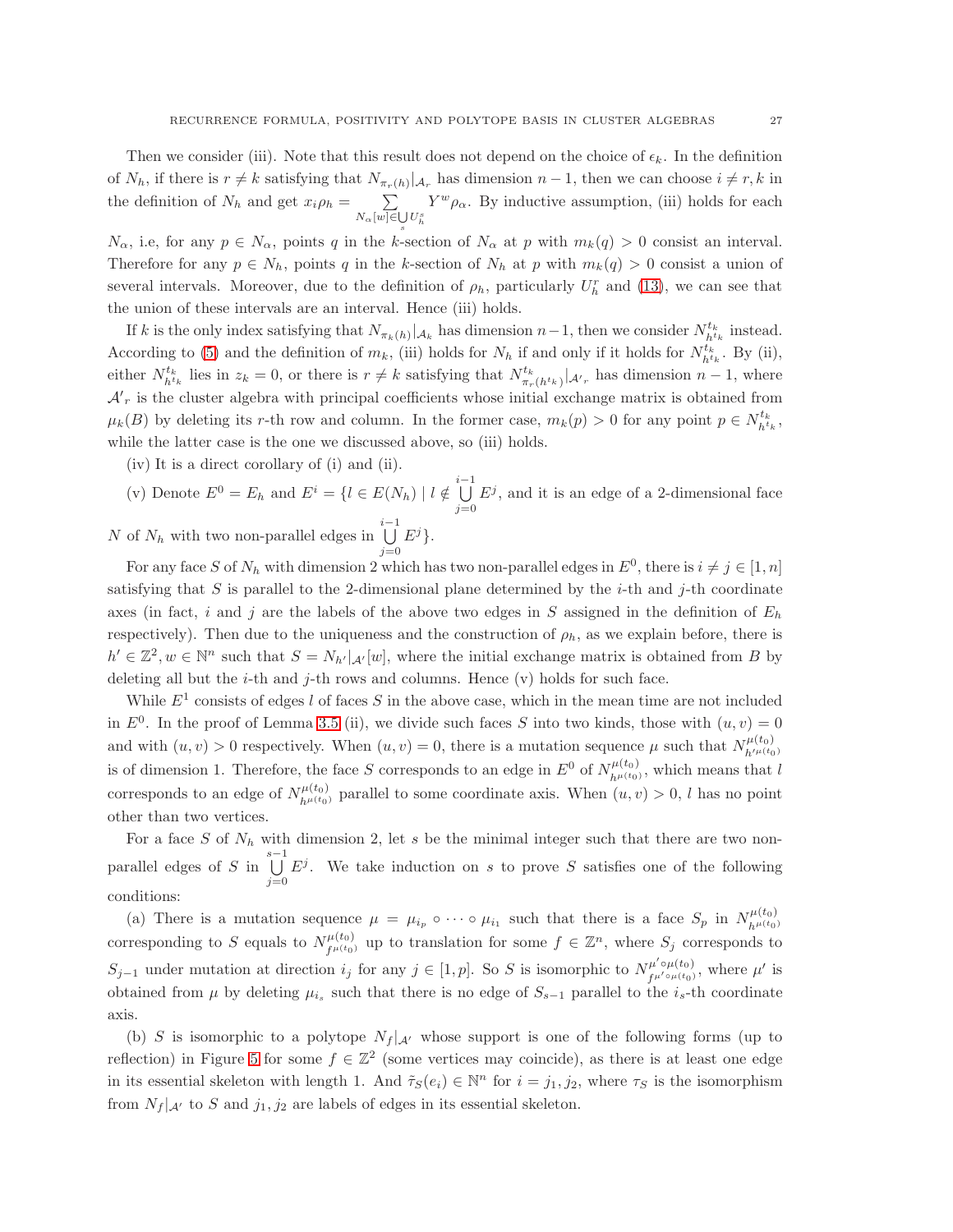

<span id="page-27-0"></span>FIGURE 5. Three forms of supports of  $N_f$ 

The  $s = 0$  case has been showed above. Assume the claim is true for less than s case, and now let us deal with the s case.

According to the inductive assumption, an edge l of S in  $E<sup>j</sup>$  with  $j < s$  is in a 2-dimensional face S' of  $N_h$  with two non-parallel edges in  $\bigcup_{j=1}^{j-1}$  $i=0$  $E^i$  satisfying (a) or (b).  $S'$  satisfies (b), l has no point other than its vertices. Then considering the construction of  $N_h$  as well, S is isomorphic to a polytope whose support is one of the forms in Figure [5.](#page-27-0) Otherwise  $S'$  satisfies (a), so there is a mutation sequence  $\mu$  such that  $\mu(S')$  equals to a polytope N associated to a vector up to translation. For N, if  $(u, v) > 0$  (here we use the same notation with that in the proof of Lemma [3.5\)](#page-19-0), then due to the above discussion, again l has no point other than its vertices and S satisfies (b). If  $(u, v) = 0$ , there is a mutation sequence such that  $N$  corresponds to an edge parallel to some coordinate axis under this sequence.

Recall that for a polytope whose corresponding Laurent polynomial is in  $\mathcal{U}(\mathcal{A})$ , due to the mutation formula [\(5\)](#page-5-0), [\(6\)](#page-5-1) and  $\hat{y}_j = y_j \prod_{j=1}^{n}$  $i=1$  $x_i^{b_{ij}}$ , its face R either corresponds to a face isomorphic to itself if this is an edge parallel to the k-th coordinate axis or corresponds to  $\mu_k(R)$  under the mutation in direction k otherwise, where the mutation here as usual means change of the initial seed. Hence in the above case where  $(u, v) = 0$ , we can find a sequence  $\mu^1$  of mutations such that l corresponds to an edge parallel to some coordinate axis. Assume the other edge of S in  $E^{j'}$  with  $j' < s$ , which is not parallel to l, corresponds to l'. Similarly, either l' has no point other than its vertices and so S satisfies (b) or we can furthermore find a mutation sequence  $\mu^2$  such that l' corresponds to an edge parallel to some coordinate axis and thus  $\mu^2 \circ \mu^1(S)$  corresponds to a face parallel to a plane determined by two coordinate axes, i.e, S satisfies (a). Hence by induction any face of  $N_h$  with dimension 2 satisfies (a) or (b), which leads to (v).

Next we take induction on  $r$ , the dimension of a face  $S$ . Assume (v) holds for faces with dimension  $r-1$ . Then for a face S with dimension r, there is an isomorphism from the polytope associated to certain vector to any proper face of S. Then according to inductive assumption for  $r - 1$  case, we can choose r vectors  $l_1, \dots, l_r$  of S such that vertices are the only points in  $l_i$ , there is an edge of S parallel to  $l_i$  for any  $i \in [1, r]$  and  $l' = \sum^r$  $\sum_{i=1} a_i l_i$  with all  $a_i \in \mathbb{Z}_{\geq 0}$  or all  $a_i \in \mathbb{Z}_{\leq 0}$  for any edge l' of S. If there is some  $l_k$  such that we can not find a mutation sequence under which  $l_k$  corresponds to an edge parallel to a coordinate axis, then as we discussed above, there is no interior point in S and (v) for S can degenerate to  $r-1$  case.

Otherwise, choose a face R of S with dimension  $r-1$  having a minimal point of S satisfying that we can exactly find one index  $i \in [1, r]$  such that there is no edge in R parallel to  $l_i$ . Then there must be another  $r-1$ -dimensional face  $R'$  of S satisfying that  $R \cap R' \neq \emptyset$ , there is an edge in  $\mathbb{R}'$  parallel to  $l_i$  and  $j \in [1, r]$  be the only one such that there is no edge in R' parallel to  $l_j$ . The above setting is ensured by inductive assumption for  $r-1$  case and the construction of  $N_{h'}$  for any h'. According to inductive assumption, we have two polytopes  $N_{\alpha}|_{A_1}$  and  $N_{\alpha'}|_{A_2}$  isomorphic to R and R' respectively for some cluster algebras of rank  $r - 1$  with principal coefficients whose initial exchange matrices are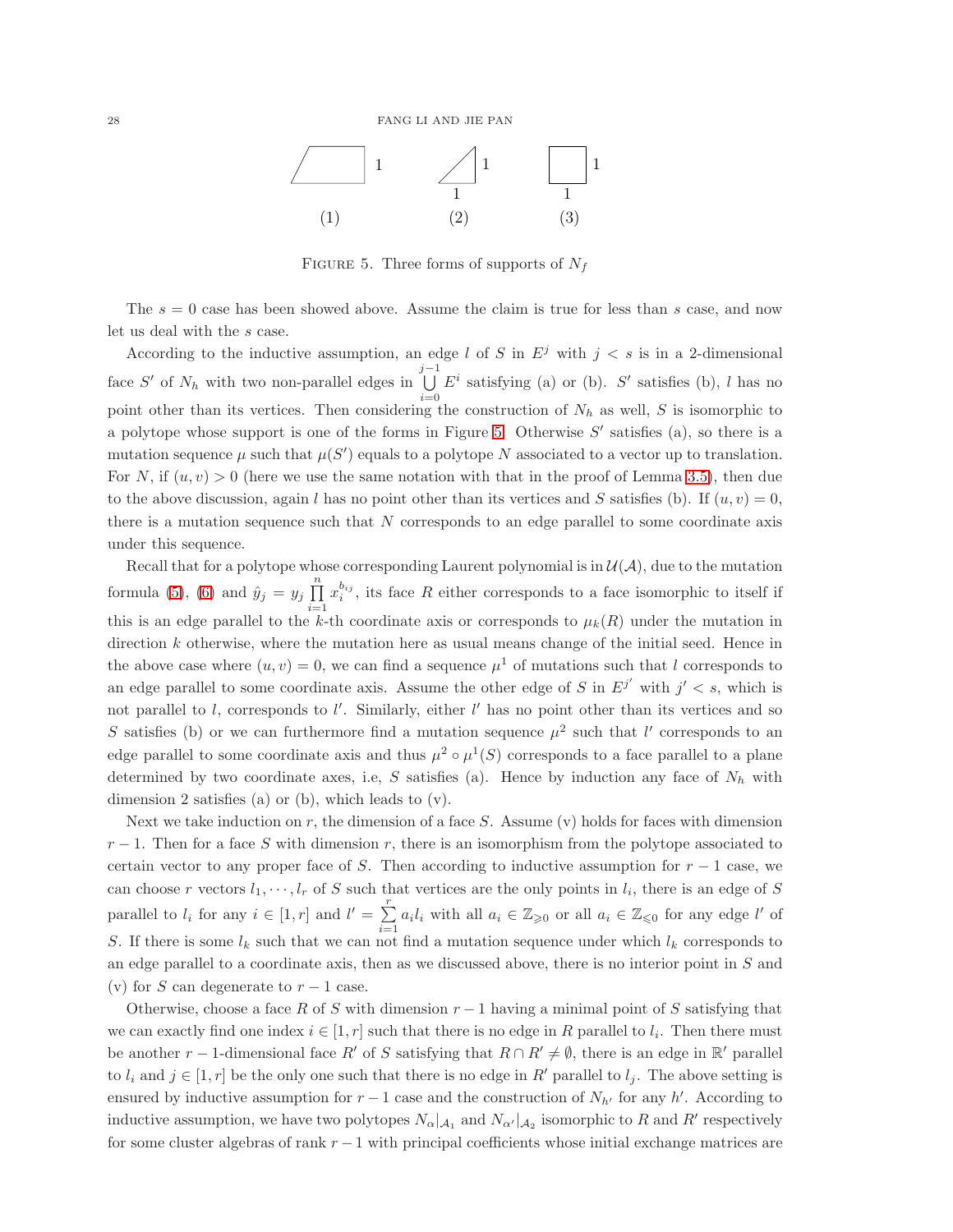$B_1$  and  $B_2$  respectively. Let B' be an  $r \times r$  matrix such that  $B_1$  (respectively,  $B_2$ ) is obtained from B' by deleting the *i*-th (respectively, *j*-th) row and column (because there a mutation sequence  $\mu^k$ under which  $l_k$  corresponds to an edge parallel to a coordinate axis for any  $k \in [1, r]$ , the matrices obtained from  $B_1$  by deleting the j-th row and column and from  $B_2$  by deleting the i-th row and column are the same, so the above condition can be satisfied). While  $b_{ij}$  is determined by that  $((\mu^i)'(B'))_{ij}$  equals  $deg_{x_i}(p) - deg_{x_i}(q)$ , where  $(\mu^i)'$  is obtained from  $\mu^i$  in the same way as that in (a), p, q are two points in  $N_{h^{\mu}(t_0)}^{\mu(t_0)}$  such that  $\overline{pq}$  parallel to the edge corresponding to  $l_j$  and  $p > q$ . We can determine  $b_{ji}$ ' similarly. Then B' is totally determined. Then let  $f \in \mathbb{Z}^n$  such that  $\pi_i(f) = \alpha$ and  $\pi_j(f + \gamma_{i,0}(p)(B')^\perp) = \alpha' + qB_2^\perp$ , where  $p \in N_\alpha|_{\mathcal{A}_1}$  and  $q \in N_{\alpha'}|_{\mathcal{A}_2}$  corresponding to the same point in  $R \cap R'$  under the isomorphism. It can be checked that f is unique as it does not dependent on the choice of  $p, q$ .

Then we show S is isomorphic to  $\rho_f|_{\mathcal{A}}$ , where A' is the cluster algebra with principal coefficients associated to B′ . First following the discussion for 2-dimensional faces, it can been verified inductively on s for  $E^s$  that there is a bijection from the set of 2-dimensional faces of S to that of  $N_f|_{A'}$  such that the corresponding two faces under the bijection are isomorphic to the same  $N_{\alpha}|_{A''}$  for some  $\alpha \in \mathbb{Z}^2$  and some cluster algebra  $A''$  of rank 2, so they are isomorphic. Given such a bijection from the set of s-dimensional faces of S to that of  $N_f|_{A'}$ , due to the construction of  $\rho_{h'}$  for any h' and (i), we can furthermore calculate with the help of above  $N_{\alpha}|_{A''}$  to see that the above bijection induces a bijection from the set of  $s+1$ -dimensional faces of S to that of  $N_f|_{A'}$  such that the corresponding two faces under the bijection are isomorphic when forgetting weights and  $co_p(S) \geqslant co_q(N_f|_{A'})$  for any corresponding points p, q. Since the s-dimensional faces of two corresponding  $s+1$ -dimensional faces under the bijection are isomorphic accordingly and  $\rho_f|_{A'}$  is indecomposable by (i) of Theorem [3.9,](#page-22-0)  $co_p(S) = co_q(N_f|_{A'})$ , which means these two faces are isomorphic. So inductively S is isomorphic to  $\rho_f |_{\mathcal{A}'}$ .

**Remark 3.10.** The analogous conclusions of (ii) and (iv) in Theorem [3.9](#page-22-0) were proved in [\[17\]](#page-52-4) and [\[16\]](#page-52-6) for Newton polytopes of cluster variables in rank 2 and rank 3 cases respectively. Note that this is not a coincidence. According to Theorem [2.13,](#page-8-1) up to multiplying a Laurent monomial in  $X_{t_0}$ ,  $F_{l,t}$ determines the Laurent expression of  $x_{l,t}$  in  $X_{t_0}$ . So the Newton Polytope of  $F_{l,t}$  determines that of  $x_{l:t}$  up to a translation along the exponential vector of above Laurent monomial.

Theorem [4.8](#page-36-0) in the sequel can be regarded as an enhanced version of Theorem [3.9](#page-22-0) (v) for skew-symmetrizable case. Both of them are inspired by Theorem 6.8 of [\[5\]](#page-52-5) for Newton polytopes associated to modules, which presents a specific relation between such a polytope and its facets.

As a direct corollary of Theorem [3](#page-22-0).9, we can see that  $E_h \in E(N_h)$  when  $\rho_h \in \mathcal{U}(\mathcal{A})$ .

Starting from the proof of Theorem [3.9,](#page-22-0) we use  $\rho_h$  and  $N_h$  to represent  $\rho_h^{t_0}$  and  $N_h^{t_0}$  respectively. From Theorem [3.9](#page-22-0) (ii), we have the definition as follows:

**Definition 3.11.** The polytope  $N_{h^{t_k}}^{t_k}$  of  $\rho_{h^{t_k}}^{t_k}$  is called the **mutation of the polytope**  $N_h$  of  $\rho_h$  in direction k, and denote it as  $\mu_k(N_h)$ .

The relation among  $N_h$ ,  $\mu_k(N_h)$  and their corresponding Laurent polynomials is shown in Figure [6:](#page-29-1)

 $\Box$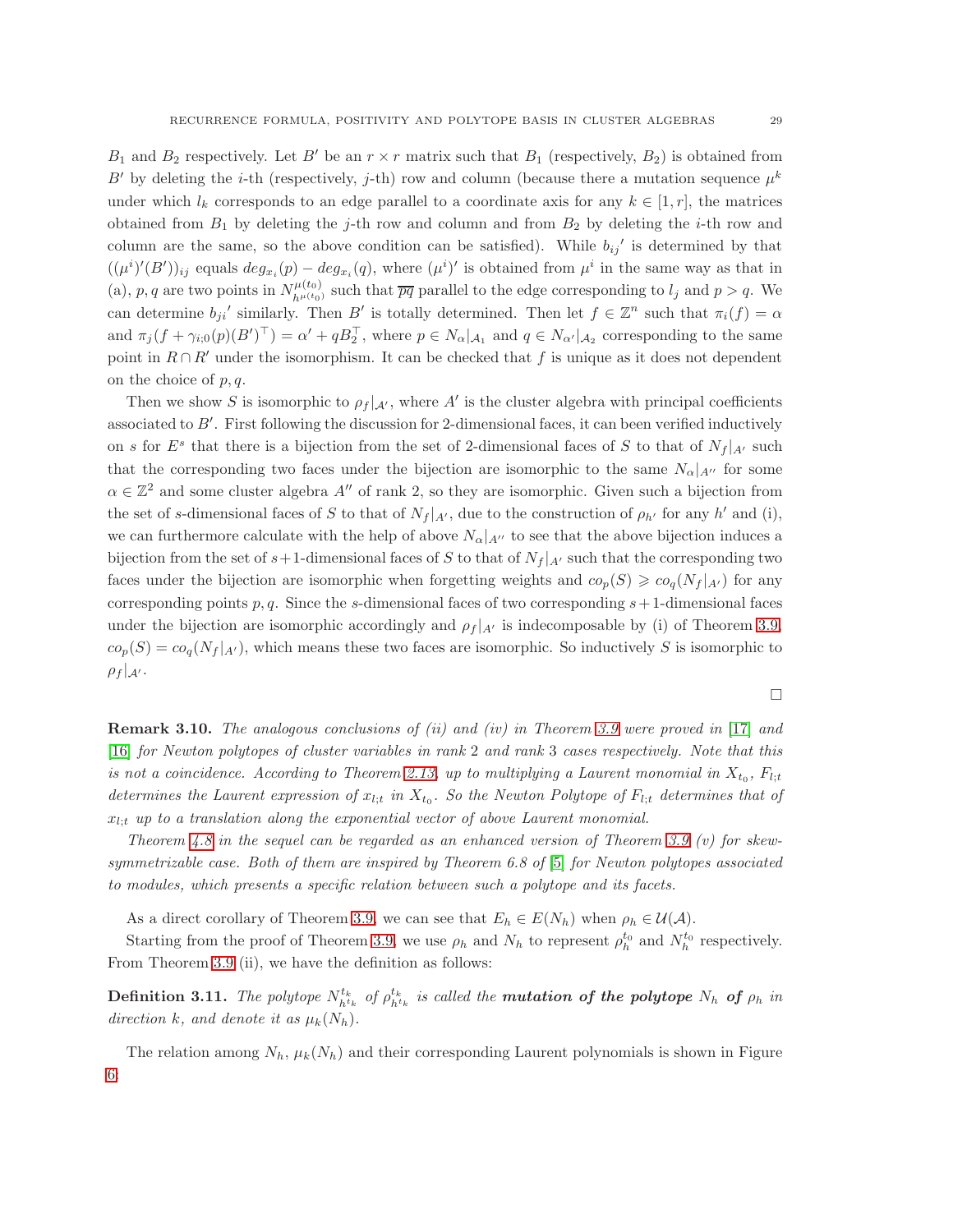$$
\rho_h \xrightarrow{L^{t_k}} \rho_{h^{t_k}}^{t_k}
$$
\n
$$
\uparrow \qquad \qquad \downarrow \qquad \downarrow
$$
\n
$$
N_h \xrightarrow{\mu_k} N_{h^{t_k}}^{t_k}
$$

<span id="page-29-1"></span>FIGURE 6. The mutation of  $N_h$  in direction k.

The construction of  $N_h$  and  $\rho_h$  in the proof of Theorem [3.9](#page-22-0) can be restated as follows.

<span id="page-29-0"></span>Construction 3.12. Given a TSSS cluster algebra A of rank n with principal coefficients and a vector  $h \in \mathbb{Z}^n$ , we can construct  $N_h$  as well as  $\rho_h$  as follows:

When  $h \in \mathbb{N}^n$ , then  $N_h$  is the origin and  $\rho_h = X^h$ .

When  $h \in \mathbb{Z}^n \backslash \mathbb{N}^n$ ,  $N_h$  as well as  $\rho_h$  can be constructed inductively step by step:

(i) For  $n = 1$ , then  $N_h$  equals  $\overline{pq}$  and  $\rho_h = X^h(\hat{y}_1 + 1)^{[-h]_+}$ , where p, q are the origin and  $[-h]_+$ respectovely.

(ii) For  $n > 1$  and  $h \in \mathbb{Z}^n \backslash \mathbb{N}^n$ , we have the following two cases:

(a) In the case there is  $k \in [1, n]$  such that  $deg_{x_k}(\hat{Y}^p X^h) \geq 0$  for any point  $p \in \gamma_{k,0}(N_{\pi_k(h)}|_{\mathcal{A}_k})$ . Then  $N_h = \gamma_{k,0}(N_{\pi_k(h)}|_{\mathcal{A}_k})$  with dimension not larger than  $n-1$ , where  $N_{\pi_k(h)}|_{\mathcal{A}_k}$  is constructed for  $A_k$  by inductive assumption and  $A_k$  is a cluster algebra of rank  $n-1$  with principal coefficients whose initial exchange matrix is obtained from  $B$  by deleting its  $k$ -th row and column;

(b) In the case for any  $k \in [1, n]$ ,  $deg_{x_k}(\hat{Y}^p X^h) < 0$  holds for some point  $p \in \gamma_{k,0}(N_{\pi_k(h)}|_{\mathcal{A}_k})$ . Then the dimension of  $N_h$  is n. Choose any k satisfying  $N_{\pi_k(h)}|_{\mathcal{A}_k}$  has dimension  $n-1$  and  $i \neq k \in$  $[1,n]$ . Let A' be the cluster algebra  $A_k$ . Then we can construct  $N_h$  inductively in the following Steps  $(1)$  to  $(3)$ :

(1) Let  $U_h^0 = \bigcup$  $\bigcup_j \{ (N_{v_j} [\gamma_{k;0}(w_j)])^{c_{w_j,\alpha_j}} \mid v_j = \gamma_{k;h_k+\gamma_{k;0}(w_j)b_k^{\top}}(\alpha_j) \},$  where  $c_{w_j,\alpha_j}$ ,  $\alpha_j$  and  $w_j$  are those appearing in the right hand side of the equation  $\rho_{\pi_k(h)} x_i = \sum$  $\sum_j c_{w_j,\alpha_j} Y^{w_j} \rho_{\alpha_j}$  in the cluster algebra A′ .

(2) Let  $\gamma_{k;s}(N_{\alpha'_{j_0}}[w'_{j_0}])$  be a summand of  $\sum_{i=1}^k$ j∈J  $\gamma_{k;s}(N_{\alpha^{\prime}{}_{j}}[w^{\prime}{}_{j}])$  containing a maximal (minimal, respectively) point in  $\Sigma$ j∈J  $\gamma_{k;s}(N_{\alpha'_{j}}[w'_{j}])$  when  $b_{ik} \geqslant 0$  ( $b_{ik} \leqslant 0$ , respectively), where  $\sum$ j∈J  $\gamma_{k;s}(N_{\alpha'{}_{j}}[w'{}_{j}])$ equals the intersection of  $z_k = s$  and  $\sum$  $N_{\alpha_j} [w_j] \in \bigcup_{l < s} U_h^l$  $N_{\alpha_j}[w_j]$ . Then denote  $N_1 = \sum$  $j\overline{\in}J'$  $\gamma_{k;s}(N_{\alpha'{}_j}[w'{}_j]),$ 

where  $J'$  is the maximal subset of  $J$  making  $N_1$  a summand of  $\gamma_{k;s}(N_{\alpha'[w']})$   $(\gamma_{k;s}(N_{\alpha'j_0}-e_i[w'j_0]),$ respectively) when  $b_{ik} \geq 0$  ( $b_{ik} \leq 0$ , respectively), such that for  $\alpha'$  and  $w'$ , the Laurent polynomial  $Y^{w'j_0-w'}\rho_{\alpha'j_0}$  is a summand of  $x_i\rho_{\alpha'}$  for  $\mathcal A'$  and the maximal Y-degree term of  $x_i\rho_{\alpha'}$  is contained in  $Y^{w'_{j_0}-w'}\rho_{\alpha'_{j_0}}$  as a summand. Calculate the decomposition  $Y^{w'}\rho_{\alpha'}x_i = \sum_{j=1}^{\infty}$  $j\overline{\in}J''$  $Y^{w'j}\rho_{\alpha'j}$  $(Y^{w'_{j_0}} \rho_{\alpha'_{j_0}-e_i} x_i = \sum_{i=1}^{\infty}$  $j\overline{\in}J^{\prime\prime}$  $Y^{w'j} \rho_{\alpha'j}$ , respectively) when  $b_{ik} \geqslant 0$  ( $b_{ik} \leqslant 0$ , respectively) for  $A_k$ . Now, we let

$$
U_1 = \{ N_{\nu_j} [\gamma_{k;s}(w'_j)] \mid \nu_j = \gamma_{k;\alpha'_{j,k} + \gamma_{k;s}(w'_j)b_k^\top}(\alpha'_j) \text{ for } j \in J'' \setminus J' \},
$$

where  $\alpha'_{j,k}$  is the k-th element of  $\alpha'_{j}$ .

 $Replacing \sum$ j∈J  $\gamma_{k;s}(N_{\alpha'j}}[w_{j'}])$  by  $\sum$ j∈J  $\gamma_{k;s}(N_{\alpha'_{j}}[w_{j'}])-N_1$  and repeating the above process to get  $N_2$ and  $U_2$ . This goes on until  $\Sigma$ j∈J  $\gamma_{k;s}(N_{\alpha'j}}[w_{j'}])-\sum$  $\sum_i N_i = 0$ . Then finally, let  $U_h^s = \bigcup_i$  $\bigcup_i U_i.$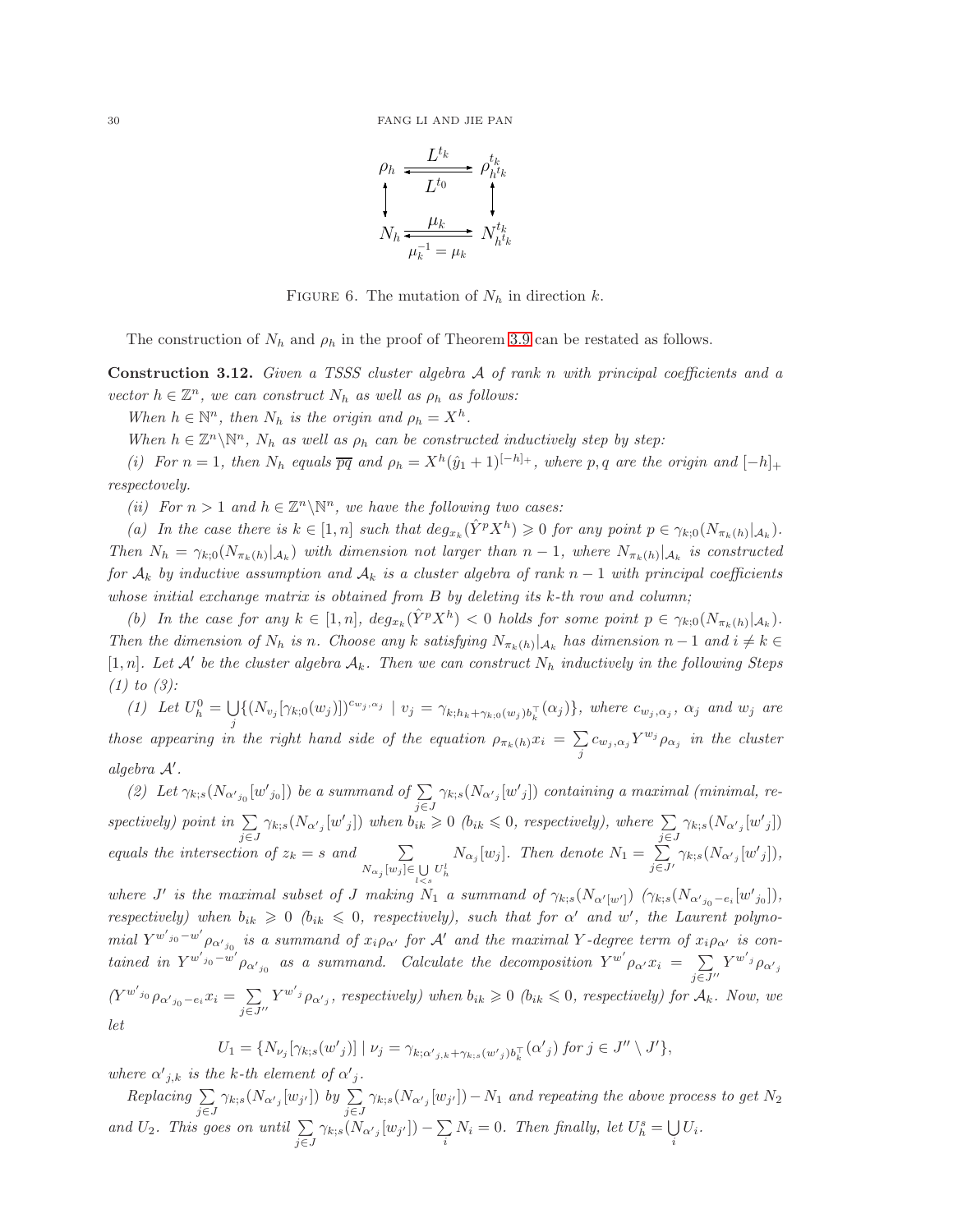(3) 
$$
N_h = \sum_{N_{\alpha_j}[w_j] \in \bigcup_l U_h^l} N_{\alpha_j}[w_j]
$$
 and  $\rho_h = \sum_{p \in N_h} co_p(N_h) \hat{Y}^p X^h$ , where  $U_h^l$  runs over all strata of

 $N_h$  for  $x_i$  along direction  $k$ .

**Remark 3.13.** It is ensured by the proof of Theorem [3.9](#page-22-0) (i) that (a) of the construction is welldefined. Also we can consider it in polytope way as follows. In  $(a)$ , if there are two different indices  $j, k \in [1, n]$  with  $j < k$  such that

$$
deg_{x_k}(\hat{Y}^p X^h) \geq 0 \text{ for any point } p \in \gamma_{k,0}(N_{\pi_k(h)}|_{\mathcal{A}_k});
$$

 $deg_{x_j}(\hat{Y}^p X^h) \geq 0$  for any point  $p \in \gamma_{j;0}(N_{\pi_j(h)}|_{\mathcal{A}_j}),$ 

then  $deg_{x_j}(\hat{Y}^pX^h) \geq 0$  for any point  $p \in \gamma_{k,0}(\gamma_{j,0}(N_{\pi_j \circ \pi_k(h)}|_{\mathcal{A}_{k,j}}))$ , where  $\mathcal{A}_{k,j}$  is a cluster algebra with principal coefficients whose initial exchange matrix is obtained from  $B$  by deleting its  $k$ -th and j-th rows and columns. Therefore we have

$$
\gamma_{k;0}(N_{\pi_k(h)}|_{\mathcal{A}_k}) = \gamma_{k;0}(\gamma_{j;0}(N_{\pi_j \circ \pi_k(h)}|_{\mathcal{A}_{k,j}})) = \gamma_{j;0}(\gamma_{k-1;0}(N_{\pi_{k-1} \circ \pi_j(h)}|_{\mathcal{A}_{k,j}})) = \gamma_{j;0}(N_{\pi_j(h)}|_{\mathcal{A}_j}).
$$

So (a) of the construction is well-defined.

<span id="page-30-0"></span>**Remark 3.14.** As in the proof of Theorem [3.9,](#page-22-0) We define  $F_h = \rho_h|_{x_i \to 1, \forall i \in [1,n]}$ . When  $h = g_{l,t}$ , the above  $F_h$  is exactly the F-polynomial of  $x_{l,t}$ . So, the polynomial  $F_h$  defined here is a generalization of the F-polynomial associated to a cluster variable. So we call  $F_h$  the F-polynomial associated to the vector h. This definition of  $F$ -polynomials is inspired by that of  $F$ -polynomials defined in [\[4\]](#page-52-13) for representations of a quiver with potential associated to g-vectors.

For any circle  $\gamma$  in  $\mathbb{T}_n$  with endpoint t,  $L^{t;\gamma}(f) = qf$  for some  $q \in Trop(Y_t)$  and any homogeneous Laurent polynomial  $f \in \mathbb{N}[Y_t][X_t^{\pm 1}]$  by the definition of  $L^{t;\gamma}$ ; on the other hand  $L^{t;\gamma}(\rho_h) = \rho_h$ following Theorem [3.9](#page-22-0) (ii). So  $q = 1$  and  $L^{t;\gamma}$  depends only on the endpoints of  $\gamma$  for any  $t \in \mathbb{T}_n$ and any path  $\gamma$  in  $\mathbb{T}_n$ .

According to Theorem [3.9,](#page-22-0) we get that  $L^{t_k}(\rho_h) = \frac{F_h|\mathcal{F}(\hat{Y})}{F_h|\mathcal{F}_{top}(Y_t)}X^h$ . So it is natural to generalize the definition of  $\rho_h$  for a cluster algebra over an arbitrary semifield  $\mathbb P$  as

$$
\rho_h|_{\mathbb{P}}:=\frac{F_h|_{\mathcal{F}}(\hat{Y})}{F_h|_{\mathbb{P}}(Y)}X^h\in \mathbb{N}\mathbb{P}[[X^{\pm 1}]].
$$

It can be verified that this does not depend on the choice of the initial vertex  $t_0$ .

Obviously,  $\rho_h|_{\mathbb{P}}$  is related to the choice of the semifield  $\mathbb{P}$ . However we in general omit the subscript of semifield if there is no risk of confusion. For example when we talk about  $\rho_h^t$  and  $\rho_h^{t'}$  $h<sub>h</sub>$ , the semifields are  $Trop(Y_t)$  and  $Trop(Y_{t'})$  respectively.

For a cluster algebra A of rank n, denote by  $\widehat{\mathcal{P}}|_{\mathbb{P}}$  the set consisting of all such formal Laurent polynomials  $\rho_h|_{\mathbb{P}}$ , *i.e.*,

$$
\widehat{\mathcal{P}}|_{\mathbb{P}} = \{ \rho_h |_{\mathbb{P}} \in \mathbb{NP}[[X^{\pm 1}]] \mid h \in \mathbb{Z}^n \}.
$$

Then  $\mathcal{P}|_{\mathbb{P}}$  is a subset of  $\widehat{\mathcal{P}}|_{\mathbb{P}}$  such that

$$
\mathcal{P}|_{\mathbb{P}} = \widehat{\mathcal{P}}|_{\mathbb{P}} \cap \mathbb{NP}[X^{\pm 1}].
$$

It follows that both  $\widehat{\mathcal{P}}|_{\mathbb{P}}$  and  $\mathcal{P}|_{\mathbb{P}}$  do not depend on the choice of the initial vertex  $t_0$ .

It is easy to check that according to the definition of  $\rho_h$ , in principal coefficients case  $\rho_h$  is homogeneous with degree h under the canonical  $\mathbb{Z}^n$ -grading since

$$
deg(\hat{y}_i) = deg(y_i X^{b_i}) = -b_i + \sum_{j=1}^n b_{ji} e_j = 0
$$

for any  $i \in [1, n]$ , so  $deg(\rho_h) = deg(F_h |_{\mathcal{F}}(\hat{Y})) + deg(X^h) = h$ .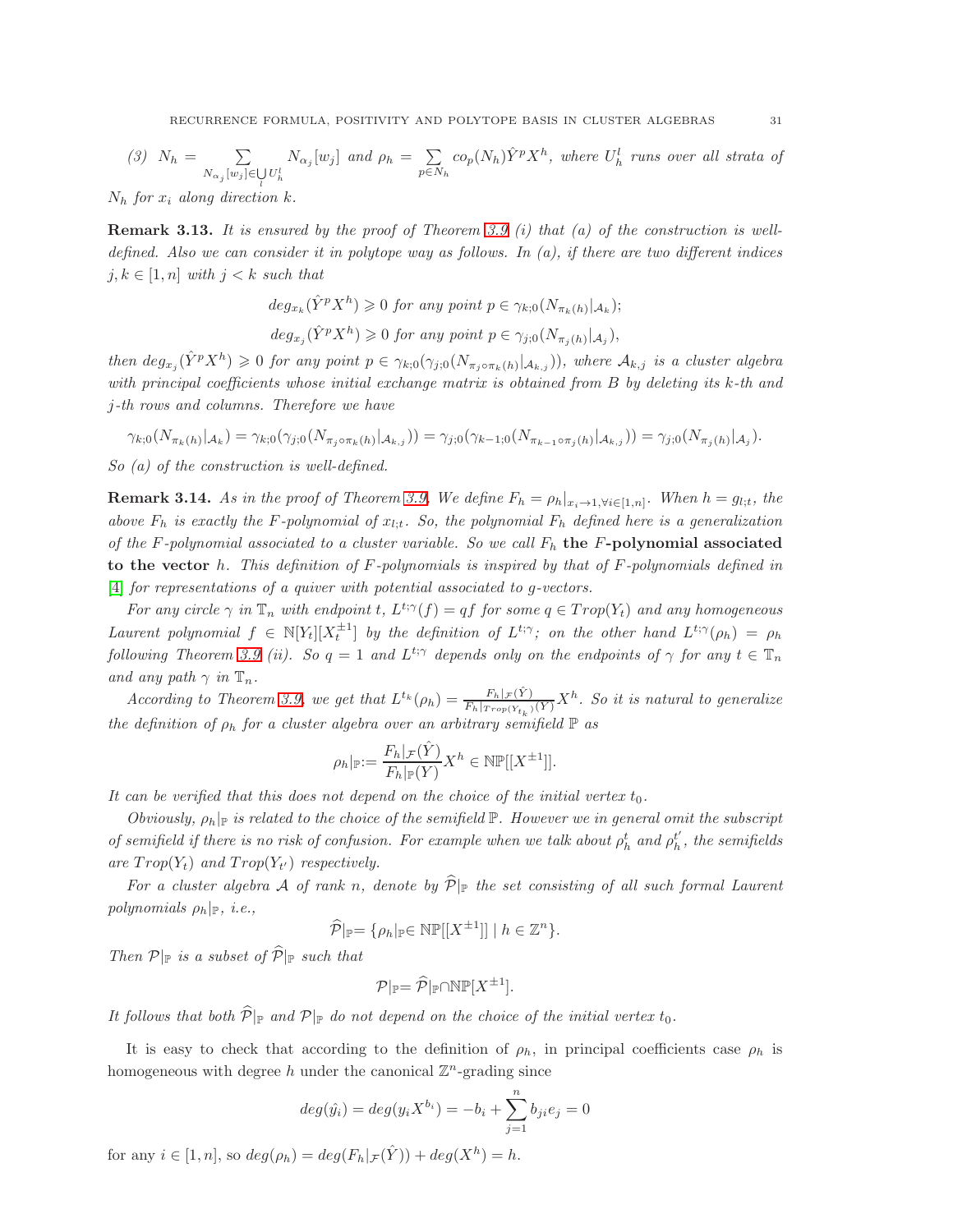Define H to be the index set of  $\mathcal{P}|_{\mathbb{P}}$ , i.e,  $H := \{h \in \mathbb{Z}^n \mid \rho_h |_{\mathbb{P}} \in \mathcal{P}\}\.$  According to Theorem [3.9](#page-22-0) (iv), this set is independent of the choice of semifield  $\mathbb P$  or initial seed.

<span id="page-31-2"></span>**Corollary 3.15.** Let A be a cluster algebra having principal coefficients,  $h \in H$ . Then there is a unique maximal point p in  $N_h$ . Hence the F-polynomial  $F_h$  has a unique term  $Y^p$  with maximal Y-degree as well as a constant term and  $cov_{P}(F_h) = co_1(F_h) = 1$ .

**Proof** According to Theorem [3.9](#page-22-0) (v), for two vertices p and q in an edge of  $N_h$ , we always have  $p > q$  or  $p < q$ . And according to Remark [3.6,](#page-20-1) it is easy to verified when  $N_h$  has dimension 2.

In this proof, when we say a path in  $N_h$  we always mean segments  $l_1, \dots, l_s$  in  $N_h$  with endpoints of each segment in  $V(N_h)$  satisfying the target of  $l_i$  equals the source of  $l_{i+1}$  for any  $i \in [1, s-1]$ . And a path is an edge path if all segments are edges of  $N<sub>h</sub>$ . We say a path is reduced if there is no cycle and reducing a path is deleting all cycles. For two paths  $l_1, l_2, \dots, l_s$  and  $l'_1, \dots, l'_{s+1}$ , we say the latter is an up (respectively, down) move of the former if there is  $i \in [1, s]$  such that  $l_j = l'_j$  when  $j < i$ ,  $l_j = l'_{j+1}$  when  $j > i$  and  $p + q < 2r$  (respectively,  $p + q > 2r$ ), where p, q are the endpoints of  $l_i$  while r is the target of  $l'_i$ . For two distinguished reduced paths  $\zeta$  and  $\zeta'$ , we say the former lies above the latter if there is a sequence of paths  $\zeta_1 = \zeta, \dots, \zeta_s$  such that  $\zeta_{i+1}$  is an up move of  $\zeta_i$  or  $\zeta_i$ is an down move of  $\zeta_{i+1}$  for  $i \in [1, s-1]$  and  $\zeta'$  is obtained from  $\zeta_s$  by reducing.

Assume there are two different maximal point p and q in  $N_h$ . Choose a reduced edge path in  $N_h$  from p to q such that there is no reduced edge path lying above it. Denote it by  $l_1, l_2, \cdots, l_r$ . Then there is  $s \in [1, r - 1]$  such that  $p_1 > p_2$  and  $p_3 > p_2$ , where  $p_1$  and  $p_2$  are the vertices of  $l_s$ while  $p_2$  and  $p_3$  are those of  $l_{s+1}$ . Then due to the convexity of  $N_h$ ,  $\overline{p_1p_3}$  is in  $N_h$  and it lies above  $l_s, l_{s+1}$ . Therefore, following the convexity of  $N_h$ , Theorem [3.9](#page-22-0) (v) and Remark [3.6,](#page-20-1) we can find an edge path  $l'_1, \dots, l'_j$  lying above  $l_s, l_{s+1}$ . So we obtain a reduced edge path lying above  $l_1, l_2, \dots, l_r$ by reducing the path  $l_1, \dots, l_{s-1}, l'_1, \dots, l'_j, l_{s+2}, \dots, l_r$ , which contradicts the choice of  $l_1, l_2, \dots, l_r$ . Hence there is unique maximal point p in  $N_h$ , i.e, the F-polynomial  $F_h$  has unique maximal term Y<sup>p</sup>.

And the definition of  $\rho_h$  ensures that the origin is the unique minimal point in  $N_h$ . This induces that the origin and p are both vertices of  $N_h$ . By Theorem [3.9](#page-22-0) (v), if q is a vertex of  $N_h$ , then  $co_q(N_h) = 1$ . Thus  $co_0(N_h) = co_p(N_h) = 1$ .

 $\Box$ 

<span id="page-31-0"></span>It can be seen that when restricted to F-polynomials associated to cluster variables, this corollary is a generalization of the corresponding result in [\[11\]](#page-52-0) from skew-symmetrizable case to TSSS case.

# 4. Polytopes in specific cases

<span id="page-31-1"></span>4.1. Newton polytopes of F-polynomials and recurrence formula on cluster variables. We have known in [\[5\]](#page-52-5) that the Newton polytope of an F-polynomial is defined associated to representations of a finite-dimensional basic algebra, as well as some interesting combinatorial properties of these Newton polytopes. But those cluster algebras, whose categorification have not been found so far, are not suitable for the theory in [\[5\]](#page-52-5). In this sense, it is necessary for us to establish the theory of these Newton polytopes for general TSSS cluster algebras. This is one of the motivations for our construction in the last section.

In this subsection we will take a look at cluster variables, which turn out to be contained in  $P$ . Hence the results in this section hold for cluster variables. In particular, we have a recurrence formula and universally positivity for cluster variables as a special case of the above  $\rho_h$  (Theorem [4.1\)](#page-32-0).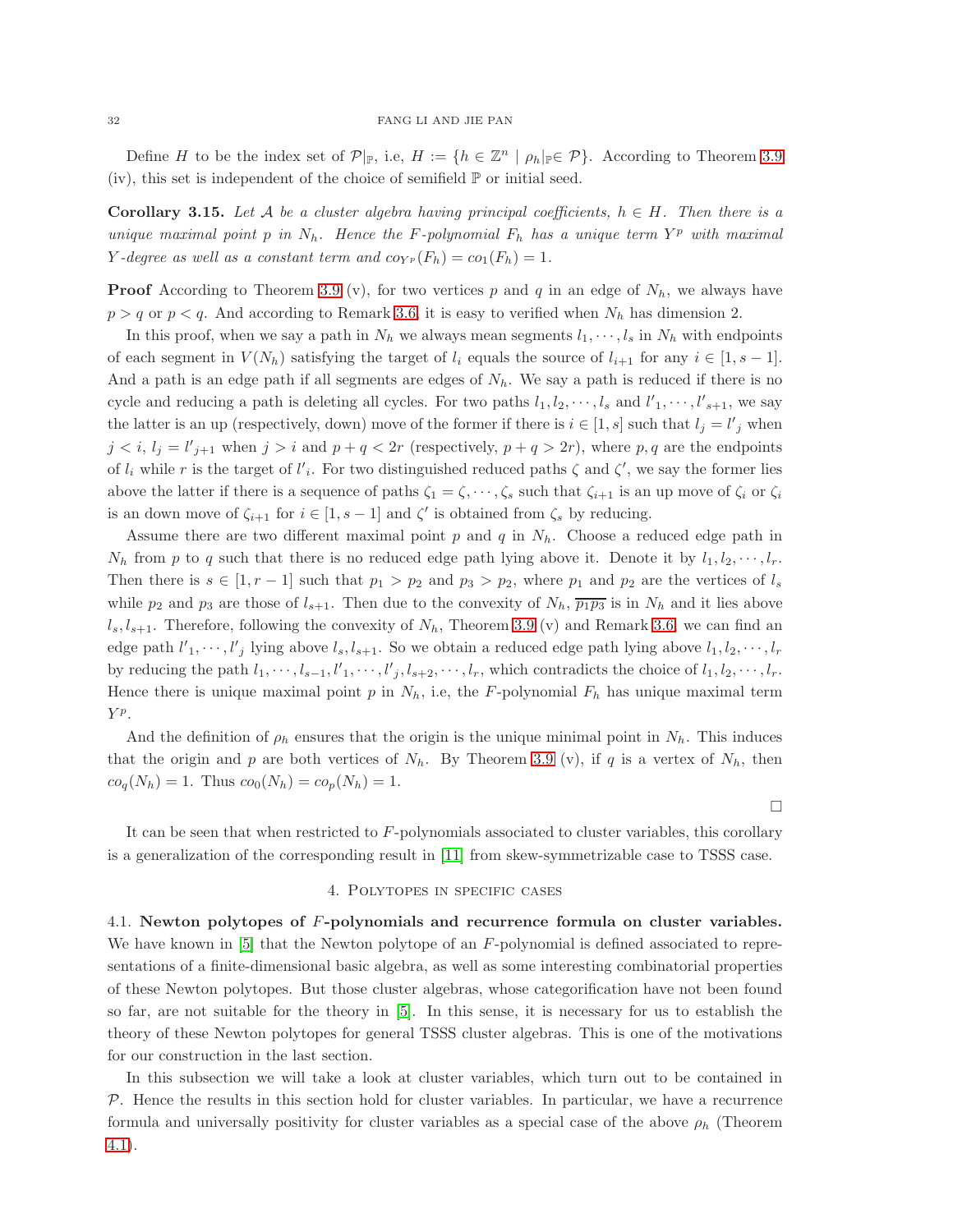First we introduce some definitions from [\[5\]](#page-52-5), then we will obtain some results analogous to those in [\[5\]](#page-52-5), but in the context of totally sign-skew-symmetric cluster algebras.

As we said in the last section, any polynomial in Y corresponds to a polytope. Denote by  $N_{l;t}$  the Newton polytope of an  $F$ -polynomial  $F_{l:t}$ . The  $F$ -polynomial of a cluster variable can be generalized to any cluster monomial  $X_t^{\alpha}$  as  $F_{X_t^{\alpha}} = \prod$  $\prod\limits_i F_{i;t}^{\alpha_i}.$  We denote the Newton polytope associated to  $F_{X_t^{\alpha}}$ as  $N(X_t^{\alpha})$ .

According to Theorem [3.9](#page-22-0) (iv), any cluster monomial  $X_t^{\alpha} = \rho_{\alpha}^t$  is in  $\mathcal{P}$  for any  $t \in \mathbb{T}_n$ ,  $\alpha \in \mathbb{N}^n$ , and  $h^{t_k} = h - 2h_k e_k + h_k [b_k^t]_+ + [-h_k]_+ b_k^t$  for any  $t_k$  connected to t by an edge labeled k, which coincides with the mutation formula of g-vectors. Hence we can see that  $X_t^{\alpha} = \rho_{g(X_t^{\alpha})}$  as well as  $N(X_t^{\alpha}) = N_{g(X_t^{\alpha})}$ . In particular, this is true for any cluster variable. Thus  $x_{l,t}$  and  $N_{l,t}$  naturally inherit the properties about  $\rho_h$  and  $N_h$  claimed in Theorem [3.9.](#page-22-0) And the definitions of  $\rho_h$  and  $N_h$ provide a recurrence formulas for  $N_{l;t}$  and  $x_{l;t}$ .

<span id="page-32-0"></span>**Theorem 4.1.** (Recurrence formula) Let  $A$  be a TSSS cluster algebra having principal coefficients, then  $x_{l,t} = \rho_{g_{l,t}}$  and  $N_{l,t} = N_{g_{l,t}}$ . Following this view, we have that

(21) 
$$
co_p(N_{l;t}) = co_p(N_{g_{l;t}}) = \sum_{N_{\alpha_j}[w_j] \in \bigcup_r U_{g_{l;t}}^r} co_p(N_{\alpha_j}[w_j])
$$

and

(22) 
$$
x_{l;t} = X^{g_{l;t}} \left( \sum_{p \in N_{g_{l;t}}} co_p(N_{l;t}) \hat{Y}^p \right),
$$

where  $U_{g_{i;t}}^{r}$ , running over all r-th strata of the polytope  $N_h$  for  $x_i$  along direction k, and hence all  $N_{\alpha_j}[w_j]$  are defined in the construction [3.12](#page-29-0) (2) with  $h = g_{l,t}$ .

Repeating the Recurrence formula in the above theorem, we can expresses each weight of  $N_{l;t}$  as a sum of weights of some polytopes of the form  $N_{h'}[w]$  with  $h' \in \mathbb{Z}^2$  and  $w \in \mathbb{N}^n$ , thus by [\(12\)](#page-15-1) it is in fact a sum of certain binomial coefficients, which are naturally non-negative. So this provides a proof of the positivity of cluster variables in a totally sign-skew-symmetric cluster algebra. Then we obtain directly the following:

<span id="page-32-1"></span>Corollary 4.2. (Positivity for TSSS cluster algebras) Let  $A$  be a TSSS cluster algebra with principal coefficients and  $(X, Y, B)$  be its initial seed. Then every cluster variable in A is a Laurent polynomial over  $N[Y]$  in X. In particular, the positivity of TSSS cluster algebras holds.

As a special case, the proof of this result provides a new method different from that in [\[11\]](#page-52-0) to present the positivity of cluster variables in a skew-symmetrizable cluster algebra.

Now we show some properties of Newton polytopes associated to cluster variables, which may usually not be true for Newton polytopes associated to general vectors in  $H$ .

<span id="page-32-2"></span>**Theorem 4.3.** Let A be a TSSS cluster algebra having principal coefficients,  $l \in [1, n], t \in \mathbb{T}_n$ . Then, for the F-polynomial  $F_{l;t}$  associated to  $x_{l;t}$  and its corresponding Newton polytope  $N_{l;t}$ , the following statements hold:

(i) The support of F-polynomial  $F_{l:t}$  is saturated.

(ii) For any  $p \in N_{l:t}$ ,  $co_p(N_{l:t}) = 1$  if and only if  $p \in V(N_{l:t})$ .

(iii) Let S be a r-dimensional face of  $N_{l,t}$ . Then there is a cluster algebra  $A'$  with principal coefficients of rank r, a Newton polytope S' corresponding to some coefficient free cluster monomial in A' and an isomorphism  $\tau$  from S' to S with its induced linear map  $\tilde{\tau}$  satisfying

$$
\tilde{\tau}(e_i) \in \mathbb{N}^n \text{ for any } i \in [1, r].
$$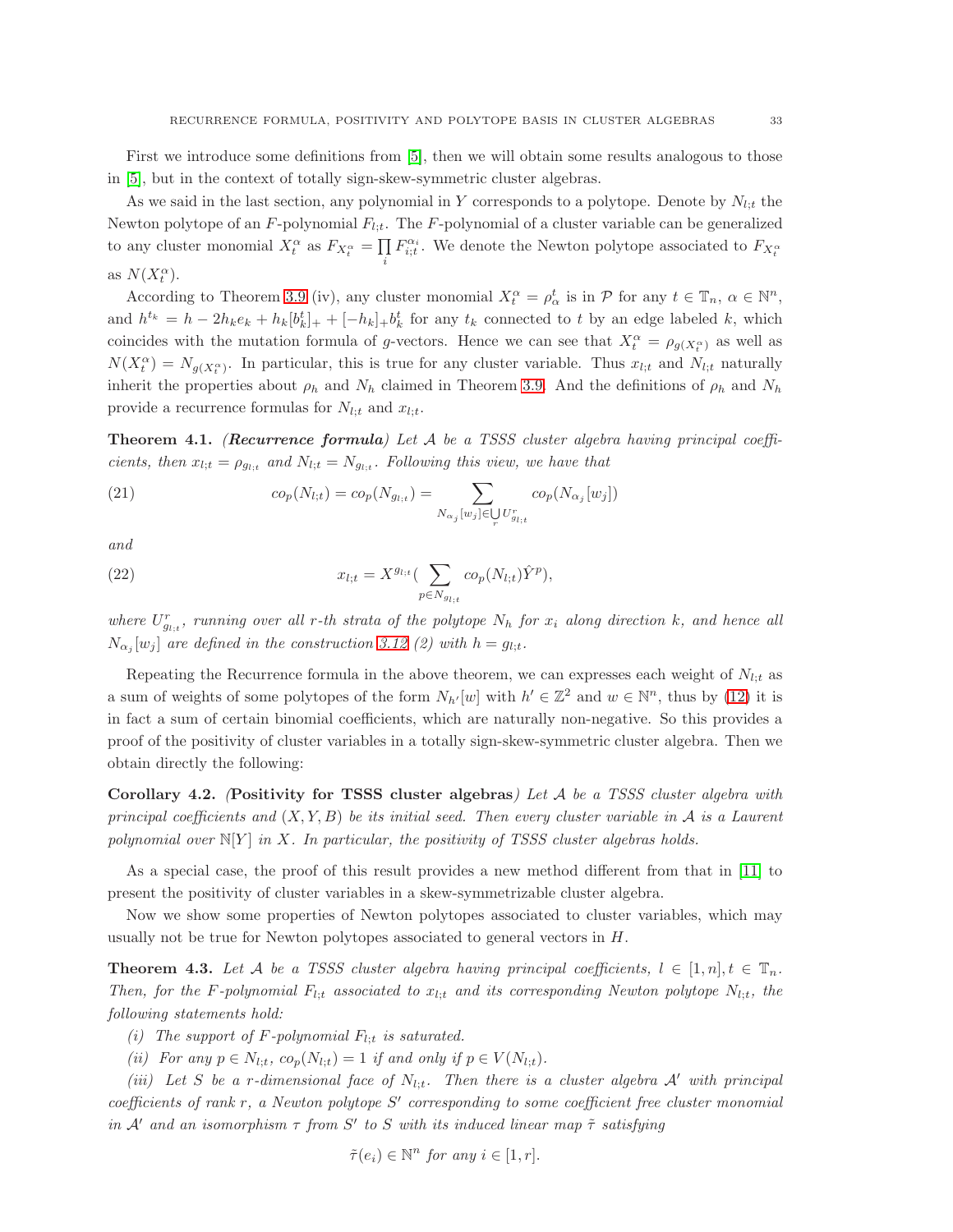**Proof** We prove this theorem by induction on the length of the path connecting t and  $t_0$ . It is trivial when the length is 0, i.e.  $t_0 = t$ . Assume it is true for  $t' \in \mathbb{T}_n$ . We claim that it is also true for  $t_0 \in \mathbb{T}_n$  connected to  $t'$  by an edge labeled  $k \in [1, n]$ .

(i) Assume there is a lattice point  $p \in N_{l;t}$  such that  $co_p(P_{l;t}) = 0$ . If there is no  $p_1 \in N_{l;t}$  such that  $\frac{p}{p_1} = \hat{y}_k^a$  and  $co_{p_1}(P_{l,t}) \neq 0$  for some  $a \in \mathbb{Z}_{>0}$ , then according to the mutation formulas, we know that there is  $p'$  corresponding to p (with respect to the mutation at direction k) satisfying that  $co_{p'}(P_{l;i}^{t'}$  $\mathbf{E}_{l;t}^{t'}$  = 0. Moreover, as  $p \in N_{l;t}$ , we have  $p' \in N_{l;t}^{t'}$  $l_{i,t}^{t'}$ . Thus  $N_{l,i}^{t'}$  $l_{i,t}^{t'}$  is not saturated, which contradicts our inductive assumption. Similarly, we obtain a contradiction if there is no  $p_1 \in N_{l,t}$ such that  $\frac{p}{p_1} = \hat{y}_k^a$  and  $co_{p_1}(P_{l,t}) \neq 0$  for some  $a \in \mathbb{Z}_{\leq 0}$ .

Therefore, there must be  $p_1, p_2 \in N_{l;t}$  such that  $\frac{p}{p_1} = \hat{y}_k^{a_1}$ ,  $\frac{p}{p_2} = \hat{y}_k^{a_2}$  where  $a_1 \in \mathbb{Z}_{>0}$ ,  $a_2 \in \mathbb{Z}_{<0}$ and  $co_{p_1}(P_{l,t})co_{p_2}(P_{l,t}) \neq 0$ . If  $deg_{x_k}(p) \geqslant 0$ , then  $deg_{x_k}(p_1) \geqslant 0$  and  $deg_{x_k}(p_2) \geqslant 0$ . Hence we always have  $m_k(p) = co_p(P_{l,t}) = 0$  while  $m_k(p_1) = co_{p_1}(P_{l,t}) \neq 0$  and  $m_k(p_2) = co_{p_1}(P_{l,t}) \neq 0$ , which contradicts Theorem [3.9](#page-22-0) (iii). Otherwise if  $deg_{x_k}(p) < 0$ , then due to the definition of  $m_k$ , we can find  $p_1$  and  $p_2$  satisfying  $m_k(p_1)m_k(p_2) \neq 0$ , which contradicts Theorem [3.9](#page-22-0) (iii). So in conclusion we get that  $N_{l;t}$  is saturated.

(ii) If there is a point  $p \in N_{l,t}$  satisfying that  $co_p(N_{l,t}) = 1$  but  $p \notin V(N_{l,t})$ , then according to the mutation formula [\(5\)](#page-5-0) and [\(6\)](#page-5-1), there is a point  $p' \in N_{l}^{t'}$  $\mathcal{L}_{l;t}^{t'}$  corresponding to p with  $co_{p'}(N_{l;t}^{t'})$  $l_{i,t}^{t'}$ ) = 1. Hence  $p' \in V(N_{l:n}^{t'})$  $\mathcal{L}_{l,t}^{t}$ , then due to the mutation formula [\(5\)](#page-5-0), [\(6\)](#page-5-1), Theorem [3.9](#page-22-0) (iii) and (i) of this theorem, either  $p \in V(N_{l;t})$  or  $co_p(N_{l;t}) > 1$ , which contradicts our assumption.

(iii) Because of Theorem [3.9](#page-22-0) (v), S is isomorphic to  $N_{h'}$  for some  $h' \in \mathbb{Z}^r$ . So we only need to show that  $N_{h'}$  equals the Newton polytope associated to some coefficient free cluster monomial in  $\mathcal{A}'$  .

According to the mutation formula [\(5\)](#page-5-0) and [\(6\)](#page-5-1), any face S of  $N_{l;t}$  corresponds to a face S'' of  $N_{l;t}^{t'}$  $_{l;t}^{t},$ which is isomorphic to the Newton polytope  $N$  of some coefficient free cluster monomial in  $\mathcal{A}'$  as the inductive assumption. Denote this isomorphism by  $\tau'$ . Since S corresponds to S'' with respect to the mutation in direction k, it is either isomorphic to N when  $\tilde{\tau}'(e_i) \neq e_k$  for any i or to  $\mu_i(N)$  when there is i such that  $\tilde{\tau}'(e_i) = e_k$ . In both case, S is isomorphic to the Newton polytope associated to some coefficient free cluster monomial.

 $\Box$ 

In the context of categories of representations of a finite-dimensional algebra, the analogous results are given in [\[5\]](#page-52-5). Moreover, Jiarui Fei conjectures the following statements hold.

# <span id="page-33-1"></span>**Conjecture 4.4.** [\[5\]](#page-52-5) Let  $A$  be a TSSS cluster algebra with principal coefficients. Then,

 $(i)$  A point p in the Newton polytope associated to any coefficient free cluster monomial is a vertex if and only if  $co_p = 1$ .

(ii) The support of the  $F$ -polynomial of any cluster monomial is saturated.

In [\[5\]](#page-52-5), this conjecture was proved to be true when the initial exchange matrix  $B_{t_0}$  is acyclic and skew-symmetric. Here, as a direct corollary of Theorem [4.3,](#page-32-2) we give a positive answer to the conjecture.

<span id="page-33-0"></span>**Corollary 4.5.** Let A be a TSSS cluster algebra with principal coefficients and  $t \in \mathbb{T}_n$ . Then,

(i) A point p in the Newton polytope  $N(X_t^{\alpha})$  associated to any cluster monomial  $X_t^{\alpha}$  is a vertex if and only if  $co_p(N_{g(X_i^{\alpha})}) = 1$  for any  $\alpha \in \mathbb{N}^n$ .

(ii) The support of the F-polynomial  $F_{X_t^{\alpha}}$  of any cluster monomial  $X_t^{\alpha}$  is saturated.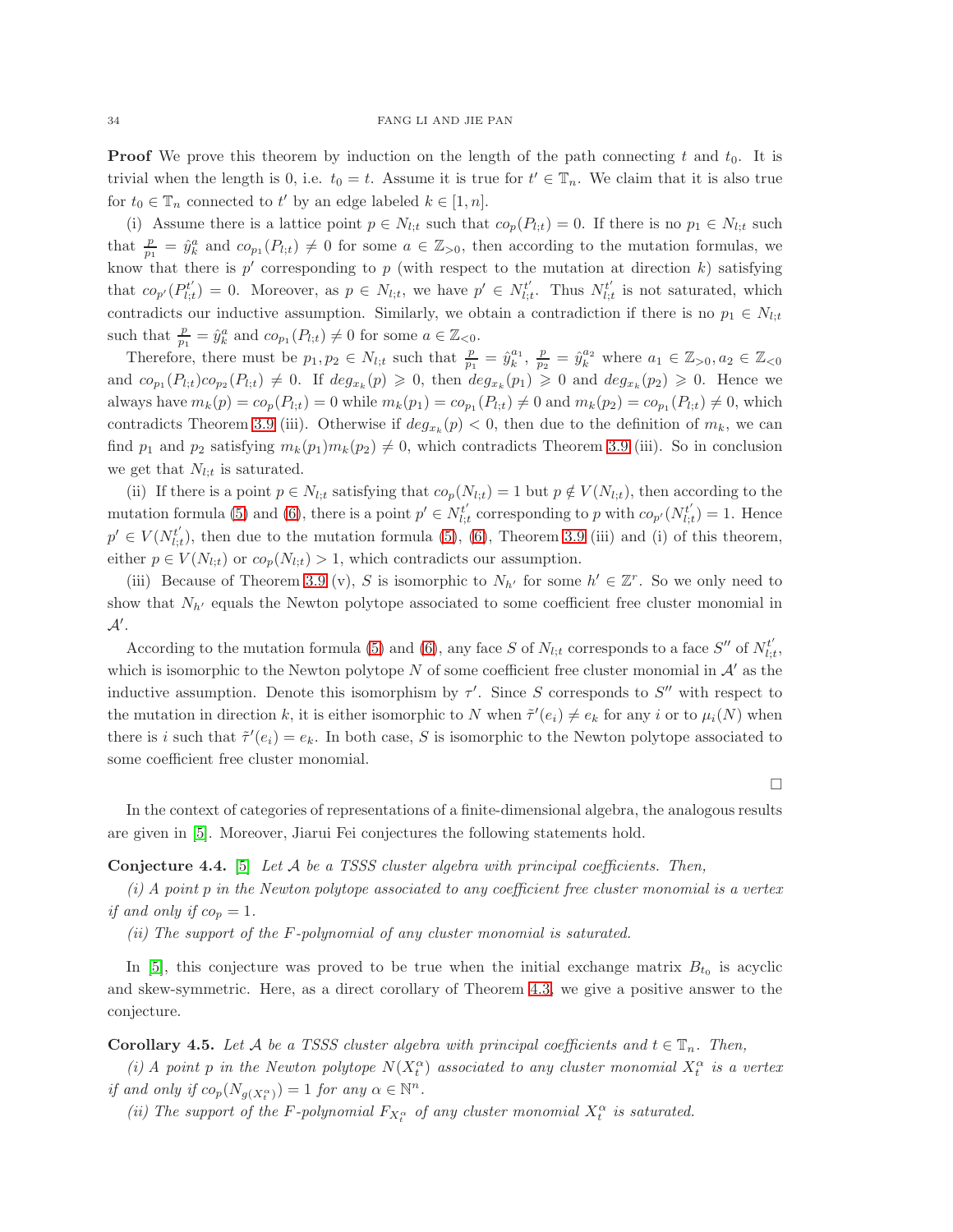**Proof** (i) According to the definition of Minkowski sum, a point  $q \in N \oplus N'$  is a vertex if and only if there is unique vertices  $p \in N$  and  $p' \in N'$  such that  $q = p + p'$ . Then by Theorem [4.3](#page-32-2) (ii),  $p \in V(N(X_t^{\alpha}))$  is equivalent to  $co_p = 1$  since  $N(X_t^{\alpha}) = \bigoplus_{k=1}^{n}$  $i=1$  $\overset{\alpha_i}{\bigoplus}$  $\bigoplus_{j=1} N_{i;t}$ .

(ii) For any point  $q \in N \oplus N'$ , there are points  $p \in N$  and  $p' \in N'$  such that  $q = p + p'$ . If the supports of N and N' are both saturated, then  $co_p(N), co_{p'}(N') \neq 0$ . So (ii) is induced by Theorem [4.3](#page-32-2) (i) and the universally positivity of any cluster variable since  $N(X_t^{\alpha}) = \bigoplus_{k=1}^{n} X_k^{\alpha}$  $i=1$  $\overset{\alpha_i}{\bigoplus}$  $\bigoplus_{j=1} N_{i;t}$ .

<span id="page-34-0"></span>**Example 4.6.** Let A be a cluster algebra having principal coefficients with the initial seed  $(X, Y, B)$ , where  $X = (x_1, x_2, x_3), Y = (y_1, y_2, y_3)$  and

$$
B = \left(\begin{array}{rrr} 0 & -3 & 16 \\ 3 & 0 & -6 \\ -16 & 6 & 0 \end{array}\right).
$$

Then in the seed  $(X_t, Y_t, \tilde{B}_t) = \mu_3 \circ \mu_1 \circ \mu_2((X, \tilde{B}))$ , the Laurent expression of  $x_{3;t}$  in X is

$$
x_{3;t} = \frac{y_3[y_2^3y_1x_2^3x_3^2+(y_2x_3^6+x_1^3)^3]^2+x_1^2x_2^6}{x_1^2x_2^6x_3}
$$
  
=  $(y_1^2y_2^6y_3x_2^6x_3^4+2y_1y_2^6y_3x_2^3x_3^20+6y_1y_2^5y_3x_1^3x_2^3x_3^4+6y_1y_2^4y_3x_1^6x_2^3x_3^8$   
+ $2y_1y_2^3y_3x_1^9x_2^3x_3^2+y_2^6y_3x_3^3^6+6y_2^5y_3x_1^3x_3^3^0+15y_2^4y_3x_1^6x_3^2^4+20y_2^3y_3x_1^9x_3^{18}$   
+ $15y_2^2y_3x_1^{12}x_3^{12}+6y_2y_3x_1^{15}x_3^6+y_3x_1^{18}+x_1^2x_2^6)/x_1^2x_2^6x_3.$ 

Hence the corresponding Newton polytope  $N_{3,t}$  is as follows



FIGURE 7. The Newton polytope  $N_{3;t}$ 

where the set of points is the support of  $F_{3;t}$  and we mark points in  $V_{3;t}$  and edges in  $E_{3;t}$  in red. It can be seen that the support of  $F_{3:t}$  is saturated,  $V_{3:t} = V(N_{3:t})$  and  $E_{3:t} \subsetneq E(N_{3:t})$ . Moreover, it can be checked that the constant coefficients of these Laurent monomials satisfy Theorem [4.1.](#page-32-0) We calculate the coefficients of blue points in  $\rho_{g_{3;t}}$  for example, where  $g_{3;t} = (0,0,-1)$ .

$$
\begin{aligned} co_{y_2^5y_3x_1x_2^{-6}x_3^{29}}(\rho_{g_{3;t}}) = \tilde{C}_6^5 = 6 = co_{y_2^5y_3x_1x_2^{-6}x_3^{29}}(P_{3;t}),\\ co_{y_1y_2^6y_3x_1^{-2}x_2^{-3}x_3^{19}}(\rho_{g_{3;t}}) = \tilde{C}_2^1 = 2 = co_{y_1y_2^6y_3x_1^{-2}x_2^{-3}x_3^{19}}(P_{3;t}), \end{aligned}
$$

and

$$
co_{y_1y_2^5y_3x_1x_2^{-3}x_3^{13}}(\rho_{g_{3;t}}) = max\{co_{y_2^5y_3x_1x_2^{-6}x_3^{29}}(\rho_{g_{3;t}})\tilde{C}^1_{-deg_{x_1}(y_2^5y_3x_1x_2^{-6}x_3^{29})},\newline co_{y_1y_2^6y_3x_1^{-2}x_2^{-3}x_3^{19}}(\rho_{g_{3;t}})\tilde{C}^1_{-deg_{x_2}(y_1y_2^6y_3x_1^{-2}x_2^{-3}x_3^{19})}\} = max\{0,6\} = 6 = co_{y_2^5y_3x_1^3x_2^{3}x_3^{14}}(P_{3;t}).
$$

 $\Box$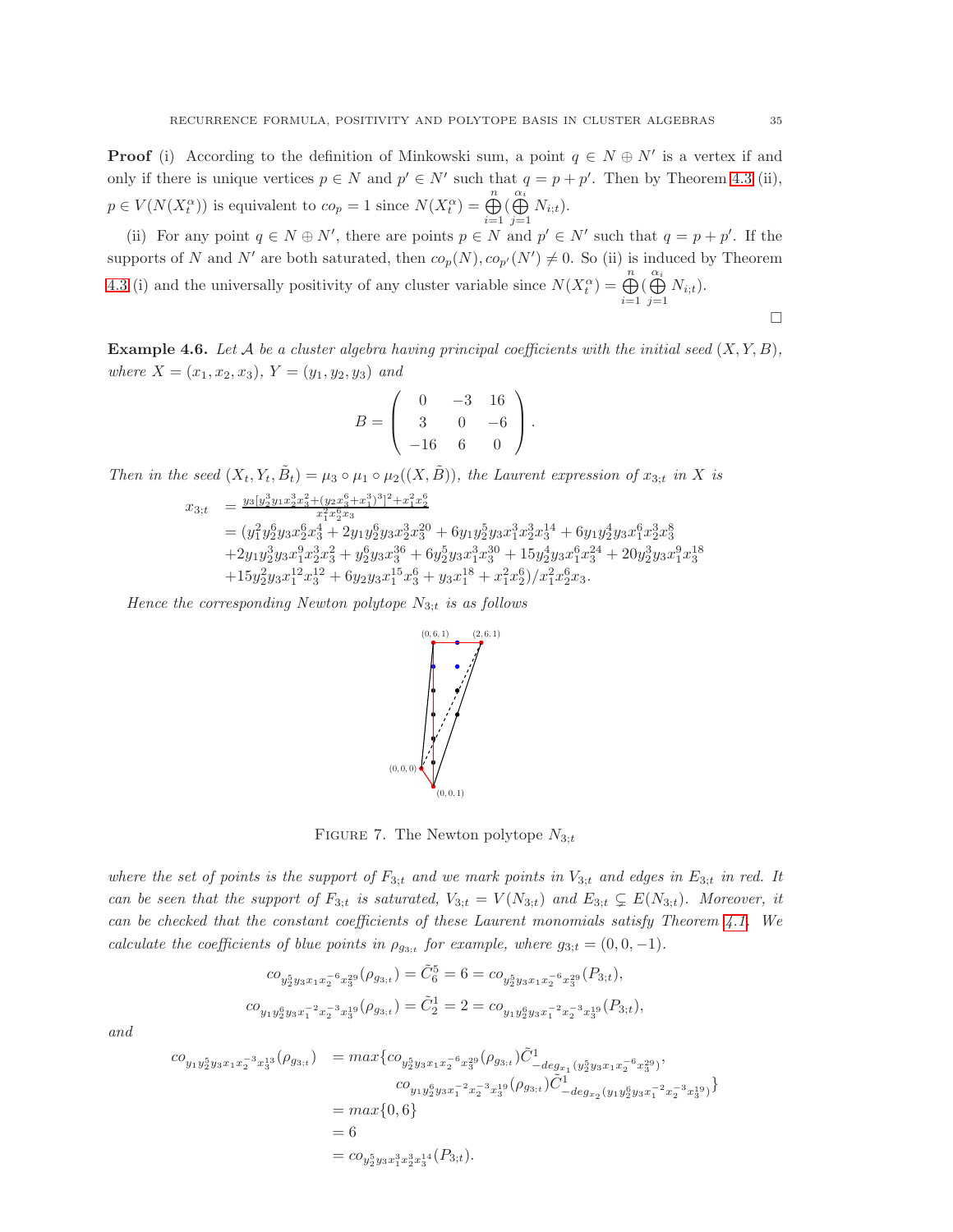<span id="page-35-0"></span>We can calculate to see that  $N_{3;t} = N_{g_{3;t}}$  and  $x_{3;t} = \rho_{g_{3;t}}$ .

# 4.2. Newton polytopes in a skew-symmetrizable cluster algebra.

In this subsection we assume  $A$  is a skew-symmetrizable cluster algebra. Recall that in this paper we denote the skew-symmetrizer  $D = diag(d_1, \dots, d_n)$ . Then for the exchange matrix  $B_t$  of A at any vertex t,  $DB_t$  is skew-symmetric, which will help us to construct the proper faces of  $N_h$  more explicitly.

When A is of rank 2, we have listed the possible shape of all  $N_h$  of dimension 2 in Figure [4](#page-21-1) (3)-(7). Any polytope  $N_h$  satisfies one of the two following conditions (a) and (b) from the proof of Theorem [3.9:](#page-22-0)

(a) There is  $t \in \mathbb{T}_n$  such that  $N_{h^t}^t$  is the origin, i.e, the polytope has dimension 0.

(b) For any  $t \in \mathbb{T}_n$ ,  $N_{h^t}^t$  has dimension 2.

A polytope  $N_h$  whose shape is one of (3)-(6) satisfies the condition (a) while that with shape (7) may satisfy (a) or (b). In order to determine which condition such a polytope satisfies, we need to analyze the lengths of two legs. Assume the initial exchange matrix is

$$
B' = \begin{pmatrix} 0 & \epsilon b \\ -\epsilon c & 0 \end{pmatrix}
$$

with  $b, c \in \mathbb{N}, \epsilon \in \{\pm 1\}$  and the lengths of two legs in  $N_h$  are  $w_1$  and  $w_2$  respectively.

A polytope with shape (7) satisfying (a) is mutation equivalent to  $N_{\alpha}^{t}$  for  $\alpha \in \mathbb{N}^{2}$ . So by calculating the polytope  $N_{e_i^t}^t$  for  $i = 1, 2$  and  $t \in \mathbb{T}_n$ , a polytope with shape (7) satisfies (a) if and only if  $w_1$  and  $w_2$  satisfy the following Condition [4.7](#page-35-1) for five cases, where all of the sets are multi-sets:

<span id="page-35-1"></span>**Condition 4.7.** Case 1: when  $bc = 1$ , it holds that  $\{w_1, w_2\} = \{1, 1\}$  and let  $s = 1$  or 2;

Case 2: when  $bc = 2$ , it holds that  $\{w_1, w_2\}$  equals  $\{1, 1\}$  or  $\{1, 2\}$  and let s satisfy  $|b'_{rs}| =$  $max{w_1, w_2}$  for some r;

Case 3: when  $bc = 3$ , it holds that  $\{w_1, w_2\}$  equals  $\{1, 1\}$ ,  $\{1, 2\}$ ,  $\{1, 3\}$  or  $\{2, 3\}$  and let s satisfy  $|b'_{rs}| = 3$  if  $3 \in \{w_1, w_2\}$  while  $|b'_{rs}| = 1$  if  $3 \notin \{w_1, w_2\}$  for some r;

Case 4: when  $bc = 4$ , there is  $i \in \mathbb{Z}_{\geq 0}$  such that  $\{w_1, w_2\}$  equals  $\{2i-1, 4i\}$ ,  $\{2i+1, 4i\}$ ,  $\{i, i+1\}$ ,  $\{2i-1,i\}$  or  $\{2i+1,i\}$  and let  $s \in [1,2]$  satisfy that either both  $w_1$  and  $w_2$  are odd and  $|b'_{rs}|=1$  for some r or  $w_s$  is the only odd in  $\{w_1, w_2\}$ ;

Case 5: when  $bc > 4$ , there is  $i, j \in \mathbb{N}$  such that  $j - i$  equals 0 or 1,

$$
\{w_1, w_2\} = \{\frac{f^j + f^{j-1} - (-k)^{j-1} - (-k)^j}{f + k}, \frac{f^{i+1} + 2f^i + f^{i-1} - (-k)^{i-1} - 2(-k)^i - (-k)^{i+1}}{|b'_{sr}|(f + k)}\}
$$

and s satisfies that  $w_s = \frac{f^j + f^{j-1} - (-k)^{j-1} - (-k)^j}{f+k}$  $\frac{(-k)^{j-1}-(-k)^j}{f+k}$ , where  $s \neq r$ ,  $f = \frac{\sqrt{b^2c^2-4bc}+bc-2}{2}$  and  $k =$  $\frac{\sqrt{b^2c^2-4bc}-bc+2}{2}$ . 2

It can be checked that  $\frac{f^j + f^{j-1} - (-k)^{j-1} - (-k)^j}{f + k}$  $\frac{(-k)^{j-1}-(-k)^j}{f+k}$  and  $\frac{f^{i+1}+2f^i+f^{i-1}-(-k)^{i-1}-2(-k)^i-(-k)^{i+1}}{|b'_{st}|(f+k)}$  $\frac{|(-k) - 2(-k) - (-k)|}{|b'_{st}|(f+k)}$  are increasing along the increase of j and i respectively when  $bc > 4$ . So in practice Condition [4.7](#page-35-1) is not hard to verify.

We assign a label to each edge in  $E(N_h)$ . Denote  $E^0 = E_h$ . And to each edge in  $E^0$  assign a label by the way introduced in the definition of  $E_h$ . Then inductively let  $E^{r+1}$  consist of the edges not in each of which is an edge of a face  $S$  of  $N_h$  with dimension 2 having at least two non-parallel edges in  $\bigcup_{i=1}^{r} E^{i}$ . According to Theorem [3.9](#page-22-0) (v), there are  $h_S \in \mathbb{Z}^2$ , a cluster algebra  $\mathcal{A}'$  and an isomorphism  $\tau$  from  $N_{h_S} |_{\mathcal{A}'}$  to S satisfying  $\tilde{\tau}(e_i) \in \mathbb{N}^2$  for  $i = 1, 2$ . Denote the initial exchange matrix of  $\mathcal{A}'$  by  $(b'_{uv}) = \begin{pmatrix} 0 & \epsilon b \\ 0 & \epsilon \end{pmatrix}$  $-\epsilon c \quad 0$  with  $b, c \in \mathbb{N}, \epsilon \in \{\pm 1\}.$  $\setminus$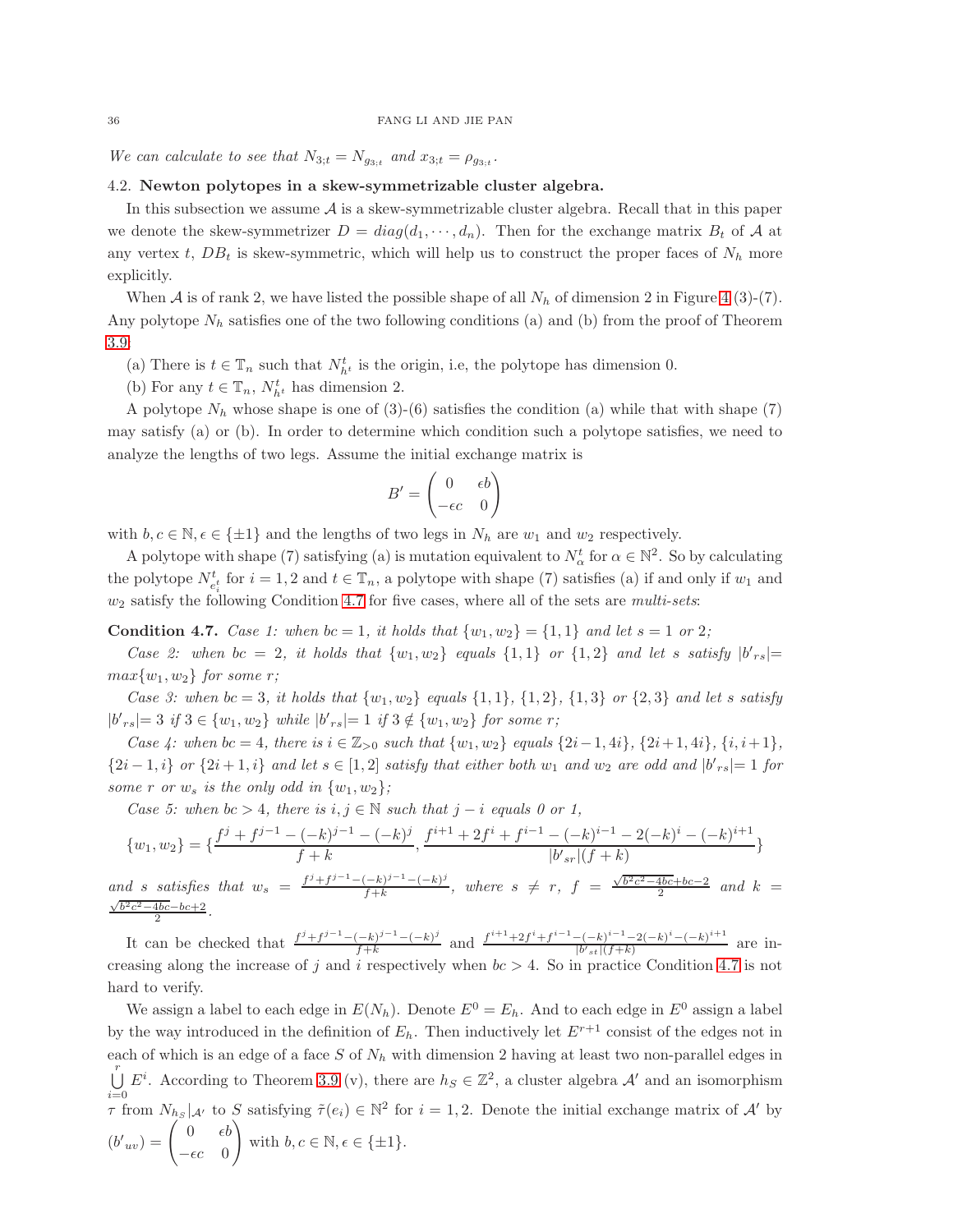To each edge  $l \in S \cap E^{r+1}$  we in assign the label  $i(l)$  by labels of edges in  $\bigcup^r E^i$  as  $i=0$ 

<span id="page-36-1"></span>

|  | % the label assigned to the edge of $S$ not intersecting with $\boldsymbol{l}$                                                                                                                                                  | if $N_{h_s}$   $\mu$ is of the form (3), (4) or (5) in Figure 4;                                                    |
|--|---------------------------------------------------------------------------------------------------------------------------------------------------------------------------------------------------------------------------------|---------------------------------------------------------------------------------------------------------------------|
|  | (23) $i(l) = \begin{cases} \text{the label assigned to the edge} \\ \text{of } S \text{ intersecting with } l \\ \text{the label assigned to the edge} \\ \text{edge of } S \text{ parallel to } \tilde{\tau}(e_s) \end{cases}$ | if $N_{h,s}$   $\mathcal{A}'$ is of the form (6) in Figure 4;                                                       |
|  |                                                                                                                                                                                                                                 | if $N_{h_S} _{{\mathcal A}'}$ is of the form (7) in Figure 4<br>and $w_1, w_2$ satisfy the following Condition 4.7; |
|  |                                                                                                                                                                                                                                 | if $N_{h_s}$   $\mathcal{A}'$ is of the form (7) in Figure 4<br>and $w_1, w_2$ do not satisfy Condition 4.7.        |

where  $w_1, w_2$  is calculated by  $\tilde{\tau}^{-1}(p-q) = w_1 e_1 + w_2 e_2$  for arbitrary two points  $p > q$  in S corresponding to two points in the hypotenuse of  $N_{h_S} |_{\mathcal{A}}$  such that there is no other point in  $\overline{pq}$ . Note that the edges in the right-hand side of [\(23\)](#page-36-1) are those in  $\bigcup_{i=1}^{r} E^{i}$ , so the inductive definition is well-defined.

In the skew-symmetrizable case, the following result help us to find the cluster algebra  $\mathcal{A}'$  so as to construct the proper face of  $N_h$  more conveniently.

<span id="page-36-0"></span>**Theorem 4.8.** In Theorem [3.9](#page-22-0) (v), if A is a skew-symmetrizable cluster algebra with principal coefficients, and denote by B' the initial exchange matrix of the cluster algebra  $\mathcal{A}'$ , then  $B' =$  $\overline{W}^{\perp}BW$ , where  $W = (\tilde{\tau}(e_1)^{\top}, \cdots, \tilde{\tau}(e_r)^{\top}), \ \overline{W} = (\overline{\tau(e_1)}^{\perp}, \cdots, \overline{\tau(e_r)}^{\perp})$  are  $n \times r$  integer matrices,  $\overline{\tau(e_i)} = \sum_{j=1}^r$  $d_j$  $\frac{d_j}{d_s}w_{ji}e_j$  for  $\tilde{\tau}(e_i) = \sum_{j=1}^r w_{ji}e_j$ , with  $s \neq 0$  being the label of the edge in S parallel to  $\tilde{\tau}(e_i)$ while  $\overline{\tau(e_i)} = \sum_{j=1}^r d_j w_{ji} e_j$  when the label is 0.

**Proof** We denote  $W = (w_{ji})_{n \times r}$  and  $w_i$  the *i*-th column of W for  $i \in [1, r]$ . If there is  $i \in [1, r]$  such that the label of the edge in S parallel to  $\tilde{\tau}(e_i)$  is 0, then there is no interior point in  $N_{h'}|_{\mathcal{A}'}$  and in the construction of  $N_{h'}|_{\mathcal{A}'}$ , the *i*-th column of B' is not used. Hence the *i*-th column of B' can be arbitrary so long as B' is skew-symmetrizable. So we can let  $\overline{\tau(e_i)} = \sum_{j=1}^r d_j w_{ji} e_j$  and then focus on proper faces of S. We deal with all  $i \in [1, n]$  such that the label of the edge in S parallel to  $\tilde{\tau}(e_i)$  is 0 in the above way. Hence in the following we assume the label of the edge in S parallel to  $\tilde{\tau}(e_i)$  is not 0 for any  $i \in [1, r]$ .

According to the discussion in the proof of Theorem [3.9,](#page-22-0) there is some  $t \in \mathbb{T}_n$ , a subset  $J \in [1, n]$ and  $h'_{t} \in \mathbb{Z}^{|J|}$  such that there is a face  $S^{t}$  of  $N_{h^{t}}^{t}$  which corresponds to S under certain mutation sequence satisfying that  $S^t$  equals  $N_{h'_{t}}|_{A'_{t}}$  up to translation, where  $A'_{t}$  is a cluster algebra associated to  $B<sup>'</sup><sub>t</sub>$  obtained from  $B<sub>t</sub>$  by deleting rows and columns with labels not in J. This means Theorem [3.9](#page-22-0) (iv) holds for  $S^t$  with an isomorphism  $\tau^t$  such that  $\tilde{\tau}^t(e_j) = e_j$  for any  $j \in J$ . Then we use induction on the length of the path from  $t_0$  to t to complete the proof. Assume it holds for  $t_1$  and  $t_2$  is connected to  $t_1$  by an edge labeled k. For any face  $S^{t_2}$  of  $N_{h^{t_2}}^{t_2}$ , there is a face  $S^{t_1}$  of  $N_{h^{t_1}}^{t_1}$ corresponding to it according to Theorem [3.9](#page-22-0) (ii).

If the dimension of  $S^{t_1}$  equals that of  $S^{t_2}$  and there is no edge  $e \in E(N_{h'_{t_1}})|_{\mathcal{A}_{t_1}}$  satisfying  $\tilde{\tau}^{t_1}(e) = e_k$ , then according to the mutation formula [\(5\)](#page-5-0) and [\(6\)](#page-5-1), it can be seen that  $S^{t_2}$  is isomorphic to  $S^{t_1}$ . Hence we can find an isomorphism  $\tau^{t_2}$  from  $N_{h'_{t_1}}|_{\mathcal{A'}_{t_1}}$  to  $S^{t_2}$ , i.e, in this case  $h'_{t_2} = h'_{t_1}$  and  $B'_{t_2} = B'_{t_1}$ . Denote  $B'_{t_1} = (b_{ij}')_{i,j \in I_{h'}}$ .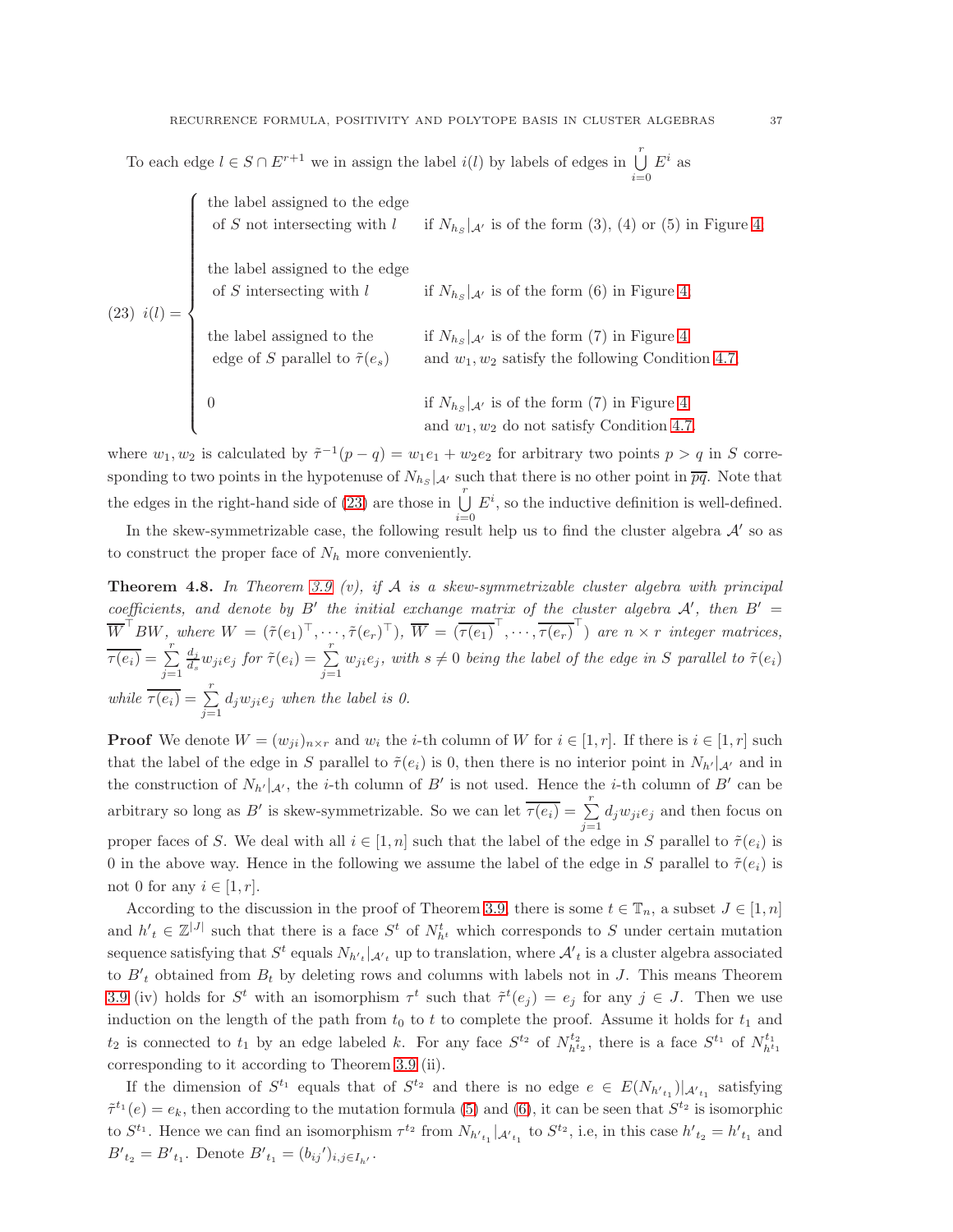On the other hand, again due to the mutation formula [\(5\)](#page-5-0) and [\(6\)](#page-5-1), we can calculate that  $w_{ji}^{t_2} = w_{ji}^{t_1}$ if  $j \neq k$ , while  $w_{ki}^{t_1} = \sum w_{li}^{t_1} [\epsilon_k b_{kl}^{t_1}]_+ - w_{ki}^{t_1}$  for some  $\epsilon_k \in {\pm 1}$  (here the choice of  $\epsilon$  is according to that  $S^{t_2}$  is an upper face or a bottom face with respective to the k-th coordinate). Hence we also have  $\overline{w}_{ji}^{t_2} = \overline{w}_{ji}^{t_1}$  if  $j \neq k$ , while

$$
\overline{w}_{ki}^{t_1} = \sum_{l} \frac{d_k}{d_l} \overline{w}_{li}^{t_1} [\epsilon_k b_{kl}^{t_1}]_+ - \overline{w}_{ki}^{t_1} = \sum_{l} \overline{w}_{li}^{t_1} [-\epsilon_k b_{lk}^{t_1}]_+ - \overline{w}_{ki}^{t_1}.
$$

Therefore, it can be checked that

$$
\sum_{l,s} \overline{w}_{li}^{t_2} b_{ls}^{t_2} w_{sj}^{t_2}
$$
\n
$$
= \sum_{l,s \neq k} \overline{w}_{li}^{t_1} (b_{ls}^{t_1} + [-\epsilon_k b_{lk}^{t_1}]_+ b_{ks}^{t_1} + b_{lk}^{t_1} [\epsilon_k b_{ks}^{t_1}]_+) w_{sj}^{t_1}
$$
\n
$$
- \sum_{s \neq k} (\sum_{u} \overline{w}_{ui}^{t_1} [-\epsilon_k b_{uk}^{t_1}]_+ - \overline{w}_{ki}^{t_1}) b_{ks}^{t_1} w_{sj}^{t_1} - \sum_{l \neq k} \overline{w}_{li}^{t_1} b_{lk}^{t_1} (\sum_{v} w_{vj}^{t_1} [\epsilon_k b_{kv}^{t_1}]_+ - w_{kj}^{t_1})
$$
\n
$$
= \sum_{l,s} \overline{w}_{li}^{t_1} b_{ls}^{t_1} w_{sj}^{t_1}
$$
\n
$$
= b_{ij}'
$$

So  $B_{t_2}' = \overline{W}^{\perp}_{t_2} B_{t_2} W_{t_2}$ .

When the dimension of  $S^{t_1}$  is less than that of  $S^{t_2}$ ,  $S^{t_1}$  is in a hyperplane  $z_k = i$  for some  $i \in \mathbb{N}$ . We can embed  $N_{h'_{t_1}}$  to a higher space with an extra coordinate  $z_{k'}$  and extend  $\tilde{\tau}^{t_1}$  as well as  $B'_{t_1}$ by setting  $\tilde{\tau}^{t_1}(e_{k'})=e_k$  and adding the k'-th row and column to  $B'_{t_1}$  according to the k-th row and column of  $B_{t_1}$  respectively.

Otherwise there is an edge  $e \in E(N_{h'_{t_1}})|_{\mathcal{A'}_{t_1}}$  satisfying  $\tilde{\tau}^{t_1}(e) = e_k$  or there is an edge in  $S^{t_2}$ parallel to  $e_k$  (in the former case we also use k' to denote the label of e), then  $S^{t_2}$  is isomorphic to  $\mu_{k'}(N_{h'_{t_1}})|_{\mathcal{A}'}$ . Hence  $B'_{t_2} = \mu_{k'}(B'_{t_1})$ . On the other hand, since  $\tilde{\tau}^{t_1}(e) = e_k$ , we have  $w_{jk'}^{t_1} = \delta_{jk}$ , where is. And similar to the first case, in this case we can also calculate to see that

$$
w_{ji}^{t_2} = \begin{cases} \sum_{l} w_{li}^{t_1} [sgn(b_{ik'})b_{kl}^{t_1}]_+ - w_{ki}^{t_1} & \text{if } j = k; \\ w_{ji}^{t_1} & \text{otherwise.} \end{cases}
$$

and

$$
\overline{w}_{ji}^{t_2} = \begin{cases}\n\sum_{l} \overline{w}_{li}^{t_1} [-sgn(b_{ik'})b_{lk}^{t_1}]_+ - \overline{w}_{ki}^{t_1} & \text{if } j = k; \\
\overline{w}_{ji}^{t_1} & \text{otherwise.} \n\end{cases}
$$

Therefore, for any  $i, j \in I_{h_{t_2'}} \setminus \{k'\},\$ 

$$
\sum_{l,s} \overline{w}_{li}^{t_2} b_{ls}^{t_2} w_{sj}^{t_2}
$$
\n
$$
= \sum_{l,s \neq k} \overline{w}_{li}^{t_1} (b_{ls}^{t_1} + [b_{lk}^{t_1}]_+ b_{ks}^{t_1} + b_{lk}^{t_1} [b_{ks}^{t_1}]_+) w_{sj}^{t_1}
$$
\n
$$
- \sum_{s \neq k} (\sum_{u} \overline{w}_{ui}^{t_1} [-sgn(b_{ik'})b_{uk}^{t_1}]_+ - \overline{w}_{ki}^{t_1}) b_{ks}^{t_1} w_{sj}^{t_1} - \sum_{l \neq k} \overline{w}_{li}^{t_1} b_{lk}^{t_1} (\sum_{v} w_{vj}^{t_1} [sgn(b_{jk'})b_{kv}^{t_1}]_+ - w_{kj}^{t_1})
$$
\n
$$
= \sum_{l,s} \overline{w}_{li}^{t_1} b_{ls}^{t_1} w_{sj}^{t_1}
$$
\n
$$
+ (\sum_{l} \overline{w}_{li}^{t_1} ([b_{lk}^{t_1}]_+ - [-sgn(b_{ik'})b_{lk}^{t_1}]_+)) (\sum_{s} b_{ks}^{t_1} w_{sj}^{t_1}) + (\sum_{l} \overline{w}_{li}^{t_1} b_{lk}^{t_1}) (\sum_{s} ([b_{ks}^{t_1}]_+ - [-sgn(b_{k'j'})b_{ks}^{t_1}]_+) w_{sj}^{t_1})
$$
\n
$$
= \sum_{l,s} \overline{w}_{li}^{t_1} b_{ls}^{t_1} w_{sj}^{t_1} + [\sum_{l} \overline{w}_{li}^{t_1} b_{lk}^{t_1}]_+ (\sum_{s} b_{ks}^{t_1} w_{sj}^{t_1}) + (\sum_{l} \overline{w}_{li}^{t_1} b_{lk}^{t_1}) [\sum_{s} b_{ks}^{t_1} w_{sj}^{t_1}]_+
$$
\n
$$
= b_{ij}' + [b_{ik}']_+ b_{kj}' + b_{ik}' [b_{kj}']_+,
$$

while

$$
\sum_{l,s} \overline{w}_{lk'}^{t_2} b_{ls}^{t_2} w_{sj}^{t_2} = \sum_s b_{ks}^{t_2} w_{sj}^{t_2} = \sum_s -b_{ks}^{t_1} w_{sj}^{t_2} = \sum_{l,s} -\overline{w}_{lk'}^{t_1} b_{ls}^{t_1} w_{sj}^{t_1} = -b_{k'j},
$$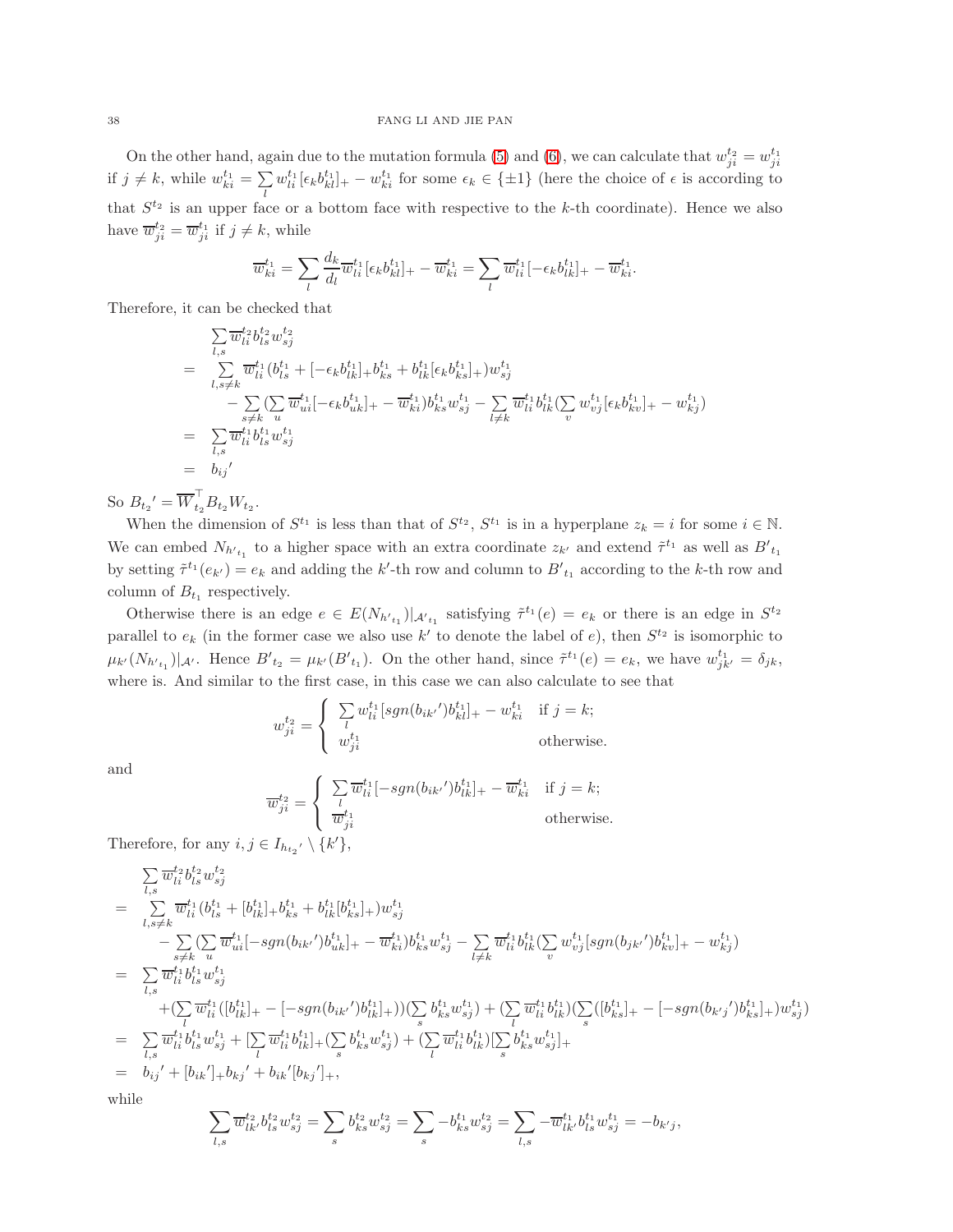and similarly  $\sum$ l,s  $\overline{w}_{li}^{t_2}b_{ls}^{t_2}w_{sk'}^{t_2} = -b_{ik'}$ . So we get  $B'_{t_2} = \mu_k(B'_{t_1}) = \overline{W}_{t_2}^{\perp}B_{t_2}W_{t_2}$ , which completes the proof.

According to Theorem [3.9,](#page-22-0) Theorem [4.8](#page-36-0) and the construction of  $\rho_h$  in the proof of Theorem 3.9, when  $A$  is a skew-symmetrizable cluster algebra with principal coefficients, we can calculate the proper faces of  $N_h$  in the following way.

The key point is to determine  $E(N_h) = \bigcup E^i$ . Denote  $E^0 = E_h$  and  $N^0$  the convex hull of  $E^0$ . Assign a label set to each edge in  $E^0$  consisting of its label. We then define  $E^{r+1}$  recursively. For any face S' of  $N^r$  with dimension 2 having two non-parallel edges  $l_1$  and  $l_2$  in  $\bigcup_{i=0}^r$  $E^i$  and at least one edge not in  $\bigcup^{r}$  $i=0$  $E^i$ , we construct a polytope S with dimension 2 such that  $S' \subseteq S$  and  $l_1, l_2$  are edges of  $S$  by the following properties:

- (a) There is a vector  $h_S \in \mathbb{Z}^2$  and an isomorphism  $\tau : N_{h_S} |_{\mathcal{A}} \longrightarrow S$ .
- (b)  $\tilde{\tau}(e_i) = \sum_{j=1}^n w_{ji} e_j \in \mathbb{N}^n$  for  $i = 1, 2$ .

(c) The above  $N_{h_s}$  |  $\mu$  means the polytope is defined in the cluster algebra  $\mathcal{A}'$ , whose initial exchange matrix  $B' = \overline{W}^\top BW$ , where  $W = (\tilde{\tau}(e_1), \tilde{\tau}(e_2)), \overline{W} = (\overline{\tau(e_1)}, \overline{\tau(e_2)})$  and  $\overline{\tau(e_i)} = \sum_{i=1}^{n}$  $j=1$  $d_j$  $\frac{a_j}{d_s} w_{ji} e_j$ with  $s \neq 0$  the label of an edge in S parallel to  $\tilde{\tau}(e_i)$  and  $\overline{\tau}(e_i) = \sum_{j=1}^r d_j w_{ji} e_j$  when the label is 0.

Then S is in fact a face of  $N_h$  according to Theorem [4.8.](#page-36-0) Let an edge l of S be in  $\overline{E}^{r+1}$  if l is not in  $\begin{bmatrix} r \\ \end{bmatrix}$  $i=0$  $E^i$  and  $\overline{N}^{r+1}$  be the convex hull of  $\overline{E}^{r+1}$ . Then  $E^{r+1} = \bigcup$  $\bigcup_p E(p, I(p))$  and  $N^{r+1}$  is the convex hull of  $E^{r+1}$ , where p runs over all vertices of edges in  $\overline{E}^{r+1}$  and  $I(p) = \{i \in [1,n] | p - [-deg_{x_i}(\hat{Y}^p X^h)]_+ e_i \notin$  $\overline{N}^{r+1}$ . The label  $i(l)$  to each edge  $l \in E^{r+1}$  is assigned by [\(23\)](#page-36-1).

When  $N_h$  is a finite set, calculation along the above way ends in finitely many times, and we would get  $E^0, \dots, E^s$ . Note that according to our construction,  $\bigcup^s E^i$  includes all edges of  $N_h$ . Then the support of  $N_h$  is determined. And similarly, we can also calculate any proper face of  $N_h$  with higher dimension by Theorem [4.8.](#page-36-0) If  $N_h$  is not finite, the procedure has no end, however it is finite locally since any face of dimension 2 is finite. So we can still have such definition formally.

The later process is just as that in Construction [3.12,](#page-29-0) but it is slightly easier in calculation since we have known all proper faces now.

**Example 4.9.** Let A be a cluster algebra having principal coefficients with the initial seed  $(X, Y, B)$ , where  $X = (x_1, x_2, x_3), Y = (y_1, y_2, y_3)$  and

$$
B = \left( \begin{array}{ccc} 0 & 2 & -1 \\ -1 & 0 & 2 \\ 1 & -4 & 0 \end{array} \right).
$$

Let  $h = (-5, 2, 4)$ , then we can calculate  $N_h$  as well as  $\rho_h$  according to their definitions. We can first obtain  $V_h$  as the set consisting of red points with coordinates listed in (1) of the following figure. Then we get  $E_h$  consisting of red edges and the proper faces of  $N_h$  can be calculated recursively.

 $\Box$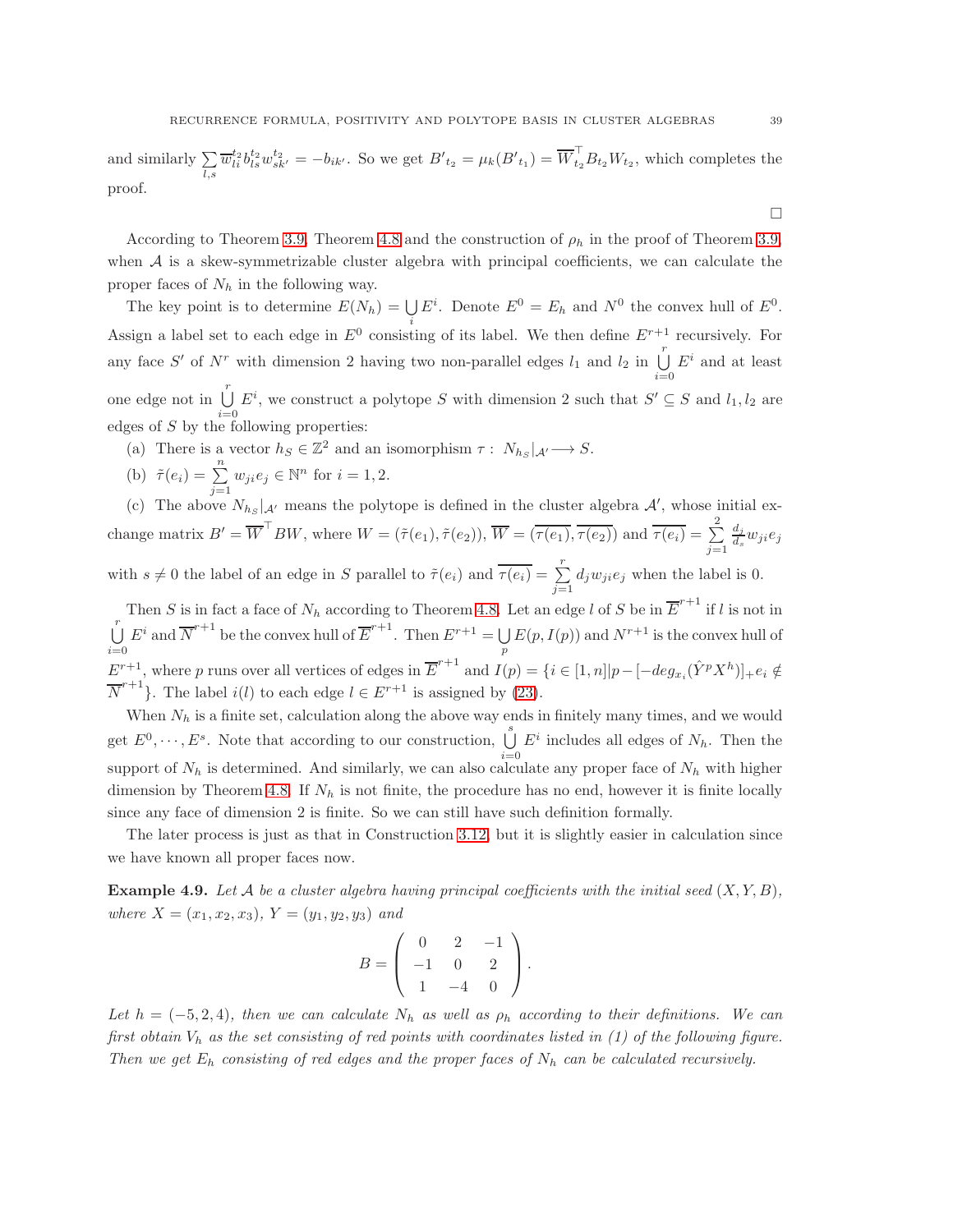# 40 FANG LI AND JIE PAN



FIGURE 8. The polytope  $N_h$  and its intersections with hyperplanes  $z_3 = i$  for  $i \in [0,3]$ .

Then, following the definitions, we can calculate that

$$
U_0 = \{ \gamma_{3,0}(N_{(-5,2)}) \}, \quad U_1 = \{ (\gamma_{3,1}(N_{(-4,2)}[(2,1)]))^2, (\gamma_{3,1}(N_{(-2,1)}[(3,2)]))^3 \},
$$

 $U_2 = \{\gamma_{3;2}(N_{(-3,3)}[(3,2)]), \gamma_{3;2}(N_{(-3,2)}[(4,2)]),(\gamma_{3;2}(N_{(-1,1)}[(5,3)]))^3\}$  and  $U_3 = \{\gamma_{3;3}(N_{(-2,3)}[(5,3)])\}.$ Thus combining them together we get the polytope  $N_h$  and the associated Laurent polynomial

$$
\rho_h = \begin{array}{l} x_1^{-5}x_2^2x_3^4 + 5y_1x_1^{-5}x_2x_3^5 + 10y_1^2x_1^{-5}x_3^6 + 10y_1^3x_1^{-5}x_2^{-1}x_3^7 + 5y_1^4x_1^{-5}x_2^{-2}x_3^8 \\ \quad + y_1^5x_1^{-5}x_2^{-3}x_3^9 + y_1y_2x_1^{-3}x_2x_3 + 6y_1^2y_2x_1^{-3}x_3^2 + 12y_1^3y_2x_1^{-3}x_2^{-1}x_3^3 \\ \quad + 10y_1^4y_2x_1^{-3}x_2^{-2}x_3^4 + 3y_1^5y_2x_1^{-3}x_2^{-3}x_3^5 + 2y_1^3y_2^2x_1^{-1}x_2^{-1}x_3^{-1} + 5y_1^4y_2^2x_1^{-1}x_2^{-2} \\ \quad + 3y_1^5y_2^2x_1^{-1}x_2^{-3}x_3 + y_1^5y_2^3x_1x_2^{-3}x_3^{-3} \\ \quad + 2y_1^2y_2y_3x_1^{-4}x_2^2x_3^2 + 8y_1^3y_2y_3x_1^{-4}x_2x_3^3 + 12y_1^4y_2y_3x_1^{-4}x_3^4 + 8y_1^5y_2y_3x_1^{-4}x_2^{-1}x_3^5 \\ \quad + 2y_1^6y_2y_3x_1^{-4}x_2^{-2}x_3^6 + 3y_1^3y_2^2y_3x_1^{-2}x_2x_3^{-1} + 10y_1^4y_2^2y_3x_1^{-2} + 11y_1^5y_2^2y_3x_1^{-2}x_2^{-1}x_3 \\ \quad + 4y_1^6y_2^2y_3x_1^{-2}x_2^{-2}x_3^2 + 3y_1^5y_2^3y_3x_2^{-1}x_3^{-3} + 2y_1^6y_2^3y_3x_2^{-2}x_3^{-2} \\ \quad + y_1^3y_2^2y_3^2x_1^{-3}x_2^{-3}x_3^{-1} + 4y_1
$$

Then for example, for the proper face S containing  $(1, 1, 0), (5, 3, 0)$  and  $(5, 3, 3)$ , we find a linear map:

$$
\tilde{\tau}:\ \mathbb{R}^2\quad\longrightarrow\quad \mathbb{R}^3
$$

such that  $\tilde{\tau}(1,0) = (2,1,0)$  and  $\tilde{\tau}(0,1) = (0,0,1)$ . It can be checked that there is an isomorphism

$$
\tau: N_{(-2,1)}|_{\mathcal{A}'} \longrightarrow S
$$

which can induce  $\tilde{\tau}$ , where the initial exchange matrix B' of the cluster algebra  $\mathcal{A}'$  is

 $\setminus$ 

 $W =$ 

 $\sqrt{ }$ 

 $\overline{ }$ 

$$
B' = \begin{pmatrix} 0 & 1 \\ -2 & 0 \end{pmatrix} = \overline{W}^{\top} BW,
$$

as

<span id="page-39-0"></span>5. APPLICATION TO RELATIONS AMONG 
$$
F
$$
-polynomials,  $d$ -vectors and  $g$ -vectors

 $\Big\}$ ,  $W =$ 

 $\sqrt{ }$ 

 $\setminus$ 

 $\Big\}$ 

 $\overline{ }$ 

In this section, we will use the results in the last two sections to investigate some concrete relations among F-polynomials, d-vectors and g-vectors in a totally sign-skew-symmetric cluster algebra.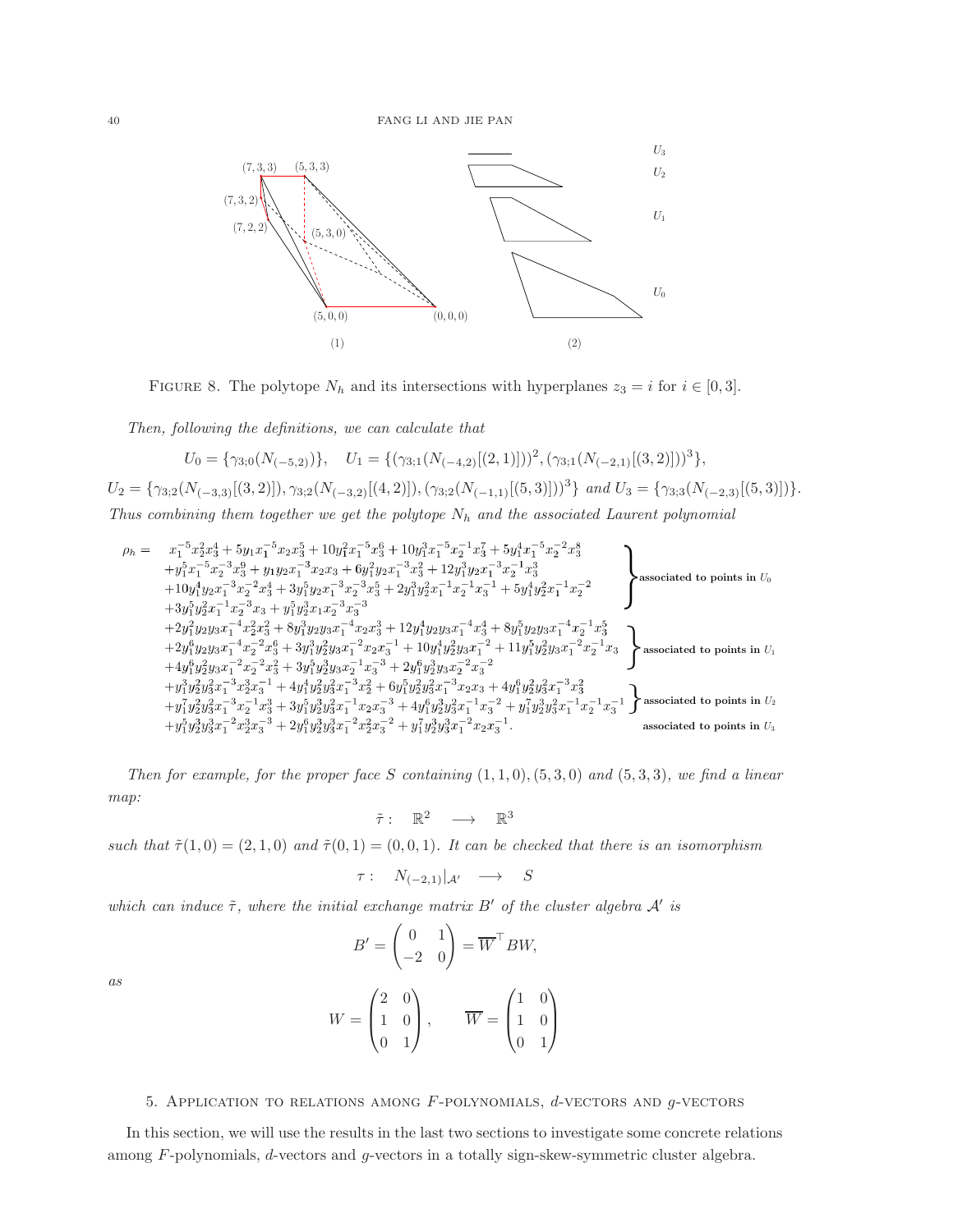#### <span id="page-40-0"></span>5.1. From  $F$ -polynomials to  $d$ -vectors and  $g$ -vectors.

<span id="page-40-1"></span>**Lemma 5.1.** Let A be a cluster algebra having principal coefficients. Denote by p a vertex of  $N_h$ , and p' another vertex of the k-section at p for some  $k \in [1,n]$ . If  $l(pp') > [-deg_{x_k}(p)]_+$ , then  $-d_k(\rho_h) < deg_{x_k}(p) < deg_{x_k}(\rho_h)$ , where  $d_k(\rho_h)$  denotes the k-th element of the denominator vector of  $\rho_h$ .

**Proof** There is nothing to say when the dimension is 0 or 1 since the assumption never holds. So in the we assume the dimension is at least 2.

Let K be the maximal section of  $N_h$  at p satisfying that  $deg_{x_k}(q) = deg_{x_k}(p)$  for any point  $q \in K$ . Obviously, the segment connecting p and p' lies in K. If K is a face of  $N_h$ , then by Theorem [3.9](#page-22-0) (v), K equals a polytope  $N_{h'}$  for some  $h' \in \mathbb{Z}^r$  with some  $r \leq n$  up to translation. So according to the definition of  $N_{h'}$ , we always have  $l(pp') = [-deg_{x_k}(p)]_+$ , which contradicts our assumption. Hence K can not be a face of  $N_h$ .

On the other hand, by Theorem [2.13,](#page-8-1) the  $x_k$ -degree of a point in  $N_h$  is linearly dependent on its coordinates, which leads to that the convex hull of the set of points with maximal or minimal  $x_k$ -degree is a face of  $N_h$ . Therefore, combining above facts we get  $-d_k(\rho_h) < deg_{x_k}(p) < deg_{x_k}(\rho_h)$ .  $\Box$ 

According to the definitions of  $N_h$  and  $\rho_h$ , for any  $k \in [1,n]$ , we have the following  $x_k$ -degree decomposition:

$$
\rho_h = \sum_{i=-d_k(\rho_h)}^{deg_{x_k}(\rho_h)} x_k^i \rho_h^{(i)} = \sum_{i=-d_k(\rho_h)}^{deg_{x_k}(\rho_h)} x_k^i M_k^{[-i]_+} \rho_h^{(i;k)},
$$

where  $\rho_h^{(i)} = M_k^{[-i]_+} \rho_h^{(i;k)}$  $_{h}^{(i;k)}$  and  $\rho_{h}^{(i;k)}$  $\mathbb{E}[x_h^{\pm}, \dots, x_{k-1}^{\pm}, x_{k+1}^{\pm}, \dots, x_n^{\pm}]$ .

<span id="page-40-2"></span>**Lemma 5.2.** Let A be a cluster algebra with principal coefficients,  $h \in H$ . Then for any  $k \in [1, n]$ , we have

$$
(i) M_k \nmid \rho_h^{(-d_k(\rho_h);k)}; \quad (ii) M_k \nmid \rho_h^{(deg_{x_k}(\rho_h);k)}.
$$

**Proof** Note that the  $x_k$ -degree of a summand Laurent monomial of  $\rho_h$  is linearly dependent on the coordinates of its corresponding point in  $N_h$ . Hence there must be a vertex p in  $N_h$  having maximal or minimal  $x_k$ -degree. Denote by p' the other vertex of k-section at p. Then by Lemma  $5.1, l(\overline{pp'}) \leq -deg_{x_k}(p)]_+$  $5.1, l(\overline{pp'}) \leq -deg_{x_k}(p)]_+$ . Hence there is no summand P of  $\rho_h$  such that p is a summand of P and  $M_k^{[-deg_{x_k}(p)]_++1} \mid P.$ k

In particular,  $M_k^{[d_k(\rho_h)]_+ + 1} \nmid x_k^{-d_k(\rho_h)} M_k^{[d_k(\rho_h)]_+} \rho_h^{(-d_k(\rho_h);k)}$  as well as

$$
M_k^{[-deg_{x_k}(\rho_h)]_++1} {\n\times_{k}^{deg_{x_k}(\rho_h)}M_k^{[-deg_{x_k}(\rho_h)]_+} \rho_h^{(-deg_{x_k}(\rho_h);k)}},
$$

i.e,  $M_k \nmid \rho_h^{(-d_k(\rho_h);k)}$  as well as  $M_k \nmid \rho_h^{(deg_{x_k}(\rho_h);k)}$  $h^{(avgx_k(p_h),\kappa)}$ .

**Example 5.3.** (i) When  $-d_k(\rho_h) < s < deg_{x_k}(\rho_h)$ , there can be  $M_k | \rho_h^{(s;k)}$  $\binom{(s,\kappa)}{h}$ . Let the initial seed be as that in Example [4.6,](#page-34-0) then in the seed  $\mu_3 \circ \mu_1 \circ \mu_2((X,\tilde{B}))$  there is a cluster variable

$$
\rho_{(0,0,-1)} = \frac{y_3(y_2^3y_1x_2^3x_3^2 + (y_2x_3^6 + x_1^3)^3)^2 + x_1^2x_2^6}{x_1^2x_2^6x_3}.
$$

Hence  $-d_1(\rho_{(0,0,-1)}) = 0$  and  $deg_{x_1}(\rho_{(0,0,-1)}) = 16$ . The summands with all  $x_1$ -degree 1 terms is  $x_1 \cdot 6(y_1x_2^3 + x_3^{16})y_2^5y_3x_2^{-6}x_3^{14}$ . So  $\rho_{(0,0,-1)}^{(1;1)} = 6(y_1x_2^3 + x_3^{16})y_2^5y_3x_2^{-6}x_3^{14}$ . Since  $M_1 = y_1x_2^3 + x_3^{16}$ , we have  $M_1 \mid \rho_{(0,0,-1)}^{(1;1)}$  in this case.

 $\Box$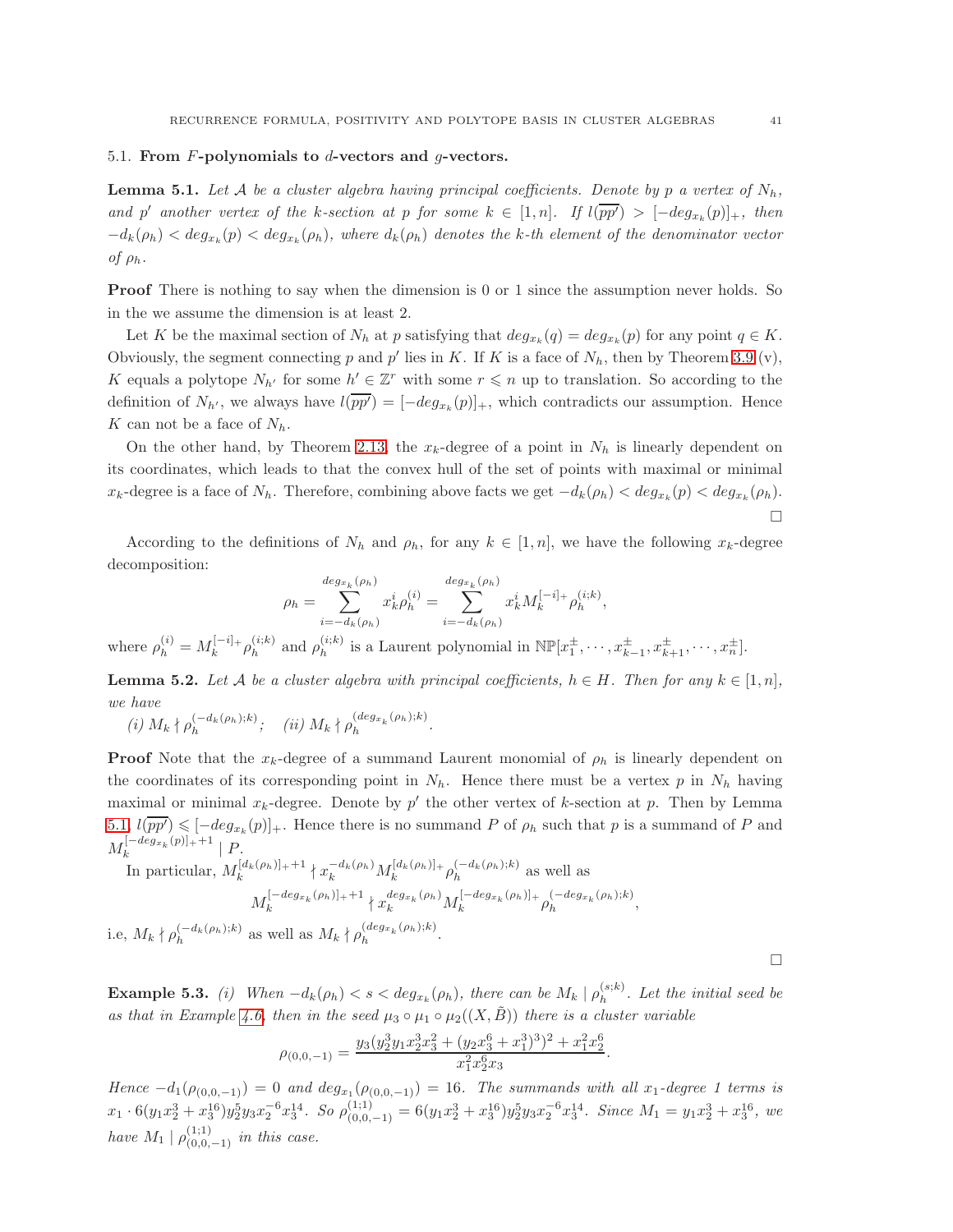(ii) Lemma [5.2](#page-40-2) does not hold for any semifield  $\mathbb{P}$ . One counterexample is given in [\[6\]](#page-52-14). Let  $\mathbb{P} = \{1\}$ and let the initial seed be  $(X, B)$ , where

$$
B = \left( \begin{array}{ccc} 0 & 2 & -1 \\ -2 & 0 & 1 \\ 1 & -1 & 0 \end{array} \right).
$$

Then in seed  $\mu_1 \circ \mu_2 \circ \mu_3((X, B))$  there is a cluster variable  $\rho_{(0, 0, -1)}|_{\mathbb{P}} = \frac{x_1^2 + 2x_1x_2 + x_2^2 + x_3}{x_1x_2x_3}$ .

We can see that  $-d_3(\rho_{(0,0,-1)}) = -1, M_3 = x_1 + x_2$  and  $\rho_{(0,0,-1)}^{(-1;3)} = M_3$ . So  $M_3 | \rho_{(0,0,-1)}^{(-d_3(\rho_{(0,0,-1)});3)}$ .

For any  $i \in [1, n]$  and  $t \in \mathbb{T}_n$ , define a map

$$
\phi_i^t: \mathbb{Z}\mathbb{P}[x_{1;t},\cdots,x_{n;t}] \longrightarrow \mathbb{Z}\mathbb{P}[x_{1;t},\cdots,x_{i-1;t},x_{i+1;t},\cdots,x_{n;t}]
$$

such that  $\phi_i^t(P) = P |_{x_{i;t}\to 0}$ .

<span id="page-41-1"></span>**Theorem 5.4.** Let A be a TSSS cluster algebra having principal coefficients,  $h \in H$ . Then  $[d_k(\rho_h)]_+$ equals the maximal length of edges of  $N_h$  parallel to the k-th coordinate axis for any  $k \in [1, n]$ .

Proof This is a direct corollary of Theorem [3.9](#page-22-0) (v), Lemma [5.2](#page-40-2) and the fact that there must be a vertex of  $N_h$  having minimal  $x_k$ -degree for any  $k \in [1, n]$  we mentioned above.

 $\Box$ 

The above relation between d-vectors and polytopes induces the positivity of d-vectors associated to non-initial cluster variables which was first come up as a conjecture in [\[9\]](#page-52-1) and then proved in [\[3\]](#page-52-15) for skew-symmetrizable case.

<span id="page-41-0"></span>**Theorem 5.5.** Let A be a TSSS cluster algebra and  $x_{l:t}$  be a non-initial cluster variable in A with  $l \in [1, n], t \in \mathbb{T}_n$ . Then  $d_{l,t} \in \mathbb{N}^n$ . More precisely, for any  $k \in [1, n],$ 

$$
d_k(x_{l;t}) = \overline{deg}_k(P_{l;t}) = \overline{deg}_k(\phi_k(P_{l;t})).
$$

**Proof** Since this result is independent of the choice of the semifield  $\mathbb{P}$ , we can assume  $\mathcal{A}$  has principal coefficients. If  $d_{l,t} \notin \mathbb{N}^n$ , then there is  $i \in [1, n]$  such that  $d_i(x_{l,t}) < 0$ .

Thus, by Theorem [5.4,](#page-41-1)  $N_{g_{l,t}}$  lies in the hyperplane  $z_i = 0$  and  $deg_{x_i}(\hat{Y}^p X^{g_{l,t}}) \geq -d_i(x_{l,t})$  for any point  $p \in N_{g_{l,t}}$ . So according to the construction of  $N_{g_{l,t}}$  and  $N_{g_{l,t}+d_i(x_{l,t})e_i}$ , we have

$$
N_{g_{l;t}} = \gamma_{i;0}(N_{\pi_i(g_{l;t})}) = \gamma_{i;0}(N_{\pi_i(g_{l;t} + d_i(x_{l;t})e_i)}) = N_{g_{l;t} + d_i(x_{l;t})e_i}.
$$

Hence  $x_{l;t} = \rho_{g_{l;t}} = x_i^{-d_i(x_{l;t})} \rho_{g_{l;t} + d_i(x_{l;t})e_i}$ . So

<span id="page-41-2"></span>(24) 
$$
x_{l;t} = L^t(x_i^{-d_i(x_{l;t})} \rho_{g_{l;t} + d_i(x_{l;t})e_i}) = L^t(x_i^{-d_i(x_{l;t})}) L^t(\rho_{g_{l;t} + d_i(x_{l;t})e_i}) = (\rho_{g_{i;t_0}}^t)^{-d_i(x_{l;t})} \rho_h^t,
$$

where  $h = (g_{l;t} + d_i(x_{l;t})e_i)^t$ .

According to Theorem [3.9,](#page-22-0)  $\rho_{g_{i,t_0}}^t$ ,  $\rho_h^t \in \mathbb{N}Trop(Y_t)[X_t^{\pm}]$ . So [\(24\)](#page-41-2) induces that both  $\rho_{g_{i,t_0}}^t$  and  $\rho_h^t$  are Laurent monomials, which means  $g_{i;t_0}^t, h \in \mathbb{N}^n$  and thus  $x_{l;t} = X_t^{-d_i(x_{l;t})g_{i;t_0}^t + h}$  $t^{u_i(x_i,y_i,t_0+n)}$ . Hence  $e_l = -d_i(x_{l,t})g_{i,t_0}^t + h$ . It holds only when  $g_{i,t_0} = e_l$ ,  $d_i(x_{l,t}) = -1$  and  $h = 0$ , which contradicts the non-initial assumption.

Therefore  $d_{l;t} \in \mathbb{N}^n$ .

Thus by Theorem [5.4](#page-41-1) we have  $d_k^{t'}$  $k'(x_{l;t}) = [-d_k^{t'}]$  $\begin{aligned} t'_k(x_{l;t})]_+ &= \widetilde{deg}_k^t. \end{aligned}$  $_{k}(\phi_{k}(P_{l,t}))$ . Moreover, by Lemma [2.18](#page-10-0) and the definition of general degree we have

$$
d_k^{t'}(x_{l;t}) \leqslant \widetilde{deg}_k^{t'}(P_{l;t}) \leqslant \widetilde{deg}_k^{t'}(\phi_k(P_{l;t})),
$$

so they are all equal.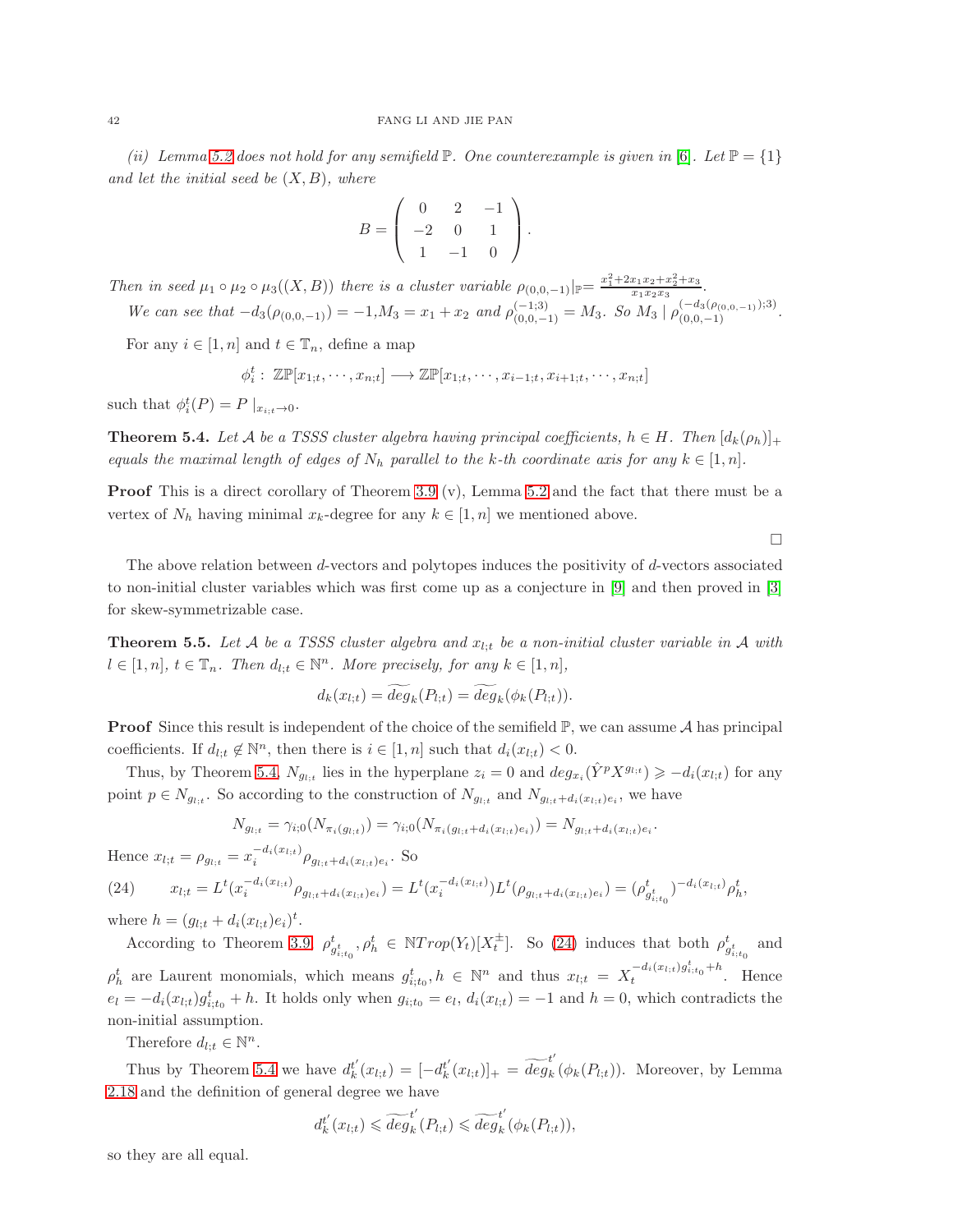$\Box$ 

For a cluster algebra  $A$  having principal coefficients, define a map

$$
\psi: \mathbb{Z}\mathbb{P}[x_1^{\pm 1}, \cdots, x_n^{\pm 1}] \longrightarrow \mathbb{Z}\mathbb{P}[x_1, \cdots, x_n]
$$

such that  $\psi(x) = P$  when  $x = PX^{\alpha}$ , where  $P \in \mathbb{Z}P[x_1,\dots,x_n], \alpha \in \mathbb{Z}^n$  and P is coprime with  $x_i, i \in [1, n]$ . Theorem [2.13](#page-8-1) means that

$$
x_{l;t} = \frac{F_{l;t}|_{\mathcal{F}}(\hat{y}_1, \hat{y}_2, \cdots, \hat{y}_n)}{F_{l;t}|_{\mathbb{P}}(y_1, y_2, \cdots, y_n)} X^{g_{l;t}} = F_{l;t}|_{\mathcal{F}}(\hat{y}_1, \hat{y}_2, \cdots, \hat{y}_n) X^{g_{l;t}}.
$$

Due to Theorem [5.5,](#page-41-0)

$$
P_{l;t}=\psi(F_{l;t}|_{\mathcal{F}}(\hat{y}_1,\hat{y}_2,\cdots,\hat{y}_n)).
$$

We obtain a map from above theorem

$$
\varphi
$$
: {non-inital F-polynomials of  $\mathcal{A}$ }  $\longrightarrow$  {non-inital d-vectors of  $\mathcal{A}$ }

such that

$$
\varphi(F_{l;t}) = (deg_1 \circ \phi_1 \circ \psi(F_{l;t} | \mathcal{F}(\hat{y}_1, \hat{y}_2, \cdots, \hat{y}_n)), \cdots, deg_n \circ \phi_n \circ \psi(F_{l;t} | \mathcal{F}(\hat{y}_1, \hat{y}_2, \cdots, \hat{y}_n)))^{\top},
$$

which maps a  $F$ -polynomial associated to a non-initial cluster variable to the  $d$ -vector associated to the same cluster variable.

Again by Theorem [2.13,](#page-8-1) we can see that  $X^{g_{l;t}} = \frac{p_0}{\sqrt{d_l}}$  $\frac{p_0}{X^{d_{l;t}}}$  for any  $l \in [1,n], t \in \mathbb{T}_n$ , where  $p_0$  is the unique summand monomial of  $P_{l;t}$  with coefficient 1. So we can also define a map from a  $F$ polynomial associated to a non-initial cluster variable to the g-vector associated to the same cluster variable:

$$
\theta_1
$$
: {non-inital F-polynomials of  $\mathcal{A}$ }  $\longrightarrow$  {non-inital g-vectors of  $\mathcal{A}$ }

such that

$$
\theta_1(F_{l;t}) = (deg_{x_1}(\frac{\psi(F_{l;t}|_{\mathcal{F}}(\hat{y}_1, \hat{y}_2, \cdots, \hat{y}_n))|_{y_1 = \cdots = y_n = 0}}{X^{\varphi(F_{l;t})})}, \cdots, deg_{x_n}(\frac{\psi(F_{l;t}|_{\mathcal{F}}(\hat{y}_1, \hat{y}_2, \cdots, \hat{y}_n))|_{y_1 = \cdots = y_n = 0}}{X^{\varphi(F_{l;t})}})^{\top}
$$

In conclusion, we have the following theorem.

<span id="page-42-0"></span>**Theorem 5.6.** Let A be a TSSS cluster algebra with principal coefficients. Then, for any  $l = 1, \dots, n$ and  $t \in \mathbb{T}_n$ ,

(i) there is a surjective map

$$
\varphi
$$
: {*non-inital F-polynomials of*  $\mathcal{A}$ }  $\longrightarrow$  {*non-inital d-vectors of*  $\mathcal{A}$ }

such that

$$
\varphi(F_{l;t}) = (\widetilde{deg}_1 \circ \phi_1 \circ \psi(F_{l;t} |_{\mathcal{F}}(\hat{y}_1, \hat{y}_2, \cdots, \hat{y}_n)), \cdots, \widetilde{deg}_n \circ \phi_n \circ \psi(F_{l;t} |_{\mathcal{F}}(\hat{y}_1, \hat{y}_2, \cdots, \hat{y}_n)))^{\top};
$$

(ii) there is a bijective map

$$
\theta_1: \{ non-inital \ F\text{-}polynomials \ of \ A\} \longrightarrow \{ non-inital \ g\text{-vectors of } A\}
$$

such that

$$
\theta_1(F_{l;t}) = (deg_{x_1}(\frac{\psi(F_{l;t}|_{\mathcal{F}}(\hat{y}_1, \hat{y}_2, \cdots, \hat{y}_n))|_{y_1 = \cdots = y_n = 0}}{X^{\varphi(F_{l;t})}}), \cdots, deg_{x_n}(\frac{\psi(F_{l;t}|_{\mathcal{F}}(\hat{y}_1, \hat{y}_2, \cdots, \hat{y}_n))|_{y_1 = \cdots = y_n = 0}}{X^{\varphi(F_{l;t})}}))^\top.
$$

(iii) there is a bijective map

 $\chi_1$ : {non-initial F-polynomials of A}  $\longrightarrow$  {non-initial cluster variables of A}

such that

$$
x_{l;t} = \chi_1(F_{l;t}) = \frac{\psi(F_{l;t}|_{\mathcal{F}}(\hat{y}_1, \hat{y}_2, \cdots, \hat{y}_n))}{X^{\varphi(F_{l;t})}}.
$$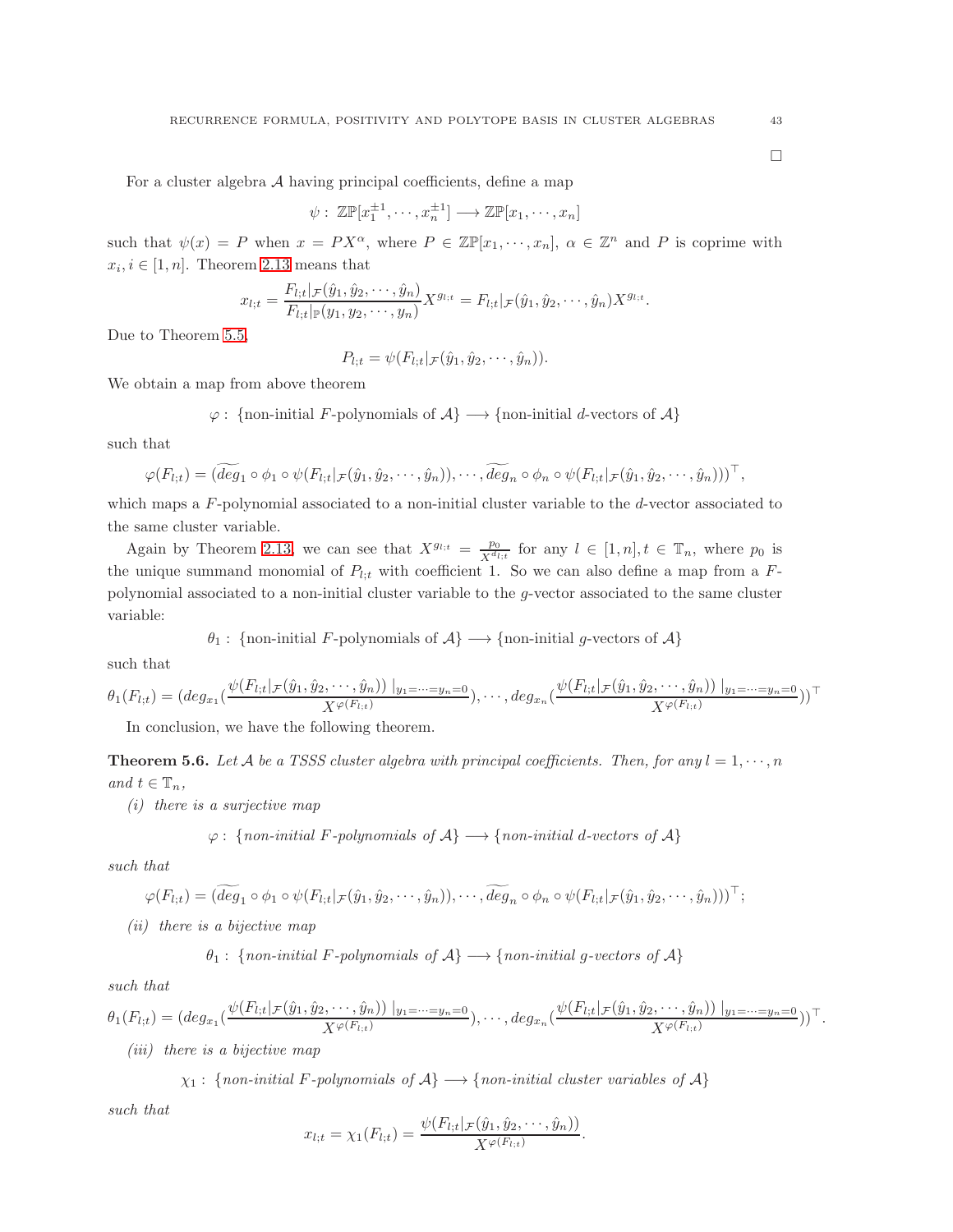Proof (i) It is directly induced by Theorem [5.5.](#page-41-0)

(ii) The surjectivity naturally holds by the definition of  $\theta_1$  and that of g-vectors.

On the other hand, if there are  $l, l' \in [1, n]$  and  $t, t' \in \mathbb{T}_n$  satisfying  $\theta_1(F_{l,t}) = \theta_1(F_{l',t'})$ , then  $F_{l;t} = \rho_{\theta_1(F_{l;t})}|_{x_i \to 1, \forall i \in [1,n]} = \rho_{\theta_1(F_{l';t'})}|_{x_i \to 1, \forall i \in [1,n]} = F_{l';t'}$ . Hence  $\theta_1$  is also injective.

(iii) Following (i), we have  $x_{l;t} = \frac{P_{l;t}}{v^{d_l}}$  $\frac{P_{l;t}}{X^{d_{l;t}}} = \frac{\psi(F_{l;t} | \mathcal{F}(\hat{y}_1, \hat{y}_2, \dots, \hat{y}_n))}{X^{\varphi(F_{l;t})}}$  $\frac{\mathcal{F}(y_1, y_2, \dots, y_n)}{X^{\varphi(F_{l;t})}}$ , which means the surjectivity. On the other hand, since  $F_{l,t} = P_{l,t}|_{x_i \to 1, \forall i \in [1,n]}$ , the injectivity follows.

And the map  $\chi_1$  directly leads to the following results:

<span id="page-43-0"></span>Corollary 5.7. Let A be a TSSS cluster algebra having principal coefficients with two non-initial cluster variables  $x_{l,t}$ ,  $x_{l';t'}$  and  $F_{l;t}$ ,  $F_{l';t'}$  be the F-polynomials associated to  $x_{l;t}$ ,  $x_{l';t'}$  respectively. If  $F_{l;t} = F_{l';t'}$ , then  $x_{l;t} = x_{l';t'}$ .

<span id="page-43-1"></span>**Proposition 5.8.** [\[3\]](#page-52-15) Let A be a skew-symmetrizable cluster algebra having principal coefficients at some vertex and  $t, t' \in \mathbb{T}_n$ . If  $\prod_{i=1}^n$  $x_{i;t}^{a_i} = \prod^n$  $i=1$  $x_{i:t'}^{a_i'}$  $\begin{array}{c} a_i \ i_i t' \end{array}$  and they are cluster monomials in  $X_t$  and  $X_{t'}$ respectively, then for every  $a_i \neq 0$ , there is  $j \in [1, n]$  such that  $x_{i,t} = x_{j,t'}$  and  $a_i = a_j'.$ 

The following Corollary is a generalization of Proposition [5.8.](#page-43-1)

**Corollary 5.9.** Let A be a TSSS cluster algebra having principal coefficients,  $t, t' \in \mathbb{T}_n$  and  $\alpha, \beta \in \mathbb{Z}^n$ are non-zero. If  $X_t^{\alpha} = X_{t'}^{\beta}$ , then this is a permutation  $\sigma$  of  $[1,n]$  such that  $x_{i,t} = x_{\sigma(i);t'}$  and  $\alpha_i = \beta_{\sigma(i)}$ for any  $\alpha_i \neq 0$ .

#### Proof

$$
X_{t'}^{\beta}=X_{t}^{\alpha}=\prod_{i=1}^{n}(\frac{P_{i;t}^{t'}}{X_{t'}^{d_{i;t}^{t'}}})^{\alpha_{i}}
$$

is a laurent monomial in  $X_{t'}$ . So  $\prod_{i=1}^{n} (P_{i,i}^{t'}$  $i=1$  $u_{i,t}^{(t')}$ <sup> $\alpha_i$ </sup> is a laurent monomial. Let  $I_1 = \{i \in [1,n] \mid x_{i,t} \in X_{t'}\},\$  $I_2 = [1, n] \setminus I_1$ . By Corollary [5.7,](#page-43-0)  $F_{i;i}^{t'}$  $t'_{i;t} \neq F^{t'}_{j;t}$  $j_{j,t}^{t'}$ , hence  $P_{i,t} \neq P_{j,t}$  if  $i \neq j$  and  $i \in I_2$ . So  $\alpha_i = 0$  for  $i \in I_2$ . Then there is a permutation  $\sigma$  of  $[1, n]$  such that  $x_{i,t} = x_{\sigma(i);t'}$  for  $i \in I_1$  and

$$
\prod_{i\in I_1} x_{\sigma(i);t'}^{\alpha_i} = \prod_{i=1}^n x_{i;t'}^{\beta_i}.
$$

Therefore  $\alpha_i = \beta_{\sigma(i)}$  for  $i \in I_1$  and  $\alpha_i = 0$  for  $i \in I_2$ .

<span id="page-43-3"></span>**Theorem 5.10.** [\[3\]](#page-52-15) For any skew-symmetrizable cluster algebra A and any collection U of cluster variables in  $A$ , if each pair in U is contained in some cluster of  $A$ , then there is a cluster of  $A$ containing U as a subset.

<span id="page-43-2"></span>**Lemma 5.11.** For any  $l \in [1, n]$  and  $t \in \mathbb{T}_n$ ,  $x_{l,t}$  is an initial cluster variable if and only if  $F_{l,t} = 1$ .

Proof. The necessity is directly from the definition of F-polynomials.

By Theorem [2.13,](#page-8-1) we have

$$
x_{l;t} = \frac{F_{l;t}|_{\mathcal{F}}(\hat{y}_1, \hat{y}_2, \cdots, \hat{y}_n)}{F_{l;t}|_{\mathbb{P}}(y_1, y_2, \cdots, y_n)} X^{g_{l;t}}.
$$

So when  $F_{l;t} = 1$ ,  $x_{l;t}$  is a Laurent monomial of  $X_{t_0}$  and of  $X_t$  respectively. According to Corollary [5.8,](#page-43-1)  $x_{l:t} = x_j$  for some j, which shows the sufficiency.

Then by Lemma [5.11,](#page-43-2) Theorem [5.10](#page-43-3) and Corollary [5.7,](#page-43-0) we have the following corollary:

 $\Box$ 

 $\Box$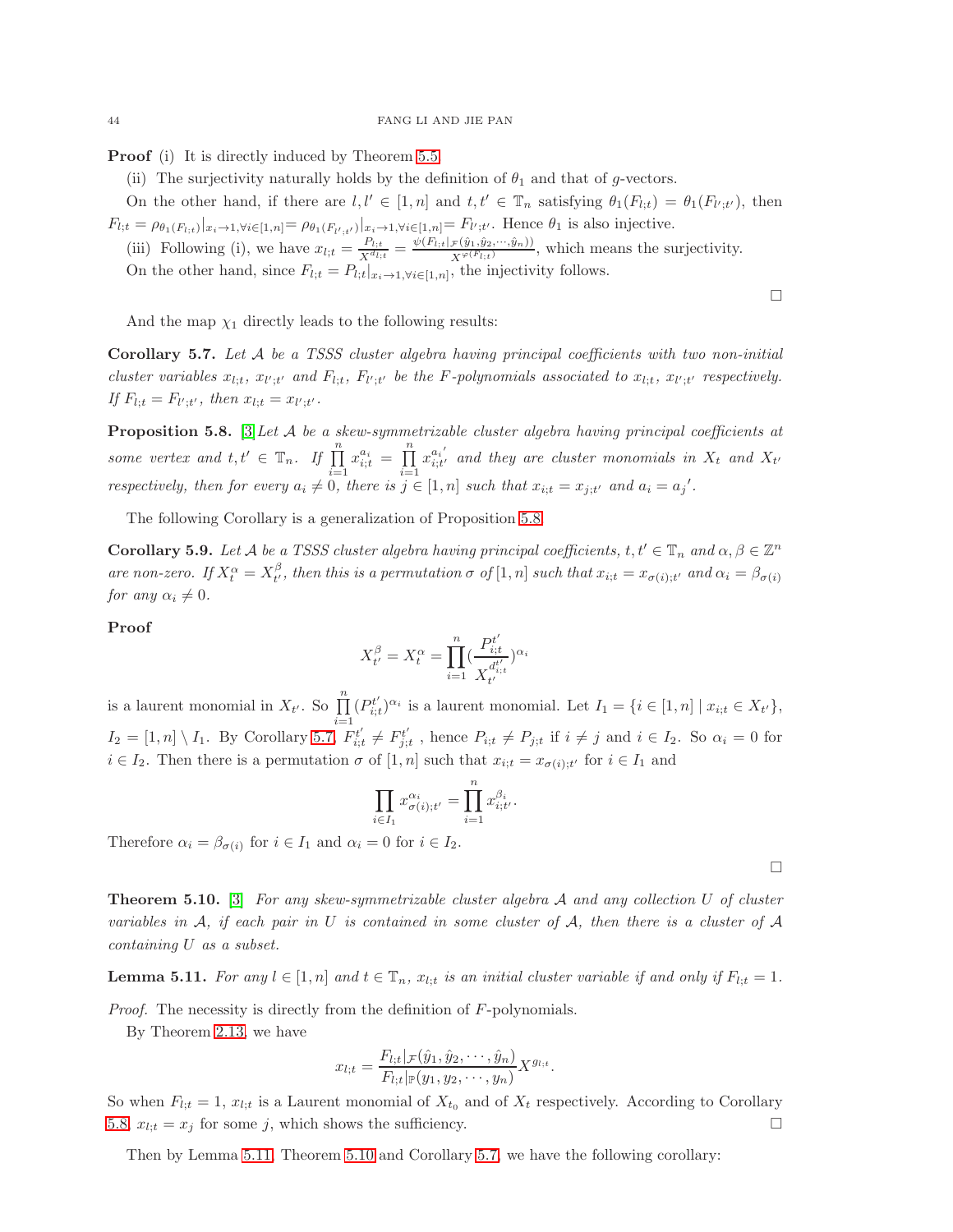**Corollary 5.12.** Let A be a skew-symmetrizable cluster algebra with  $X_t$ ,  $X_{t'}$  two clusters. If  ${F_{i;t}}_{i\in [1,n]} = {F_{i;t'}}_{i\in [1,n]},\text{ then } X_t = X_{t'}.$ 

**Proof** For convenience we order two sets of F-polynomials such that  $F_{i;t} = F_{i;t'}$  for any  $i \in [1, n]$ . If  $F_{i,t} \neq 1$ , by the last Lemma,  $x_{i,t}$  is non-initial and so following Corollary [5.7](#page-43-0) we have  $x_{i,t} = x_{i,t'}$ . If  $F_{i,t} = 1$ , then  $x_{i,t}$  is an initial cluster variable. Without lose of generality, we can order F-polynomials such that  $F_{i;t} = 1$  when  $i \in [1, k]$  and  $F_{i;t} \neq 1$  otherwise. Then it is enough to prove that given a set of cluster variables  $x_{k+1;t}, \dots, x_{n;t}$ , there is at most one k-set of initial cluster variables  $x_{i_1}, \dots, x_{i_k}$ such that  $(x_{i_1}, \dots, x_{i_k}, x_{k+1;t}, \dots, x_{n;t})$  is a cluster.

Assume there are two different k-set satisfying above condition, then by Theorem [5.10](#page-43-3) there is a cluster containing all of them. However there are totally at least  $n + 1$  variables. The contradiction completes the proof.

#### <span id="page-44-0"></span>5.2. From  $q$ -vectors to F-polynomials and  $d$ -vectors.

The fact that a g-vector uniquely determines its corresponding cluster variable is already proved in [\[11\]](#page-52-0) for skew-symmetrizable case, here in this subsection we would like to express the maps from a g-vector associated to a cluster variable to the  $F$ -polynomial and the d-vector associated to the same cluster variable respectively.

<span id="page-44-1"></span>**Theorem 5.13.** Let A be a TSSS cluster algebra with principal coefficients. Then, for any  $l =$  $1, \dots, n$  and  $t \in \mathbb{T}_n$ ,

(i) there is a bijective map

$$
\theta_2: \{g\text{-vectors of } \mathcal{A}\} \longrightarrow \{F\text{-polynomials of } \mathcal{A}\} \quad via \quad \theta_2(g_{l,t}) = \rho_{g_{l,t}} \mid_{x_i \to 1, \forall i}.
$$

In fact, we have  $\theta_2 = \theta_1^{-1}$  for the map  $\theta_1$  in Theorem [5.6;](#page-42-0)

(ii) there is a surjective map

$$
\eta: \{g\text{-vectors of } \mathcal{A}\} \longrightarrow \{d\text{-vectors of } \mathcal{A}\} \quad via \quad \eta(g_{l,t}) = denominator vector of \rho_{g_{l,t}}.
$$

(iii) there is a bijective map

 $\chi_2$ : {g-vectors of A}  $\longrightarrow$  {cluster variables of A}

via

$$
x_{l;t} = \chi_2(g_{l;t}) = \rho_{g_{l;t}}.
$$

**Proof** According to Theorem [3.9,](#page-22-0) we have  $x_{l,t} = \rho_{g_{l,t}}$  and  $deg(\rho_{g_{l,t}}) = g_{l,t}$ , which lead to (iii). Moreover, (i) and (ii) follow from (iii), due to Theorem [5.6](#page-42-0) (ii) and the definitions of  $F$ -polynomials and d-vectors.

 $\Box$ 

,

**Remark 5.14.** When A is a cluster algebra over a semifield  $\mathbb{P}$ , by Theorem [5.6](#page-42-0) (iii) and Theorem [5.13](#page-44-1) (iii), for a cluster variable  $x_{l:t}$  in A, we have

$$
x_{l;t} = \frac{\psi(F_{l;t} | \mathcal{F}(\hat{y}_1, \hat{y}_2, \dots, \hat{y}_n))}{F_{l;t} | \mathbb{P}(y_1, y_2, \dots, y_n) X^{\varphi(F_{l;t})}} \quad and \quad x_{l;t} = \frac{\rho_{g_{l;t}}}{\theta_2(g_{l;t}) | \mathbb{P}(y_1, y_2, \dots, y_n)}
$$

where  $F_{l:t}$  is the F-polynomial associated to  $x_{l:t}$  in the corresponding principal coefficients cluster algebra  $A_{prin}$  of A.

 $\Box$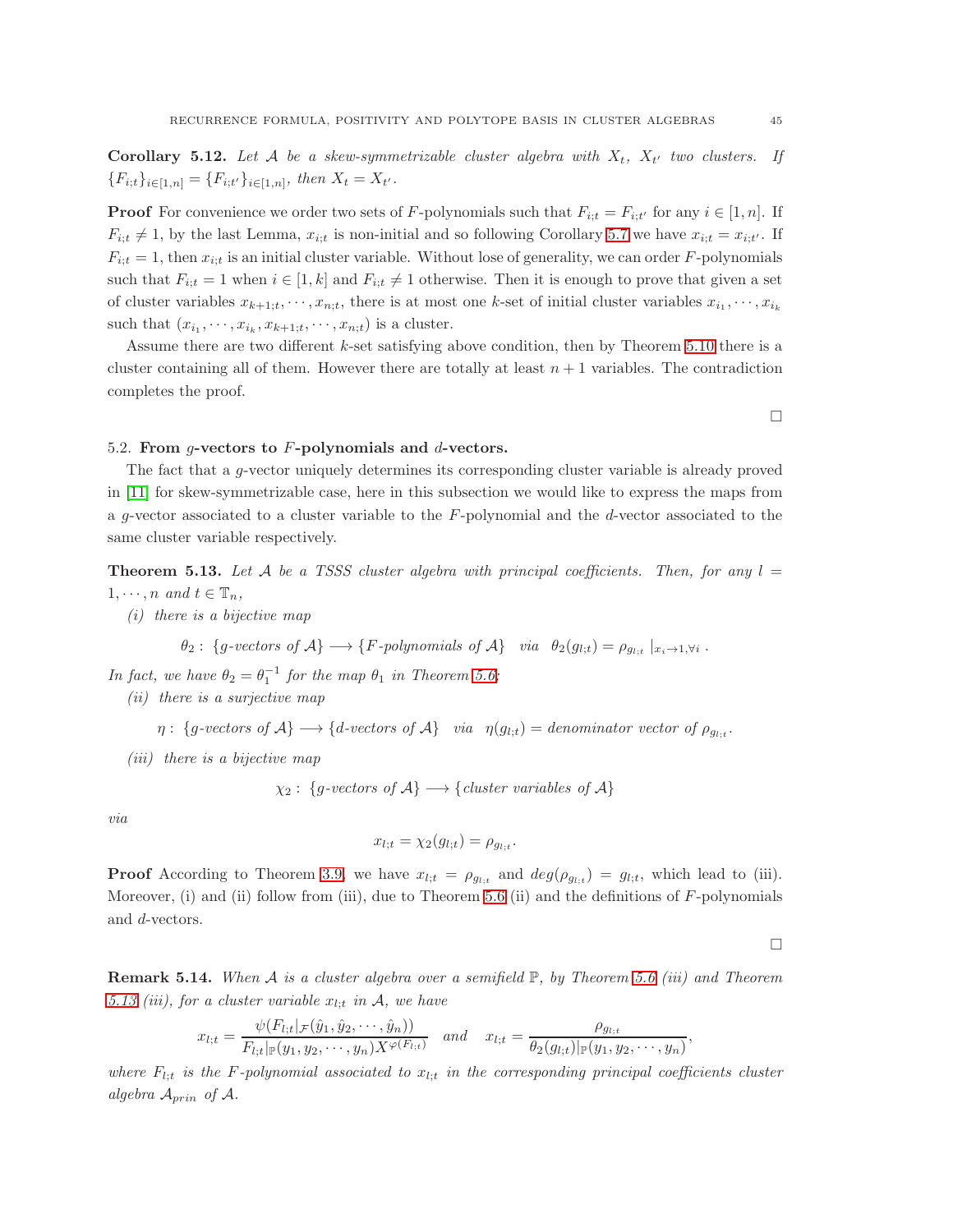#### 46 FANG LI AND JIE PAN

Thus we obtain the relations among cluster variables, g-vectors, F-polynomials and d-vectors as the following diagram. Note that the maps from  ${F - polynomials}$  are restricted in the subset consisting of non-initial  $F$ -polynomials since all initial  $F$ -polynomials equal to 1.



<span id="page-45-1"></span>Figure 9. Relation Diagram

A natural question is that whether we can construct a map from the set of d-vectors to one of the other three sets in Figure [9.](#page-45-1)

**Problem 5.15.** In a cluster algebra  $A$ , is an element in  $P$  uniquely determined by its denominator vector in  $\mathbb{Z}^n$ ? In particular, is the g-vector  $g_{l,t}$  associated to a cluster variable  $x_{l,t}$  determined uniquely by its denominator vector  $d_{l;t}$ ?

The answer is positive in some special cases. For example, when  $A$  is of rank 2, according to Proposition [3.4,](#page-18-0)  $P$  is the greedy basis whose elements are parameterized by denominator vectors. However, in general this is still an open question. We think that the Newton polytope might be helpful in considering this problem.

# 6. Polytope basis for an upper cluster algebra

<span id="page-45-0"></span>Recall that in Theorem [3.9,](#page-22-0) we associate a (formal) Laurent polynomial  $\rho_h^{pr}$  with each  $h \in \mathbb{Z}^n$  in a cluster algebra with principal coefficients. While in a cluster algebra  $A$  over an arbitrary semifield  $\mathbb{Z}\mathbb{P}$ , let  $F_h = \rho_h^{pr}|_{x_i \to 1, \forall i \in [1,n]}$  and define a formal Laurent polynomial

$$
\rho_h|_{\mathbb{P}} := \frac{F_h|_{\mathcal{F}}(\hat{Y})}{F_h|_{\mathbb{P}}(Y)} X^h \in \mathbb{NP}[[X^{\pm 1}]].
$$

We denote by  $\widehat{\mathcal{P}}|_{\mathbb{P}}$  the set consisting of all such formal Laurent polynomials  $\rho_h|_{\mathbb{P}}$ , i.e.,

$$
\widehat{\mathcal{P}_{\mathbb{P}}} = \{ \rho_h |_{\mathbb{P}} \in \mathbb{NP}[[X^{\pm 1}]] \mid h \in \mathbb{Z}^n \},
$$

and  $\mathcal{P}_{\mathbb{P}} = {\rho_h|_{\mathbb{P}}} \in \mathbb{NP}[X^{\pm 1}] \mid h \in H$ .

In this section, the subscript of semifield is always compatible with the cluster algebra we are talking about, so we omit the subscript for convenience. We want to take further discussion about  $\rho_h$  to construct a basis of  $\mathcal{U}(\mathcal{A})$  for a TSSS cluster algebra  $\mathcal{A}$ .

<span id="page-45-2"></span>**Lemma 6.1.** For a TSSS cluster algebra  $A$  with principal coefficients, a universally positive elements f in  $\mathcal{U}(\mathcal{A})$  can be expressed as a  $\mathbb{Z}Trop(Y)$ -linear combination of  $\mathcal{P}$ , that is,  $f = \sum$  $h\in H$  $a_h \rho_h$  with finitely many nonzero  $a_h \in \mathbb{Z}$ Trop(Y).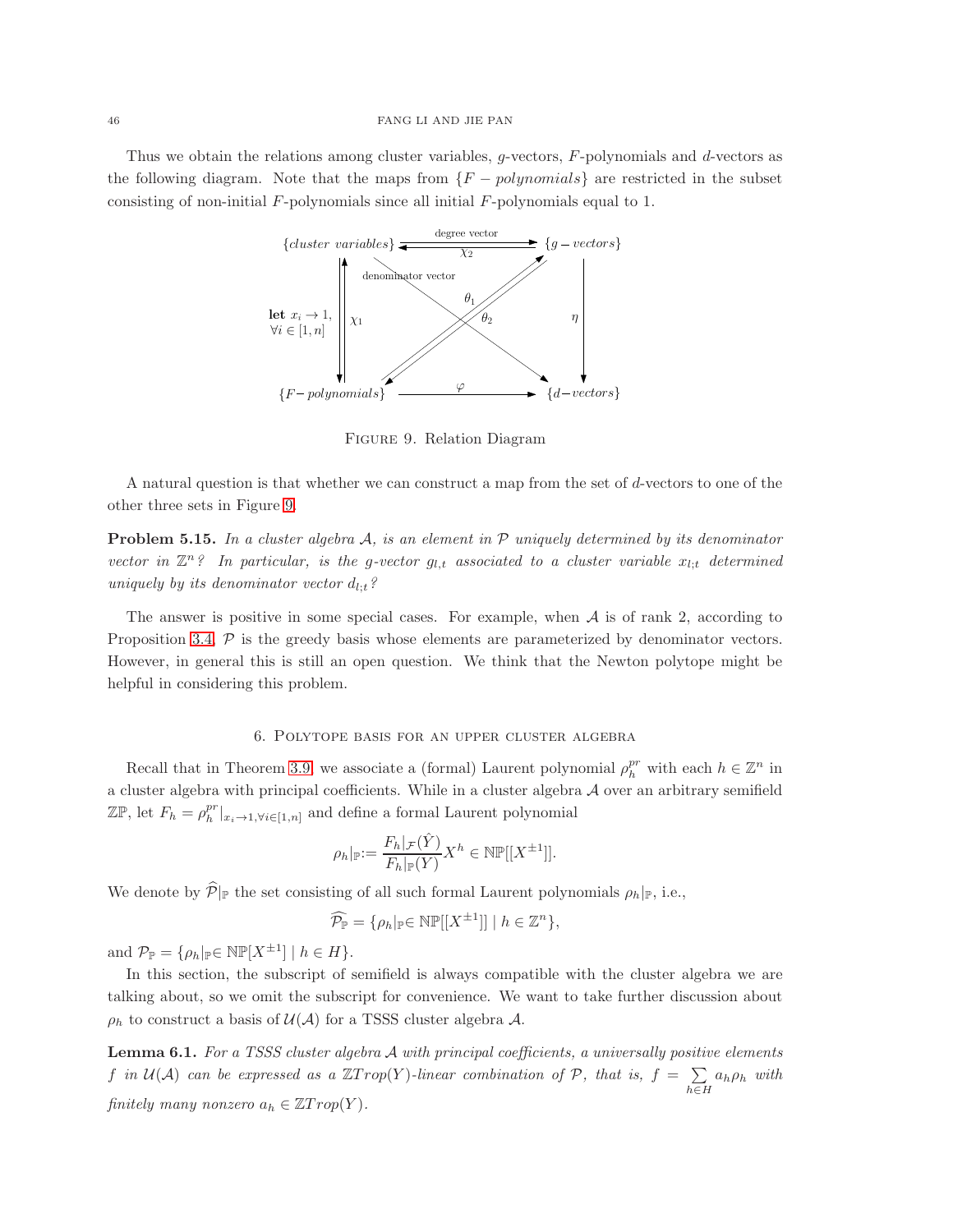**Proof** Without loss of generality we can assume  $f$  is universally indecomposable and it is written as a Laurent polynomial in  $X_{t_0}$ .

The universal indecomposability of f leads to the fact that for any constant coefficient free summand monomial p of f, there is another constant coefficient free summand monomial  $p'$  of f satisfying  $\frac{p}{p'} = \hat{y}_j^a$  for some  $j \in [1, n]$  and  $a \in \mathbb{Z}$ . Therefore, f should be homogeneous under canonical  $\mathbb{Z}^n$ grading, since  $\hat{y}_j$  is homogeneous with degree 0 for any  $j \in [1, n]$ . Denote this degree by  $h(f)$ .

Let  $N(f)$  be the corresponding polytope of f. Choose a minimal vector w in  $N(f)$ . It corresponds to a summand monomial  $\hat{Y}^w X^{h(f)}$  of f. Denote  $h = h(f) + wB^{\top}$ . Let  $t_k$  be the vertex connected to  $t_0$  by an edge labelled k in  $\mathbb{T}_n$  for any  $k \in [1, n]$ . Since f is univerally positive,  $L^{t_k}(f)$  is a positive Laurent polynomial in  $X_{t_k}$ . Then for any summand monomial p of f, the sum of all summand monomials of f having  $x_k$ -degree  $deg_{x_k}(p)$  must be of the form

(25) 
$$
x_k^{deg_{x_k}(p)}(1+\hat{y}_k)^{[-deg_{x_k}(p)]_+} \sum_j m_j,
$$

where  $m_j$  is a Laurent monomial in  $X \setminus \{x_k\}.$ 

Let  $w' \in V_h$ . Then according to the definition of  $V_h$ , in  $N_h$  there is a sequence  $p_0 = X^h, p_1, \dots, p_r =$  $\hat{Y}^{w'}X^h$  and a sequence  $i_1, \dots, i_r$  satisfying the conditions listed in the definition of  $V_h$ .

Assume  $p = \hat{Y}^{w+w'} X^{h(f)}$  and  $i_r = k$  (thus  $deg_{x_k}(p) < 0$ ). We then use induction on  $r > 0$  to prove that there is some  $m_j$  in [\(25\)](#page-46-0) such that

<span id="page-46-0"></span>
$$
x_k^{deg_{x_k}(p)}\hat{y}_k^{-[\epsilon_{r-1}]+deg_{x_k}(p)}m_j=\hat{Y}^{w+w'}X^{h(f)}.
$$

When  $r = 1$ , if there is no  $m_j$  in [\(25\)](#page-46-0) such that  $x_k^{deg_{x_k}(p)}$  $\int_{k}^{deg_{x_k}(p)} \hat{y}_{k}^{-deg_{x_k}(p)} m_j = \hat{Y}^{w+w'} X^{h(f)},$  which is equivalent to there is no  $m_j$  in [\(25\)](#page-46-0) such that  $x_k^{deg_{x_k}(p)}m_j = \hat{Y}^w X^{h(f)}$ , then there is some  $m_j$  and  $s \in [1, -deg_{x_k}(p)]$  such that  $\hat{Y}^w X^{h(f)} = x_k^{deg_{x_k}(p)}$  $\int_k^{deg_{x_k}(p)} \hat{y}_k^s m_j$ , which means there is a vector  $w - s e_k$  in  $N_f$ less than w. This contradicts our choice of w. Hence there is some  $m_i$  in [\(25\)](#page-46-0) such that

$$
x_k^{deg_{x_k}(p)}\hat{y}_k^{-deg_{x_k}(p)}m_j = \hat{Y}^{w+w'}X^{h(f)}.
$$

Suppose when  $r < l$ , there is some  $m<sub>i</sub>$  in [\(25\)](#page-46-0) such that

$$
x_k^{deg_{x_k}(p)}\hat{y}_k^{-[\epsilon_{r-1}]+deg_{x_k}(p)}m_j=\hat{Y}^{w+w'}X^{h(f)}.
$$

When  $r = l$ , if there is no  $m<sub>j</sub>$  in [\(25\)](#page-46-0) such that

$$
x_k^{deg_{x_k}(p)}\hat{y}_k^{-[\epsilon_{r-1}]+deg_{x_k}(p)}m_j = \hat{Y}^{w+w'}X^{h(f)},
$$

then according to the mutation formula, the Laurent monomial corresponding to the cross is not a summand of  $L^{t_k}(f)$  as showed in Figure [10.](#page-46-1) Here the red line in the left side corresponds to the red point in the right side.



FIGURE 10. The shape of a part of  $N(f)$  under mutation.

Let t' be the vertex connected to  $t_k$  by an edge labelled  $i_{r-1}$  in  $\mathbb{T}_n$ . Since  $L^{t'}(f)$  is a positive Laurent polynomial in  $X_{t'}$ , the Laurent monomial  $Y^{w}p_{r-2}$  is a summand of

<span id="page-46-1"></span>
$$
x_{i_{r-1}}^{\deg_{x_{i_{r-1}}}(p_{r-2})} \hat{y}_{i_{r-1}}^{[-\epsilon_{r-2}]_+ (\deg_{x_{i_{r-1}}}(p_{r-2})+s)} m_j
$$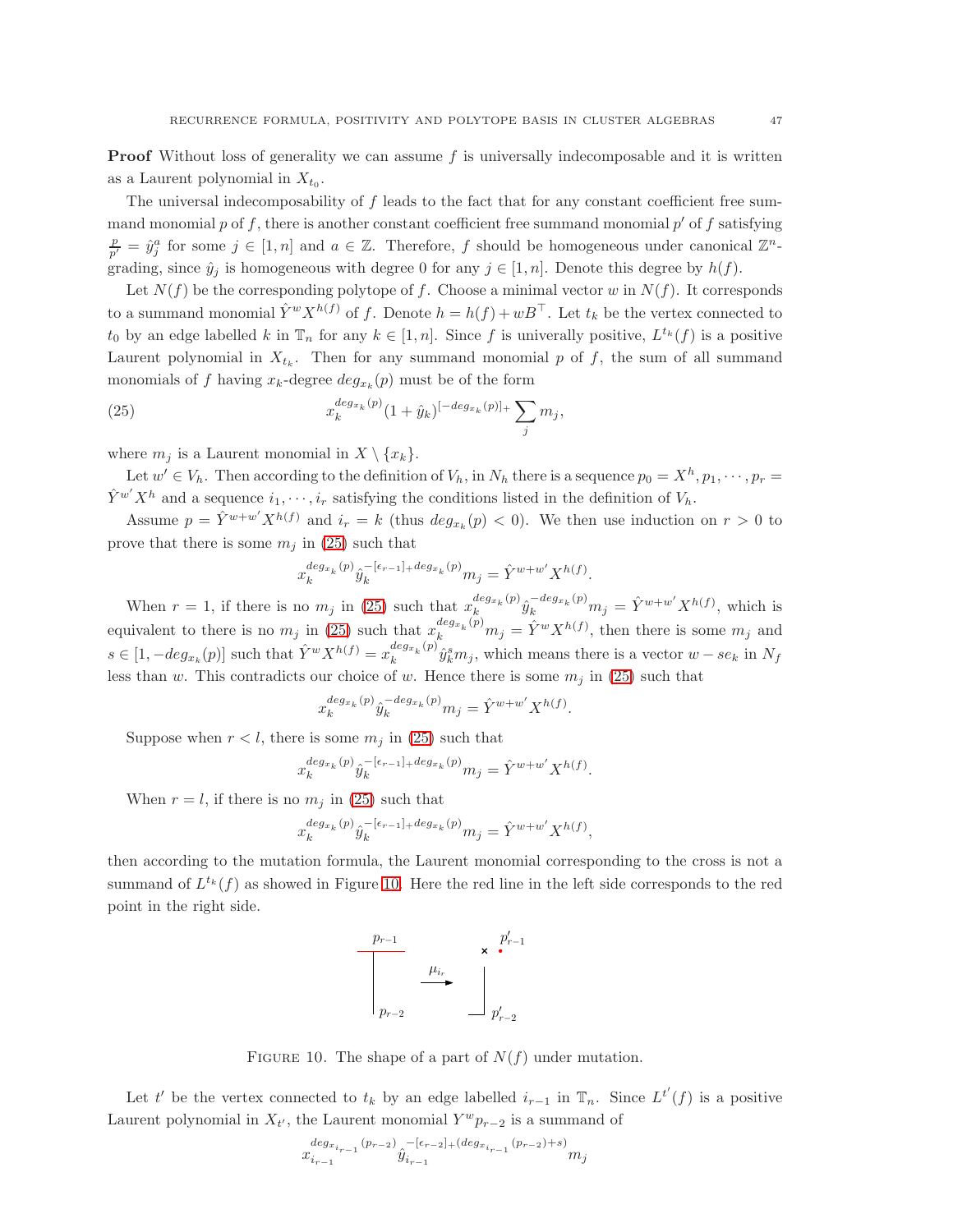for some j, where  $s \in [1, -deg_{x_{i_{r-1}}}(p_{r-2})]$  rather than  $s = 0$ . This contradicts the inductive assumption.

Hence there is some  $m_j$  in [\(25\)](#page-46-0) such that

$$
x_k^{deg_{x_k}(p)}\hat{y}_k^{-[\epsilon_{r-1}]+deg_{x_k}(p)}m_j=\hat{Y}^{w+w'}X^{h(f)}.
$$

Moreover, the similar discussion as above at  $\hat{Y}^{w'}X^h$  in  $E_h$  claims that for any  $w' \in E_h$ ,  $k \in [1, n]$ satisfying  $m_k(w') = c o_{w'}(\rho_h) > 0$ , there is unique  $\epsilon_{w',k} \in {\pm 1}$  such that

$$
m_k(w') \hat{Y}^{w'}X^h(1+\hat{y}_k^{\epsilon_{w',k}})^{-deg_{x_k}(\hat{Y}^{w'}X^h)}
$$

is a summand of  $\rho_h$  as a complement of  $m_k(w')\hat{Y}^{w'}X^h$  in direction k, and

$$
m_k(w')\hat{Y}^{w+w'}X^h(1+\hat{y}_k^{\epsilon_{w',k}})^{-deg_{x_k}(\hat{Y}^{w'}X^h)}
$$

is a summand of  $f$ .

Then in  $f - c \circ_{\hat{Y}^w X^h}(f) Y^w \rho_h$ , the vectors corresponding to Laurent monomials with negative constant coefficients are in  $(N_h \backslash E_h)[w]$ . Denote by  $W_h$  the set consisting of these vectors. Since the support of  $f - co_{\hat{Y}^w X^h}(f) Y^w \rho_h$  is finite, we can find a minimal Laurent polynomial  $\sum_{\alpha}$  $u \in W_h$  $a_u \rho_{h(f)+uB}$ for some  $a_u \in \mathbb{NP}$  such that

$$
f - c o_{\hat{Y}^w X^{h(f)}}(f) Y^w \rho_h + \sum_{u \in W_h} a_u \rho_{h(f) + uB} \tau
$$

is universally positive. Denote it by  $f_1$  and its corresponding polytope by  $N(f_1)$ . Note that

$$
co_{\hat{Y}^w X^{h(f)}}(f_1) = 0,
$$

and  $co_{\hat{Y}^u X^{h(f)}}(f_1) = 0$  for any  $u \in W_h$  with  $a_u \neq 0$  due to the minimality of  $\sum_{u \in W_h}$  $a_u \rho_{h(f)+uB}$ <sup>+</sup>

Since the origin is the unique minimal point in  $N_h$ ,  $u \geq w$  for any  $u \in W_h$ . So any minimal point p in  $N(f_1)$ , is either a minimal point in  $N(f)$  or  $p \geq w$ . Moreover, if there is  $u \in W_h$  such that the maximal point p in  $N_{h(f)+uB}$ ⊤ [u] is a maximal point in  $N(f_1)$ , then similar to our above discussion (the maximal point case is dual to the minimal point case in the above),  $co_p(N(f_1)) \neq 0$  for any point  $p \in E_{h(f)+w'B}$ <sup> $\top$ </sup>[*w'*], in particular  $co_{\hat{Y}^{w'}X^{h(f)}}(f_1) \neq 0$ , which contradicts the fact. Hence there is no point  $p'$  in  $N(f_1)$  which is a maximal point in  $N(f_1)$  but not a maximal point in  $N(f)$ . So the set consisting of minimal points in  $N(f_1)$  is a proper subset of that of minimal points in  $N(f)$  while the set consisting of maximal points in  $N(f_1)$  is a proper subset of that of maximal points in  $N(f)$ .

Therefore, replacing f by  $f_1, \dots$ , we can continue the above way to produce new universally positive element  $f_2, \dots$ , and will finally get 0 in finitely many times as the minimal point set becomes strictly smaller and the maximal point set becomes smaller. Combining these together we have an equation  $f = \sum$  $h\in H$  $a_h \rho_h$  for some  $a_h \in \mathbb{Z} \mathbb{P}$ .

In Lemma [6.1,](#page-45-2)  $a_h$  is not necessarily in  $\mathbb{N}Trop(Y)$ . There is a characterization about when  $a_h$ is always in  $\mathbb{N}Trop(Y)$  for a cluster algebra without coefficients of rank 2 in [\[18\]](#page-52-16). So we may ask naturally how it is in general rank case.

 $\Box$ 

# **Problem 6.2.** In Lemma [6.1,](#page-45-2) for what kind of cluster algebras, is  $a_h$  always in  $\text{NTrop}(Y)$ ?

A basis  $\{\alpha_s\}_{s\in I}$  over  $\mathbb{Z}\mathbb{P}$  is called **strongly positive** if for any  $i, j \in I$ ,  $\alpha_i \alpha_j = \sum_{i=1}^n a_i$ s∈I  $a_{ij}^s \alpha_s$ , where  $a_{ij}^s \in \mathbb{NP}$  for any  $s \in I$ .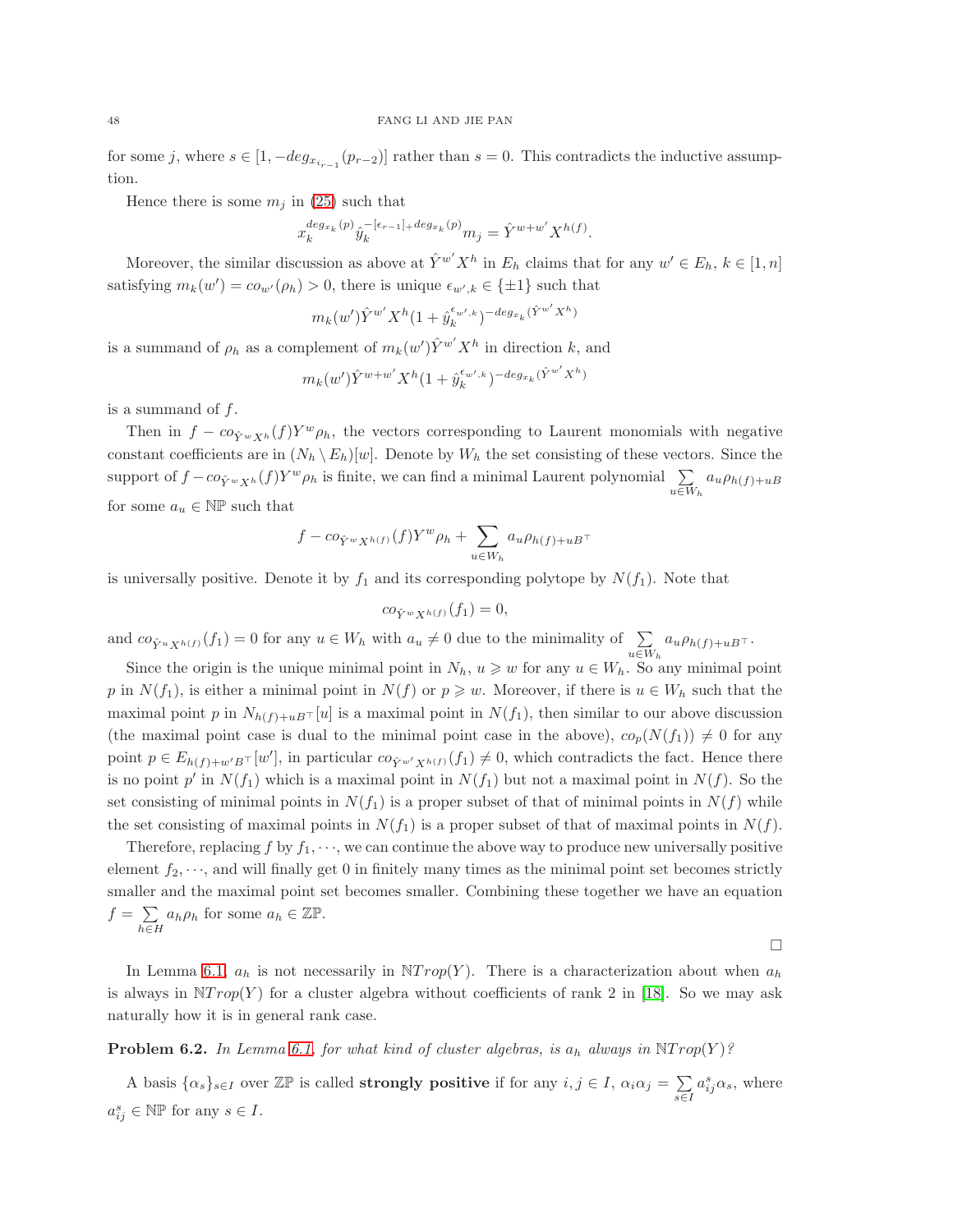<span id="page-48-0"></span>**Theorem 6.3.** Let A be a TSSS cluster algebra with principal coefficients. Then  $P$  is a strongly positive  $\mathbb{Z} Trop(Y)$ -basis for the upper cluster algebra  $\mathcal{U}(\mathcal{A})$ .

**Proof** First, we prove that  $\mathcal{U}(\mathcal{A})$  is linearly generated by  $\mathcal{P}$  over  $\mathbb{Z}Trop(Y)$ .

Let f be an element in  $\mathcal{U}(\mathcal{A})$  as a Laurent polynomial in X. Then f has a decomposition  $f = \sum^l$  $\sum_{i=1} f_i,$ where  $f_i \neq 0$  is a summand of f such that  $f_i$  is a Laurent polynomial in  $X_t$  for any  $t \in \mathbb{T}_n$ , and there is  $t \in T_n$  for any proper summand p of  $f_i$  such that p is not a Laurent polynomial in  $X_t$ . Then as we said before,  $f_i$  is homogeneous under canonical  $\mathbb{Z}^n$ -grading since the exchange binomials are all homogeneous with degree 0. Denote  $h_i = deg(f_i)$ .

Denote by  $N_i$  the Newton polytope of  $f_i$ . For a minimal lattice point p in  $N_i$ , according to the proof of Lemma [6.1,](#page-45-2) the maximal point in  $N_{h_i-pB\uparrow}[p]$  is not larger than a maximal point of  $N_i$ . Let  $f_i^{(1)} = f_i - co_p(N_i) \hat{Y}^p \rho_{h_i-pB}$  and iteratively the above process on  $f_i^j$  to get  $f_i^{j+1}$ . As explained in the proof of Lemma [6.1](#page-45-2) it will stop in finitely many steps. Thus we decompose  $f_i$  as a  $\mathbb{Z}Trop(Y)$ -linear combination of  $\mathcal{P}$ .

Next, we need to show that  $P$  is linearly independent.

Assume  $\sum_{l=1}^{l}$  $\sum_{i=1} a_i Y^{w_i} P_{h_i} = 0$  for some  $a_i \neq 0 \in \mathbb{Z}$ ,  $w_i \in \mathbb{Z}^n$  and  $h_i \in H$  with  $Y^{w_i} P_{h_i} \neq Y^{w_j} P_{h_j}$ . Without loss of generality, we suppose all  $a_i Y^{w_i} P_{h_i}$  have the same degree. Choose a minimal  $w_j$ among all  $w_i$ . Then  $co_{w_j}(\sum_{i=1}^l$  $\sum_{i=1} N_i[w_i]$  =  $a_j \neq 0$ , which contradicts our assumption. So  $P$  is linearly independent.

In summary, we get that  $P$  is a  $\mathbb{Z}Trop(Y)$ -basis of  $\mathcal{U}(\mathcal{A})$ .

Finally we show that  $P$  is strongly positive.

Choose arbitrary  $\rho_h, \rho_{h'} \in \mathcal{P}$ . Then  $\rho_h \rho_{h'} = \sum$  $\sum f a_f \rho_f$  with  $a_f \in \mathbb{Z}[Y^{\pm 1}]$ . Therefore, we only need

to prove that  $a_f \in \mathbb{N}[Y]$ .

If  $h, h' \in \mathbb{N}^n$ , then  $\rho_h = X^h$  and  $\rho_{h'} = X^{h'}$ . So  $\rho_h \rho_{h'} = X^{h+h'} = \rho_{h+h'}$ , the claim holds.

Otherwise, at least one of  $h, h'$  is in  $\mathbb{Z}^n \setminus \mathbb{N}^n$ . Without loss of generality, suppose  $h \in \mathbb{Z}^n \setminus \mathbb{N}^n$ . Now we take induction on the partial order  $\leq$  in the set of polytopes. Assume

(26) 
$$
\rho_r \rho_{h'} = \sum_{r' \in \mathbb{Z}^n} c_{r'} \rho_{r'}
$$

where  $c_{r'} \in N[Y]$  for any  $\rho_r, \rho_{h'} \in \mathcal{P}$  with  $N_r < N_h$ .

According to [\(19\)](#page-25-0), we have a decomposition

<span id="page-48-2"></span>
$$
x_i \rho_h = \sum_{\substack{N_\alpha[w] \in \bigcup_{s} U_h^s, \\ \alpha \in \mathbb{Z}^n, w \in \mathbb{N}^n}} Y^w \rho_\alpha = \sum_{r \in \mathbb{Z}^n} b_r \rho_r,
$$

where  $b_r \in \mathbb{N}[Y]$  and there are only finitely many such  $b_r$  being nonzero. Therefore,

(27) 
$$
x_i \rho_h \rho_{h'} = \sum_{r \in \mathbb{Z}^n} b_r \rho_r \rho_{h'}.
$$

Because  $h \in \mathbb{Z}^n \setminus \mathbb{N}^n$ , there is  $i \in [1, n]$  such that  $N_h$  is not in the hyperpane  $z_i = 0$ . Then there must be more than one terms in the right-hand side of [\(27\)](#page-48-1). Then, combining [\(26\)](#page-48-2) and [\(27\)](#page-48-1), we have

<span id="page-48-1"></span>
$$
x_i \rho_h \rho_{h'} = \sum_{r \in \mathbb{Z}^n} \sum_{r' \in \mathbb{Z}^n} b_r c_{r'} \rho_{r'}.
$$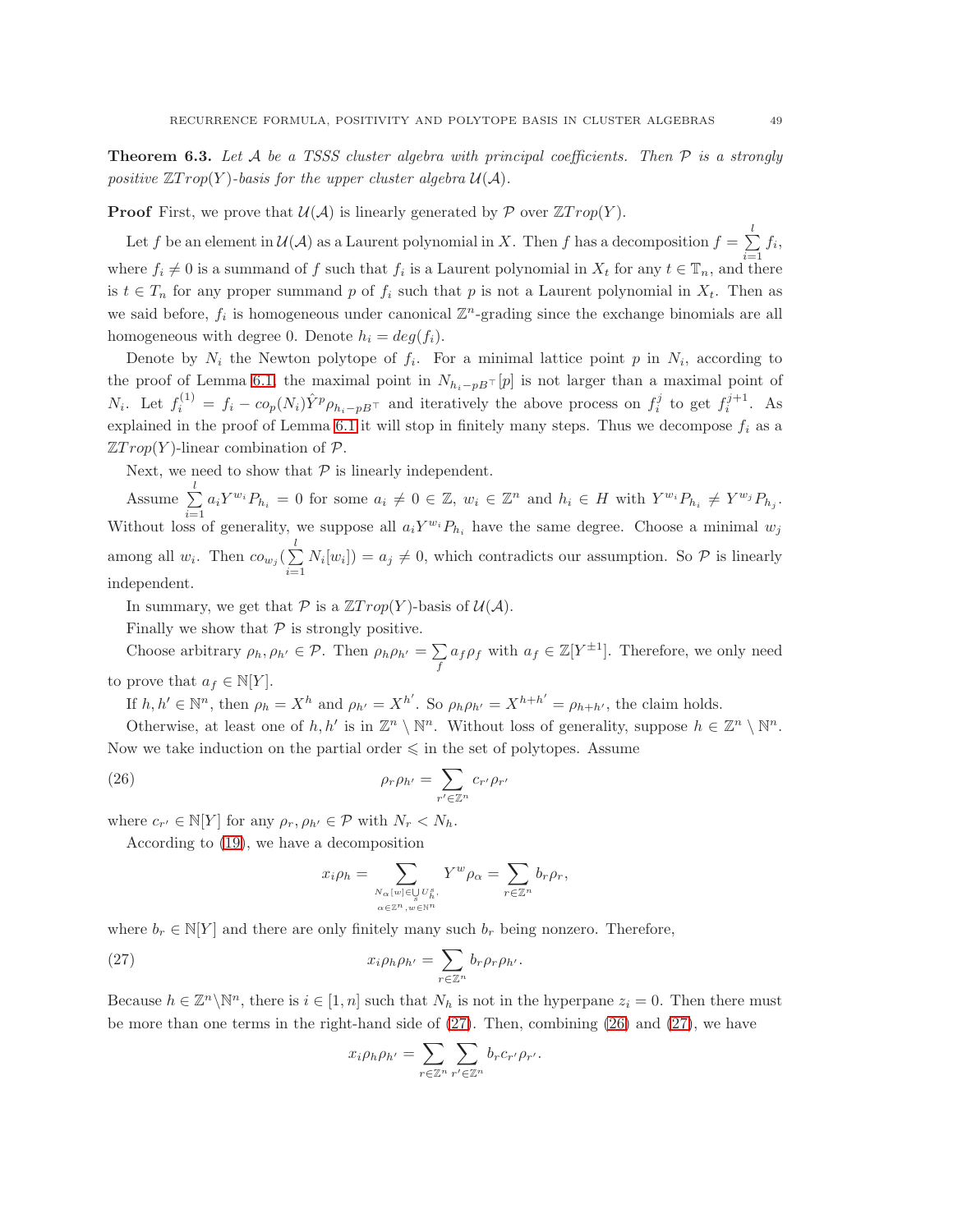#### 50 FANG LI AND JIE PAN

Denote  $J = \{(r, r') \in \mathbb{Z}^n \times \mathbb{Z}^n | b_r c_{r'} \neq 0\}$ . Again due to the construction of strata, we can find a partition  $J = \Box$ λ∈Λ  $J_{\lambda}$  where for any  $\lambda \in \Lambda$ ,  $J_{\lambda}$  consists of  $(r, r')$  satisfying

(28) 
$$
\sum_{(r,r')\in J_{\lambda}} b_r c_{r'} \rho_{r'} = x_i Y^{w_{\lambda}} \rho_{f_{\lambda}}
$$

for some  $w_{\lambda} \in \mathbb{N}^n$  and  $f_{\lambda} \in \mathbb{Z}^n$ . The partition  $\Box$  $J_{\lambda}$  of J can be calculated in the following way:

λ∈Λ Choose a minimal point  $p \in N$ , where N is the polytope corresponding to  $\rho_h \rho_{h'}$ , then with the help of the strata of  $N_h$  for  $x_i$ , it can be calculated that the strata of  $N_{h+h'-pB}$ ⊤ [p] for  $x_i$  are in N. Moreover it follows that  $N_{h+h'-pB}$ ⊤ [p] is a sub-polytope of N. So, we set  $J_{\lambda_0}$  to consist of the parameters  $(r, r')$  of the Laurent polynomials corresponding to these strata by [\(28\)](#page-49-0) for  $w_{\lambda_0} = p$  and  $f_{\lambda_0} = h + h' - pB^{\dagger}$  corresponding to one  $\lambda_0 \in \Lambda$ . Then, we have

<span id="page-49-0"></span>
$$
\sum_{(r,r')\in J}b_r c_{r'} \rho_{r'}=\sum_{(r,r')\in J\backslash J_{\lambda_0}}b_r c_{r'} \rho_{r'}+x_i\hat Y^{w_{\lambda_0}}\rho_{f_{\lambda_0}}.
$$

Let  $N_1$  denote the sub-polytope of N corresponding to  $\sum$  $(r,r')\!\in\!J\backslash J_{\lambda_0}$  $b_r c_{r'} \rho_{r'}$ . Repeat the above process for  $N_1, \dots, N_j$ , then we can determine all  $J_\lambda$  and thus obtain  $J = \bigsqcup J_\lambda$  as well as  $\{(w_\lambda, f_\lambda)\}_{\lambda \in \Lambda}$ .

 $λ$  $∈$  $Λ$ So in conclusion, we have  $\rho_h \rho_{h'} = \sum$  $\lambda \in \Lambda$  $\sum$  $(r,r')\!\in\!J_\lambda$  $x_i^{-1}b_r c_{r'} \rho_{r'} = \sum$  $\lambda \in \Lambda$  $Y^{w_{\lambda}} \rho_{f_{\lambda}},$  thus  $a_f = \sum$  $f_{\lambda}=f$  $Y^{w_{\lambda}} \in$  $\mathbb{N}[Y]$  for  $\rho_h \rho_{h'} = \sum$  $\sum_f a_f \rho_f.$ 

Due to Theorem [6.3,](#page-48-0) we call  $P$  the **polytope basis** of  $\mathcal{U}(\mathcal{A})$ . Although this basis can be regarded as a generalization of greedy basis, we call it polytope basis instead of *greedy basis* since the method of polytopes is used effectively in the construction of  $P$ .

 $\Box$ 

However in general for a cluster algebra A over an arbitrary semifield  $\mathbb{P}$ , we find that  $\mathcal{P}$  is a  $\mathbb{Z} \mathbb{P}$ basis for a subalgebra of  $\mathcal{U}(\mathcal{A})$  rather than  $\mathcal{U}(\mathcal{A})$  itself. For this reason, we call the  $\mathbb{Z}$ P-subalgebra generated by  $P$  the intermediate cluster algebra associated to  $A$ , and denote it by  $\mathcal{I}_P(A)$ . In fact, we have:

<span id="page-49-1"></span>**Proposition 6.4.** Let A be a cluster algebra over a semifield  $\mathbb{P}$ . Then  $\mathcal{P}$  is a strongly positive  $\mathbb{Z}\mathbb{P}$ -basis for the intermediate cluster algebra  $\mathcal{I}_{\mathcal{P}}(\mathcal{A})$ .

**Proof** First we prove that  $P$  is  $\mathbb{Z}P$ -linearly independent, which is more complicated than that in the case for principal coefficients given in Theorem [6.3.](#page-48-0)

Let  $P \in \mathcal{U}(\mathcal{A})$  be a NP-linear combination of  $\mathcal{P}$  as  $P = \sum_{i=1}^{l}$  $\sum_{i=1} a_i P_i$ , where  $a_i \in \mathbb{NP}$  and  $P_i \in \mathcal{P}$ is a universally indecomposable summand of P for each  $i \in [1, l]$ . We claim such decomposition is unique.

Assume there are two decompositions  $P = \sum_{i=1}^{l}$  $\sum_{i=1}^{l} a_i P_i = \sum_{j=1}^{l'}$  $j=1$  $a'_{j}P'_{j}$ , where  $a_{i}, a'_{j} \in \mathbb{NP}$  and  $P_{i} =$  $\rho_{h_i}, P'_{j} = \rho_{h'_{j}}$  for some  $h_i, h'_{j} \in H$  for each  $i \in [1, l], j \in [1, l']$ . For any  $k \in [1, n]$  and any summand monomial p of P with constant coefficient 1, let  $P'$  be the sum of all summand monomials of P with the same  $x_k$ -degree as that of p. So P' is of the form  $P' = x_k^{deg_{x_k}(p)} M_k^{[-deg_{x_k}(p)]+} L$ , where L is a Laurent polynomial in  $\mathbb{NP}[X^{\pm 1}]$ , and there is a (not necessarily unique) summand monomial  $r_k$  of L such that p is a summand of  $x_k^{deg_{x_k}(p)}M_k^{[-deg_{x_k}(p)]_+}$  $\int_k^{\pi} \frac{deg x_k(p)}{p} + r_k$ . Denote

 $J = \{p \mid p \text{ is a summand monomial of } P \text{ with constant coefficient 1 and} \}$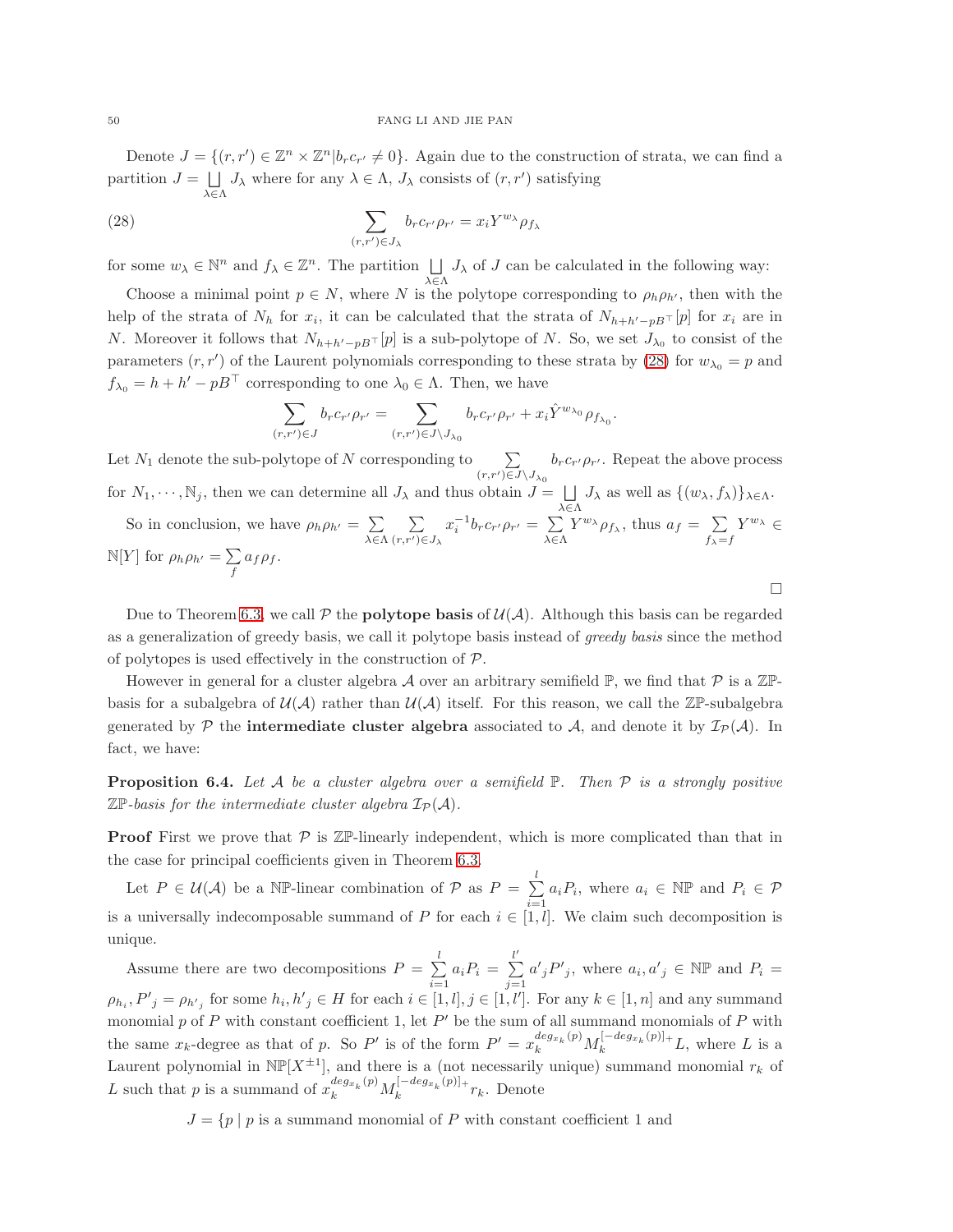there is 
$$
r_k
$$
 of L such that  $p = x_k^{deg_{x_k}(p)} \left( \frac{\prod_{s=1}^n x_s^{[-b_{sk}]_+}}{y_k \oplus 1} \right)^{[-deg_{x_k}(p)]_+} r_k, \forall k \in [1, n] \}.$ 

Recall that in principal coefficients case,  $X^h$  is the only minimal summand monomial in  $\rho_h$  and  $\rho_h$  is universally indecomposable for any  $h \in \mathbb{Z}$ . Hence because of the decomposition  $P = \sum^l$  $\sum_{i=1} a_i P_i,$ we have  $J = \{\frac{a_i}{c o_{X^{h_i}}(P)} X^{h_i} \mid i \in [1, l]\}$ . On the other hand,  $J = \{\frac{a'_j}{c o_{X^{h_j}}(P)} X^{h'_j} \mid j \in [1, l']\}$  due to the decomposition  $P = \sum^{l'}$  $a'_{j}P'_{j}$ . Therefore the above two decompositions must be the same.

 $j=1$ So for any finite equation  $\Sigma$ h∈H  $a_h \rho_h = 0$ , with  $a_h \in \mathbb{Z} \mathbb{P}$ , we get  $\sum$  $h\in H$  $a'_{h}\rho_{h} = \sum$ h∈H  $a''_h \rho_h$  with  $a'_{h}, a''_{h} \in \mathbb{NP}$ . Following the above discussion,  $a'_{h} = a''_{h}$ , i.e,  $a_{h} = 0$  for each  $h \in H$ .

Due to  $\rho_h|_{\mathbb{P}} = \frac{F_h|_{\mathcal{F}}(\hat{Y})}{F_h|_{\mathbb{P}}}$  $\frac{L_F(Y)}{F_h|_{\mathbb{P}}} X^h$ , the strongly positivity in principal coefficients case leads to that in other semifield cases. Hence  $P$  is a strongly positive  $\mathbb{Z}P$ -basis for  $\mathcal{I}_P(\mathcal{A})$ .

 $\Box$ 

# **Remark 6.5.** When  $A = U(A)$ ,  $P$  is a strongly positive  $\mathbb{Z}P$ -basis for it.

This is because  $A \subseteq \mathcal{I}_{\mathcal{P}}(\mathcal{A}) \subseteq \mathcal{U}(\mathcal{A})$  by Theorem [3.9](#page-22-0) and Proposition [6.4,](#page-49-1) so  $\mathcal{A} = \mathcal{U}(\mathcal{A})$  leads to  $\mathcal{A} = \mathcal{I}_{\mathcal{P}}(\mathcal{A}) = \mathcal{U}(\mathcal{A}).$ 

We wonder whether  $\mathcal{I}_{\mathcal{P}}(\mathcal{A})$  coincides with  $\mathcal{U}(\mathcal{A})$ , and when does it happen if it is not the case in general. The following corollary of Theorem [6.3](#page-48-0) and Proposition [6.4](#page-49-1) provides an equivalent condition of  $\mathcal{I}_{\mathcal{P}}(\mathcal{A}) = \mathcal{U}(\mathcal{A}).$ 

<span id="page-50-0"></span>**Corollary 6.6.** Let A be a cluster algebra over a semifield  $\mathbb{P}$ . Then  $\mathcal{I}_{\mathcal{P}}(\mathcal{A}) = \mathcal{U}(\mathcal{A})$  if and only if for any universally indecomposable  $f \in \mathcal{U}(\mathcal{A})$ , there is  $\tilde{f} \in \mathcal{U}(A_{prin})$  satisfying  $a \frac{F | \mathcal{F}(\hat{Y})}{F | \mathcal{F}(Y)} X^g = f$ , where  $a \in \mathbb{NP}, F = L(\tilde{f})|_{x_i \to 1, \forall i \in [1,n]}$  and g is the degree of  $\tilde{f}$ .

In particular,  $\mathcal{I}_{\mathcal{P}}(\mathcal{A}) = \mathcal{U}(\mathcal{A})$  if B (or  $\tilde{B}$  for geometric type) has full rank.

**Proof** ("only if"): Because  $\mathcal{I}_{\mathcal{P}}(\mathcal{A}) = \mathcal{U}(\mathcal{A}), \mathcal{P}$  is a  $\mathbb{Z} \mathbb{P}$ -basis of  $\mathcal{U}(\mathcal{A})$ . So for any universally indecomposable element  $f \in \mathcal{U}(\mathcal{A})$ , there is a unique  $\mathbb{Z}$ P-linear combination  $f = \sum a_i \rho_{h_i}$  with finitely many  $a_i \neq 0 \in \mathbb{Z} \mathbb{P}$ . Then because f is universally indecomposable, we can find  $\tilde{a}_i \in \mathbb{Z} Trop(Y)$  such that  $\tilde{f} = \sum$  $\sum_i \tilde{a}_i \rho_{h_i} \in \mathcal{U}(\mathcal{A}_{prin})$  is universally indecomposable and  $a \frac{F|\mathcal{F}(\hat{Y})}{F|\mathcal{F}(Y)} X^g = f$  for some  $a \in \mathbb{NP}$ ,  $F = L(\tilde{f})|_{x_i \to 1, \forall i \in [1,n]}$  and g being the degree of  $\tilde{f}$ .

("if"): Because for any universally indecomposable  $f \in \mathcal{U}(\mathcal{A})$ , there is  $\tilde{f} \in \mathcal{U}(A_{prin})$  satisfying  $a \frac{F[\mathcal{F}(\hat{Y})]}{F[\mathcal{F}(Y)]} X^g = f$ , where  $a \in \mathbb{NP}, F = L(\tilde{f})|_{x_i \to 1, \forall i \in [1,n]}$  and g is the degree of  $\tilde{f}$ , so for any f which is indecomposable in  $\mathcal{U}(\mathcal{A})$ , similar to the proof of Theorem [6.3,](#page-48-0) we can find a  $\mathbb{Z}P$ -linear combination of f in universally indecomposable elements with the help of the set analogous to  $J$  in (i). So we assume f is universally indecomposable. Then there is  $\tilde{f} \in \mathcal{U}(A_{prin})$  satisfying  $a \frac{F|\mathcal{F}(\hat{Y})}{F|\mathcal{F}(Y)} X^g = f$ , where  $a \in \mathbb{NP}, F = L(\tilde{f})|_{x_i \to 1, \forall i \in [1,n]}$  and g is the degree of  $\tilde{f}$ .

Since f is universally indecomposable, so is  $\tilde{f}$ . Then by Lemma [6.1](#page-45-2) or Theorem [6.3,](#page-48-0) we have a  $\mathbb{Z}Trop(Y)$ -linear combination of  $\tilde{f}$  as  $\tilde{f} = \sum$  $\sum_{j} \tilde{c}_{j} \rho_{h_j}$  in  $\mathcal{U}(\mathcal{A}_{prin})$  for some  $\tilde{c}_{j} \in \mathbb{Z} Trop(Y)$ . Hence  $f = a \frac{F|\mathcal{F}(\hat{Y})}{F|\mathcal{F}(Y)} X^g = \sum_i$  $\sum_j c_j \rho_{h_j}$  in  $\mathcal{U}(\mathcal{A})$  for some  $c_j \in \mathbb{ZP}$ . So  $\mathcal{I}_{\mathcal{P}}(\mathcal{A}) = \mathcal{U}(\mathcal{A})$ .

In particular, when B or  $\tilde{B}$  has full rank, for any universally indecomposable  $f \in \mathcal{U}(\mathcal{A})$ , there is unique  $\tilde{f} \in \mathcal{U}(A_{prin})$  up to multiplying a Laurent monomial in Y satisfying  $a \frac{F |_{\mathcal{F}}(\hat{Y})}{F |_{\mathbb{F}}(\hat{Y})} X^g = f$ , where  $a \in \mathbb{NP}, F = L(\tilde{f})|_{x_i \to 1, \forall i \in [1,n]}$  and g is the degree of  $\tilde{f}$ . So in this case  $\mathcal{I}_{\mathcal{P}}(\mathcal{A}) = \mathcal{U}(\mathcal{A})$ .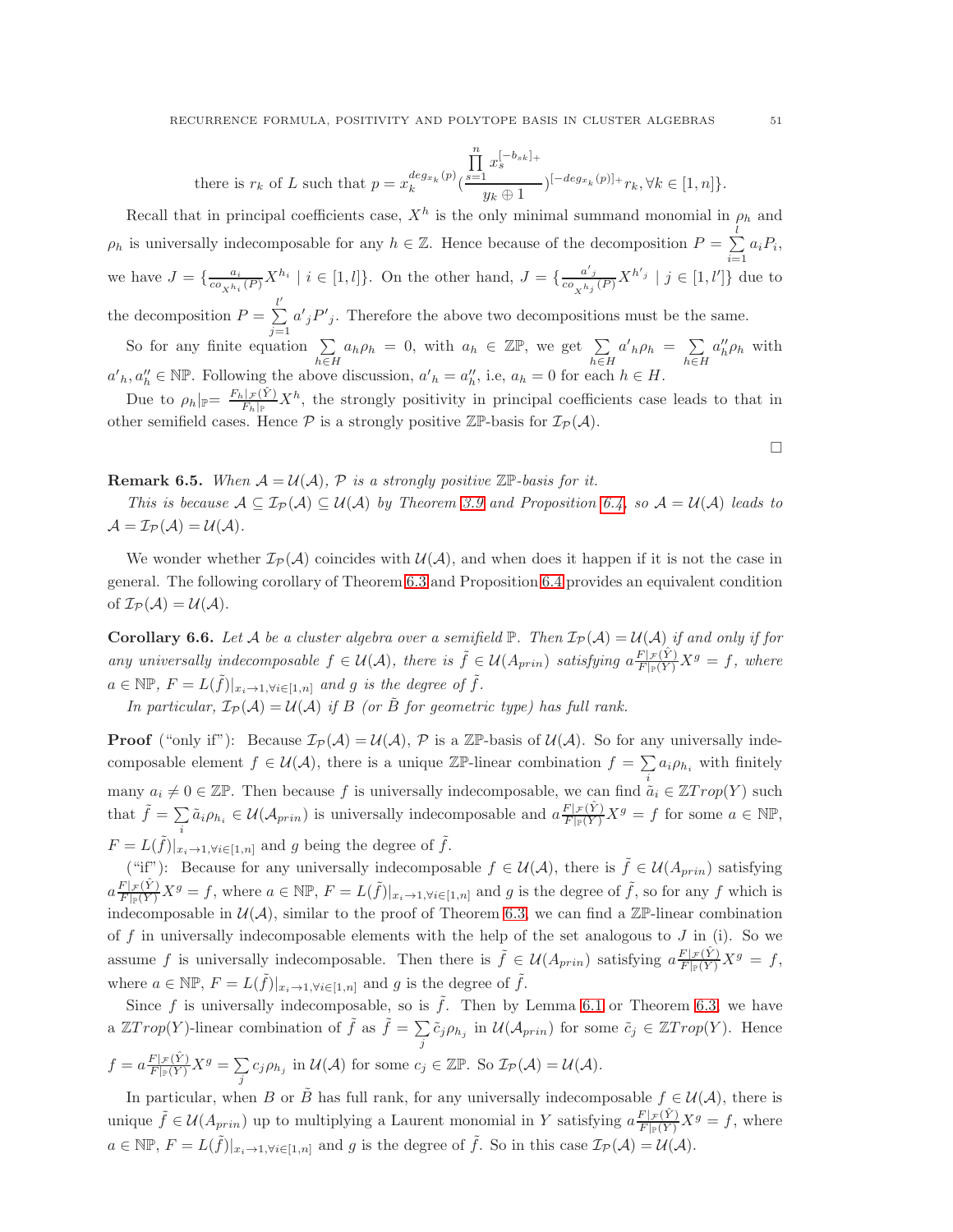The following example given by Yan Zhou in [\[21\]](#page-52-17) is a counterexample where the condition in Corollary [6.6](#page-50-0) fails, thus  $\mathcal{I}_{\mathcal{P}}(\mathcal{A}) \subsetneq \mathcal{U}(\mathcal{A})$ .

**Example 6.7** ([\[21\]](#page-52-17)). Let A be the cluster algebra without coefficients associated to the exchange matrix

$$
B = \begin{pmatrix} 0 & 2 & -2 \\ -2 & 0 & 2 \\ 2 & -2 & 0 \end{pmatrix}.
$$

Then  $P := \frac{x_1^2 + x_2^2 + x_3^2}{x_1 x_2 x_3} \in \mathcal{U}(\mathcal{A})$  and it is universally indecomposable. But P can not be written as a Z-linear combination of P. Otherwise by Corollary [6.6](#page-50-0) there must be  $a_1, a_2, a_3 \in \mathbb{Z}$ Trop(Y) satisfying  $\tilde{P} = \frac{a_1x_1^2 + a_2x_2^2 + a_3x_3^2}{x_1x_2x_3} \in \mathcal{U}(\mathcal{A}_{prin})$  and  $a_i|_{y_j \to 1, \forall j \in [1,n]} = 1$  for  $i \in \{1,2,3\}$ . However, by calculating the Laurent expression of  $\tilde{P}$  in  $X_{t_i}$ , where  $t_i$  is connected with  $t_0$  by an edge labeled  $i \in \{1,2,3\}$ , we get that either  $a_3y_2$  is a proper summand of  $a_1$  and at the same time  $a_1$  is a proper summand of  $a_3y_2$  or P has some monomial summand other than  $x_i^{-1}x_j^{-1}x_k$ , where  $\{i, j, k\} = \{1, 2, 3\}$ , which is impossible.

<span id="page-51-0"></span>**Corollary 6.8.** Let A be a cluster algebra over a semifield  $\mathbb{P}$ . Then for any  $h, h' \in \mathbb{Z}^n$ ,  $\rho_{h+h'}$  is a summand of  $\rho_h \rho_{h'}$ . Hence H is an additive sub-monoid of  $\mathbb{Z}^n$ .

**Proof** It is sufficient to deal with the principal coefficients case. Since  $X^h$  and  $X^{h'}$  are summand of  $\rho_h$  and  $\rho_{h'}$  respectively,  $X^{h+h'}$  is a summand of  $\rho_h \rho_{h'}$ . Moreover, according to Theorem [6.3,](#page-48-0)  $\rho_h \rho_{h'} = \sum$  $\sum_{g} a_g \rho_g$  with  $a_g \in N[Y^{\pm}]$ . Then because  $\rho_{h+h'}$  is the unique element in  $\hat{\mathcal{P}}$  having  $X^{h+h'}$  as a summand,  $\rho_{h+h'}$  is a summand of  $\rho_h \rho_{h'}$ .

We would like to end this section with the following result showing that in many "good" situations,  $\rho_h$  is a Laurent polynomial for any  $h \in \mathbb{Z}^n$  and hence  $\mathcal{P} = \widehat{\mathcal{P}}$ .

**Proposition 6.9.** Let A be a cluster algebra over a semifield  $\mathbb{P}$ . Then  $\mathcal{P} = \widehat{\mathcal{P}}$  if and only if  $\rho_{-e_i} \in \mathcal{P}$ for any  $i \in [1, n]$ .

**Proof** The necessity is due to the definition of  $\hat{\mathcal{P}}$ . So, we only need to show the sufficiency. It is enough to deal with the case where A has principal coefficients. Assume  $\rho_{-e_i} \in \mathcal{P}$  for any  $i \in [1, n]$ .  $\rho_{e_i} = x_i \in \mathcal{P}$  for any  $i \in [1, n]$ . For any  $h \in \mathbb{Z}^n$ , denote  $h = (h_1, \dots, h_n)$ . Hence

$$
h = \sum_{i=1}^{n} h_i e_i = \sum_{i=1}^{n} [h_i]_+ e_i + \sum_{i=1}^{n} [-h_i]_+ (-e_i).
$$

So according to Corollary [6.8,](#page-51-0) we have  $h \in H$ . Hence,  $\rho_h \in \mathcal{P}$ , and thus  $\mathcal{P} = \hat{\mathcal{P}}$ .

 $\Box$ 

 $\Box$ 

Motivated by applications to non-commutative Donaldson-Thomas theory, Keller introduced the idea of maximal green sequences and reddening sequences in [\[14,](#page-52-18) [15\]](#page-52-19). An equivalent definition for a skew-symmetric cluster algebra to admit reddening sequences is that it has  $-e_i$  as a g-vector associated to some cluster variable for any  $i \in [1, n]$  (see [\[19\]](#page-52-20) for more details). Hence the following result is a direct corollary of the above proposition.

**Corollary 6.10.** Let A be a skew-symmetric cluster algebra over a semifield  $\mathbb{P}$ . If A admits reddening sequences, then  $P = \widehat{P}$ .

 $\Box$